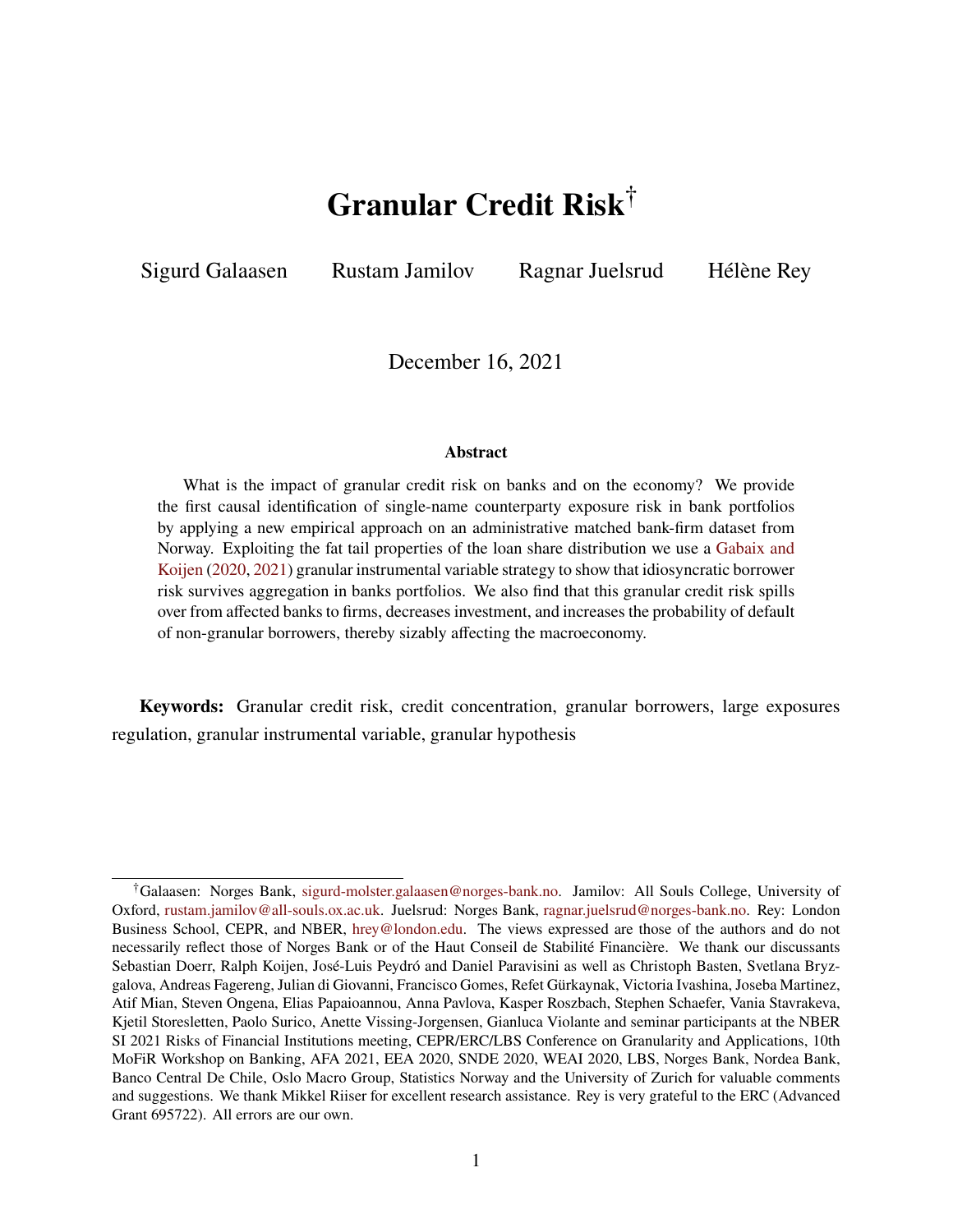# **1 Introduction**

What is the impact of idiosyncratic borrower risk on banks and the economy? It has been understood for years that if individual loans are small enough relative to the overall size of the portfolio then credit risk pooling should achieve perfect insurability against idiosyncratic shocks [\(Diamond,](#page-45-2) [1984\)](#page-45-2). But what if some loans are large? What if the distribution of loan sizes is fat-tailed: can the performance of a single large loan directly affect portfolio-level outcomes and lending? A rapidly growing literature, originating from the seminal contribution by [Gabaix](#page-45-3) [\(2011\)](#page-45-3), has emphasized the micro - or "granular" - origins of macroeconomic outcomes in a variety of theoretical and applied contexts. According to the granular hypothesis, shocks to large, nonatomistic agents generate non-diversifiable "grains" of economic and financial activity, which can directly affect aggregate fluctuations and, via general equilibrium effects, all other agents.

Curiously, there are few empirical applications of the granular hypothesis to banking. This is puzzling because in practice the hypothesis maps directly into the "large exposure regulation" of the Basel Committee on Banking Supervision (BCBS). The BCBS has been regulating bank credit concentration risk for decades, formally at least since the Basel I Accords. The *Core Principles for Effective Banking Supervision* emphasize that local country laws should "set prudent limits on large exposures to a single borrower" [\(BIS,](#page-44-0) [2013\)](#page-44-0). In practice however, the Principles admit that "material differences in scope of application, the value of large exposure limits, methods for calculating exposure values, and more lenient treatments for certain types of exposures exist". As a result, the document concludes, "although a concentration risk adjustment could be made to mitigate these risks, these adjustments are neither harmonised across jurisdictions, nor designed to control traumatic losses from a single counter-party default".

This paper is the first to provide causal empirical evidence on the importance and implications of "single-name" credit concentration risk[1](#page-0-0). We develop a new empirical approach and apply it to a novel administrative firm-bank matched dataset from Norway[2](#page-0-0). We merge our loan-level administrative database with firm and bank balance sheet data. We cover every single bank loan made to limited liability companies (LLC) in Norway over the 200[3](#page-0-0)-2015 period<sup>3</sup>. This data-rich environment enables us to study the transmission mechanism and heterogeneous treatment effects at many levels of aggregation.

Our empirical strategy consists of five steps. First, we establish that the distribution of loan

<sup>1</sup>We follow the BCBS vocabulary where "single-name"refers to the level of an individual borrower or counterparty. This is in contrast, for example, to how BCBS defines and treats sectoral or geographical exposures where the unit of analysis is either a whole industry or region.

<sup>2</sup>Throughout the paper we focus on corporate clients and loans. Our empirical approach however, is general and flexible enough to be applied to other borrower types such as households, state institutions, or other intermediaries.

<sup>&</sup>lt;sup>3</sup>LLC is by far the most commonly used organizational structure in Norway. For most years, our firm data accounts for more than 90% of total employment in the private sector.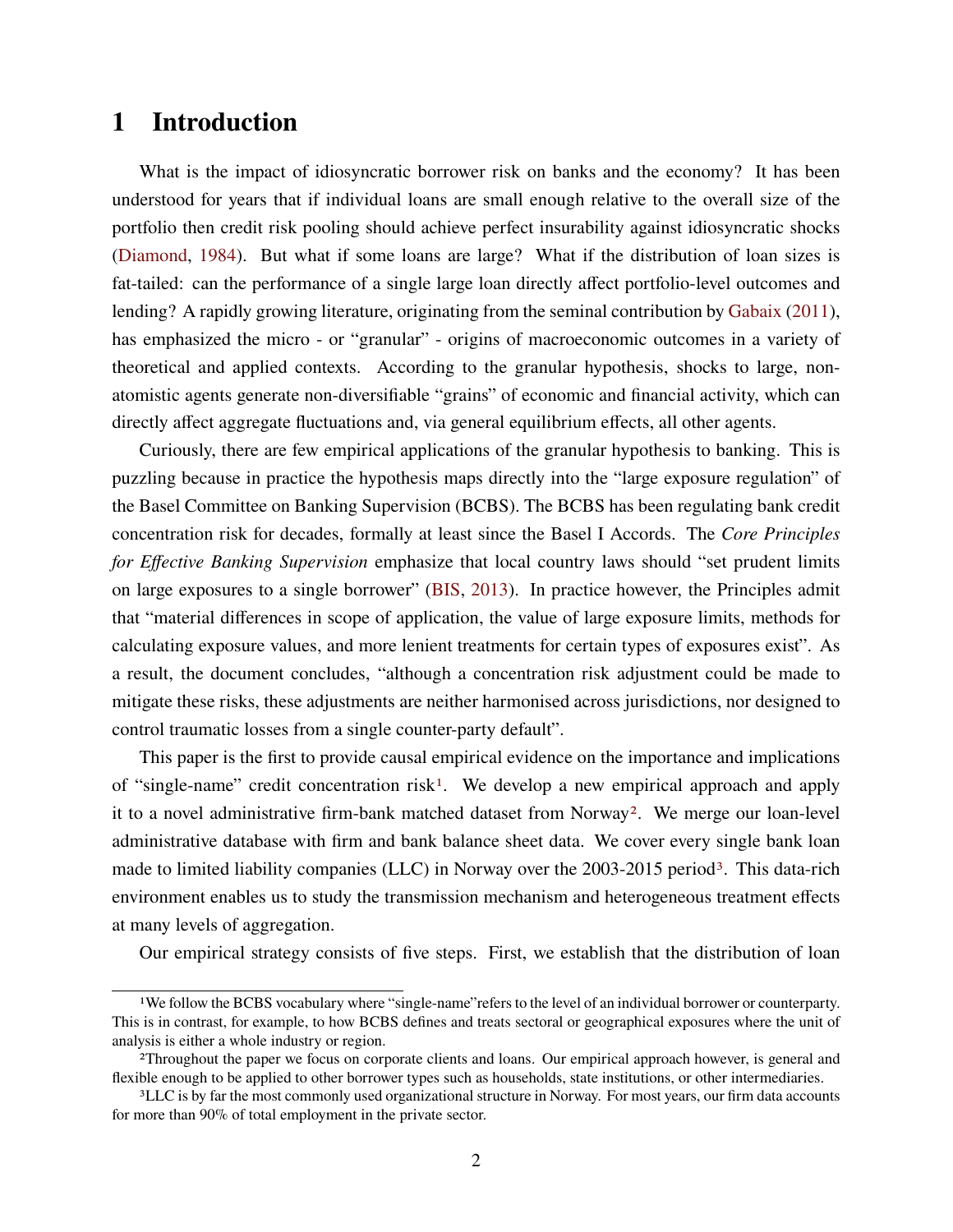shares in our dataset is fat-tailed. Our estimate of the Pareto power implies that 80% of all credit is concentrated in 20% of the loans. Interestingly, we provide therefore another example of the famous "80-20" Pareto principle that occurs in a variety of settings in economics as well as more generally in social and physical sciences [\(Gabaix,](#page-45-4) [2009\)](#page-45-4).

Second, we construct a measure of idiosyncratic borrower risk. We use data on firm balance sheets and income statements to estimate idiosyncratic value-added shocks for the universe of all LLC firm  $\times$  years in Norway over 2003-2015. We extract non-systematic variation in firm valueadded by controlling for a variety of balance sheet items like firm size and costs as well as firm, industry, year, and geographical fixed effects. Our approach follows very closely a large literature in labor economics and macroeconomics [\(Guiso et al.,](#page-45-5) [2005;](#page-45-5) [Hsieh and Klenow,](#page-45-6) [2009;](#page-45-6) [Fagereng](#page-45-7) [et al.,](#page-45-7) [2018\)](#page-45-7)[4](#page-0-0). An example of such an idiosyncratic shock in our sample is the closure of the main waste management facility of the company Hera Vekst by the authorities because of "smell far in excess of what the local population should tolerate" [\(nrk.no,](#page-46-0) [2011\)](#page-46-0).

Third, we establish the pass-through from these idiosyncratic firm shocks to loan-level returns.<sup>[5](#page-0-0)</sup> We investigate how such shocks affect returns on loans within the same bank, industry, county, year, and loan type.<sup>[6](#page-0-0)</sup> Importantly, our specification controls for time-varying confounding bank-side supply factors, potentially specific to a given industry, county, or contractual type.<sup>[7](#page-0-0)</sup> We find that idiosyncratic firm shocks have a strong effect on loan returns. In our preferred specification with a full set of controls and fixed effects, a one standard deviation negative firm shock causes annual loan-level returns to fall by 36 basis points. We explore numerous dimensions of heterogeneity, including firm characteristics, geographical location, ownership, and sector.

Fourth, we look at the impact of idiosyncratic borrower shocks on banks' portfolio-level outcomes. This is a critical step in our analysis. Once aggregated to the level of a bank, we potentially

<sup>4</sup>We perform a variety of validation and robustness checks to discipline our measure. First, we run a series of factor analysis exercises whereby we explicitly extract parametric and nonparametric common factors. Second, we establish that shocks are not cross-sectionally correlated or persistent across time. Third, we run several placebo permutation tests. Fourth, we show that these shocks only have contemporaneous and lead effects on loan and bank outcomes, i.e. that there are no "pre-trends". Finally, we validate our measure with a narrative-based approach by matching realizations in the bottom percentile of the shock distribution to actual news stories from Norwegian media.

<sup>5</sup>This step constitutes one of the key ways in which we differ from the contribution by [Amiti and Weinstein](#page-44-1) [\(2018\)](#page-44-1). [Amiti and Weinstein](#page-44-1) [\(2018\)](#page-44-1) provide a *decomposition* of investment growth in Japan into idiosyncratic bank x time and firm x time components. They show that the idiosyncratic bank-side factor, driven particularly by *granular banks*, matters a lot for aggregate investment dynamics. In contrast, we estimate the *pass-through* of estimated idiosyncratic performance shocks hitting *granular borrowers* onto loan, bank, and macroeconomic outcomes.

<sup>6</sup>Conceptually, this step can be viewed as a "reverse [Khwaja and Mian](#page-46-1) [\(2008\)](#page-46-1)" approach. In [Khwaja and Mian](#page-46-1) [\(2008\)](#page-46-1), authors trace out the impact of bank supply shocks for the same firm borrowing from different banks. This way, they are able to control for any confounding firm-side factors. Our strategy is to compare loan outcomes within the same bank in order to control for supply-side factors. Our approach is very "granular" since we zoom in on firms not only within the same bank but also within the same industry and county.

<sup>7</sup>Our saturation of specifications with time  $\times$  bank and other fixed effects is similar to [Jimenez et al.](#page-46-2) [\(2014\)](#page-46-2) who study monetary policy and loan applications of the same firm to different banks in the same period of time.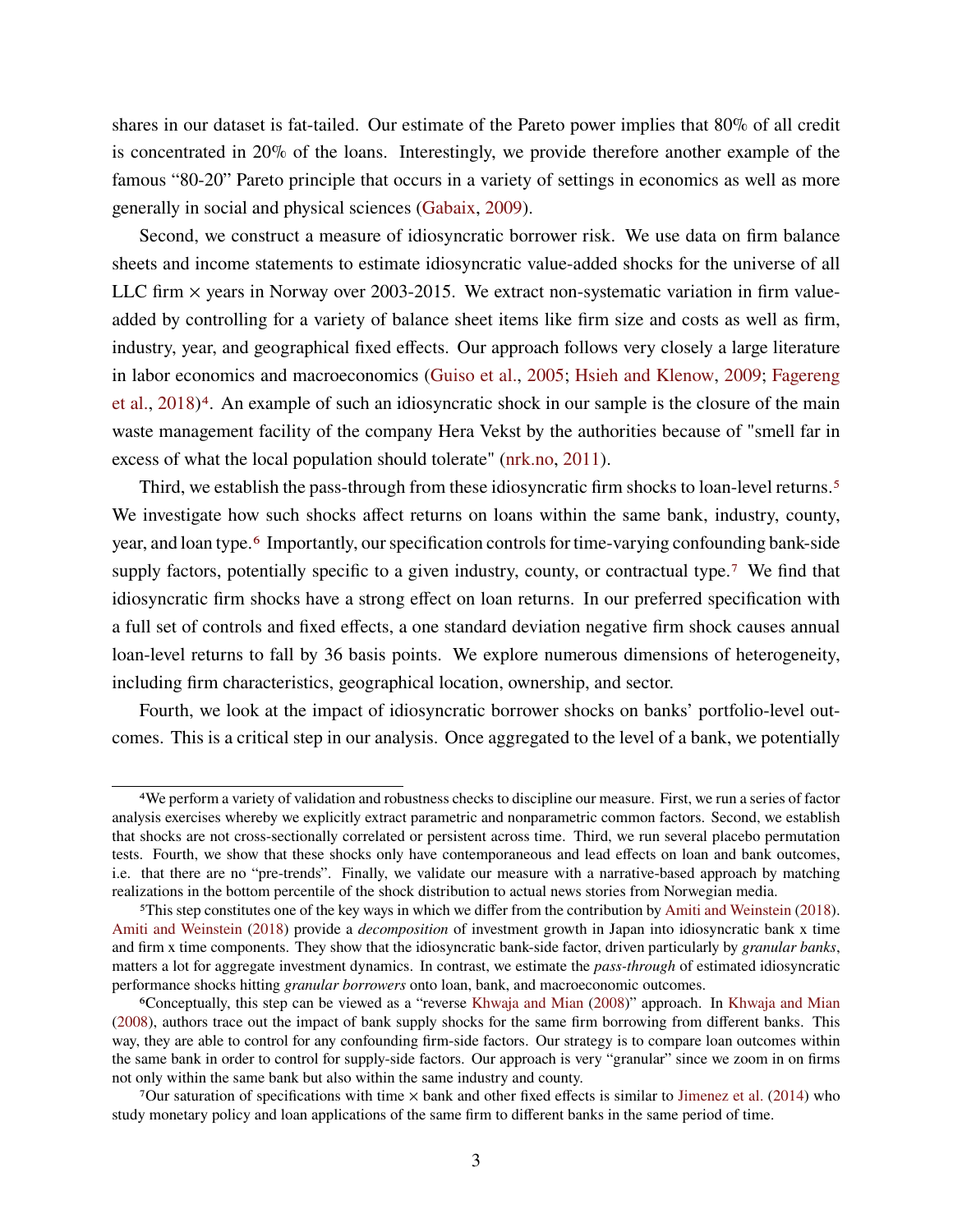lose the appealing properties of loan-level analysis: the loan share-weighted firm shock series could be contaminated by bank  $\times$  year confounding factors which we no longer have the power to deal with<sup>[8](#page-0-0)</sup>. For this stage, we adopt the "Granular Instrumental Variable" (GIV) approach, newly developed in a series of papers by [Gabaix and Koijen](#page-45-0) [\(2020,](#page-45-0) [2021\)](#page-45-1). Intuitively, the GIV extracts variation in the share-weighted aggregated firm shock series that can be attributed to "granular" borrowers. Specifically, the instrument in its simplest form is the difference between size-weighted and unweighted aggregated firm shocks. The GIV thus purges away any bank  $\times$  year factor. Conditional on the distribution of credit shares being fat-tailed, idiosyncratic shocks to large borrowers allow us to achieve identification. Our various parameteric and non-parameteric specifications allow for a flexible number of bank factors and, importantly, for loadings on bank factors to be either homogenous or *heterogeneous* across firms within any bank's portfolio.

One important result of our paper is that idiosyncratic firm shocks, instrumented by the GIV, have a large and significant effect on portfolio-level return on loans (RoA). A one-standard-deviation granular credit shock causes portfolio RoA to move by 11.6 basis points on average. Given that in the estimation sample the standard deviation of RoA is 1.35, our estimate can explain 8.6% of the total dispersion of bank returns. We also find that the relationship is strongly concave, driven mainly by negative shocks. In particular, if we condition on positive share-weighted shocks, the estimated coefficient becomes a noisy zero. In contrast, when conditioning on negative share-weighted shocks, the estimate jumps to as high as 19.4 basis points, which is 15% of the sample standard deviation of RoA - an increase of 74% over the average estimate[9](#page-0-0). We investigate heterogeneity at the bank level and find that the pass-through of granular credit shocks is stronger for banks with high portfolio risk weights, low assets, high loan portfolio concentration, and high profitability. We also find that the *number* of loans in credit portfolios does not affect the transmission mechanism, indicating that granular credit risk is not merely a "small-N" problem.

Fifth, having established that shocks to granular borrowers have a direct effect on portfolio-level returns, we ask whether banks pass on these shocks to the real economy. In other words, are there macroeconomic spillovers from granular credit risk?<sup>[10](#page-0-0)</sup> We start by examining credit supply effects, by comparing bank loan quantity and rate changes in response to granular credit shocks. We restrict the sample to firms with multiple bank relationships and ask if banks that experience bad

<sup>8</sup>In recent work, [Jimenez et al.](#page-46-3) [\(2020\)](#page-46-3) extend the [Khwaja and Mian](#page-46-1) [\(2008\)](#page-46-1) loan-level estimator to firm-level, thus offering a way to achieve identification despite aggregation. We pursue a novel and complementary approach that exploits fat tail of the loan share distribution.

<sup>9</sup>The concave relationship is reassuring to us for the simple reason that it reflects the basic payoff structure of the debt contract. While there is no upside for the lender from borrowers experiencing positive value-added shocks, the downside is capped only by the principal of the loan, not counting default-related costs, be they pecuniary or not. Apart from the intuitive economic interpretation, we also view our finding of strong asymmetric effects as an important sign of validation that our measure of idiosyncratic shocks is indeed economically informative.

<sup>10</sup>For example, negative granular credit shocks could be perceived as sudden and detrimental changes to the banks' financial positions, which in turn translate into adverse lending and pricing decisions [\(Paravisini,](#page-46-4) [2008\)](#page-46-4).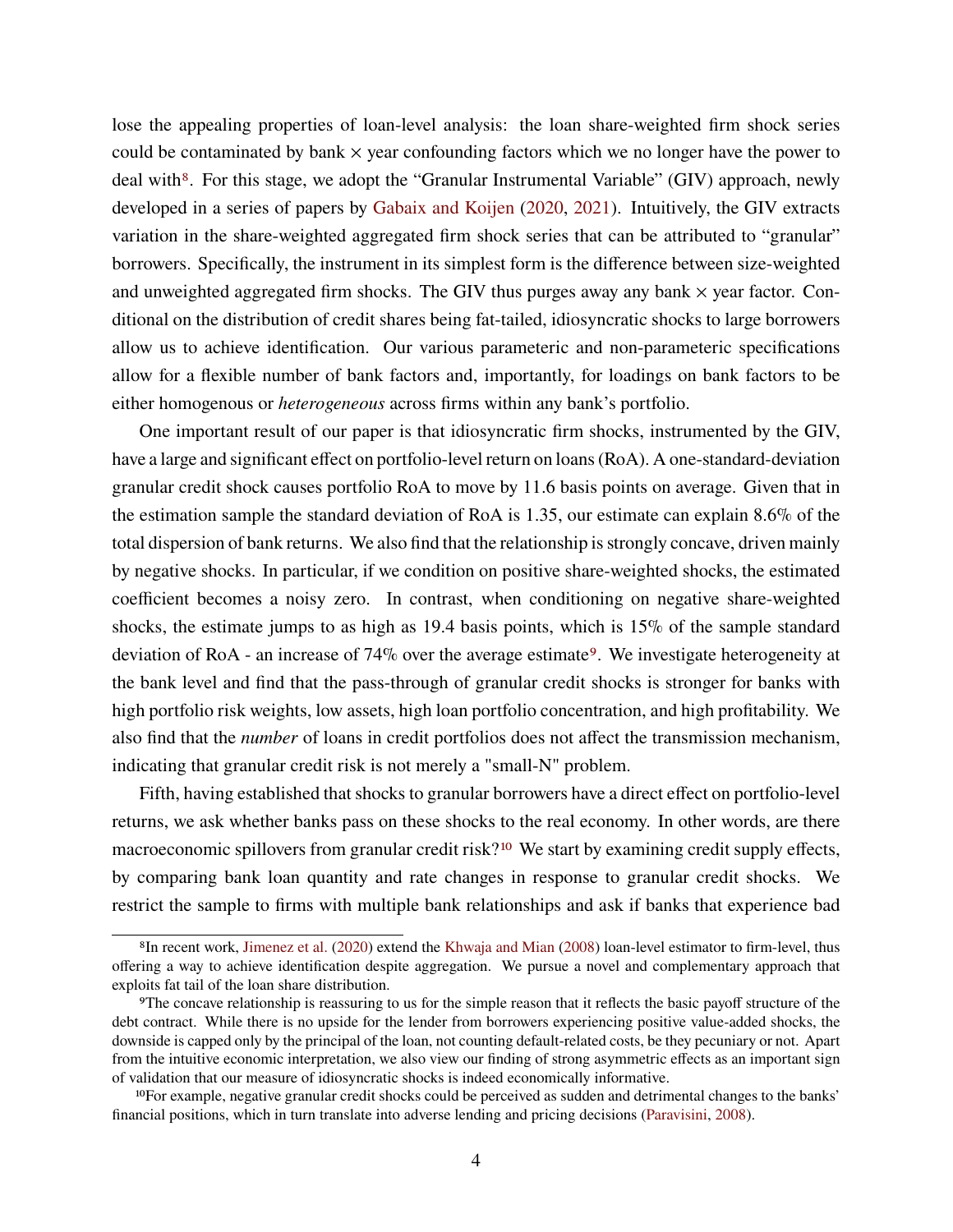granular credit outcomes reduce credit supply or increase prices. Within-firm analysis allows us to control for demand-side effects using time-varying firm fixed effects, thus isolating the supply side. We find strong evidence, both in terms of quantity and price effects, that banks pass on granular credit shocks to their *non-granular* clients, i.e. firms with a loan share that is less than a certain threshold (such as the median) in the pooled distribution of all credit shares<sup>[11](#page-0-0)</sup>. We show that a one-standard-deviation bank-level negative granular credit shock reduces loan supply and increases interest rates by as much as 71.7 and 63.4 basis points, respectively. This identifies a leftward shift of the credit supply curve: quantities fall while prices rise. There are "granular credit risk spillovers": idiosyncratic borrower shocks spill over to other firms that borrow from the same bank.[12](#page-0-0)

We then ask whether affected non-granular firms experience negative real economic outcomes. We find that affected non-granular firms cut investment. Moreover, these firms experience elevated bankruptcy rates for up to 3 years after the initial shock. A one-standard deviation negative granular credit supply shock increases the likelihood of bankruptcy by roughly 32-60 basis points for all firms, and 68-101 basis points for non-granular borrowers. Granular credit risk has therefore sizable implications for the aggregate economy.

An important question is whether banks hedge granular risk with alternative sources of income. For example, in states of the world where credit income is low derivative income could be high. We collect detailed bank-level data on non-interest income and find that none of the measures we have correlate with GIV-instrumented firm shocks. We see no correlation between our shock measures and fees income, equity and bond appreciations, dividend income, or derivatives income. Another issue is that banks could potentially pre-insure against granular borrower shocks by charging higher markups for risky clients. But when extracting value-added shocks we control for firm size, liquidity, credit ratings, leverage and time-invariant factors. From the bank's perspective, unless markups are stochastic for some very unique reason, any firm shock comes therefore as a surprise relative to the firm's average performance and its creditworthiness, both of which would in turn be very highly correlated with the loan contract's price.

<sup>11</sup>The tendency to pass along adverse economic shocks to their clients, especially small firms, is not uncommon for banks. In their classic paper, [Peek and Rosengren](#page-47-0) [\(2000\)](#page-47-0) find that the 1990s Japanese banking crisis had a negative effect on commercial real estate activity in the U.S. through the network of banks exposed to both markets. [Klein et al.](#page-46-5) [\(2002\)](#page-46-5) further document that unequal access to credit by Japanese firms during the 1990s led to the decline in the number of FDI projects by the same firms into the United States. [Lin and Paravisini](#page-46-6) [\(2012\)](#page-46-6) trace out the pass-through of the collapse of WorldCom on firms that shared the same lender. In a recent paper, [Greenwald et al.](#page-45-8) [\(2020\)](#page-45-8) show that banks that experience larger credit line drawdowns restrict lending to firms that borrow through term loans - a negative spillover effect on smaller borrowers.

 $12$ It is possible that our spillover result is in part driven by production network linkages, i.e. granular and nongranular borrowers are linked not only via the balance sheet of their common lender but through some other channel as well. In Section [5.3](#page-32-0) we account for these production network effects with the use of the Norwegian input-output table and find that our results do not change.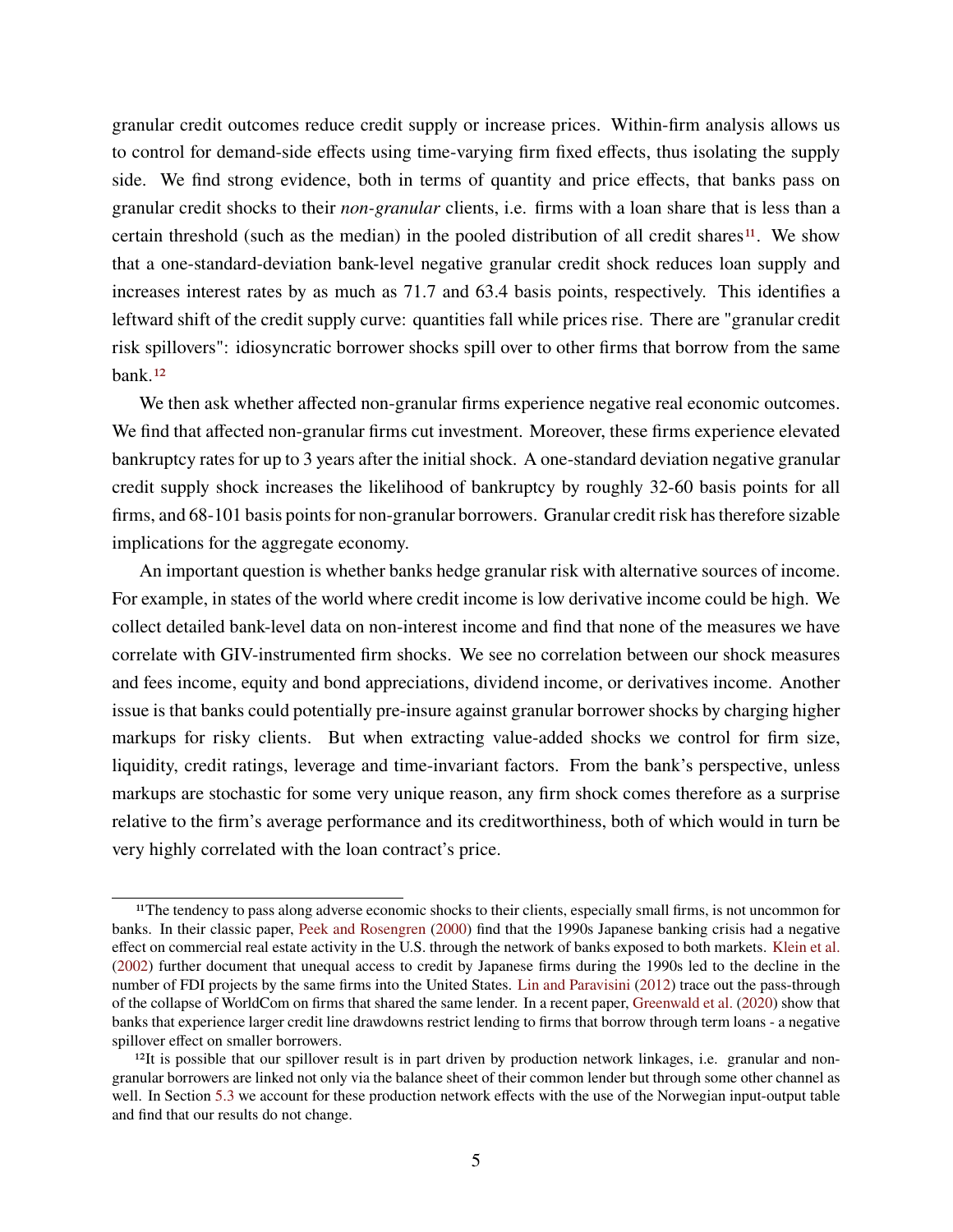How valid are our methodology and results externally? In other words, to what extent is credit portfolio concentration a uniquely Norwegian phenomenon or a ubiquitous feature of financial markets? In Section [5.3](#page-32-0) we discuss how portfolio concentration appears to be indeed very common across various countries and asset classes. We also ourselves document the degree of portfolio concentration for a completely different but important setting: equity holdings of US institutional investors. We find that concentration in the Norwegian corporate credit sector is quantitatively very similar to the universe of U.S. equity investors. Our analysis concludes that both the methodology and results are applicable to many other settings and environments.

Finally, we supplement our empirical analysis by providing a theoretical motivation. We introduce parsimoniously bank credit into the canonical framework of [Gabaix](#page-45-3) [\(2011\)](#page-45-3). We model firm borrowing needs as a power function of firm size, which in turn is drawn from a power law density. Under this assumption, the distribution of bank loans (or, equivalently, firm borrowing) follows the Singh-Maddala (SM) family of densities [\(Singh and Maddala,](#page-47-1) [1976\)](#page-47-1). The SM distribution has been used extensively to model wealth and income inequality. Our main contribution here is the derivation of sufficient statistics-based parameter restrictions under which the bank loan distribution also has a fat tail. If that is the case, then shocks to large borrowers may survive aggregation and impact bank-level portfolio outcomes. Using our dataset, we provide maximum likelihood estimates of the sufficient statistics and confirm that all the restrictions are satisfied on average.

**Literature Review** Our paper relates to several literatures. First, it builds on the rapidly growing literature on the "granular hypothesis" and its applications. Some of the more salient contributions across fields range from papers on business cycles [\(Carvalho and Gabaix,](#page-44-2) [2013\)](#page-44-2), to trade [\(Gaubert](#page-45-9) [and Itskhoki,](#page-45-9) [2021\)](#page-45-9), international finance [\(di Giovanni et al.,](#page-45-10) [2018\)](#page-45-10), asset management [\(Choi](#page-44-3) [et al.,](#page-44-3) [2017\)](#page-44-3), life insurance [\(Chodorow-Reich et al.,](#page-44-4) [2021\)](#page-44-4), exchange rates [\(Camanho et al.,](#page-44-5) [2020\)](#page-44-5), banking [\(Bremus et al.,](#page-44-6) [2018;](#page-44-6) [Kundu and Vats,](#page-46-7) [2021\)](#page-46-7). In important work, [Amiti and Weinstein](#page-44-1) [\(2018\)](#page-44-1) develop a methodology that decomposes loan growth into time-varying bank supply and firm demand components and find that idiosyncratic bank supply fluctuations, particularly those of granular lenders, have a large impact on aggregate lending and investment in Japan. In contrast to [Amiti and Weinstein](#page-44-1) [\(2018\)](#page-44-1), we estimate idiosyncratic firm performance shocks and study how these shocks *transmit* to bank outcomes and the real economy. We contribute to the "granular hypothesis" literature by first showing that, when the loan distribution is fat tailed, idiosyncratic performance shocks to granular borrowers do not wash out at the lender's portfolio level. Second, we study *spillovers* of granular credit shocks on the rest of the economy by tracing out how affected banks pass on granular credit risk to other firms.

Second, we relate to the literature studying the trade-off between credit concentration and diversification. On the one hand, diversification enhances credit monitoring and information provision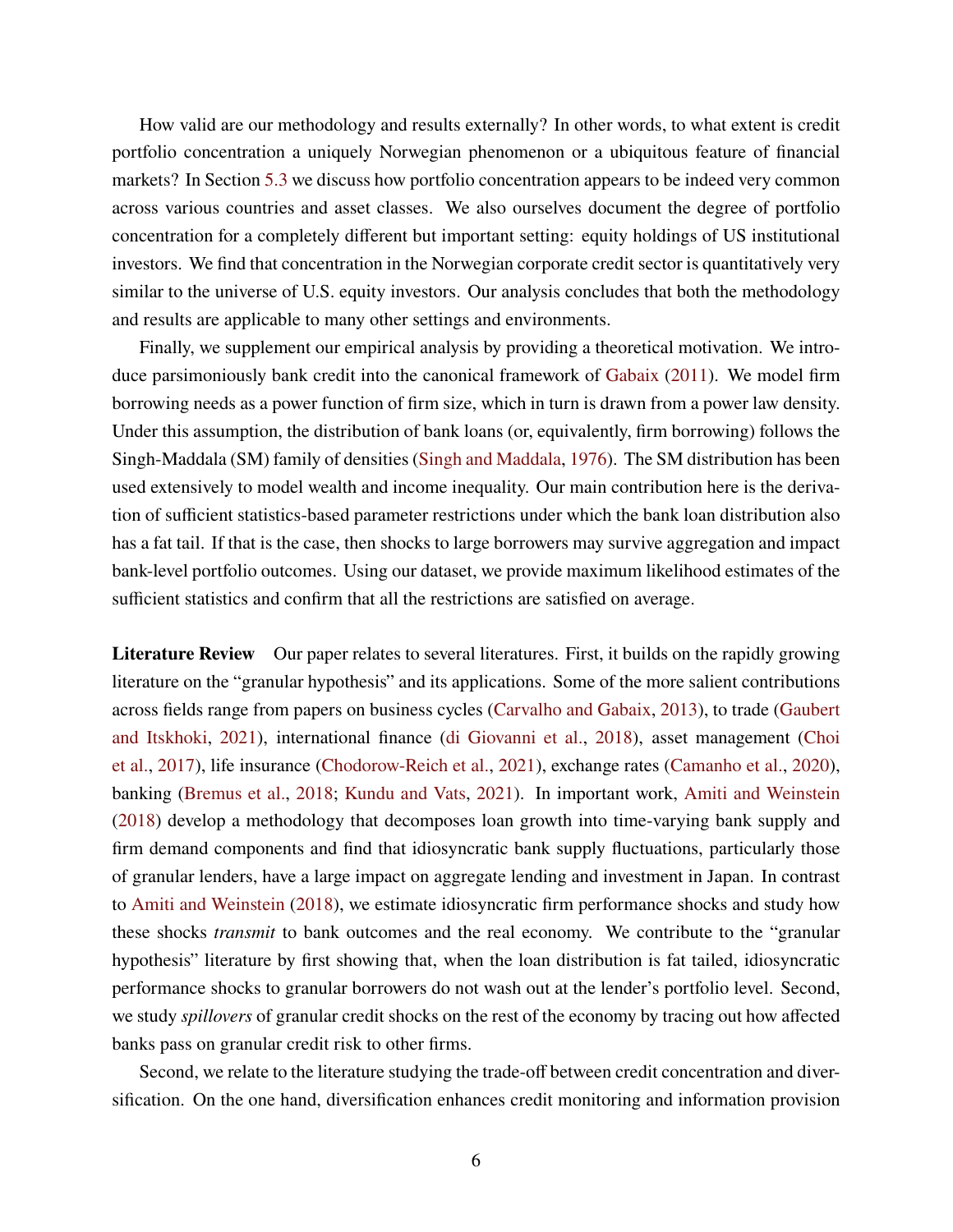capacity [\(Diamond,](#page-45-2) [1984;](#page-45-2) [Boyd and Prescott,](#page-44-7) [1986\)](#page-44-7). Recently, [Doerr and Schaz](#page-45-11) [\(2021\)](#page-45-11) have shown that geographically diversified banks not only lend more during local crises in their borrower countries, but also mitigate the transmission of such shocks to borrowers in other countries. On the other hand, some empirical studies found a positive correlation between portfolio concentration, returns, and monitoring efficiency [\(Acharya et al.,](#page-43-0) [2006\)](#page-43-0). [Beck et al.](#page-44-8) [\(2017\)](#page-44-8) have shown that bank specialization and concentration potentially have positive implications for systemic financial stability. Our paper contributes to this debate. We argue that as long as the distribution of credit shares features a fat tail, banks remain exposed to idiosyncratic shocks to their (granular) borrowers. Everything else equal, this is detrimental for financial stability. Because we find that banks pass on granular credit shocks to the real economy, credit concentration induces negative economic outcomes on average, *ceteris paribus*. But a normative interpretation of our results depends on the precise theories generating loan concentrations in the first place, an issue we discuss further in Section [6.](#page-36-0)

There is an emerging new literature on credit concentration that, like us, takes advantage of detailed microeconomic data. In a recent study, [Agarwal et al.](#page-43-1) [\(2020\)](#page-43-1) find that Mexican banks that specialized in energy lending around the 2014 collapse of energy prices amplified the sectoral shock to the rest of the real economy. [Paravisini et al.](#page-46-8) [\(2020\)](#page-46-8) find that persistent bank market-specific specialization can explain a significantly larger fraction of within-firm variation in credit than actual bank supply shocks. [Goetz et al.](#page-45-12) [\(2016\)](#page-45-12) show that geographic diversification by banks has no impact on average loan quality and is associated with a reduction of exposure to local idiosyncratic risks. Finally, [Huremovic et al.](#page-46-9) [\(2020\)](#page-46-9) and [Dewachter et al.](#page-45-13) [\(2020\)](#page-45-13) study the role of production networks in Spain and Belgium, respectively, for the propagation of bank shocks. Our paper differs from this literature because we work explicitly with *single-name* concentration risk, while most of the literature deals with either sectoral or geographical specialization. In addition, we emphasize both empirically and theoretically the importance of granularity of the loan share distribution for the pass-through of idiosyncratic shocks to the aggregate bank portfolio. Thus our paper provides an empirical basis for the work of [Mendicino et al.](#page-46-10) [\(2020\)](#page-46-10) who show in a quantitative model that if banks are not perfectly diversified, the interaction between borrowers' and banks' solvency has important effects on the probability and severity of crises.

The remainder of the paper is structured as follows. Section [2](#page-7-0) provides a description of our data. Section [3](#page-10-0) describes the different stages of our empirical approach. Section [4](#page-17-0) reports the main empirical results. Section [5](#page-28-0) explores heterogeneity at different levels of aggregation and reports results from various robustness checks. Section [6](#page-36-0) discusses the assumptions we make in our empirical approach and the implications of our findings. Section [7](#page-39-0) lays out our theoretical motivation. Finally, section [8](#page-42-0) concludes.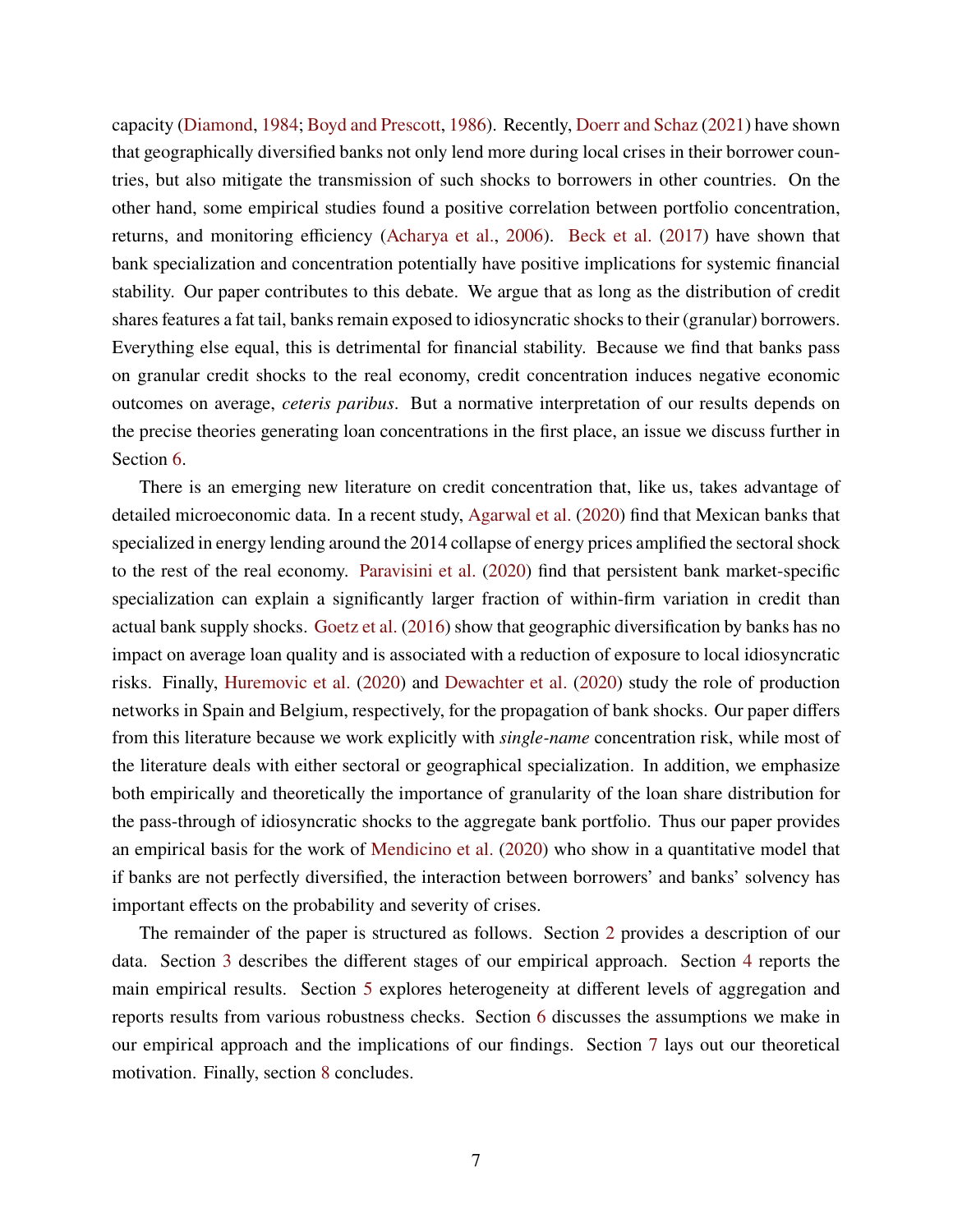# <span id="page-7-0"></span>**2 Data**

Our empirical investigation is based on a unique dataset assembled from three major sources: administrative data from the Norwegian Tax Authority, credit rating agency data from Bisnode and supervisory data from ORBOF. They were merged using the unique identifiers for banks and firms. The Norwegian Tax Authority data is a high-quality matched firm-bank administrative register. The unit of observation in this database is an individual loan and the frequency is annual. For every loan, we observe the firm-bank identifiers as well as the flow of interest paid during the year and the end-of-year stock of debt. Because the data is collected and maintained by the tax authority as a basis for corporate taxation, the variables are essentially measurement error-free.[13](#page-0-0) The data set covers all limited liability companies for the time period of 2003-2015, which accounts for roughly 90% of private sector employment for most years. We aggregate all loans into a single annual firm-bank "relationship" unit. The terms loan and relationship are used interchangeably, and refer to the sum of loans and interests paid across all individual loans between a bank and a firm.

A key measure in our analysis is the return on a loan, or a credit relationship (RoL). This is not directly observed, and hence we impute it. Specifically, we observe interest collected throughout year t  $(R_t)$  and the end-of-year stock of outstanding debt  $(D_t)$ . We then define the RoL in year t as  $R_t/(0.5D_{t-1} + 0.5D_t)$ , which is equivalent to interest received relative to the average of debt outstanding at the beginning and end of the calendar year.

We merge the loan-level data with detailed information on Norwegian firms and banks. Our firm data comes from the credit rating agency Bisnode. In addition to information about the firms' credit rating scores and firm characteristics such as age, location and industry, the data set includes annual balance sheet and income statement items on all Norwegian firms for 1999-2019. The bank data is from a supervisory registry (ORBOF) and includes annual balance sheet and income statement information covering all Norwegian banks over 1987-2019. The data set also provides us with confidential information on non-interest income, including income from derivatives, equity and bond investment, dividends, and loan fees.

We perform several cleaning and truncation steps on the raw data. First, we drop observations that are clearly erroneous, such as cases of liquidity ratios being greater than 1. Second, following [Foster et al.](#page-45-14) [\(2008\)](#page-45-14) we truncate the distribution of cost-to-total-cost ratios for each cost type at the 10% and 90% in each industry and year. Cost types include wage bill, energy, material and other costs. This is important as firms could dump all their operational costs to a particular fiscal year in order to receive tax advantages, and what we would thus pick up are in fact endogenous outcomes rather than unanticipated performance shocks. Third, we truncate the extracted firm

<sup>13</sup>Provision of false tax information carries substantial legal, financial and reputational penalties. Additionally, the information about outstanding debt and interest paid is reported to the tax authority by the banks, and not the firms themselves.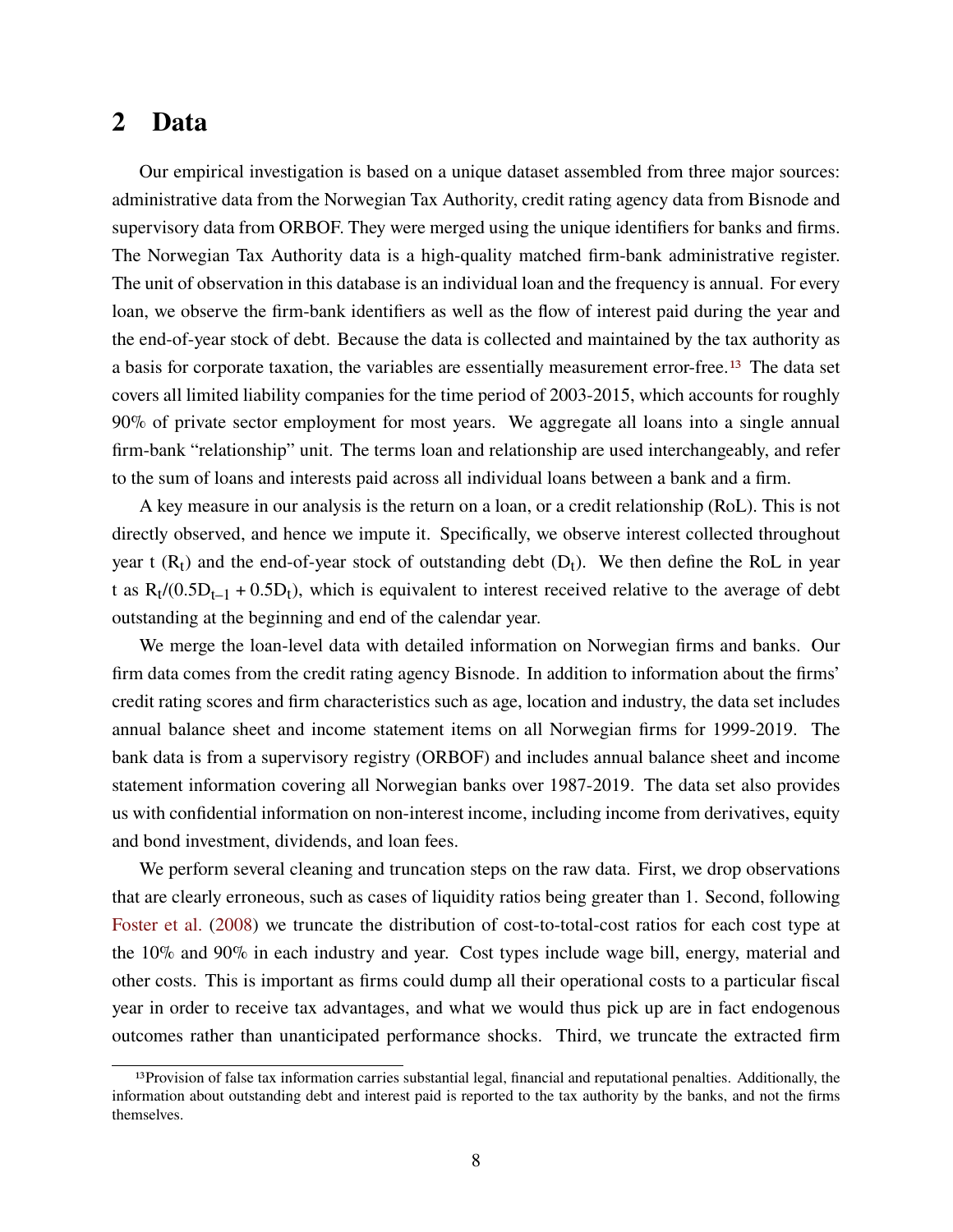shock distribution at the 1% and 99% levels. All our main results at the loan and bank levels are quantitatively robust to alternative cleaning rules. Table [1](#page-9-0) provides summary statistics for some of the key variables used in our analysis.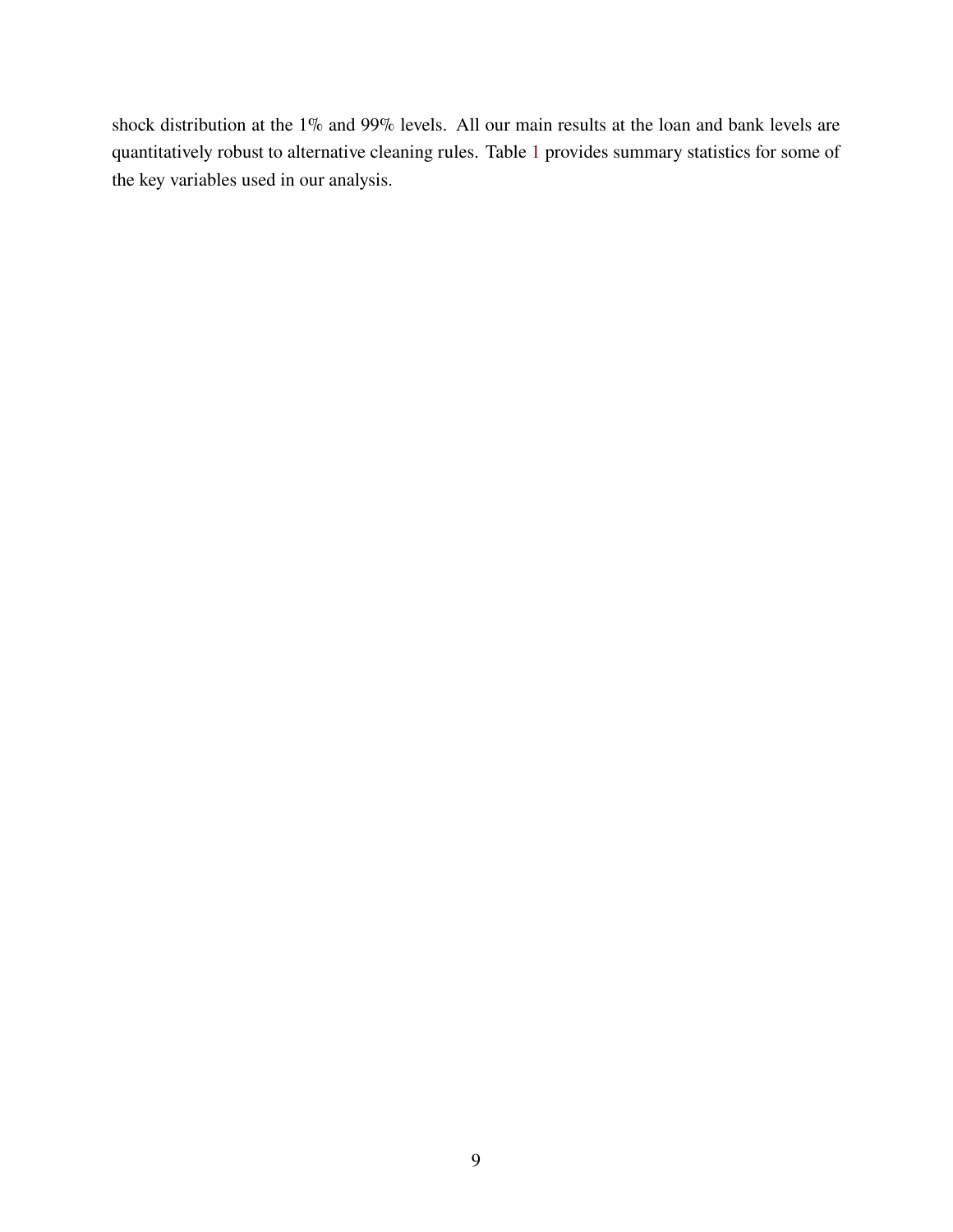<span id="page-9-0"></span>

| Variable                      | Observations | Mean                                  | Std. Dev    | Min      | Max          |  |  |
|-------------------------------|--------------|---------------------------------------|-------------|----------|--------------|--|--|
|                               |              | Loans                                 |             |          |              |  |  |
| <b>Interest Received</b>      | 333289       | 196645.31                             | 1620919.78  | 1.00     | $2.67e+08$   |  |  |
| Loan Amount Outstanding       | 333289       | 4035259.25                            | 43884811.59 | 1.00     | $7.00e+09$   |  |  |
| Return on Loan $(\% )$        | 333289       | 9.01                                  | 8.92        | 0.00     | 100.00       |  |  |
| Firms                         |              |                                       |             |          |              |  |  |
| Sales (1000 NOK)              | 277707       | 26532.69                              | 217768.69   | 0.00     | 33761000.00  |  |  |
| Total Assets (1000 NOK)       | 277707       | 42361.08                              | 1052017.18  | 2.00     | $1.20e + 08$ |  |  |
| Wage Costs (1000 NOK)         | 277707       | 6827.88                               | 65057.01    | 1.00     | 7098000.00   |  |  |
| Material Costs (1000 NOK)     | 277707       | 11643.95                              | 103640.10   | 0.00     | 15313000.00  |  |  |
| Equity / Assets Ratio         | 277707       | 0.27                                  | 0.18        | 0.00     | 1.00         |  |  |
| <b>Liquidity Ratio</b>        | 277707       | 0.16                                  | 0.17        | 0.00     | 1.00         |  |  |
| Employees                     | 277707       | 15.81                                 | 156.66      | 0.00     | 20781.00     |  |  |
| Firm Age (years)              | 277707       | 12.94                                 | 11.81       | 0.00     | 159.00       |  |  |
|                               |              | <b>Banks</b>                          |             |          |              |  |  |
| Return on Loans $(\%$         | 1380         | 6.40                                  | 1.46        | 0.06     | 14.39        |  |  |
| Total Assets (1000NOK)        | 1377         | 21130037.71                           | $1.35e+08$  | 92384.00 | $1.96e+09$   |  |  |
| Total Equity (1000NOK)        | 1377         | 1491611.98                            | 8512785.73  | 16139.00 | $1.51e+08$   |  |  |
| <b>Assets / Equity Ratio</b>  | 1377         | 10.90                                 | 3.20        | 1.32     | 41.48        |  |  |
| <b>Cash Balances / Assets</b> | 1377         | 0.03                                  | 0.03        | 0.00     | 0.33         |  |  |
| Number of Loans               | 1380         | 220.88                                | 854.18      | 1.00     | 8940.00      |  |  |
| Loan Herfindahl Index         | 1380         | 0.10                                  | 0.12        | 0.00     | 1.00         |  |  |
| Share of 10% Largest Loans    | 1380         | 0.54                                  | 0.13        | 0.20     | 1.00         |  |  |
| Share of 5 Largest Loans      | 1380         | 0.51                                  | 0.20        | 0.07     | 1.00         |  |  |
| Deposits to Assets Ratio      | 1377         | 0.66                                  | 0.12        | 0.01     | 0.91         |  |  |
| <b>Financial Assets Ratio</b> | 1321         | 0.08                                  | 0.06        | 0.00     | 0.48         |  |  |
|                               |              | <b>Estimated Idiosyncratic Shocks</b> |             |          |              |  |  |
| Firm-level                    | 277707       | 0.02                                  | 0.27        | $-1.42$  | 1.15         |  |  |
| Bank-level (size-weighted)    | 1380         | $-0.02$                               | 0.11        | $-0.78$  | 0.69         |  |  |
| Granular IV                   | 1380         | $-0.02$                               | 0.09        | $-0.76$  | 0.46         |  |  |

### Table 1: **Descriptive Statistics**

Notes: This table shows summary statistics of key loan, firm, and bank characteristics. All stock and earnings values are in thousands of Norwegian Kronas (NOK). 1 US Dollar = 8.71 NOK as of September 19, 2021. Firm shocks are estimated according to specification [1.](#page-12-0) Loan data is from the Norwegian Tax Authority. Firm data is from the credit rating agency Bisnode. Bank data is from the financial supervisory database ORBOF. Sample includes all bank loans to limited liability companies in Norway over 2003-2015.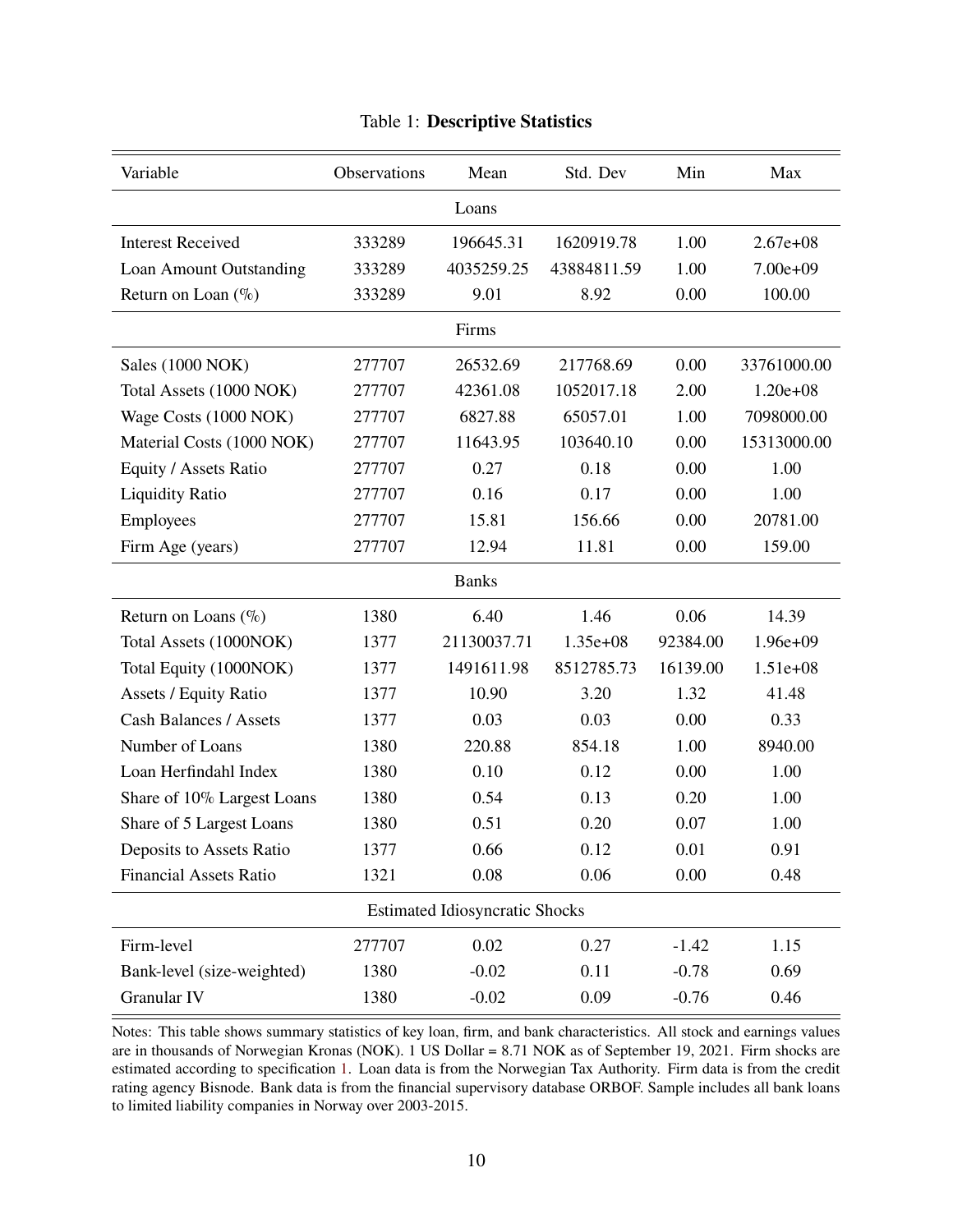# <span id="page-10-0"></span>**3 Empirical strategy**

### **3.1 Granularity of the Distribution of Loan Shares**

We begin by establishing that the distribution of loans shares in our dataset is fat-tailed. In Figure [1](#page-11-0) we plot the histogram of all loan shares, pooled across all banks and years over 2003-2015. Eyeballing the distribution is enough to notice its extreme skewness. More formally, we fit the Pareto I density to the data and estimate a Pareto rate of 1.16. Any estimate below 2 implies that idiosyncratic shocks to large loans potentially survive risk pooling and cause portfolio-level disturbances. This follows directly from the proofs in [Gabaix](#page-45-3) [\(2011\)](#page-45-3). Interestingly, our estimate of the Pareto power implies that 80% of all credit is concentrated in 20% of the loans. Thus the loan share distribution provides yet another example of the famous "80-20" Pareto principle that occurs in a variety of settings in economics as well as in many social and physical sciences applications [\(Gabaix,](#page-45-4) [2009\)](#page-45-4). In section [7,](#page-39-0) we introduce a parsimonious model of bank credit into the canonical framework of [Gabaix](#page-45-3) [\(2011\)](#page-45-3). In our model, the fat tail of the firm size distribution feeds directly into the fat tail of the loan share distribution under certain parameter restrictions. We estimate the main parameters of the model using our data and confirm that those restrictions are on average satisfied.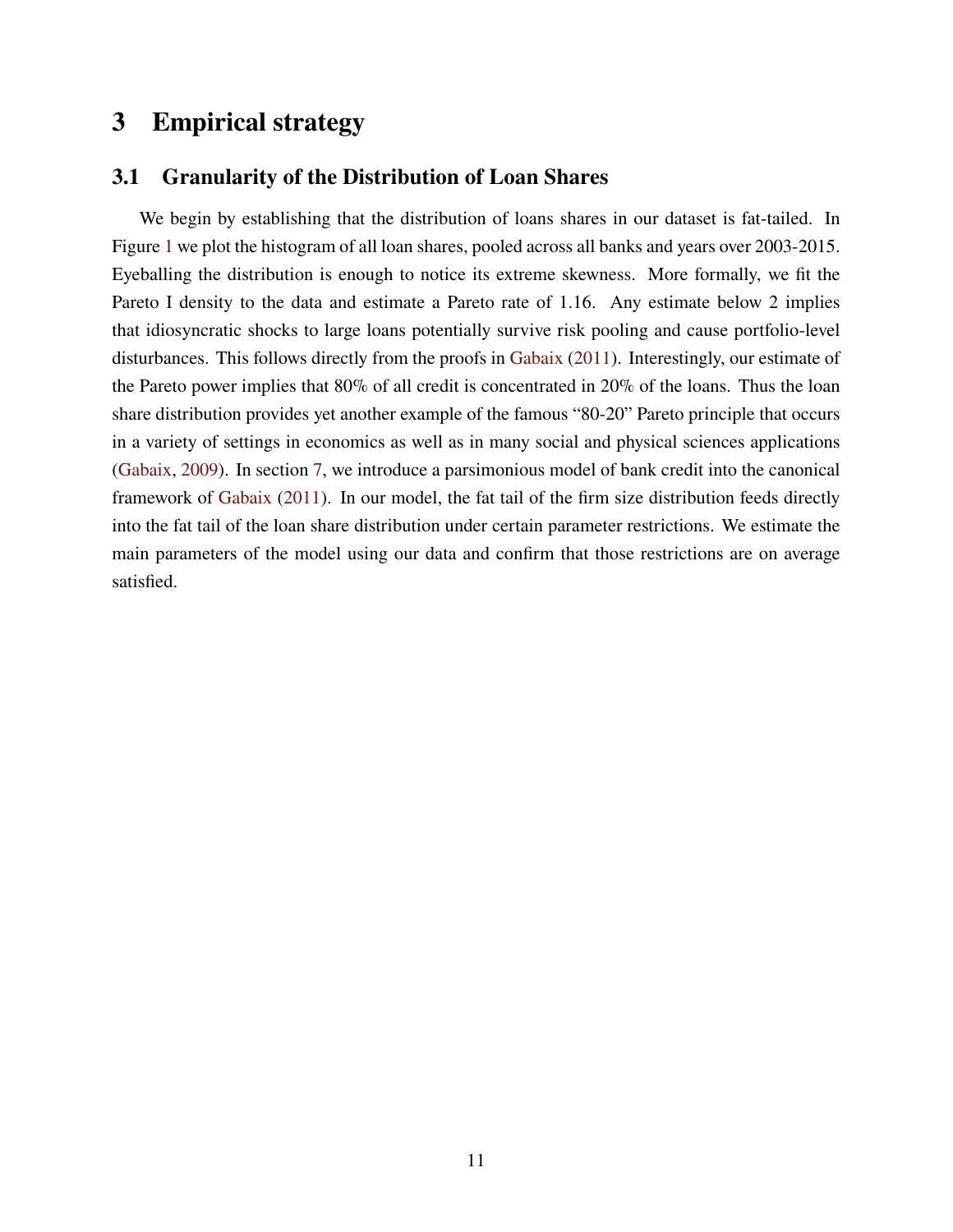<span id="page-11-0"></span>

Figure 1: **Distribution of Bank Loan Shares**

Notes: This graph presents the distribution of bank loan shares. The left picture plots the full distribution. The right picture zooms in on the 99th percentile of the shares. The share of each loan is computed as the ratio of a singular loan's amount to total corporate loans of a given bank in a given year. The figures plot the pooled shares for all banks and years. The Pareto rate of the 99th percentile is 1.16.

### **3.2 Estimates of Idiosyncratic Firm Shocks**

The next step of our empirical approach consists in extracting idiosyncratic firm shocks, measured as unexplained idiosyncratic variation in firm value-added. Our approach follows closely a large number of studies in labor and macro economics that extract idiosyncratic sales or performance shocks. [\(Foster et al.,](#page-45-14) [2008;](#page-45-14) [Hsieh and Klenow,](#page-45-6) [2009;](#page-45-6) [di Giovanni et al.,](#page-45-15) [2014;](#page-45-15) [Foster et al.,](#page-45-16) [2017;](#page-45-16) [Fagereng et al.,](#page-45-7) [2018\)](#page-45-7).[14](#page-0-0) To extract unexplained variation in firm value-added, we regress the log of firm value-added on a set of time-varying firm-level controls that includes measures of input usage and firm riskiness. Importantly, since our focus is on idiosyncratic variation, we remove common (across firms) components by controlling for the interaction of time, industry and county fixed effects. Finally, across-firm variation attributed to time-invariant firm characteristics is absorbed by firm fixed effects.

Formally, for a firm j, operating in an industry s from a county z in year t, we estimate the

<sup>14</sup>Using idiosyncratic shocks as "instruments" for estimating microeconomic or macroeconomic elasticities is increasingly common in applied microeconomics and finance (see [Leary and Roberts](#page-46-11) [\(2014\)](#page-46-11), [Amiti et al.](#page-43-2) [\(2019\)](#page-43-2) and [Gabaix and Koijen](#page-45-0) [\(2020\)](#page-45-0)).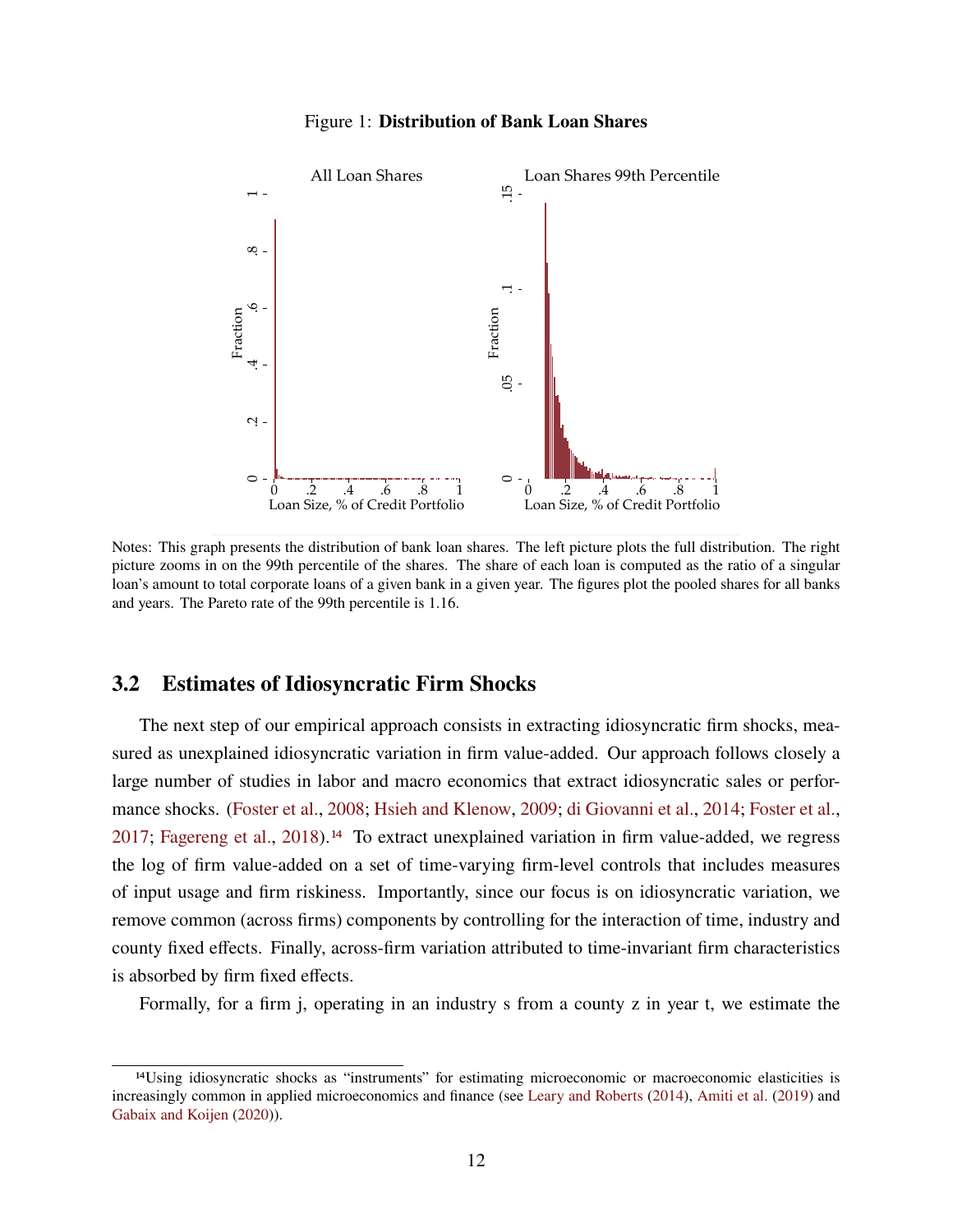following regression:

<span id="page-12-0"></span>
$$
\ln VA_{j,t} = \alpha_{j,t,s(j),z(j)} + \beta_1 \ln K_{j,t} + \beta_2 \ln W_{j,t} + \lambda' \mathbf{X}_{j,t} + \epsilon_{j,t}
$$
 (1)

where VA stands for firm value-added<sup>[15](#page-0-0)</sup>, K represents book capital, W the wage bill, and X are other controls including leverage, liquidity, credit rating, and a quadratic polynomial in age. The term  $\alpha_{\ell}$  captures a combination of fixed effects at the firm and industry  $\times$  year  $\times$  county levels. Here, K and W are proxies for capital and labor inputs, while X are various measures of firm riskiness. These factors should capture the banks' information set well.<sup>[16](#page-0-0)</sup> In addition to the specification in [\(1\)](#page-12-0) we also consider a less conservative specification, which only includes fixed effects but not any of the other controls, in the spirit of [di Giovanni et al.](#page-45-15) [\(2014\)](#page-45-15).

The object of interest is the residual from this regression,  $\epsilon_{i,t}$ , which is the main right-hand side variable for the rest of the paper. Essentially, what we are trying to capture are unforeseen changes in firm performance that banks, despite observing multiple layers of data, could not have anticipated. Examples of such events include a factory collapse, fraud and mismanagement, operational and logistical accidents, human error, etc. In Section [E](#page-72-0) of the [Online Appendix](#page-48-0) we provide a headline and narrative-based explanation for some of the most negative shock realizations in our sample.

Figure [2](#page-13-0) plots the distribution of our baseline shock measure  $\epsilon_{i,t}$ , pooled across all firms and years. It is noticeably left-skewed, with a larger mass in the left tail.

<sup>15</sup>Value added is measured as sales minus material, energy, and other costs.

<sup>16</sup>A potentially important factor that is missing from this specification is market prices. The share of publicly traded firms in our data is, however, very small. Moreover, credit rating arguably captures the same information that would be embedded in the stock price (albeit updated far less regularly).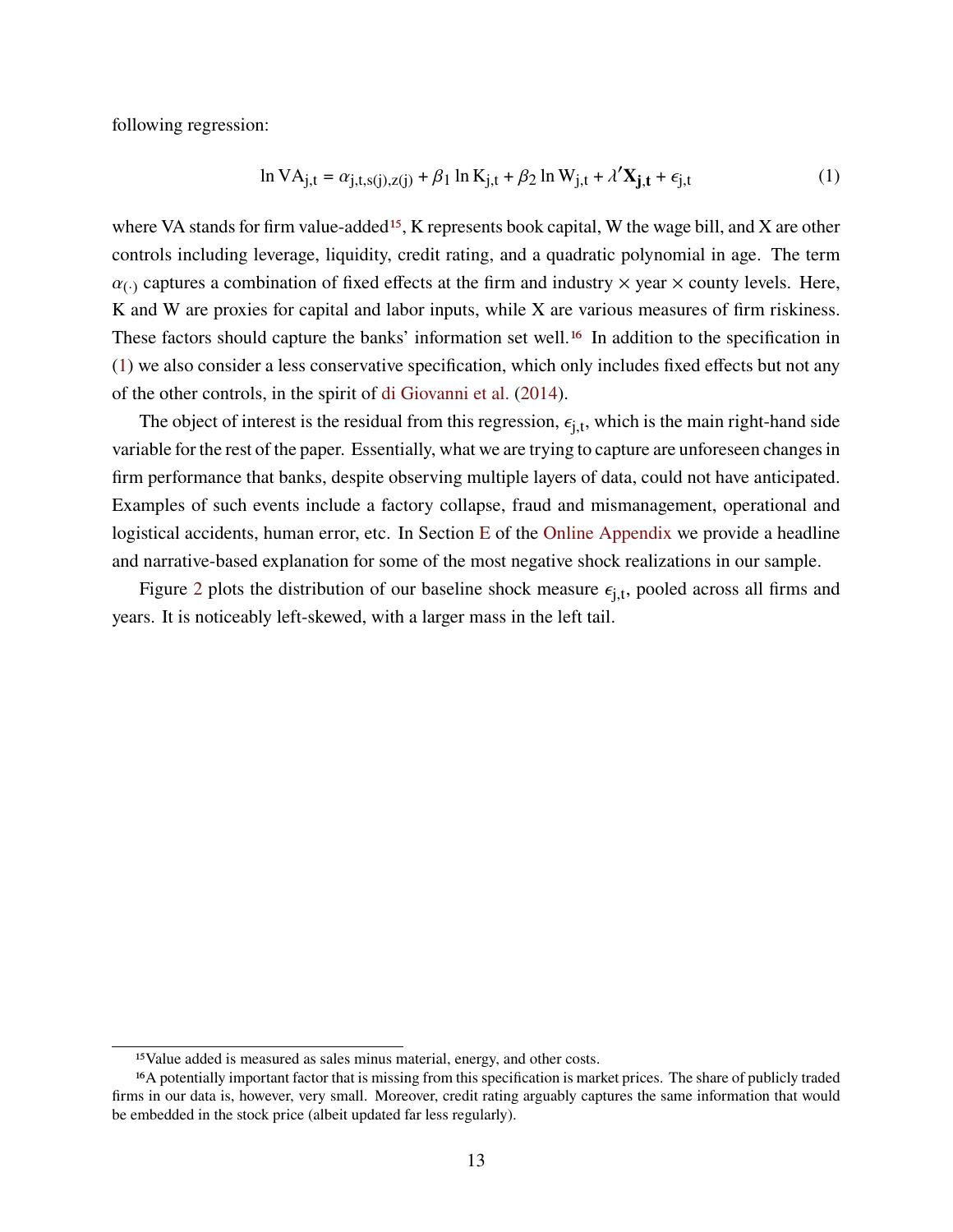#### Figure 2: **Distribution of Idiosyncratic Firm Shocks**

<span id="page-13-0"></span>

Notes: This graph plots the pooled distribution of idiosyncratic firm shocks estimated from equation [\(1\)](#page-12-0).

**Factor Analysis and Robustness** Despite controlling for a variety of firm characteristics and fixed effects, there is still concern that our shocks  $\epsilon_{i,t}$  may pick up some latent common components. In Section [A.1](#page-49-0) of the [Online Appendix,](#page-48-0) we generalize the reduced-form specification in [\(1\)](#page-12-0) and formally extract parameteric and non-parameteric common factors from the residual  $\epsilon_{i,t}$ . All our results and insights at the loan and bank levels remain unchanged. We also conduct a series of additional robustness tests in order to establish that our shocks are truly idiosyncratic. First, we confirm that  $\epsilon_{i,t}$  are not correlated across firms or time. Second, we run several placebo regressions. We return to these robustness checks in Section [5.](#page-28-0)

### **3.3 Loan Outcomes**

To identify the impact of idiosyncratic firms shocks on loan-level returns, we exploit the granular nature of our dataset. Individual bank-firm relationships enable us to control for timevarying bank supply factors, such as risk aversion or monitoring skills, by including bank  $\times$  year fixed effects. Bank supply factors could confound our demand-side shocks.[17](#page-0-0) We also control for interacted county  $\times$  year  $\times$  industry fixed effects. This specification implies that the impact of shocks is identified by comparing loan-level returns across firms in the same county, industry,

 $17$ [Coimbra and Rey](#page-44-9) [\(2019\)](#page-44-9), among others, show that heterogeneity in risk appetite among financial intermediaries is a determining factor for financial and business cycles. Our fixed effects specification takes care of this issue.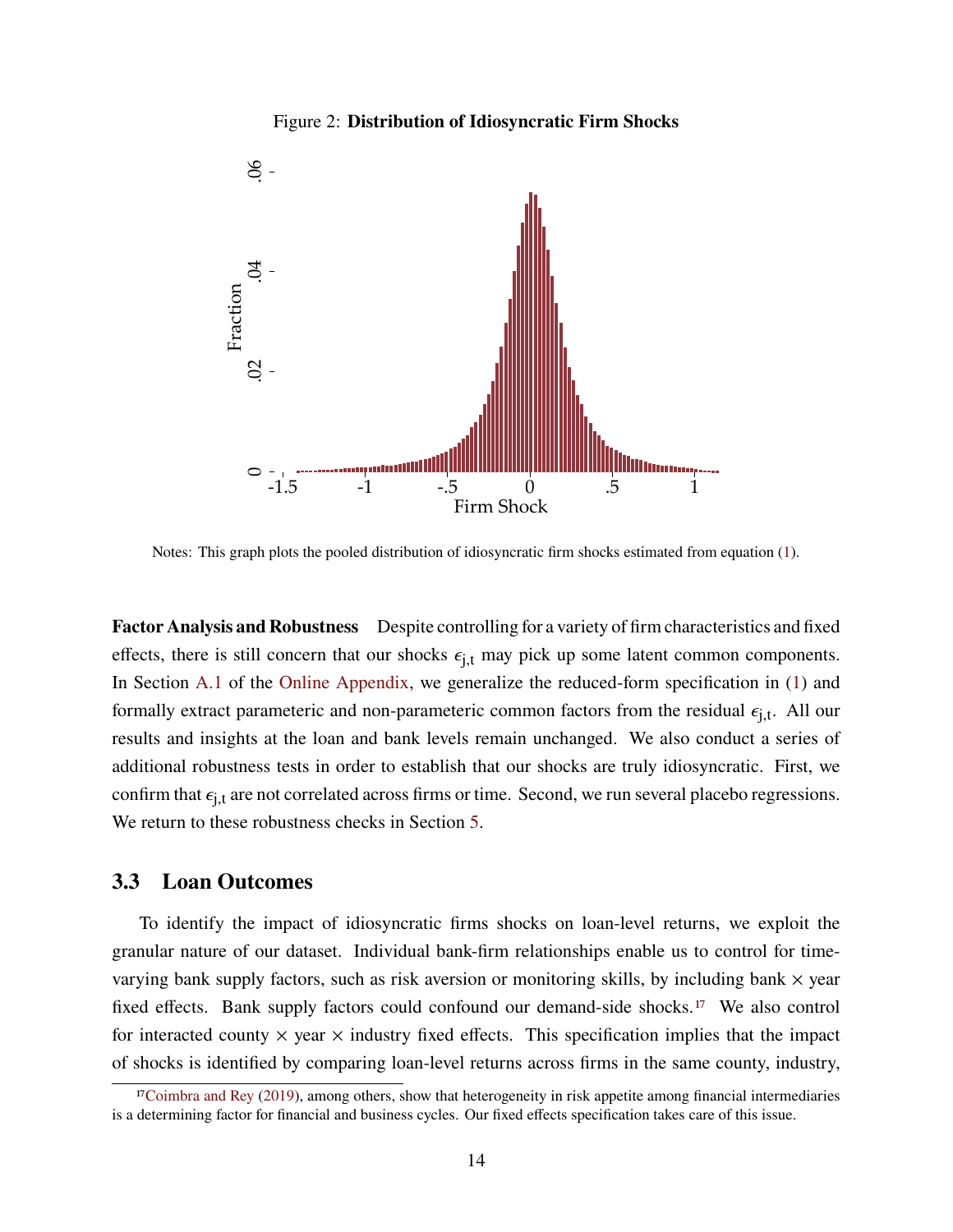year, who are borrowing from the *same* bank. For some firm-bank relationships in our dataset we also observe the fraction of total loan volume that comes from credit lines. This allows us to also consider specifications which include a loan type fixed effect<sup>[18](#page-0-0)</sup>. Formally, we estimate the following specification:

<span id="page-14-2"></span>
$$
R_{i,j,t} = \alpha_{i,t,s(j),z(j),l(i,j)} + \beta \epsilon_{i,j,t} + \nu_{i,j,t}
$$
 (2)

where i is a bank that lends to firm j from county z, industry s, year t via loan type l.  $R_{i,j,t}$  is the loan-level return and  $\epsilon_{i,i,t}$  is the estimated idiosyncratic shock of firm j in bank i's portfolio. Because the main RHS variable is *estimated*, our standard errors are corrected for the estimated regressor bias via bootstrapping. Importantly, our specification features a wide range of fixed effects captured by the term  $\alpha_{(\cdot)}$ . Specifically, in our most conservative specification we include the full interaction of bank  $\times$  year  $\times$  firm industry  $\times$  firm county  $\times$  loan type fixed effects.

### **3.4 Granular Credit Risk: Bank outcomes**

After investigating how idiosyncratic firm shocks affect loan returns, we then move up to the level of a bank portfolio. We aggregate realized idiosyncratic firm shocks to the bank level by weighing shocks with loan shares and refer to the resulting measure as "granular credit risk". Intuitively, granular credit risk captures shocks to banks' clients that eventually do not average out and instead impact portfolio-level outcomes.

To evaluate the bank-level impact, we proceed by analyzing the following relationship between bank-level returns on all corporate loans  $R_{i,t}^b$  and firm shocks for bank i at year t:

<span id="page-14-1"></span>
$$
R_{i,t}^{b} = \alpha_i + \alpha_t + \beta \bar{\epsilon}_{i,t} + \nu_{i,t}
$$
\n(3)

where  $\alpha_i$  and  $\alpha_t$  denote bank and time fixed effects,  $\bar{\epsilon}_{i,t} = \sum_{j \in J_i} s_{i,j,t} \epsilon_{i,j,t}$  are bank-level aggregates of firm shocks that are weighted by loan shares  $s_{i,i,t}$ , and  $v_{i,t}$  the error term. The portfolio loan return  $R<sub>it</sub><sup>b</sup>$  is computed as the loan-share weighted average of loan-level returns.

There is one key identification challenge associated with the naive specification above. Our loan-level analysis exploited within-bank-year variation to control for confounding credit supply shocks. This is no longer possible when we turn our focus to outcomes at the bank level. Consider a generic time t relationship between bank outcome  $y_{i,t}$ , unobserved bank-side factor  $\eta_{i,t}$ , and demand-side idiosyncratic firm disturbance  $\epsilon_{i,i,t}$ :

<span id="page-14-0"></span>
$$
y_{i,t} = \beta \sum_{j} s_{i,j,t} \epsilon_{i,j,t} + \varphi_i \eta_{i,t}
$$
 (4)

<sup>18</sup>A firm-bank relationship is classified as a credit line loan in year t if more than 50 percent of total credit in the relationship comes from credit lines.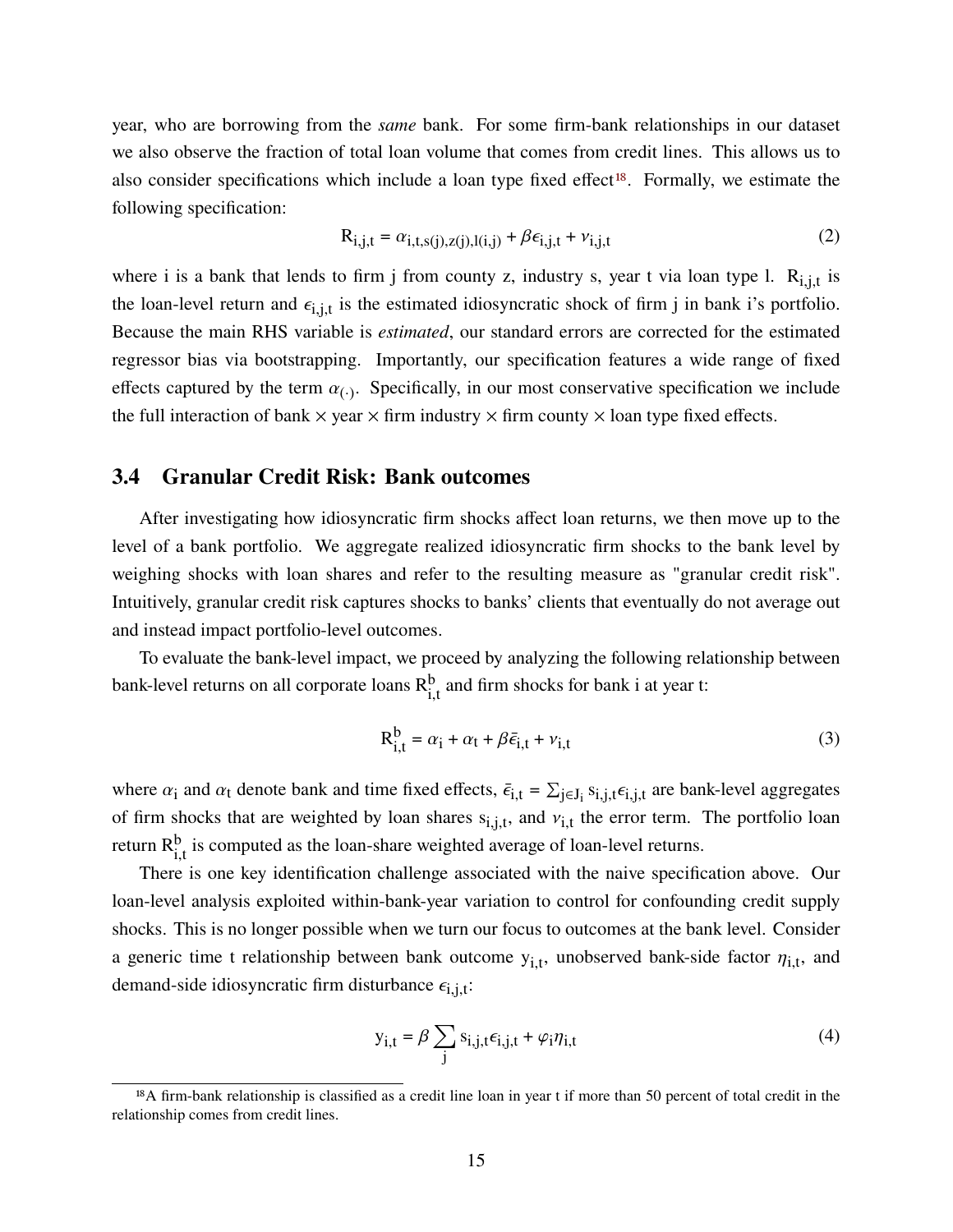where  $s_{i,j,t}$  is the normalized exposure of bank i to firm j ( $\Sigma_i s_{i,j,t} = 1$ ). Estimation of Equation [4](#page-14-0) may potentially result in a biased estimate of  $\beta$  if  $\eta_{i,t}$  and  $\epsilon_{i,j,t}$  are correlated.

In order to alleviate this concern, we adopt a newly proposed "granular instrumental variable" [\(Gabaix and Koijen,](#page-45-0) [2020\)](#page-45-0) approach. Specifically, we assume that the demand-side disturbance  $\epsilon_{i,j,t}$  can be written as

$$
\epsilon_{i,j,t} = \delta_i \eta_{i,t} + u_{i,j,t} \tag{5}
$$

where  $\delta_i$  is the factor loading.

The granular instrumental variable ("GIV") is defined as the time-varying difference between exposure-weighted and equally-weighted firm shocks, each aggregated to the bank level. This way, the bank-time supply-side factor  $\eta_{i,t}$ , which is potentially correlated with firm disturbances, is purged out. The GIV is formally constructed the following way:

<span id="page-15-1"></span>
$$
GIV_{i,t} = \sum_{j} s_{i,j,t} \epsilon_{i,j,t} - \sum_{j} \frac{1}{N_i} \epsilon_{i,j,t} = \sum_{j} s_{i,j,t} u_{i,j,t} - \sum_{j} \frac{1}{N_i} u_{i,j,t}
$$
(6)

where  $N_i$  denotes the number of firm exposures of a given bank i. We now replace the naive approach in equation [\(3\)](#page-14-1) with the following specification:

<span id="page-15-0"></span>
$$
R_{i,t}^{b} = \alpha_i + \alpha_t + \beta \hat{u}_{i,t} + v_{it}
$$
\n(7)

where  $\hat{u}_{i,t}$  is the fitted value from the "first-stage" regression of the endogenous covariate  $\bar{\epsilon}_{i,t}$  on the granular instrument GIV<sub>i.t</sub>. This way, all variation in  $\bar{\epsilon}_{i,t}$  is driven by fluctuations originating from the "granular borrowers", i.e. those with a large credit share. Naturally, if there are no granular borrowers, this approach does not work as there is no variation in the instrument. But as we have seen from Figure [1,](#page-11-0) the distribution of loan shares is very skewed. The main identifying assumption of this empirical approach is the following condition:

$$
\sum_{j}^{N} \mathbb{E}\left[s_{i,j,t}u_{i,j,t}\nu_{i,t}\right] = 0
$$
\n(8)

for all i and t.

In words, identification is achieved if firm shocks  $s_{i,j,t}u_{i,j,t}$  are not driven by the error term in bank-level regressions. This is the "exclusion" assumption. The main concern is that loan shares could be endogenous, i.e. correlated with firm shocks. This is not a problem for us for several reasons. First, credit demand in absolute terms correlates with firm size. Given how we extract idiosyncratic value-added shocks (i.e. controlling for size), our shock series is mechanically orthogonal to firm size. Similar logic applies to other firm factors such as leverage, liquidity,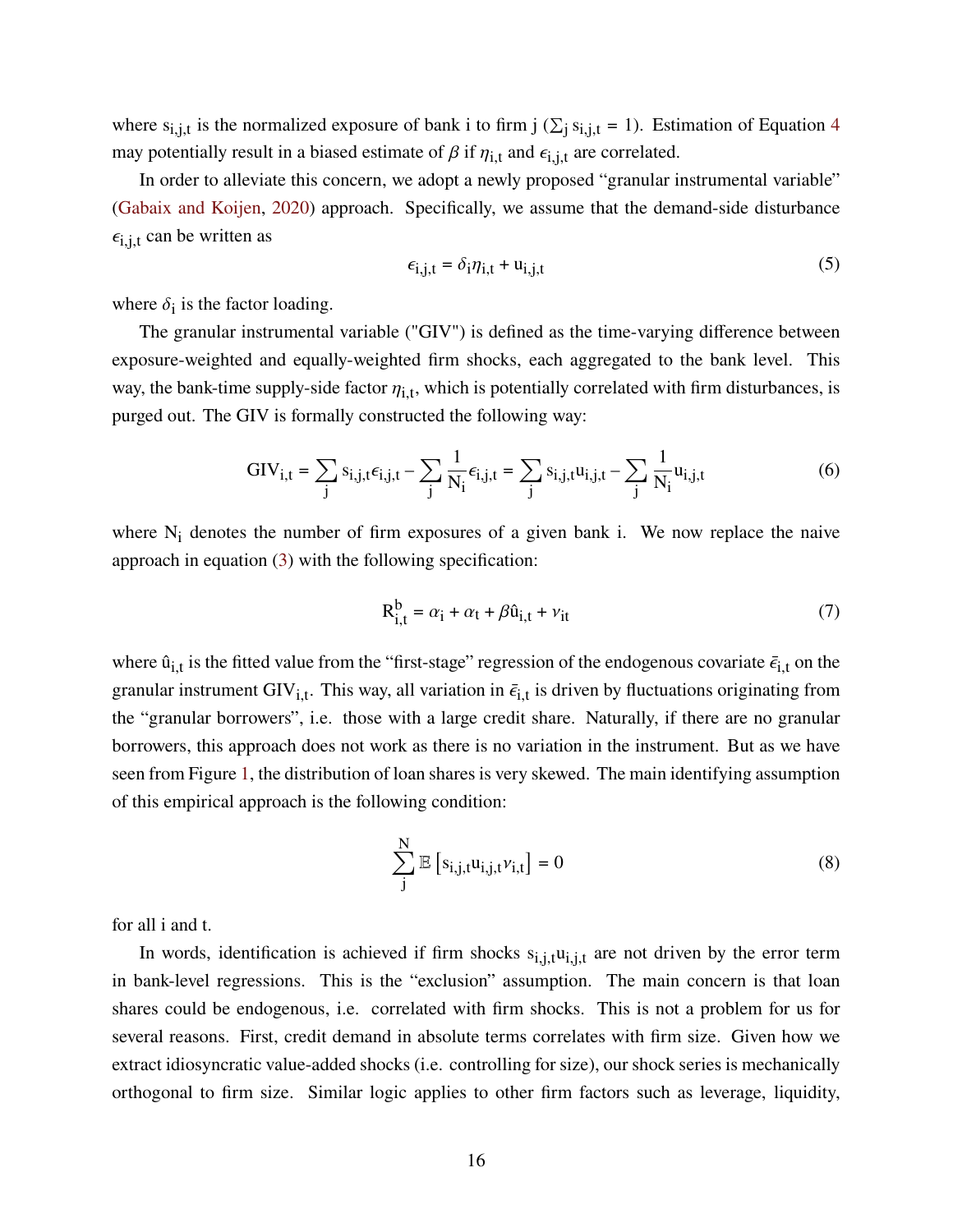credit rating or age. Second, as a proxy for contemporaneous loan shares, our loan share measure is computed using average debt between periods t and t-1. This mitigates any contemporaneity concerns. Finally, loan shares and firm shocks are reassuringly uncorrelated in our sample[19](#page-0-0).

**Factor Analysis and Heterogeneous Loadings** In Section [A.2](#page-52-0) of the [Online Appendix](#page-48-0) we study an important extension of the baseline approach that relaxes the assumption of homogenous loadings on bank factors. In other words, we allow  $\delta_{i,j}$  to be *heterogeneous* across firms. In principle, sensitivity to fluctuations of bank x year factors could vary significantly across the firm distribution. We run a series of Principal Component Analyses (PCA) on each bank's portfolio separately and extract common components non-parametrically. We find that all main results remain quantitatively unchanged when we use this generalized GIV approach.

### **3.5 Granular Credit Risk Spillovers: Credit Supply and Firms**

In order to study the economic consequences of granular credit risk, we investigate the relationship between bank-level aggregated firm shocks and credit market outcomes. We follow a large literature in banking relying on the methodology in [Khwaja and Mian](#page-46-1) [\(2008\)](#page-46-1). Specifically, we focus on a sub-sample of firms borrowing from multiple banks and compare - for the same firm quantity and rate outcomes from banks that experienced good or bad granular credit shocks. We test whether banks pass on shocks originating from their granular borrowers to the rest of their credit portfolio (non-granular borrowers). We define non-granular borrowers as firms whose loan share is below a certain threshold (such as the 50%th or the 25%th percentile) of the loan share distribution. In response to negative shocks due to granular clients, bank may have to scale back their relationship with non-granular borrowers, alter the pricing of loans, or both.

We run the following regressions on yearly changes:

<span id="page-16-0"></span>
$$
\Delta y_{i,j,t} = \alpha_i + \alpha_{j,t,s}(j), z(j) + \beta \Delta \hat{u}_{i,t} + v_{i,j,t}
$$
\n(9)

where  $\Delta \hat{u}_{i,t}$  is the fitted value from the "first-stage" regression of the endogenous bank level shock  $\Delta \bar{\epsilon}_{i,t}$  on the granular instrument  $\Delta GIV_{i,t}$ ,  $\alpha_{i,t,s(i),z(i)}$  is a firm x year x industry x county fixed effect and  $\alpha_i$  is a bank fixed effect.  $\Delta y_{i,i,t}$  is either loan volumes or interest flows. The regression is run either on firms with a loan share below the  $50<sup>th</sup>$  or  $25<sup>th</sup>$  percentile of the loan share distribution.<sup>[20](#page-0-0)</sup>

After investigating loan-level responses, we aggregate our data to the firm level and test whether there are any spillover effects from granular credit shocks to firm balance sheet aggregates such as

<sup>&</sup>lt;sup>19</sup>The raw correlation between loan shares and firm shocks in our sample is  $-0.02$ . The correlation is computed for each bank, and we report the average across banks.

<sup>20</sup>For completeness, in the Appendix we consider a discrete measure of non-granularity where we iteratively restrict the estimation sample to firms with a loan share below the  $20, 21, \ldots, 99$  percentiles.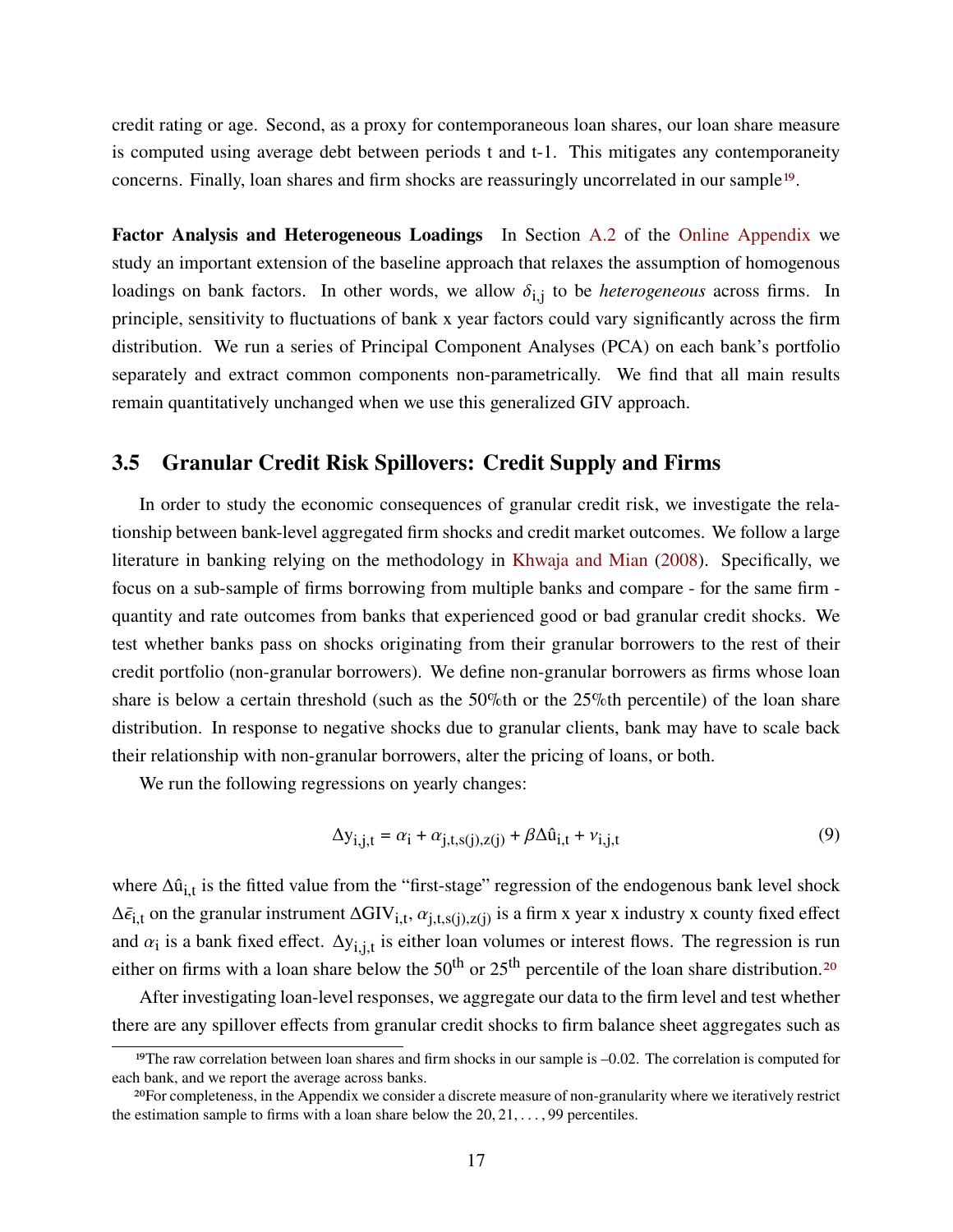investment or cash balances. We also look at the impact of granular credit risk on firm bankruptcies, contemporaneously or with a lag. We run the following firm-level regressions:

<span id="page-17-2"></span>
$$
\Delta y_{j,t} = \alpha_{s,z,t} + \beta \Delta \hat{u}_{j,t} + v_{j,t}
$$
\n(10)

with similar notations as above.  $\Delta y_{i,t}$  are now firm-level outcomes such as (changes in) capital, sales, wage bill, cash as well as probability of bankruptcy (in levels). In these spillover regressions the bank  $\times$  year series of GIV-instrumented firm shocks is treated as a typical liquidity shock to the intermediaries' balance sheet, which is then passed on to the rest of the economy as a supply-side disturbance. The difference between our paper and the rest of the literature is that the origin of this bank-side liquidity risk is (uninsured) idiosyncratic risk from large, granular borrowers<sup>[21](#page-0-0)</sup>.

### <span id="page-17-0"></span>**4 Main Empirical Results**

We investigate how idiosyncratic firm value-added shocks affect loan returns in section [4.1.](#page-17-1) In section [4.2,](#page-19-0) we aggregate idiosyncratic firm shocks to the bank level and see whether the effect is still significant despite portfolio-level risk pooling. In section [4.3](#page-22-0) we ask whether granular credit risk goes unhedged at the bank level. In section [4.4,](#page-23-0) we investigate potential spillover effects from granular credit risk onto other firms and their real economic consequences.

### <span id="page-17-1"></span>**4.1 Loan Outcomes**

Table [2](#page-18-0) presents the effect of idiosyncratic firm shocks on loan returns obtained from estimating Equation [\(2\)](#page-14-2). Overall, idiosyncratic firm shocks have a large and significant (at the 1% level) effect on loan-level returns. In columns (1)-(2) we proxy firm shocks with the residual value-added variation after controlling for fixed effects only (as in [di Giovanni et al.](#page-45-15)  $(2014)$ ).<sup>[22](#page-0-0)</sup> In columns (3)-(5) the shock is extracted from Equation [1](#page-12-0) with a full set of firm controls: leverage, liquidity, size, age, and credit rating. Firm shock measures are standardized. Our preferred specification is column (5) and the result is the following: a 1-standard-deviation firm shock affects returns by 36.1 basis points. In words, when comparing a bank's loan return across firms within the same year, industry, county, and through the same loan facility, a 1 standard deviation reduction in firm performance reduces loan returns by roughly a third of a percentage point.

Figure [1](#page-56-0) of the [Online Appendix](#page-48-0) reports loan outcome estimates at different horizons: we regress loan returns on leads and lags (in years) around the firm shock ("event" at date 0) and

<sup>21</sup>We test and discuss the insurability of granular credit risk in Section [4.3.](#page-22-0)

<sup>22</sup>This specification has no additional controls and extracts firm-level value-added variation that is orthogonal to industry  $\times$  county  $\times$  time  $\times$  loan type and firm fixed effects.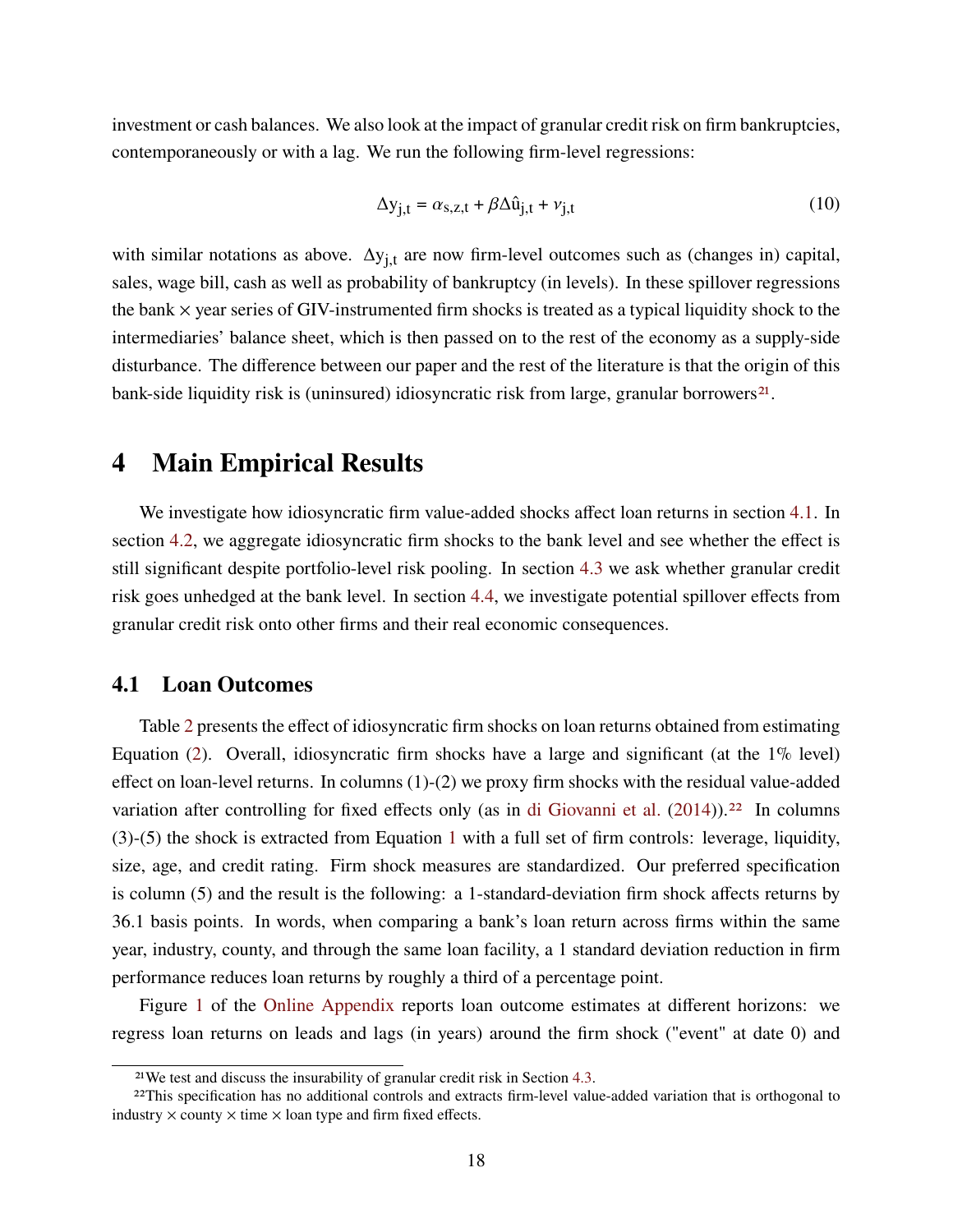<span id="page-18-0"></span>

|                                                | (1)                                      | (2)            | (3)            | (4)            | (5)            |  |  |  |
|------------------------------------------------|------------------------------------------|----------------|----------------|----------------|----------------|--|--|--|
|                                                | Dependent Variable: Return on Loan (RoL) |                |                |                |                |  |  |  |
| Firm Shock                                     | 0.134                                    | 0.146          | 0.334          | 0.335          | 0.361          |  |  |  |
|                                                | (0.012)                                  | (0.013)        | (0.015)        | (0.017)        | (0.019)        |  |  |  |
| Bank x Industry x Year FE                      | N <sub>o</sub>                           | N <sub>o</sub> | N <sub>o</sub> | Yes            | N <sub>o</sub> |  |  |  |
| Bank x Industry x Year x Loan-type x County FE | N <sub>o</sub>                           | Yes            | N <sub>o</sub> | N <sub>o</sub> | Yes            |  |  |  |
| Additional controls in equation 1              | N <sub>0</sub>                           | N <sub>0</sub> | Yes            | Yes            | Yes            |  |  |  |
| <b>Observations</b>                            | 479754                                   | 434662         | 333289         | 317186         | 292825         |  |  |  |
| $R^2$                                          | 0.000                                    | 0.195          | 0.001          | 0.114          | 0.167          |  |  |  |
| E(RoL)                                         | 7.988%                                   | 7.975%         | $9.012\%$      | $9.029\%$      | 9.098%         |  |  |  |
| SD(RoL)                                        | 7.993%                                   | 7.928%         | 8.921%         | 8.928%         | 8.923%         |  |  |  |

Table 2: **Loan Outcomes**

Notes: This table reports results from the regression of loan-level returns on idiosyncratic firm shocks. The exact specification is described by equation [\(2\)](#page-14-2). Columns  $(1)-(2)$  are based on firm shocks from specifications where  $(\log)$ value-added is regressed only on a set of firm and county×industry×year×loan type fixed effects. Columns (3)-(5) are based on specifications that include additional firm controls: total assets, wages, leverage, liquidity, credit rating, age, and age squared. Firm shocks are normalized by their standard deviation. For example, 0.334 should be interpreted as an increase in the return on loans of 33.4 basis points in response to a 1 standard deviation idiosyncratic firm shock. Loan types include regular and credit-line loans. Counties are 19 administrative areas (*fylke*) in Norway. Industries are 99 2-digit sectors. Standard errors (in parentheses) are double clustered at the firm and year levels and corrected for the estimated regressor bias with bootstrapping. The last two rows report the unconditional sample mean and standard deviation of the dependent variable.

plot the dynamic of the interval estimates over time. First, we observe that there is no effect for years prior to the shock, which points at the absence of any pre-trends. Second, the impact of idiosyncratic firm shocks on loan outcomes is felt for a long time: at least for 3 years on average. We interpret this result through the lenses of relationship-based lending. Termination of a credit relationship is costly, for either side, because of the presence of asymmetric information in credit markets. Even if a bad idiosyncratic outcome reveals new information about the borrower's "type", ex-post monitoring of the repeated borrower may still be a more cost-effective alternative than forming a new relationship [\(Williamson,](#page-47-2) [1987\)](#page-47-2). Lenders may understand and internalize the adverse selection problem in the market for switching borrowers [\(Sharpe,](#page-47-3) [1990\)](#page-47-3). Finally, the cost of asymmetric information may be bigger for smaller firms, which are also potentially more likely to experience a negative idiosyncratic shock and have more to gain from sticking to the original lender [\(Chodorow-Reich,](#page-44-10) [2014\)](#page-44-10). In equilibrium, the lender agrees that the borrower postpones a fraction of the loan repayment to the future period.[23](#page-0-0)

<sup>&</sup>lt;sup>23</sup>Our extensive margin analysis in Section [5.1](#page-28-1) will reveal that it is indeed the intensive margin, i.e. temporary non-performance and payment delay, which drives our loan-level results, and not necessarily firm exit.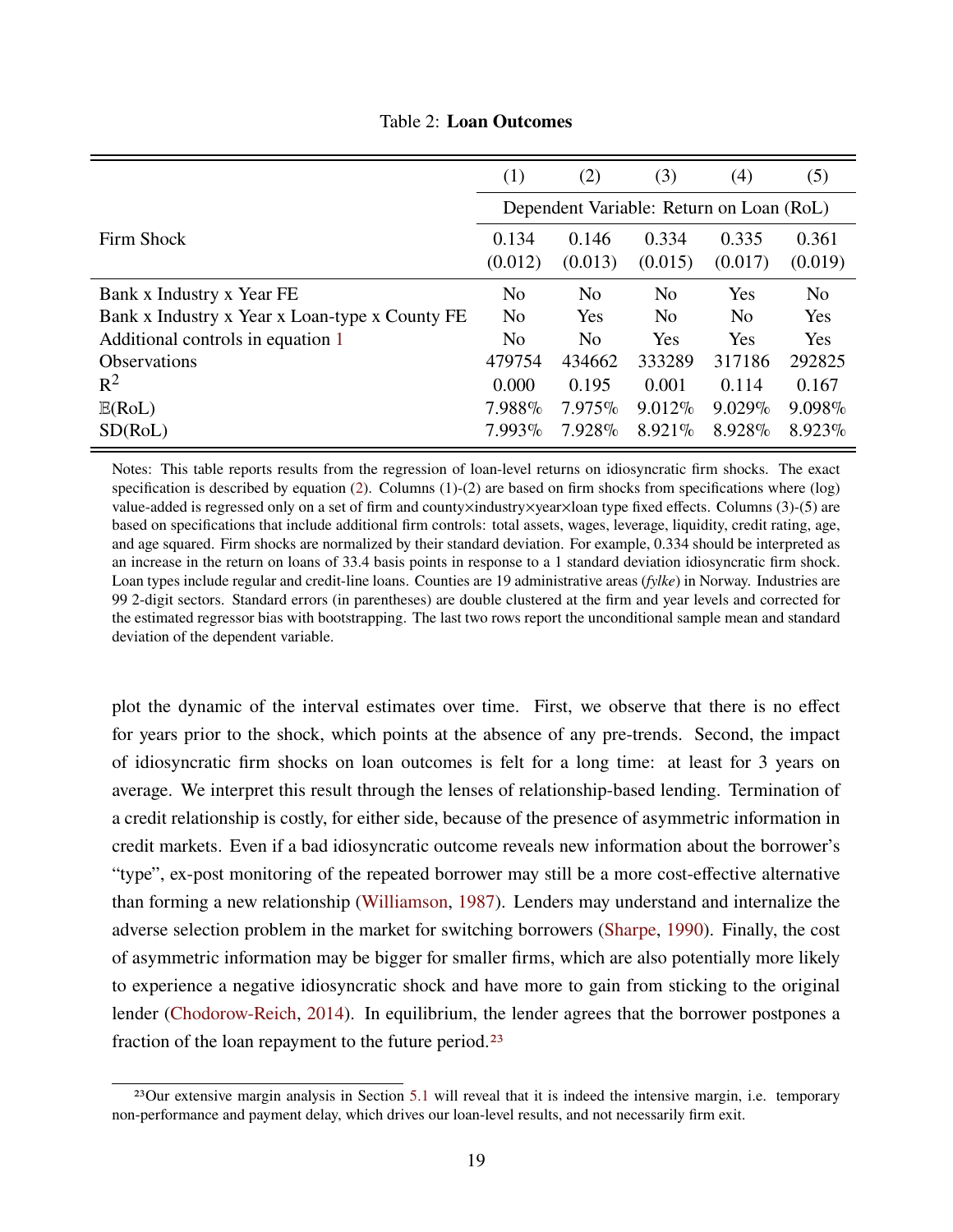<span id="page-19-1"></span>

|                              | (1)            | (2)       | (3)                                            | (4)                   | (5)            | (6)            | (7)       | (8)      |  |
|------------------------------|----------------|-----------|------------------------------------------------|-----------------------|----------------|----------------|-----------|----------|--|
|                              |                |           | Dependent Variable: Bank Return on Loans (RoA) |                       |                |                |           |          |  |
|                              | <b>OLS</b>     |           |                                                | Instrumented with GIV |                |                |           |          |  |
|                              | Pooled         | Pooled    | Pooled                                         | Positive              | Negative       | Pooled         | Positive  | Negative |  |
| <b>Granular Credit Shock</b> | 0.129          | 0.136     | 0.116                                          | 0.016                 | 0.194          | 0.117          | 0.056     | 0.176    |  |
|                              | (0.029)        | (0.027)   | (0.031)                                        | (0.094)               | (0.074)        | (0.030)        | (0.087)   | (0.072)  |  |
| First stage F-stat           |                |           | 1429.683                                       | 138.772               | 396.907        | 1137.722       | 150.136   | 263.982  |  |
| J-statistic                  |                |           | $\theta$                                       | $\theta$              | $\theta$       | $\overline{0}$ | $\theta$  | $\theta$ |  |
| <b>Bank FE</b>               | Yes            | Yes       | Yes                                            | Yes                   | Yes            | Yes            | Yes       | Yes      |  |
| Year FE                      | Yes            | Yes       | Yes                                            | Yes                   | Yes            | Yes            | Yes       | Yes      |  |
| <b>Bank Controls</b>         | N <sub>o</sub> | Yes       | N <sub>0</sub>                                 | N <sub>0</sub>        | N <sub>0</sub> | Yes            | Yes       | Yes      |  |
| <b>Observations</b>          | 1211           | 1211      | 1211                                           | 508                   | 694            | 1211           | 508       | 694      |  |
| $R^2$                        | 0.752          | 0.770     | 0.599                                          | 0.646                 | 0.569          | 0.627          | 0.683     | 0.592    |  |
| E(RoA)                       | 6.350%         | $6.350\%$ | $6.350\%$                                      | $6.460\%$             | $6.289\%$      | $6.350\%$      | $6.460\%$ | 6.289%   |  |
| Sd(RoA)                      | 1.354          | 1.354     | 1.354                                          | 1.403                 | 1.295          | 1.354          | 1.403     | 1.295    |  |

Table 3: **Bank Outcomes**

Notes: This table reports results from regressing bank-level return on loans on bank-level aggregated firm shocks  $\bar{\epsilon}_{i,t}$ . Columns (1)-(2) are standard OLS on equation [\(3\)](#page-14-1), while columns (3)-(8) instrument the aggregated shock by the granular IV as in equation [\(7\)](#page-15-0). The GIV is constructed following equation [\(6\)](#page-15-1). Positive (negative) shock specifications include only observations in which the bank shock  $\bar{\epsilon}_{i,t}$  is above (below) zero. Bank controls include lagged total assets, leverage, liquidity, number of loans, deposit to assets ratio and financial assets to assets ratio. The last two rows report the unconditional sample mean and standard deviation of the dependent variable. The F-stat is the Kleibergen-Paap rk Wald F statistic for the test of weak identification. J-stat is the Hansen's J-statistic for the instrument overidentification test. Standard errors (in parentheses) are clustered at the bank level and corrected for the estimated regressor bias with bootstrapping.

### <span id="page-19-0"></span>**4.2 Granular Credit Risk: Bank Outcomes**

The finding that firm-level idiosyncratic shocks impact loan returns merely reflects the fact that individual loans are inherently risky investments. There is little margin of adjustment for the bank to insure against bad loan-level outcomes. The natural next question is whether these idiosyncratic shocks average out at the level of bank *portfolios*. In other words, can/do banks take advantage of risk pooling and diversify idiosyncratic firm risk away? To answer this question we proceed by estimating the relationship in [\(7\)](#page-15-0). Results are reported in Table [3,](#page-19-1) where we have normalized the bank shock by its standard deviation.

We report two sets of specifications: with and without the granular instrumental variable (GIV). In the first two columns (OLS estimates) we find that even at the level of banks' portfolios, idiosyncratic credit risk is associated with large and significant effects on bank returns. To address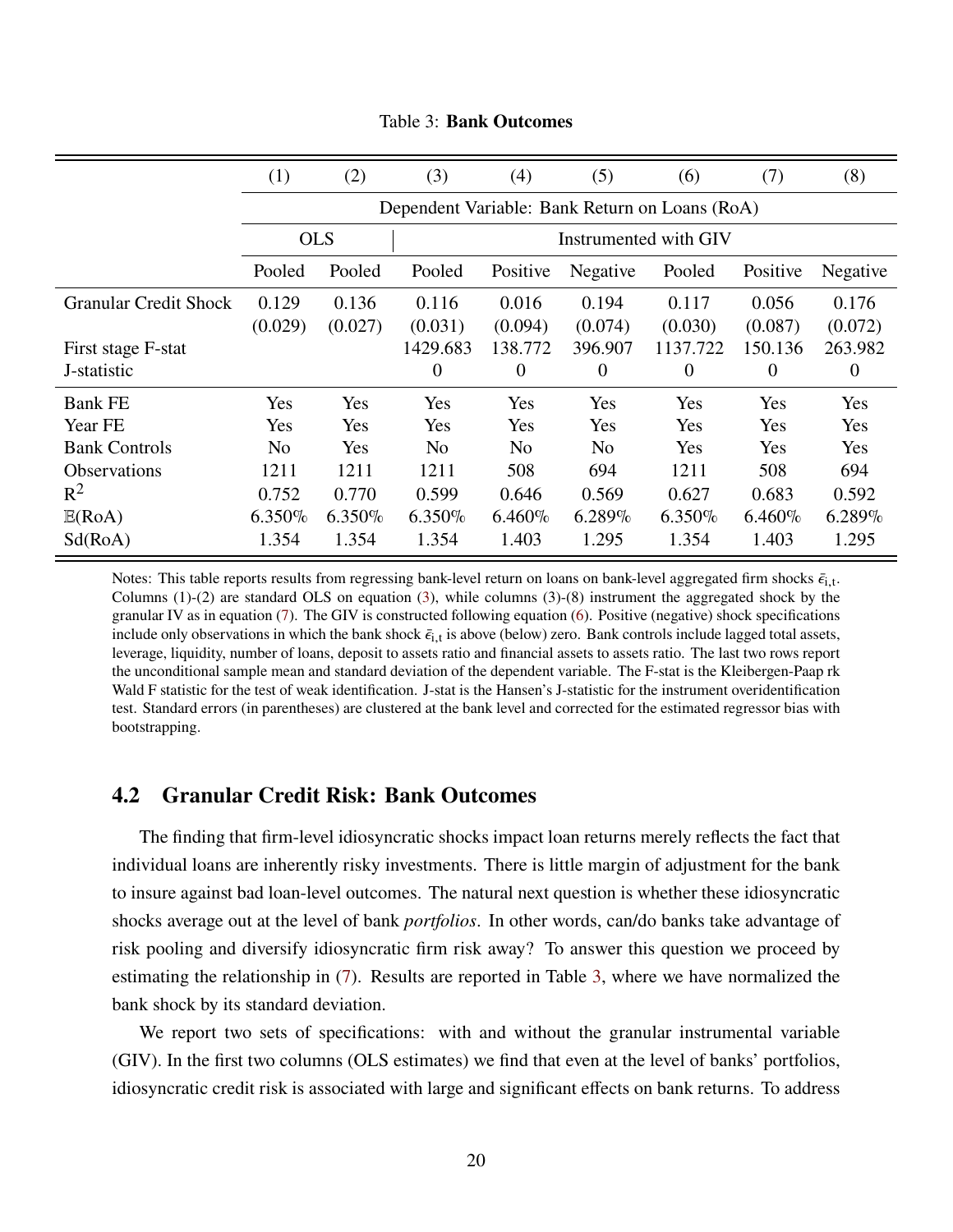potential endogeneity concerns, columns  $(3)-(8)$  report results from the IV regression<sup>[24](#page-0-0)</sup>. Our results show that a one standard deviation GIV-instrumented firm shock, on average, affects bank loan portfolio returns by 11-12bps. We have specifications with and without additional bank controls which include lagged values of book leverage, liquidity, total assets, number of loans, deposit-to-asset ratio, and financial assets to total asset ratio<sup>[25](#page-0-0)</sup>. Results are qualitatively and quantitatively robust to the exclusion of these controls[26](#page-0-0).

In Figure [4](#page-63-0) of the [Online Appendix](#page-48-0) we report bank loan outcomes by horizon. We find that the impact of GIV-instrumented firm shocks on bank RoA lasts for up to 1 year, i.e. a shock at t has a significant effect on returns even at t+1. In addition, the effects of lags are not significant implying the absence of any pre-trends.

A second key set of results is related to the asymmetric effects of granular firm risk. In columns (4)-(5) and (7)-(8) of Table [3](#page-19-1) we explore positive- and negative-only firm shocks with and without bank controls. Specifically, we condition on the endogenous covariate  $\bar{\epsilon}_{i,t}$  in equation [\(3\)](#page-14-1) being positive or negative only, and instrument it by the GIV. Only negative shocks have a significant impact on bank returns. The impact of positive shocks is not statistically significantly different from zero. A one standard deviation negative granular firm shock lowers bank returns by up to 19.4bps, which is much larger than the average effect and amounts to roughly 15% percent of the standard deviation of banks' portfolio returns. Due to the payoff structure of the debt contract this very concave relationship is not surprising. Because of debt contracts, banks find it difficult to extract higher dividends from firms that are performing well, while at the same time remaining exposed to potential downside risk from firms that perform poorly. In case of a negative shock, the firm's loan may become nonperforming, the firm may default on the obligation, or exit the industry altogether<sup>[27](#page-0-0)</sup>.

Figure [3](#page-21-0) provides a visual representation of this concave relationship. The figure depicts the (binned) scatter plot of the impact of GIV-instrumented firm shocks on banks' returns on loans (RoA). Blue circles (red squares) represent positive and negative shocks, respectively. We construct

<sup>24</sup>In Figure [3](#page-62-0) of the [Online Appendix](#page-48-0) we plot the relationship between the GIV and the raw endogenous covariate  $\bar{\epsilon}_{i,t}$ . There is a strong, positive relationship between the two variables with a Pearson correlation of 0.863. Formal statistical diagnostic tests also show validity of the GIV as a good instrument. The first-stage F-statistic is above the [Stock and Yogo](#page-47-4) [\(2005\)](#page-47-4) criterion for 5% maximal relative bias. The Hansen J-statistic cannot reject the null hypothesis of the instrument being exogenous.

<sup>25</sup>Theoretically, if the exclusion restriction holds, the GIV approach would not require any further bank-time controls. The reason is that GIV, by construction, would be purged from any bank-time factors. For robustness, we still include observable bank controls. Results do not change in any substantial matter, which adds validity to the method. In addition, in Section [A.2](#page-52-0) we also control for latent bank-time factors, extracted using PCA. Results do not change.

<sup>26</sup>Bank-level return on corporate loans is the main dependent variable in this section. We have also experimented with loan writedowns and portfolio-level Sharpe ratios. Table [11](#page-64-0) of the [Online Appendix](#page-48-0) reports the results. We find some evidence that granular credit risk, when instrumented by the GIV, is weakly positively (negatively) associated with the Sharpe Ratio (writedowns).

<sup>27</sup>We explore the extensive margin in detail in Section [5.1.](#page-28-1)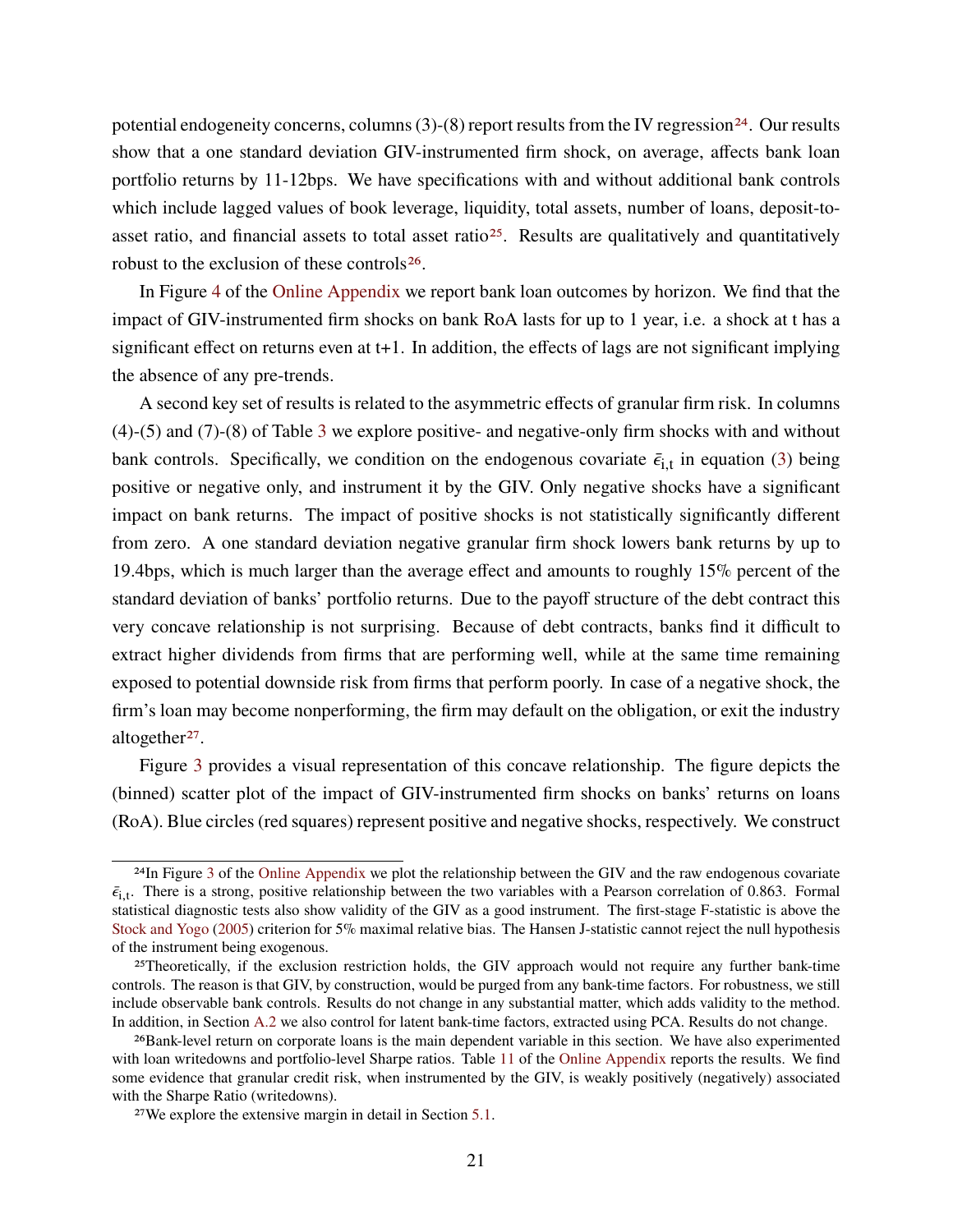#### Figure 3: **Granular Credit Risk and Bank Outcomes**

<span id="page-21-0"></span>

Notes: This figure visualises the relationship between residualized bank-level return on loans and residualized instrumented bank-level aggregated firm shocks. The red squares (blue circles) are binned scatterplots conditional on negative (positive) values of the weighted firm shock  $\bar{\epsilon}_{i,t}$ . The shock variable is normalized by its standard deviation. We construct the conditional binned scatterplot in three steps, and each step is performed separately on positive and negative values of  $\bar{\epsilon}_{i,t}$ . First, we residualize bank-level returns on loans and instrumented firm shocks. Instrumented shocks represent fitted values from regressing  $\bar{\epsilon}_{i,t}$  on the GIV. The residualized return and shock values are obtained from regressing each variable on bank and time fixed effects, computing the residual, and adding back the mean of each variable. Second, we construct 50 equally-sized bins based on the residualized shock. Third, we plot the mean residual bank return within each bin versus the bin's mean residual shock. The red (blue) line represents the linear fit from regressing bank-level loan return on instrumented shocks, conditional on  $\bar{\epsilon}_{i,t} < 0$  (> 0).

the binned scatter plots by first regressing both bank RoA and the GIV-instrumented firm shocks on bank and time FE, computing the residuals, and adding back the mean of each variable. We then construct 50 equally-sized bins of the residual shock variable. Figure [3](#page-21-0) plots the mean residual bank RoA within each bin versus the bin's mean residual shock. Finally, we overlay the linear fits for the respective specifications. The asymmetry of the result is rather striking: the line of best fit for positive shocks is flat, while the slope for negative shocks is downward-sloping and highly significant. The bins are all equally-sized, so each dot represents  $10+$  underlying bank  $\times$ time observations. Our results are thus not driven by any individual outliers. We interpret the concave relationship as further validation that our measure of firm shocks is indeed economically informative.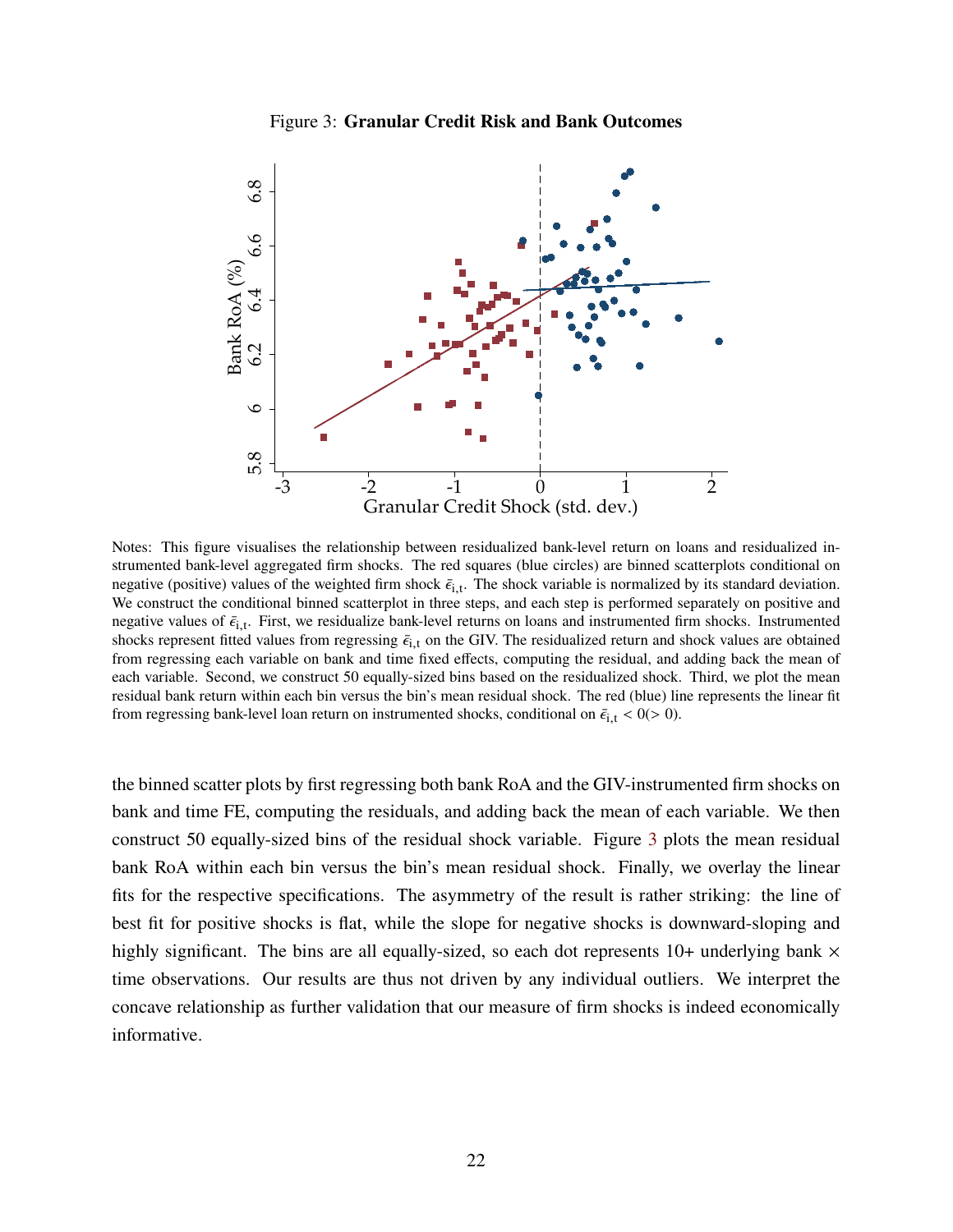<span id="page-22-1"></span>

|                                          | (1)                         | (2)                 | (3)                 | (4)              | (5)              |  |
|------------------------------------------|-----------------------------|---------------------|---------------------|------------------|------------------|--|
| Dependent Variable: $\Delta$ Income from | Fees                        | Derivatives         | Equity              | <b>Bonds</b>     | Dividends        |  |
|                                          | Pooled                      |                     |                     |                  |                  |  |
| <b>Granular Credit Shock</b>             | 0.219<br>(0.131)            | $-0.658$<br>(1.214) | $-1.323$<br>(1.477) | 0.163<br>(0.140) | 0.173<br>(0.631) |  |
| <b>Bank FE</b>                           | Yes                         | Yes                 | Yes                 | Yes              | Yes              |  |
| Year FE                                  | Yes                         | Yes                 | Yes                 | Yes              | Yes              |  |
| <b>Observations</b>                      | 1211                        | 344                 | 1058                | 1197             | 1174             |  |
| $R^2$                                    | 0.010                       | 0.049               | 0.011               | 0.013            | 0.046            |  |
|                                          | <b>Negative Shocks Only</b> |                     |                     |                  |                  |  |
| <b>Granular Credit Shock</b>             | 0.330                       | $-0.133$            | $-3.420$            | 0.461            | $-0.209$         |  |
|                                          | (0.236)                     | (2.944)             | (5.466)             | (0.470)          | (0.170)          |  |
| <b>Bank FE</b>                           | Yes                         | Yes                 | Yes                 | Yes              | Yes              |  |
| Year FE                                  | Yes                         | Yes                 | Yes                 | Yes              | Yes              |  |
| <b>Observations</b>                      | 697                         | 197                 | 606                 | 690              | 680              |  |
| $R^2$                                    | 0.021                       | 0.037               | 0.023               | 0.021            | 0.164            |  |

Table 4: **Hedging Granular Credit Risk**

Notes: This table reports results from regressing bank-level year-on-year growth rate in non-interest income components on bank-level aggregated firm shocks, instrumented by the granular IV. The top panel presents results for all shocks, positive or negative. The bottom panel presents results for negative shocks only ( $\bar{\epsilon}_{i,t}$  < 0). The granular IV is constructed based on equation [\(6\)](#page-15-1). Standard errors (in parentheses) are clustered at the bank level. Data on all bank non-interest income is from the financial supervisory database ORBOF.

### <span id="page-22-0"></span>**4.3 Hedging**

We have so far established that idiosyncratic shocks to individual corporate clients affect bank portfolio returns. However, it is possible that financial intermediaries hedge granular credit risk with derivatives and other instruments. As a first pass attempt in answering this question, we collect bank-level data on income from fees, derivatives, equity and bond holdings, and dividends. We then correlate changes in returns from these sources with our GIV-instrumented shocks. The conjecture is that in the same state of the world in which banks are hit with bad idiosyncratic shocks to their loan books, returns are compensated through alternative departments within the same bank. For example, banks could command higher fees for late interest payments, hedge negative states with credit derivatives, short stocks of firms they are also lending to, etc. Table [4](#page-22-1) reports the results.

As can be seen from the table, the data cannot consistently reject the null hypothesis of little to no insurance against granular credit risk. None of the measures of non-interest income are significantly associated with our shock measure. If anything, some forms of income are in fact *positively* correlated with idiosyncratic credit shocks, which questions their usefulness as a hedging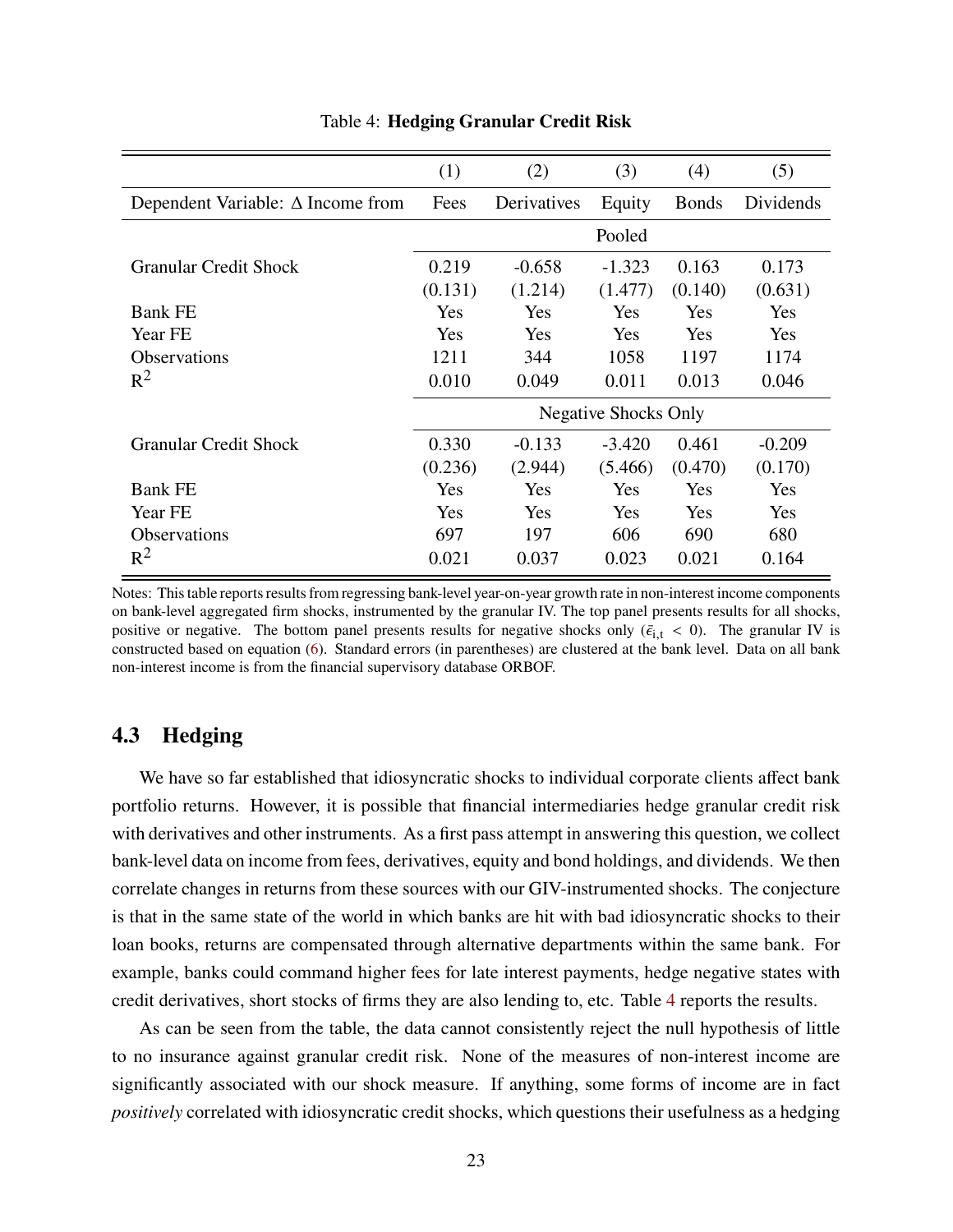instrument.

A drawback of this analysis is that the various hedging instruments analyzed in Table [4](#page-22-1) are only observable at the bank level. A more detailed analysis would construct matched derivatives holdings at the level of individual credit relationships. This would increase the odds for banks to hedge *firm-specific* risk, something that we can not fully analyse by looking at portfolio-level data. This would be possible only for a very small subset of large firms that are (a) listed and (b) have a liquid market for credit derivatives such as credit default swaps (CDS). The mass of such firms is small and the CDS market is not very liquid in Norway. Regardless, insurability of granular credit risk is an important question, to which we can give only a partial answer given the data constraints.[28](#page-0-0)

### <span id="page-23-0"></span>**4.4 Granular Credit Risk Spillovers: Credit Supply and Firm Outcomes**

Previous sections have documented that granular credit risk has quantitatively important effects on bank portfolio outcomes, and that this risk is unhedged. In this section, we ask whether banks hedge these shocks "ex-post", i.e. by passing it on to the rest of their corporate portfolio. We are interested in seeing whether banks react by reducing loan supply or raising interest rates, in particular for non-granular firms.

Table [5](#page-24-0) reports our results on the supply of credit. Our approach follows closely [Khwaja and](#page-46-1) [Mian](#page-46-1) [\(2008\)](#page-46-1). In all specifications we impose a stringent configuration of interacted firm  $\times$  year  $\times$  industry  $\times$  county fixed effects. Our specifications regress year-on-year changes in the granular credit shock on year-on-year changes in loan-level credit supply. In columns (1)-(2), we look at the impact of bank-level granular credit shocks - either instrumented or not - on all firms and find no significant relationship. In columns (3)-(4) we restrict the sample to non-granular firms only. Non-granular firms are defined as those whose bank loan shares are below the  $50<sup>th</sup>$  (column (3)) or  $25<sup>th</sup>$  (column (4)) percentiles of the loan share distribution.<sup>[29](#page-0-0)</sup> For example, the median loan share is 0.000211 percent across all loans. We do find a statistically significant relationship in this case, particularly when the threshold for non-granular firms is the 25th percentile. In columns (5)-(6) we add a bank fixed effect to the baseline specification and results do not change substantially. Overall, a one-standard deviation decline in the granular credit shock reduces loan supply growth to non-granular borrowers by up to 71 basis points. This effect is strongly significant.

In Table [6](#page-25-0) we repeat the same exercise but with interest flow as the left-hand-side variable. We find a strong negative relationship between year-on-year changes in granular credit risk and yearly growth in loan-level interest flows. We interpret these changes in flows as an effect on the

<sup>28</sup>Banks could also dilute single-name concentration risk by engaging in syndicated lending. In the case of Norway, however, syndicated loans constitute a very small fraction of external financing for firms.

<sup>29</sup>We look at alternative definitions of non-granularity in Section [D](#page-68-0) of the Online Appendix.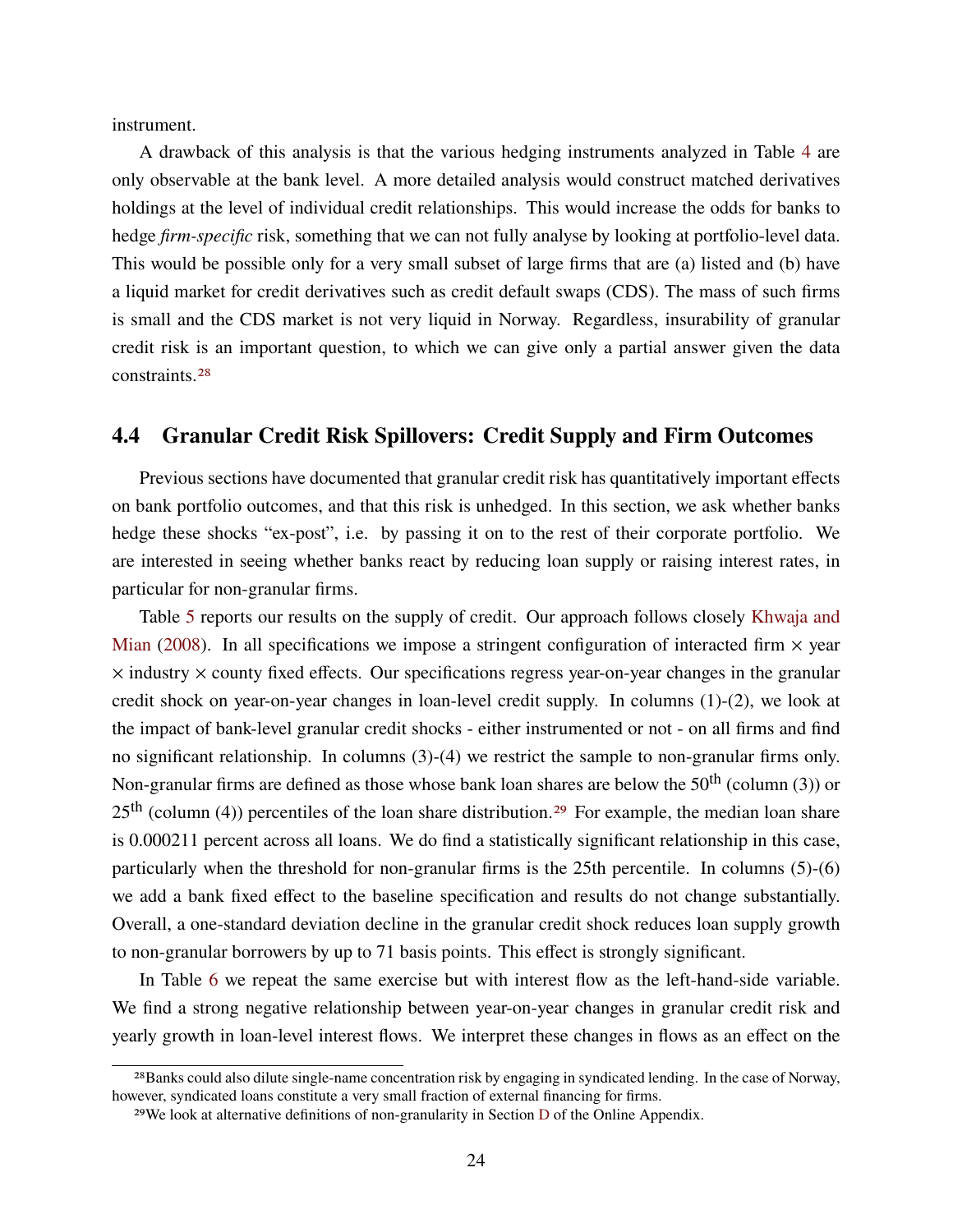<span id="page-24-0"></span>

|                                    | (1)            | (2)            | (3)            | (4)                                | (5)            | (6)            |
|------------------------------------|----------------|----------------|----------------|------------------------------------|----------------|----------------|
|                                    |                |                |                | Dependent Variable: $\Delta$ Loans |                |                |
| $\Delta$ Bank Shock                | 0.023          | 0.022          | 0.165          | 0.625                              | 0.168          | 0.717          |
|                                    | (0.043)        | (0.043)        | (0.129)        | (0.288)                            | (0.136)        | (0.311)        |
| Year x Industry x County x Firm FE | Yes            | Yes            | Yes            | Yes                                | Yes            | Yes            |
| <b>Bank FE</b>                     | N <sub>0</sub> | N <sub>0</sub> | N <sub>o</sub> | N <sub>0</sub>                     | Yes            | Yes            |
| Non-Granular Firms $(50\%)$        | N <sub>0</sub> | N <sub>0</sub> | Yes            | N <sub>0</sub>                     | Yes            | N <sub>0</sub> |
| Non-Granular Firms $(25\%)$        | N <sub>o</sub> | N <sub>0</sub> | N <sub>o</sub> | Yes                                | N <sub>o</sub> | Yes            |
| Instrumented by GIV                | N <sub>0</sub> | Yes            | Yes            | Yes                                | Yes            | Yes            |
| <b>Observations</b>                | 15279          | 15279          | 3449           | 348                                | 3413           | 322            |
| $R^2$                              | 0.484          |                |                |                                    |                |                |

Table 5: **Spillovers from Granular Credit Shocks: Credit Supply**

Notes: This table reports results from regressing year-on-year changes in (log) bank debt at the bank-firm level on the year-on-year change in bank-level aggregated firm shocks which are either instrumented by the granular IV as in columns (2)-(6) or not, as in column (1). Specifications are based on equation [\(9\)](#page-16-0). The GIV is constructed based on equation [\(6\)](#page-15-1). Columns (1)-(2) include all firms. Columns (3)-(6) include only non-granular firms. Non-granular firms are defined as firms whose bank loan shares are less than the 50th (columns (3)-(4)) or the 25th (columns (5)-(6)) percentiles of the loan share distribution, which is pooled over all banks and years. The full distribution of loan shares is plotted on Figure [1.](#page-11-0) Standard errors (in parentheses) are double clustered at the bank and firm level.

loan interest rate. A one-standard deviation decline in the granular credit shock increases interest rate growth on loans to non-granular clients by up to 63.4 basis points. Taken together with the positive association with credit quantities, we have identified granular credit risk as a textbook supply-side disturbance: a negative granular credit shock results in a leftward shift in the supply schedule, leading to a reduction in quantities and elevation in credit market prices. In addition, the pass-through mechanism can also be interpreted as operating through a kind of bank credit supply network: two firms that may otherwise not be connected can impact each other's performance through their association with a common lender<sup>[30](#page-0-0)</sup>.

Before proceeding with the rest of the section, we perform a quick but important robustness check. We relax our definition of non-granular firms and consider alternative percentiles of the loan share distribution. It is possible that our results are accidentally driven by the choice of the non-granularity cut-offs (50% and 25%). Specifically, we still regard non-granular firms as those with bank loan shares less than the Pth percentile of the pooled credit share distribution. But we now re-estimate our credit supply and interest rate spillover regressions for every P in the discrete interval [20, 99]. Figure [6](#page-68-1) of the [Online Appendix](#page-48-0) reports point estimates and 90% confidence

<sup>30</sup>We control for firm county and industry fixed effects as well as the bank fixed effects. We cannot yet fully rule out, however, that these firms are not also associated through a production network as we do not have the data on firm linkages to test that hypothesis. We return to this point in Section [6.](#page-36-0)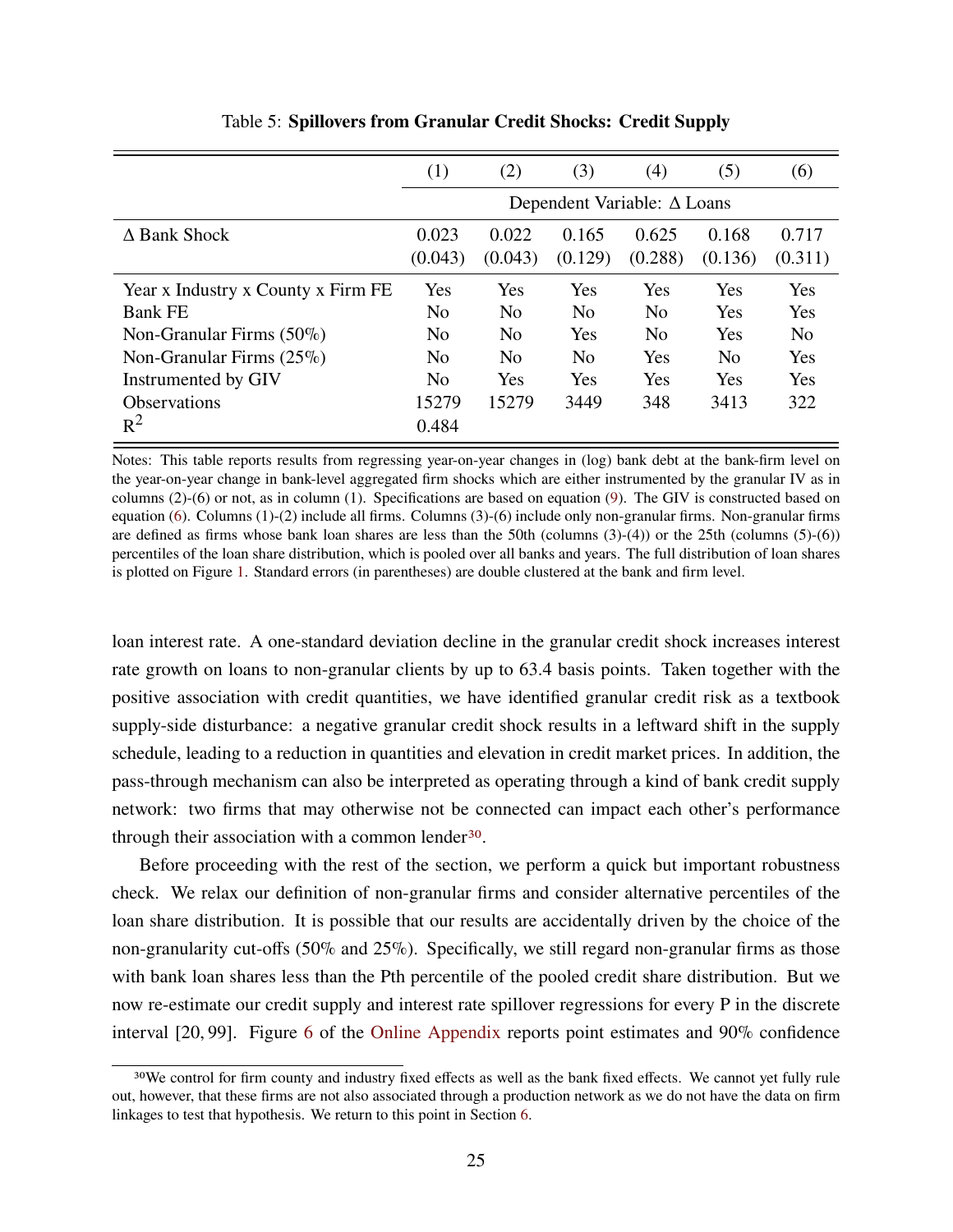<span id="page-25-0"></span>

|                                    | (1)                                        | (2)                 | (3)                 | (4)                 | (5)                 | (6)                 |
|------------------------------------|--------------------------------------------|---------------------|---------------------|---------------------|---------------------|---------------------|
|                                    | Dependent Variable: $\Delta$ Interest Flow |                     |                     |                     |                     |                     |
| $\Delta$ Bank Shock                | $-0.004$<br>(0.064)                        | $-0.017$<br>(0.066) | $-0.361$<br>(0.189) | $-0.341$<br>(0.417) | $-0.421$<br>(0.190) | $-0.634$<br>(0.448) |
| Year x Industry x County x Firm FE | Yes                                        | Yes                 | Yes                 | Yes                 | Yes                 | Yes                 |
| <b>Bank FE</b>                     | N <sub>0</sub>                             | N <sub>0</sub>      | N <sub>0</sub>      | N <sub>0</sub>      | Yes                 | Yes                 |
| Non-Granular Firms $(50\%)$        | N <sub>0</sub>                             | N <sub>0</sub>      | Yes                 | N <sub>0</sub>      | Yes                 | N <sub>0</sub>      |
| Non-Granular Firms $(25\%)$        | N <sub>0</sub>                             | N <sub>0</sub>      | N <sub>0</sub>      | Yes                 | N <sub>0</sub>      | Yes                 |
| Instrumented by GIV                | N <sub>0</sub>                             | Yes                 | Yes                 | Yes                 | Yes                 | Yes                 |
| <b>Observations</b>                | 15279                                      | 15279               | 3449                | 348                 | 3413                | 322                 |
| $R^2$                              | 0.533                                      |                     |                     |                     |                     |                     |

Table 6: **Spillovers from Granular Credit Shocks: Interest Rates**

Notes: This table reports results from regressing year-on-year changes in (log) interest flows at the bank-firm level on the year-on-year change in bank-level aggregated firm shocks, which are either instrumented by the granular IV (columns (2)-(6)) or not (column (1)). Specifications are based on equation [\(9\)](#page-16-0). The granular instrument is constructed based on equation [\(6\)](#page-15-1). Columns (1)-(2) includes all firms. Columns (3)-(6) include only non-granular firms. Non-granular firms are defined as firms whose bank loan shares are less than the 50th (columns (3)-(4)) or the 25th (columns (5)-(6)) percentiles of the loan share distribution, which is pooled over all banks and years. The full distribution of loan shares is plotted on Figure [1.](#page-11-0) Standard errors (in parentheses) are double clustered at the bank and firm level.

bands for each P. We see that the pass-through of granular credit shocks on credit quantities and prices is strongly and significantly associated with the degree of non-granularity: as firms get more non granular (leftward move along the x-axes), spillover effects become very large. For granular clients (rightward move along the x-axes), however, negative spillovers are minimal. Overall, all these observations are suggestive of a "pecking order" of credit relationships where banks keep credit relations with their main, granular clients unchanged but adjust lending conditions with their non-granular borrowers in order to compensate for portfolio losses.

Next, we ask whether the impact on non-granular firms ultimately leads to significant economic consequences. We aggregate our data to the firm level and consider several firm outcomes as dependent variables. Those include growth in sales, the wage bill, capital and the cash position. In all of the specifications, we include year  $\times$  industry  $\times$  credit rating, as well as firm and bank fixed effects. In addition, we focus on the samples of non-granular firms where non-granular firms are defined as those whose bank loan shares are below the  $50<sup>th</sup>$  or  $25<sup>th</sup>$  percentile of the global distribution of loan shares. In other words, we trace out the economic consequences of a credit supply shock on the same non-granular firms that we show were impacted in Tables [5](#page-24-0) and [6.](#page-25-0)

Results are reported in Table [7.](#page-26-0) The most interesting results are in columns (2)-(3), where we document that a change in the granular credit shock at the bank level is positively associated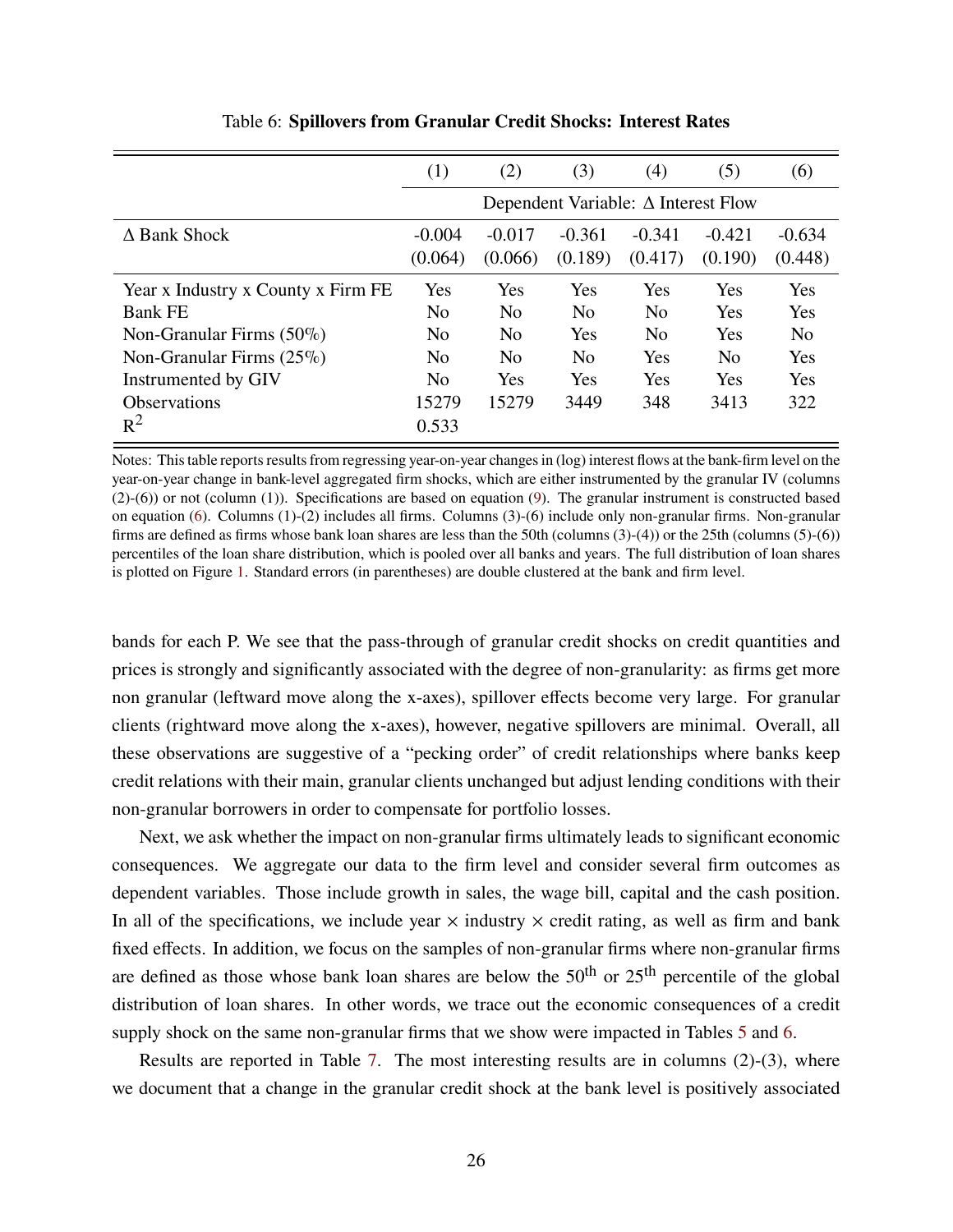<span id="page-26-0"></span>

|                                           | (1)              | (2)              | (3)              | (4)              | (5)              | (6)              |
|-------------------------------------------|------------------|------------------|------------------|------------------|------------------|------------------|
|                                           | Capital          | Capital          | Capital          | <b>Sales</b>     | Wages            | Cash             |
| $\Delta$ Bank shock                       | 0.040<br>(0.030) | 0.241<br>(0.095) | 0.129<br>(0.251) | 0.001<br>(0.031) | 0.007<br>(0.040) | 0.142<br>(0.146) |
| $E$ (dependent variable)                  | $-0.081$         | $-0.095$         | $-0.105$         | 0.026            | 0.034            | 0.067            |
| Sd(dependent variable)                    | 0.603            | 0.640            | 0.683            | 0.290            | 0.344            | 1.037            |
| Year $\times$ Industry $\times$ County FE | Yes              | Yes              | Yes              | Yes              | Yes              | <b>Yes</b>       |
| Firm FE                                   | Yes              | Yes              | Yes              | Yes              | Yes              | Yes              |
| Non-Granular Firms $(50\%)$               | N <sub>0</sub>   | Yes              | No               | Yes              | Yes              | <b>Yes</b>       |
| Non-Granular Firms $(25\%)$               | N <sub>0</sub>   | N <sub>0</sub>   | Yes              | N <sub>0</sub>   | N <sub>0</sub>   | N <sub>0</sub>   |
| Instrumented by GIV                       | Yes              | Yes              | <b>Yes</b>       | <b>Yes</b>       | <b>Yes</b>       | <b>Yes</b>       |
| <b>Observations</b>                       | 90800            | 39861            | 15444            | 44547            | 45452            | 43994            |

Table 7: **Firm Outcomes from Granular Credit Shocks**

Notes: This table reports results from firm-level regressions where the outcome variable is either firm-level year-onyear change in log(capital), log(sales), log(wage bill), or log(cash). The control variable is the year-on-year change in bank-level aggregated firm shocks which are instrumented by the granular IV. Specifications are based on equation [\(10\)](#page-17-2). The granular instrument is constructed based on equation [\(6\)](#page-15-1). Non-granular firms are defined as firms whose bank loan shares are less than the 50th or 25th percentile of the loan share distribution. For firms with multiple banking relationships, we define a firm as non-granular if the largest loan share of that firm across all credit relationships is less than the 50th or the 25th percentile of the loan share distribution. For these firms, the bank shock is computed as the average across all lending relationships. The full distribution of loan shares is plotted on Figure [1.](#page-11-0) All specifications include interacted year x industry x county fixed effects and firm fixed effects. Standard errors (in parentheses) are clustered at the firm level.

with capital growth at the firm level for non-granular borrowers. This suggests that a one-standard deviation negative credit supply shock causes a decline in firms' fixed capital investment growth by roughly 13-24 basis points. The impact on non-granular firms defined by the median loan share cut-off is strongly statistically significant. This result has immediate implications for the real macroeconomy. We also considered outcomes such as sales, the wage bill and the firms cash position. For these variables our coefficient estimates are imprecise, and in all of these cases we are unable to reject the null hypothesis.

Even if non-granular firms have relatively low loan shares, they constitute an important fraction of the economy. Specifically, non-granular firms that are defined by the median loan share cutoff account for at least 15% of total aggregate capital in the sample in any given year. Granular credit shocks therefore affect a sizable fraction of aggregate capital via credit spillovers. It is also important to emphasize that our estimates constitute a *lower bound* - we can not rule out further second- and third-order spillover effects to granular clients as well. Granular credit risk can therefore potentially affect an even larger fraction of aggregate investment through the broader credit supply network as well as through general equilibrium effects.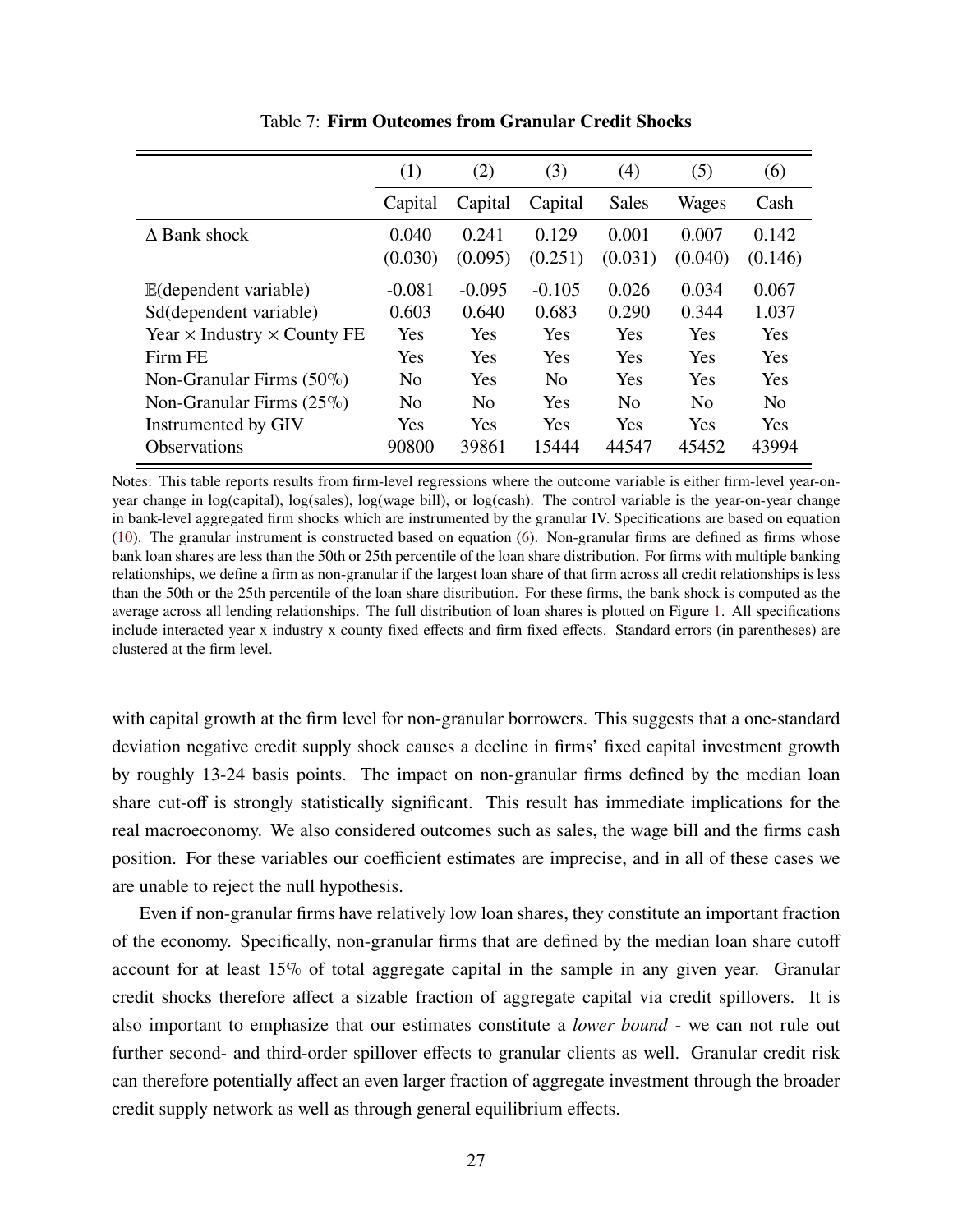<span id="page-27-0"></span>

| Probit Model                      | (1)                        | (2)            | (3)            | (4)            | (5)            | (6)            | (7)            | (8)                 |
|-----------------------------------|----------------------------|----------------|----------------|----------------|----------------|----------------|----------------|---------------------|
|                                   | Probability of bankruptcy, |                |                |                |                |                |                | Ever<br>bankrupt    |
| $\Delta$ BankShock <sub>t</sub>   | $-0.609$                   | $-0.680$       | $-1.056$       |                |                |                |                |                     |
| $\Delta$ BankShock <sub>t-1</sub> | (0.110)                    | (0.196)        | (0.307)        | $-0.322$       | $-0.965$       | $-0.946$       |                |                     |
| $\Delta$ BankShock <sub>t-3</sub> |                            |                |                | (0.123)        | (0.203)        | (0.334)        | $-0.703$       |                     |
| $\Delta$ BankShock <sub>t</sub>   |                            |                |                |                |                |                | (0.239)        | $-1.273$<br>(0.281) |
| Non-Granular Firms $(50\%)$       | N <sub>0</sub>             | Yes            | N <sub>0</sub> | N <sub>0</sub> | Yes            | N <sub>o</sub> | Yes            | Yes                 |
| Non-Granular Firms $(25\%)$       | N <sub>0</sub>             | N <sub>0</sub> | Yes            | N <sub>0</sub> | N <sub>0</sub> | Yes            | N <sub>o</sub> | N <sub>0</sub>      |
| Instrumented by GIV               | Yes                        | Yes            | Yes            | Yes            | Yes            | Yes            | Yes            | Yes                 |
| <b>Observations</b>               | 61819                      | 35965          | 20161          | 50897          | 29451          | 16302          | 16648          | 35965               |

#### Table 8: **Firm Bankruptcy from Granular Credit Shocks**

Notes: This table reports results from firm probit regressions of likelihood of firm bankruptcy on the bank-level granular credit shock. In columns (1)-(7), the outcome variable is probability of contemporaneous firm bankruptcy. In column  $(8)$ , the outcome variable is the probability that a firm ever goes bankrupt. In columns  $(1)-(3)$ , the control variable is the contemporaneous mean (change in the) bank-level credit shock which is instrumented by the granular IV. In columns (4)-(7), the RHS variable is the GIV-instrumented bank-level credit shock lagged by either one or three years. Columns (1) and (4) are for all firms in sample. Remaining columns restrict the sample to non-granular firms only. Non-granular firms are defined as firms whose bank loan shares are less than the 50th or the 25th percentiles of the loan share distribution, which is pooled over all banks and years. For firms with multiple banking relationships, we define a firm as non-granular if the largest loan share of that firm across all credit relationships is less than the 50th or the 25th percentile of the loan share distribution. For these firms, the bank shock is computed as the average across all lending relationships. The full distribution of loan shares is plotted on Figure [1.](#page-11-0) Standard errors in parentheses. Firm bankruptcy information is from the credit rating agency Bisnode.

Finally, we investigate whether the reduction in credit not only affects firm balance sheet outcomes but ultimately firm default. We ask whether a change in the granular credit shock at the bank level is associated with a higher frequency of bankruptcies at the firm level. Table [8](#page-27-0) reports the results from our baseline probit regressions. In column (1), we include all firms in the estimation sample. In column (2), we restrict the sample to non-granular firms only, with the threshold being the  $50<sup>th</sup>$  percentile of the loan share distribution. For both specifications we find a strong negative association. For columns (4)-(6) and (7) we trace out the impact of granular credit shocks in t-1 and t-3, respectively, on the probability of bankruptcy at t. In columns (3) and (6) we run the same regressions but restricting the sample to firms with a loan share below the 25<sup>th</sup> percentile of the distribution. Finally, in column (8) we regress the probability of a firm filing for bankruptcy at any point over its existence in our dataset on its average granular credit shock. That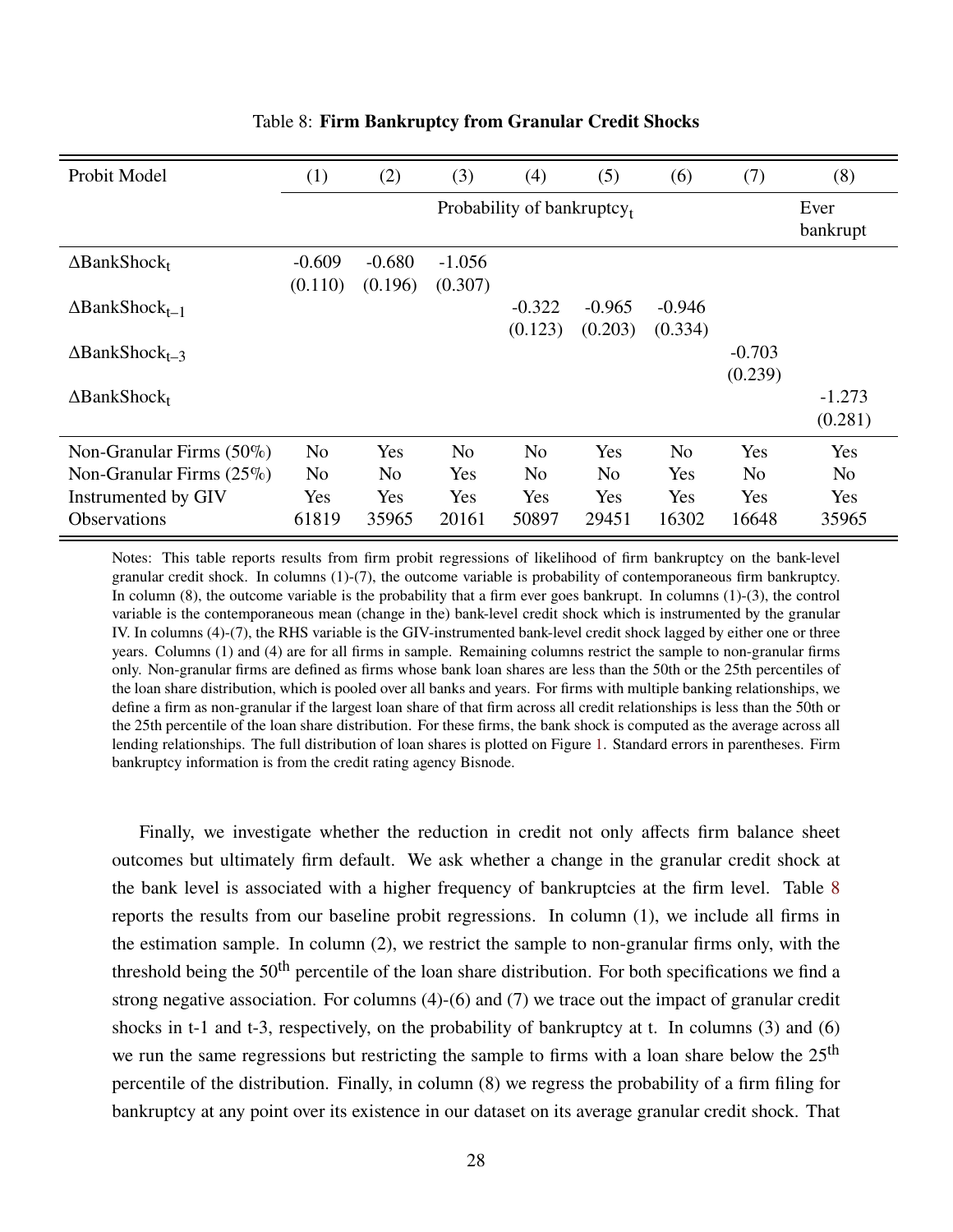is, we ask if firms that ever default also experience, on average, worse granular credit supply shocks from their lenders. Overall, across all 8 specifications, we find a very strong negative association between granular credit risk and firm bankruptcy probability. The impact is quantitatively very large - a one-standard deviation negative granular credit supply shock increases the likelihood of bankruptcy by roughly 32-60 basis points for all firms, and 68-106 basis points for non-granular borrowers. Additionally, we do find that firms that went bankrupt at some point in the sample are also those that experienced abnormally bad granular credit supply shocks. Our results have direct implications for the aggregate economy and consumer welfare, considering that firm bankruptcy proceedings are very costly in practice.

We conclude this section by reiterating our main findings. First, idiosyncratic firm shocks have a large, long-lasting and significant effect on loan-level returns. Second, these shocks survive portfolio aggregation and impact bank-level outcomes. Importantly, these shocks originate from granular, i.e. large, borrowers which is precisely the reason why they do not wash out. Third, banks do not hedge granular credit risk with income from non-loan businesses such as derivatives or equity investments. Fourth, there are considerable loan-level spillovers of granular credit shocks on non-granular borrowers: affected banks reduce loan supply and increase interest rates on their less important, non-granular clients. Fifth, those affected clients in turn reduce their investment in physical capital and are much more likely to file for bankruptcy. Overall, our results show that idiosyncratic shocks to granular borrowers have important implications for the broader financial and real economy. In the language of financial regulators, single-name credit concentration risk is quantitatively important.

### <span id="page-28-0"></span>**5 Heterogeneity and Robustness**

In this section, we first provide further evidence on the underlying mechanisms behind our findings. In [5.1](#page-28-1) we focus on whether certain firms are more likely to transmit idiosyncratic firm performance shock to their banks and in [5.2](#page-30-0) whether certain banks are more exposed to granular credit risk. In [5.3](#page-32-0) we discuss several important robustness checks.

### <span id="page-28-1"></span>**5.1 Firm Heterogeneity**

**Loan Outcomes - Balance Sheet Heterogeneity** We start by exploring heterogeneous effects of idiosyncratic firm shocks originating from firms with different characteristics. Specifically, we augment specification [\(2\)](#page-14-2) by interacting our extracted shocks with lagged firm characteristics. We are interested in how the transmission mechanism differs for firms with high leverage, low asset size, low equity, short average debt duration, high bank credit reliance, low credit rating, and young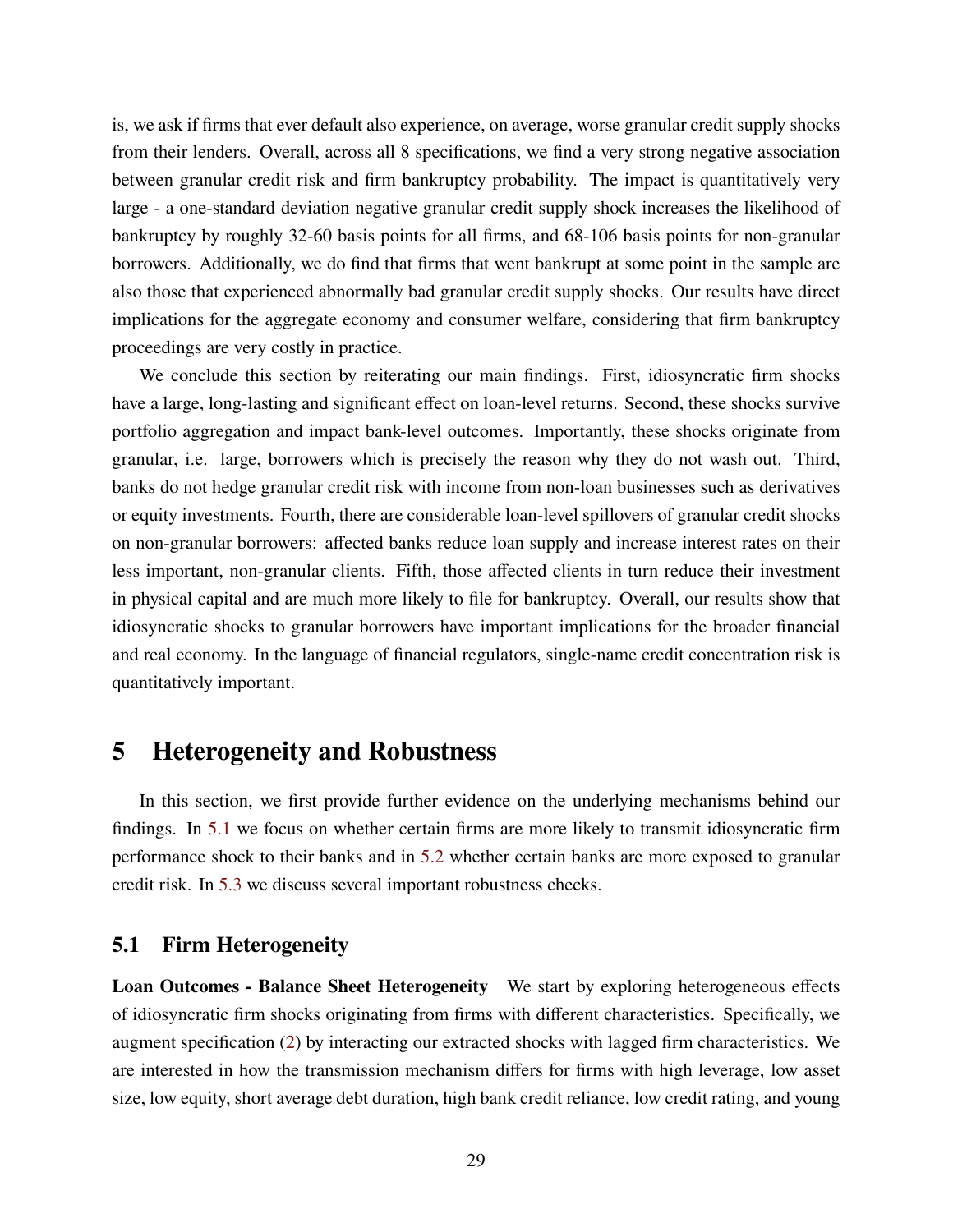age. Each characteristic is thus a dummy which equals 1 for firms in that particular category of interest and 0 otherwise.

Table [7](#page-58-0) in the [Online Appendix](#page-48-0) presents the results. There is overall rich firm heterogeneity behind our loan-level outcomes. Relative to the baseline, the pass-through of idiosyncratic firm shocks is stronger for firms with high leverage, low assets, low equity, short debt duration, high reliance on bank debt, lower-than-"A" credit ratings, and firms younger than 3 years. All of these firms, relative to the average firm, are more likely to be more "risky" from the bank's perspective. Interestingly, we find that interactions with firm size and debt duration are statistically different from other characteristics. For macro-prudential purposes, these results offer a new dimension for regulation of concentration risk: banks which are heavily exposed to, for example, small, risky, young firms are at much greater risk of suffering from detrimental idiosyncratic credit shocks than intermediaries that lend to liquid and non-levered corporates.

**Loan Outcomes - Extensive Margin** Are our loan-level results driven by the intensive or the extensive margin? We are interested in seeing whether the transmission of idiosyncratic firm shocks is different among firms that enter/exit the industry or go bankrupt. Our strategy is to construct a dummy variable for each of the three groups of firms. For entrants, the dummy takes the value of unity in the year following the entry, while for leavers and bankrupt firms the variable equals unity in the year prior to the event. We also consider an "ever-bankrupt" dummy which takes the value of unity for firms that filed for bankruptcy at any point during the 2003-2015 period. The latter variable captures potentially some unobserved intangible characteristics such as poor management skills, which are common for unsuccessful firms but cannot credibly be inferred from balance sheet information.

Table [8](#page-59-0) in the [Online Appendix](#page-48-0) reports the results. We see that the shock transmission mechanism is stronger (weaker) among firms which have just entered (about to exit) the industry. We do not find that the channel is stronger among firms which go bankrupt. Overall, the extensive margin is active but does not dominate our results. In other words, even conditional on firms being non-entrants, non-leavers, and not in bankruptcy, negative idiosyncratic shocks can cause lower bank returns. That implies that our results are driven by both the intensive and the extensive margin.

**Loan Outcomes - Ownership and Industry Heterogeneity** Next, we investigate whether our results are driven by firms with a particular ownership structure or industry affiliation. For example, is the shock transmission stronger among special financial vehicles or construction firms? In Table [9](#page-60-0) of the [Online Appendix](#page-48-0) we report firm ownership heterogeneity results, along with our baseline estimates. We see clearly that our results reflect conventional privately owned firms and not state, community, or special financial vehicles. Privately owned firms dominate our sample by a wide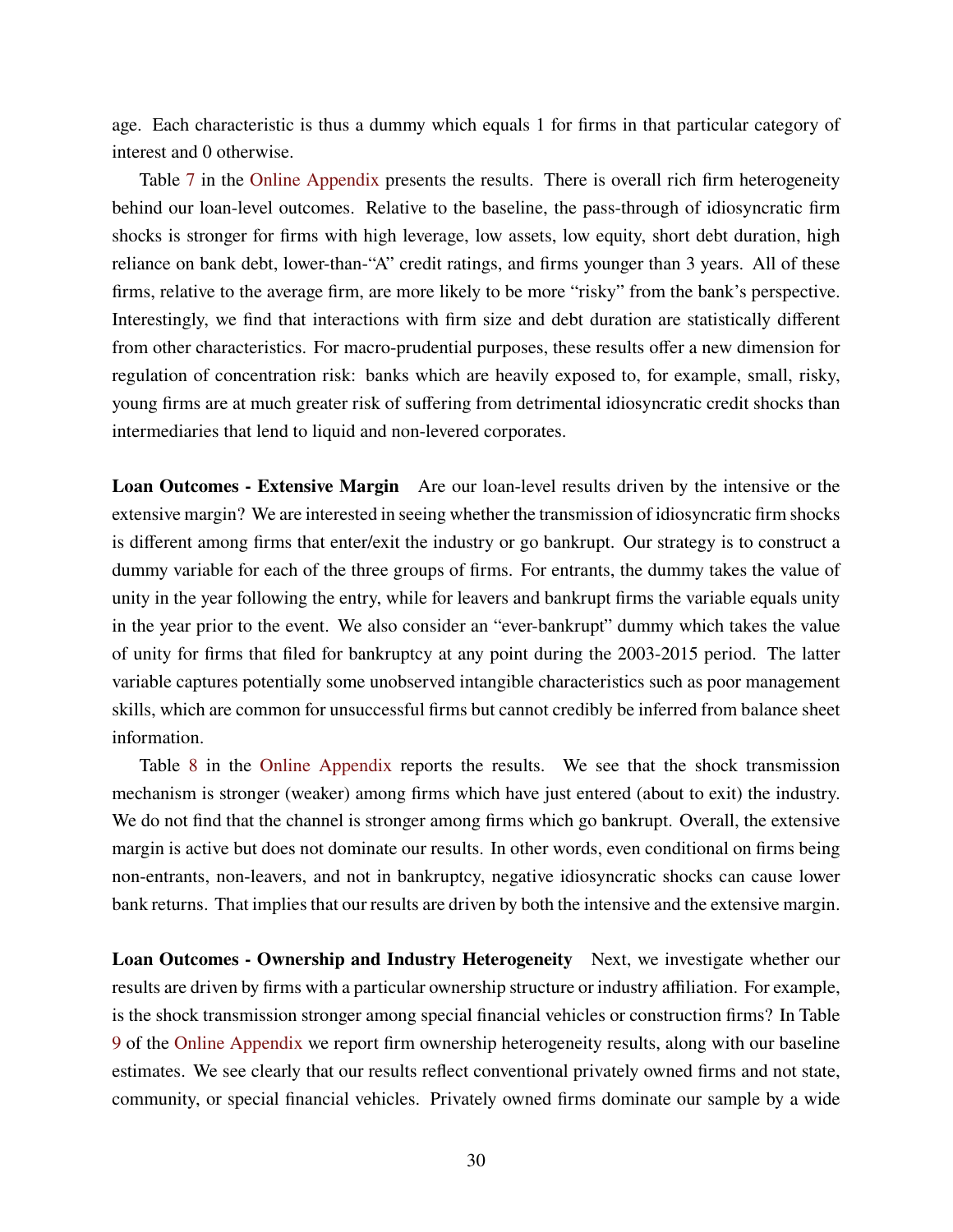margin.

Table [10](#page-61-0) explores heterogeneous effects by firm sector. Our baseline estimates are almost identical to results from manufacturing firms. Overall, there doesn't appear to be any abnormality across different industries; the real estate sector is the only one where pass-through appears to be significantly smaller.

**Loan Outcomes - Geographical Heterogeneity** Are our loan-level results driven by idiosyncratic shocks to firms located in particular geographical regions of Norway? Figure [2](#page-57-0) in the [Online](#page-48-0) [Appendix](#page-48-0) plots a coloured map of Norway, where each of the 19 counties is colored with a different shade of blue. Darker regions represent a higher local pass-through coefficient of idiosyncratic firm shocks onto loan-level returns. Recall that our baseline average pass-through estimate at the loan level is 0.361. Based on the map we document two main results. First, there is interesting cross-regional heterogeneity in the estimates that is potentially worth exploring in future research. Second, this heterogeneity is not too drastic: county-wide averages are in the [0.19,0.44] range<sup>[31](#page-0-0)</sup>. Finally, we see that our result is not driven solely by Oslo and neighboring counties but is in fact present throughout the country. We therefore conclude that our results are likely not driven by some unusual regional clustering of correlated idiosyncratic shocks.

### <span id="page-30-0"></span>**5.2 Bank Heterogeneity**

In this section, we explore whether various banks are affected differentially by granular credit shocks aggregated at the portfolio level. We explore several dimensions of bank heterogeneity: portfolio risk weights, (log of) risk-weighted assets (RWA), regulatory capital ratio, loan portfolio Herfindahl (HHI), (log of) number of loans, liquidity ratio, and profitability ratio.<sup>[32](#page-0-0)</sup> We compute portfolio risk weights by dividing RWA by book assets. The regulatory capital ratio is defined as regulatory capital over RWA. Liquidity is defined as the ratio of cash holdings to book assets. Profitability is defined as the ratio of profits before taxes to book assets. All characteristics are lagged. For each characteristic we define a dummy variable based on the median of the respective lagged distribution. Table [12](#page-65-0) of the [Online Appendix](#page-48-0) presents the results. The dependent variable is the return on loans at the bank level. Each column reports coefficients for interactions of GIVinstrumented bank-level firm shocks and dummies for respective lagged bank characteristics. All specifications include the time and bank fixed effects as well as the usual set of bank controls.

<sup>&</sup>lt;sup>31</sup>The exception is the northernmost county, Finnmark, where we find a point estimate of -0.10. However, this county is also by far the least populated area of Norway.

<sup>&</sup>lt;sup>32</sup>We use RWA as a proxy for bank size, broadly defined. We have also experimented with book assets, book equity, and regulatory capital as alternative size measures. Results do not change. In addition, we also condition on whether banks are domestically or foreign owned. Baseline results are quantitatively very close to the sub-sample of privately-owned banks; estimates based on foreign banks are consistently imprecise.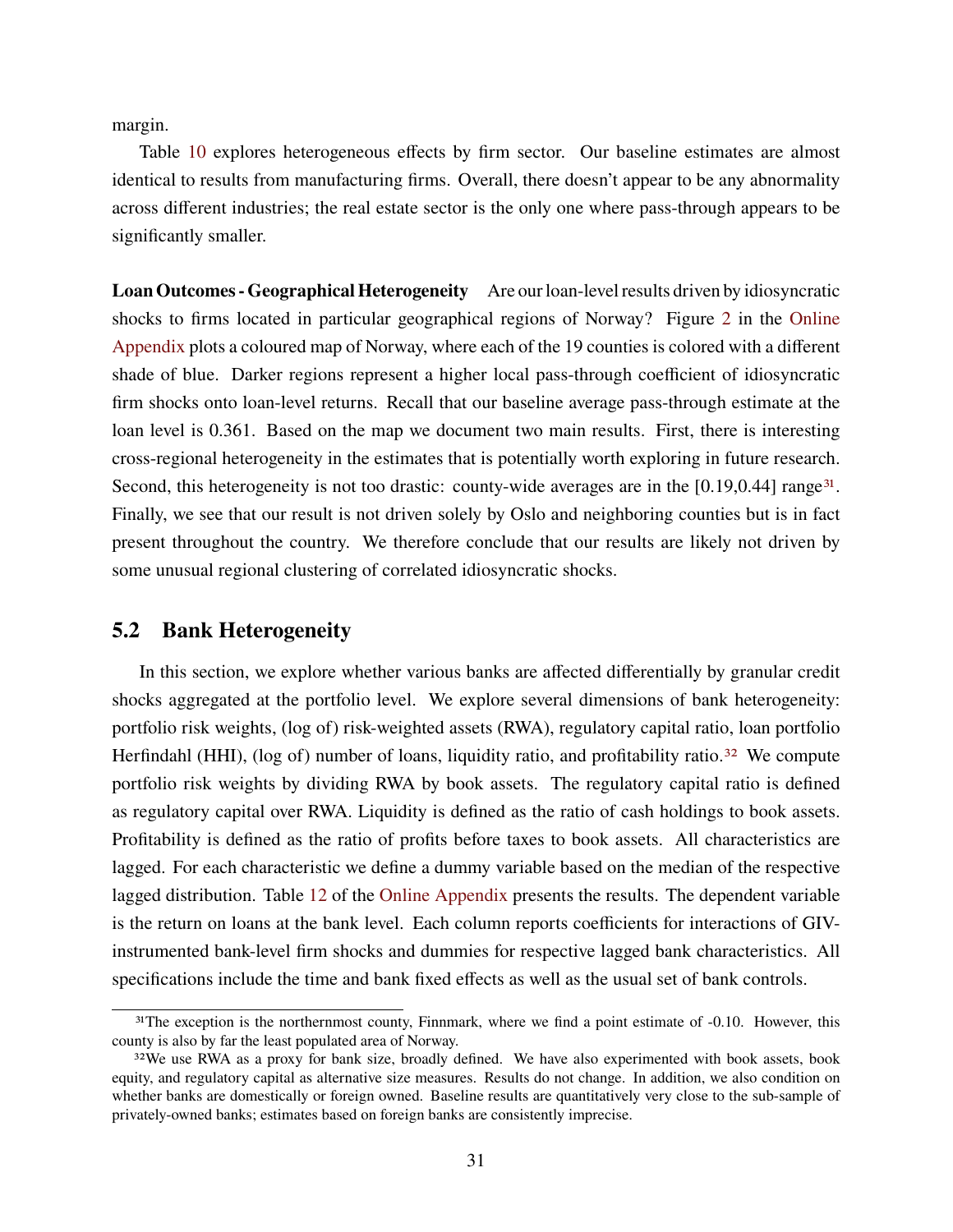From the table we observe several notable results. First, the number of loans does not materially affect the transmission of granular credit shocks, in the sense that the pass-through is also significant for banks with a high number of loans (column (5)). This suggests that granular credit risk is not merely a "small N" problem. Second, the pass-through is stronger for banks with low RWA (column (2)) and high capital ratios (column (3)). The two effects are interconnected, since in the cross-section larger banks are more levered and thus have lower capital ratios.<sup>[33](#page-0-0)</sup> Third, the pass-through is twice as large for banks with high loan portfolio concentration (column (4)). This is reassuring, since given the same volatility of idiosyncratic firm shocks, higher concentration should make banks more exposed to shocks stemming from the right tail of the loan share distribution. Last but not least, in column (1) we see that banks with higher risk weights tend to be more exposed to granular credit shocks.[34](#page-0-0) This is potentially an important finding because credit concentration risk and the risk-taking channel may form complementarities that could impact an array of macroeconomic outcomes from the financial boom-and-bust cycle to the transmission of monetary policy [\(Bruno](#page-44-11) [and Shin,](#page-44-11) [2015\)](#page-44-11).<sup>[35](#page-0-0)</sup> In order to inspect and better understand this mechanism, we now perform an additional exercise below.

We examine the impact of granular credit risk on bank returns, interacting the granular credit risk shock with both portfolio risk weights and other bank characteristics. Table [13](#page-66-0) in the [Online](#page-48-0) [Appendix](#page-48-0) reports the results. Overall, we observe that (with the exception of the left column in specification (6)) estimates for banks with high risk weights are strikingly always higher than for banks with low risk weights. This strongly suggests that the credit concentration risk and risktaking channels are positively associated. The most notable are results in columns (1), (3), and (6). These suggest that the pass-through of granular credit shocks, conditional on the sample of banks with high risk weights, is strongest if banks are small, have concentrated loan portfolios, and record high profits. The result on profits (column (6)) is particularly intriguing since it is consistent with the risk-taking channel: in good states of the world, i.e. when individual firm performance is high, banks with low risk aversion build riskier, concentrated portfolios and record higher profits. However, as our paper argues, this comes at the (potentially unhedged) cost of greater exposure to granular credit risk and eventual portfolio losses during the bad state, i.e. when firm performance is low. Overall, our results add an interesting new angle of portfolio concentration to the literature

<sup>&</sup>lt;sup>33</sup>The observation that smaller banks are more exposed to granular credit shocks is in line with the existing theories that emphasize the role of bank size heterogeneity in the transmission of aggregate and idiosyncratic disturbances [\(Stavrakeva,](#page-47-5) [2019;](#page-47-5) [Davila and Walther,](#page-44-12) [2020;](#page-44-12) [Jamilov,](#page-46-12) [2021\)](#page-46-12). In particular, smaller banks tend to have a greater balance sheet sensitivity with respect to exogenous shocks.

<sup>&</sup>lt;sup>34</sup>Risk weights are not correlated with any of the proxies of bank size: RWA, capital, book assets, or book equity. They are also uncorrelated with the bank-level share of corporate credit to total assets.

<sup>&</sup>lt;sup>35</sup>It would be logical that banks with high risk weights are exposed to firms that are inherently riskier, similarly to the "evergreening" behavior analyzed by [Peek and Rosengren](#page-47-6) [\(2005\)](#page-47-6) or assortative matching in the credit market as in [\(Chang et al.,](#page-44-13) [2021\)](#page-44-13). Our firm balance sheet heterogeneity analysis in Table [7](#page-58-0) concluded that returns on loans that are extended to riskier firms are more likely to be affected by idiosyncratic firm shocks.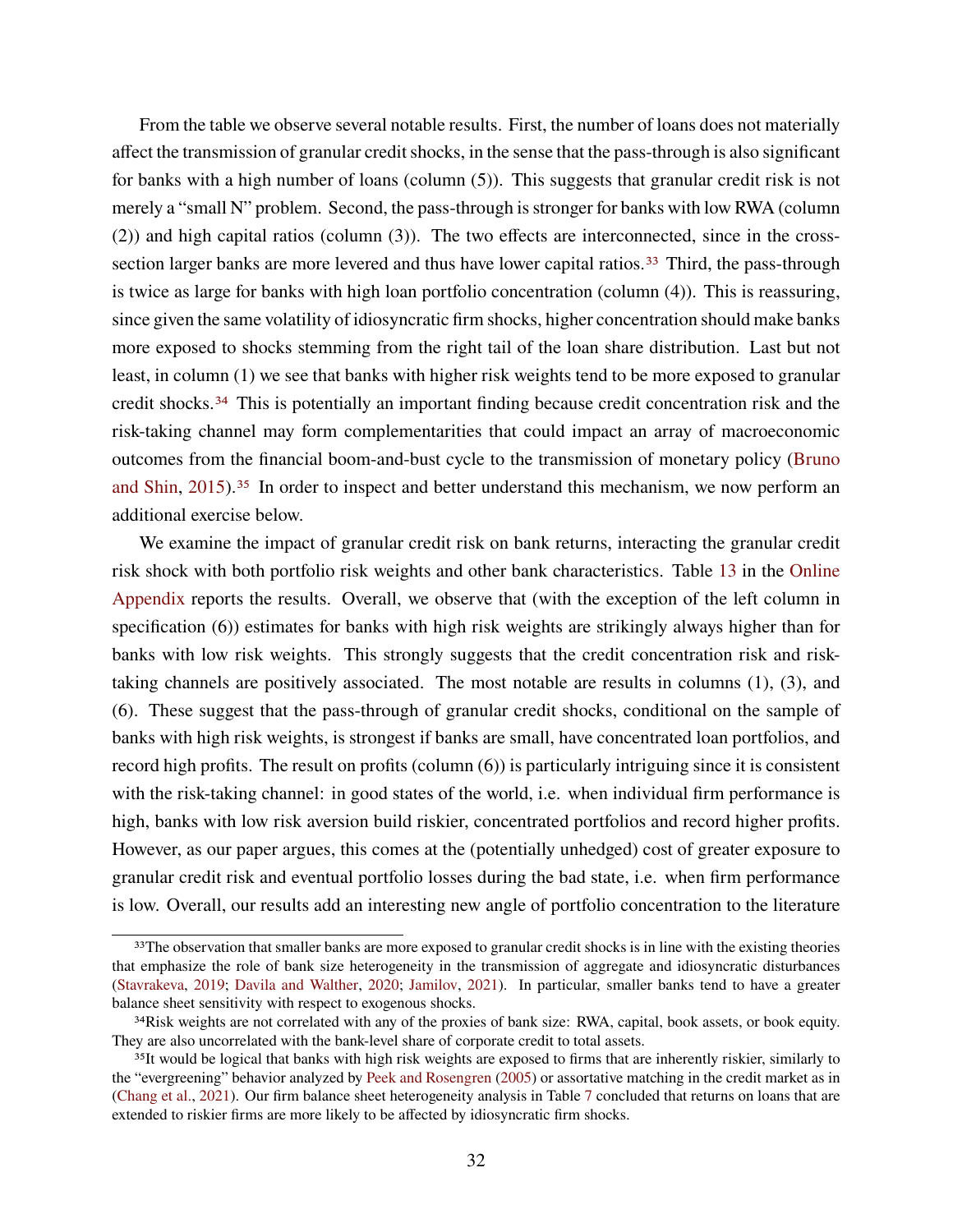on endogenous financial cycles driven by the risk taking of financial intermediaries [\(Coimbra and](#page-44-9) [Rey,](#page-44-9) [2019\)](#page-44-9).

### <span id="page-32-0"></span>**5.3 Robustness Checks**

In this section, we provide several additional robustness checks. First, we gauge the external validity of our findings by comparing concentration in loan portfolios of Norwegian banks to that of U.S. equity investors. Second, we show that our results are robust to production network effects. Third, we check robustness with respect to the Great Financial Crisis (GFC). Fourth, we check that idiosyncratic firm shocks have a pairwise correlation of approximately zero. Fifth, we conduct two placebo tests at various levels of aggregation to lend further support to our baseline results. Sixth, we compare the impact of idiosyncratic borrower risk to that of aggregate shocks. Finally, in order to check if our idiosyncratic shock measure is serially correlated, we estimate a linear panel fixed effects model with AR(1) disturbances at all levels of aggregation.

**International Comparison of Exposure Concentration** A relevant question to consider is how concentration of Norwegian banks' loan portfolios measures up relative to other countries and/or asset classes. Our empirical analysis has underlined that granularity in the distribution of exposure shares is a necessary condition for the transmission of idiosyncratic shocks to granular exposures to portfolio-level outcomes of the investor. But is this setup unique to Norway? Across various applied studies, we see that portfolio concentration is ubiquitous and important for our understanding of aggregate financial fluctuations. Studying US banks, [Kundu and Vats](#page-46-7) [\(2021\)](#page-46-7) find that statelevel idiosyncratic shocks transmit through bank networks across states and have macroeconomic implications. [Chodorow-Reich et al.](#page-44-4) [\(2021\)](#page-44-4) document granularity and concentration in portfolios of life insurers and demonstrate how it matters for the equity market. [Camanho et al.](#page-44-5) [\(2020\)](#page-44-5) use the granular IV methodology in the context of foreign exchange market fluctuations and fund-level rebalancing decisions.

To supplement our own empirical findings for Norway and these other studies, we perform a quick test of external validity. Namely, we compute the time-varying degree of concentration in equity holdings of U.S. institutional investors. Specifically, for each institutional investor in the SEC 13F holdings data from Thomson/Refinitiv we compute the excess Herfindal index as below<sup>[36](#page-0-0)</sup>:

$$
eHHI_{i,t} = \sqrt{\sum_{j} s_{i,j,t}^2 - \frac{1}{N_{i,t}}}
$$

where  $s_{i,i,t}$  is the share of exposure j in investor i's portfolio in quarter t and  $N_{i,t}$  is the number

<sup>36</sup>We thank Ralph Koijen, our discussant, for suggesting this idea.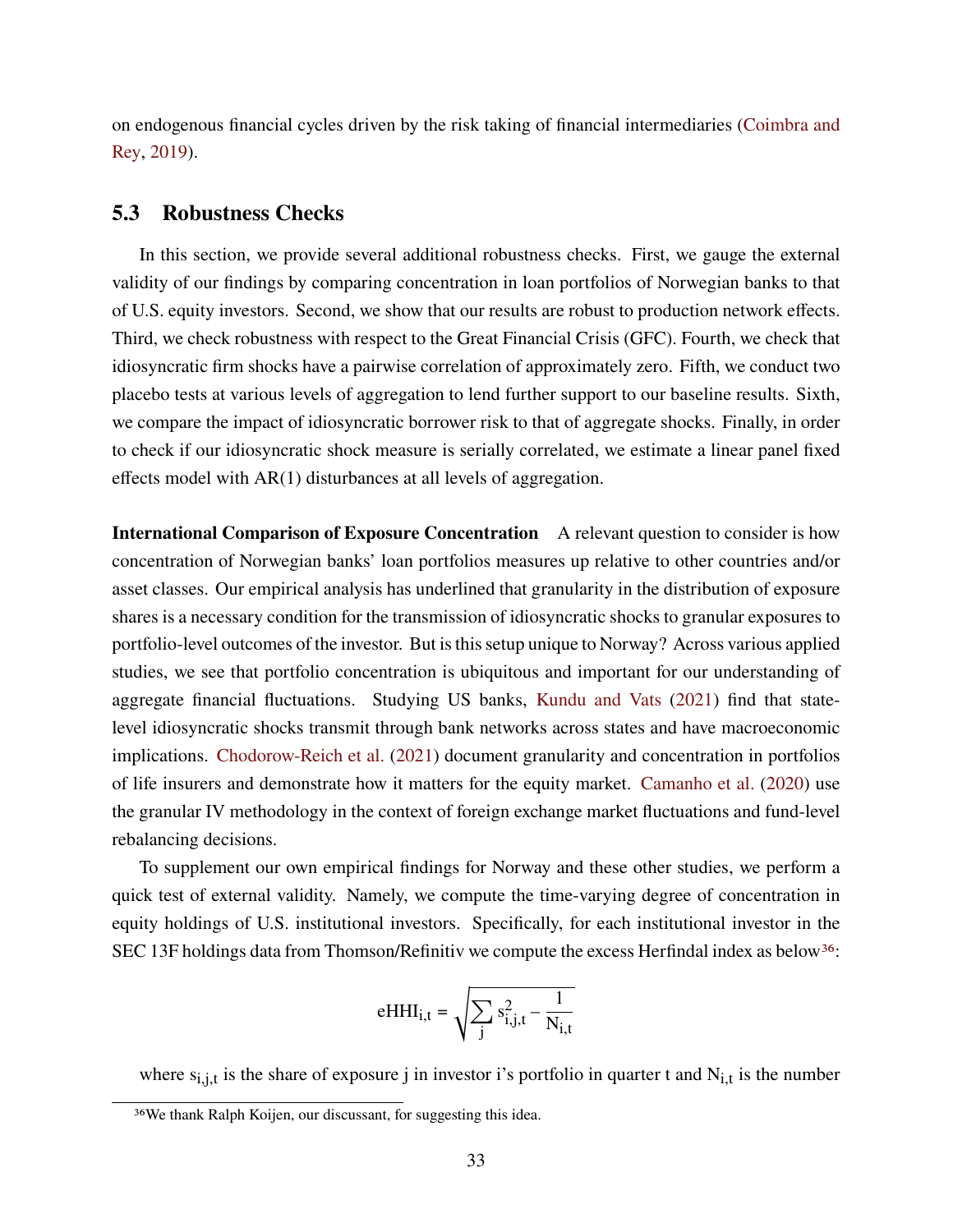of exposures. We aggregate by taking value-weighted averages for all investors and also for each individual investor type; we obtain the corrected types from [Koijen and Yogo](#page-46-13) [\(2018\)](#page-46-13).

Results are plotted on Figure [8](#page-74-0) in the [Online Appendix.](#page-48-0) We observe that in terms of portfolio concentration the Norwegian corporate loan sector is not very dissimilar to the universe of U.S. equity investors - the weighted Herfindahl is in the 0.1-0.13 ballpark for both sectors. Panel (b) of Figure [8](#page-74-0) plots heterogeneity by investor type. We see that loan concentration in Norwegian banks is closest (in fact, quantitatively almost identical) to that of Investment Advisors, the category which constitutes more than 70% of the entire sample. All in all, we therefore conclude that the Norwegian context is not exceptional and our analysis and conclusions can potentially extend to other circumstances, countries, and asset classes.

**Production Network Spillovers** A potential threat to identification in Tables [7](#page-26-0) and [8](#page-27-0) is that the coefficient estimates are driven by production network spillovers rather than spillovers through common lenders. For instance, granular borrowers could be linked to non-granular borrowers not only via their common lender but also by being an important customer of the non-granular borrower, or vice-versa. If that is the case, production network spillovers could be an alternative explanation for the positive association between the Granular Credit Shock and real outcomes for non-granular borrowers. To alleviate this concern, we do a robustness exercise where we use aggregate inputoutput tables for the Norwegian economy to restrict attention to non-granular borrowers that are sufficiently downstream, i.e. firms that have low dependence on the demand from other firms.

Specifically, for each sector i, we compute how much different sectors j account for sector i's sales - including i's own sector - and refer to that as the inter-sector exposure between sector i and j. We then compute the maximum inter-sector exposure across all j's for each i, and restrict attention to firms in sectors in the first quartile of the maximum inter-sector exposure. These firms have low exposure to *all* other sectors, and are typically firms far downstream, i.e. firms selling primarily to households. For these firms, demand from granular borrowers are of limited importance. In Tables [14](#page-69-0) and [15](#page-70-0) in the [Online Appendix,](#page-48-0) we redo the firm spillover exercise for this restricted sample. Point estimates remain similar, albeit slightly noisier. In particular, from Table [14](#page-69-0) we observe that the association with capital growth, particularly of non-granular firms, remains economically and statistically significant. And from Table [15,](#page-70-0) while contemporaneous effects are now insignificant, in columns (4)-(8) we see the same strong negative association between granular credit shocks and firm bankruptcy.

The exercise above relies on the definition of downstream supply chains, i.e. our chosen cut-off for inter-sector exposures. We now consider a discrete measure of inter-firm linkages. Specifically, we iteratively restrict the estimation sample to firms operating in sectors in the Pth percentile of the distribution of maximum inter-sector exposures. Firms in the lower percentiles are more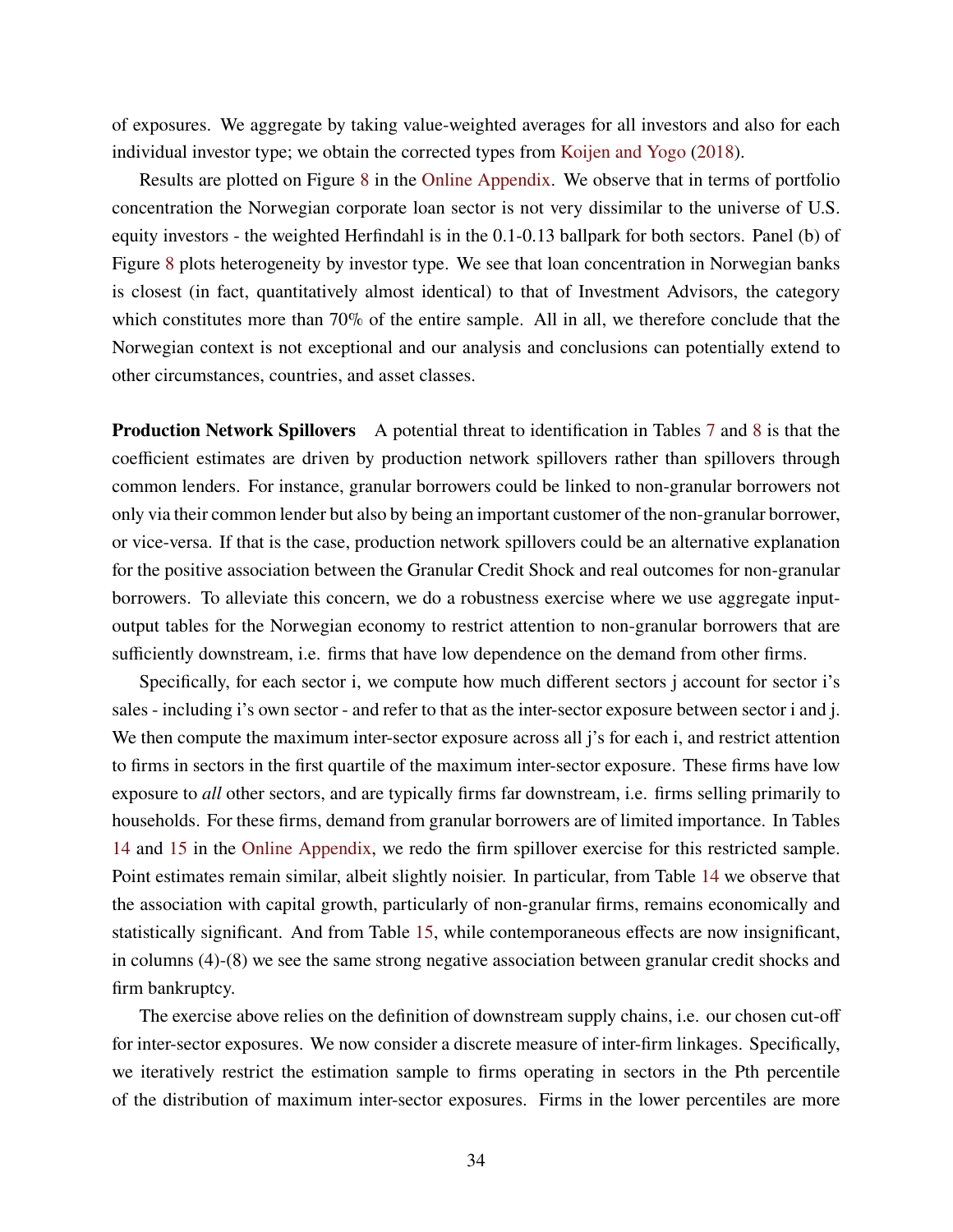downstream. We re-run our firm and bankruptcy regressions for each P in [5,50]. Figure [7](#page-71-0) in the [Online Appendix](#page-48-0) reports the results. On the left panel we present point estimates and 90% confidence bands for the same regression specification as in Column (2) of Table [14](#page-69-0) but with P on the x-axis. On the right panel, we present point estimates and 90% confidence bands for the same probit specification as in Column (5) of Table [15](#page-70-0) but with P on the x-axis. From both panels we see that our results are not influenced by the choice of the cut-off: point estimates are essentially quantitatively unchanged and by and large always statistically significant. For very low values of P, the sample size dwindles and estimates become very noisy. If anything, we notice that the impact on the probability of bankruptcy is vaguely greater for more downstream firms, i.e. accounting for production networks actually strengthens our findings. Overall, this suggests that production network spillovers do not explain our firm spillover results.

**Robustness to GFC** In order to investigate whether the relationship between granular credit risk and loan or bank outcomes is robust to the Great Financial Crisis, we redo our estimation focusing on years before or after the GFC. Table [16](#page-76-0) in the [Online Appendix](#page-48-0) reports the results. We highlight three main observations. First, our results do not vanish for either of the two sub-periods. Second, this is true for both loan-level and bank-level estimations. Third, estimates are slightly noisier for the pre-GFC period, although still statistically significant.

**Pairwise Correlations Test** An important question that must be addressed is potential piecewise correlation of our idiosyncratic firm shocks. Systematic residual correlation across firms may indicate that our shocks are still driven by common factors, which would invalidate our conjecture that fluctuations are truly idiosyncratic. For example, we could be capturing some unobserved network effects such as the ones induced by firm trade credit relationships. To test this, we compute pairwise correlation coefficients across any two pairs of firms in our sample. Figure [9](#page-75-0) of the [Online Appendix](#page-48-0) presents the result. In total we have 1,861,485 pairs across a balanced panel sub-sample of our data. The average pairwise correlation is 0.019 and the standard deviation is 0.342. This implies that the average correlation coefficient can not be statistically distinguished from zero. This provides reassuring evidence in support of our idiosyncratic firm shocks being truly idiosyncratic and not being driven by unobserved factors that induce cross-sectional correlation, such as production networks.

**Placebo Regressions** To ensure that we do not falsely reject the null hypothesis due to potentially serially correlated error-terms, we follow [Chetty et al.](#page-44-14) [\(2009\)](#page-44-14) and implement a nonparametric permutation test for whether the true effect of idiosyncratic firm shocks on loan returns is zero. In order to do so, we randomly reassign the estimated firm-level shocks and redo the analysis at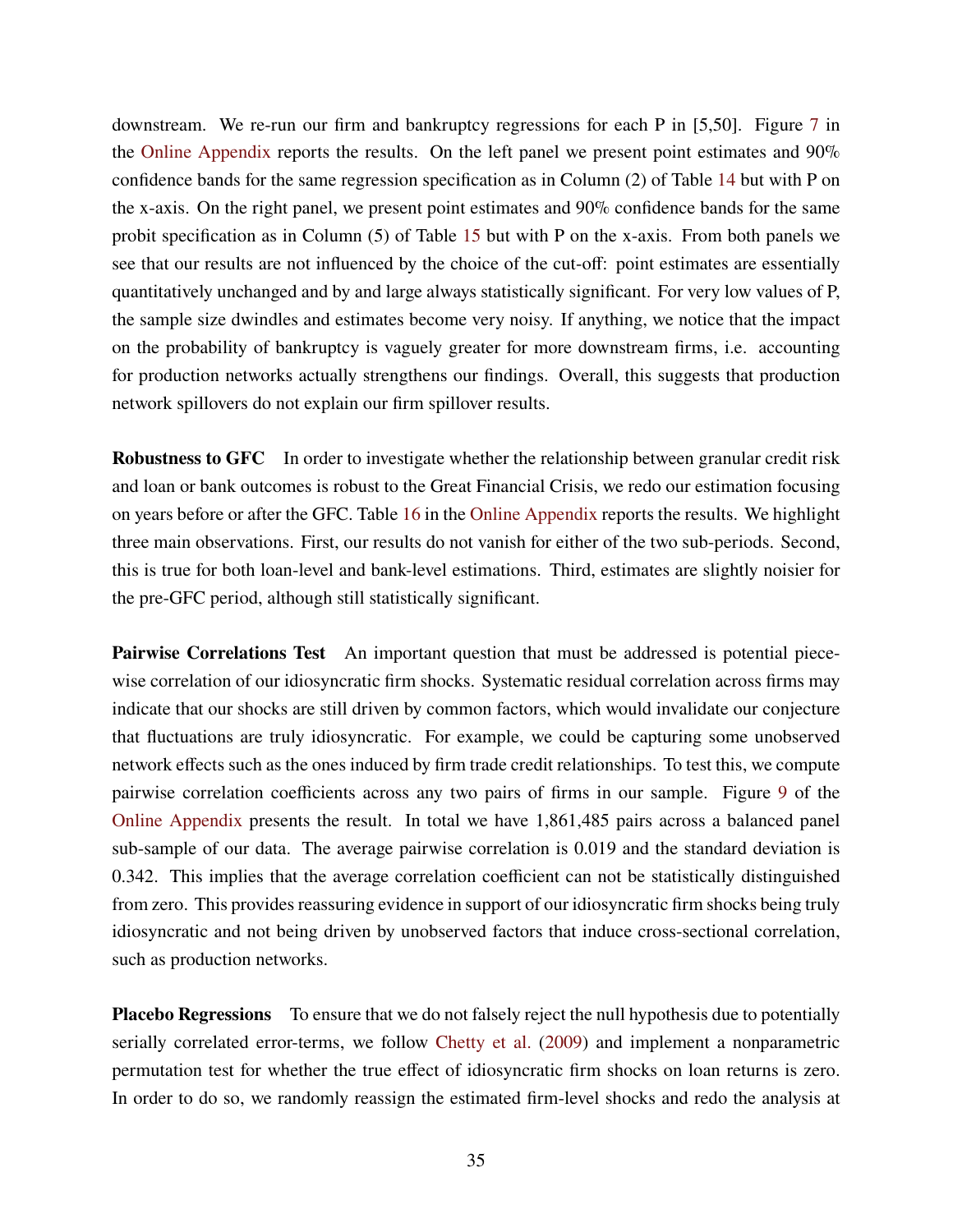the loan and bank levels. Placebo Monte-Carlo permutations results are reported in Table [17](#page-77-0) of the [Online Appendix.](#page-48-0) We find that we can reject the null hypothesis of no association (at the 1% level) under this non-parametric distribution. In words, it's highly unlikely that our results are due to random chance. Furthermore, at the level of the bank, we confirm that our finding of strong asymmetric effects is not coincidental since the permuted positive-only shock estimate has a p-value of 0.82, while the negative-only shock estimate has a p-value of 0.000.

Further, to illustrate how our idiosyncratic shocks pick up economically meaningful information, we run a series of placebo regressions where firm shocks are randomly drawn from a uniform distribution instead of being extracted from the economic specification [1.](#page-12-0) The results from using these drawn shocks at the loan- and bank-level are reported in Table [18](#page-78-0) of the [Online Appendix.](#page-48-0) Across all specifications and levels of aggregation we find no association between these random shocks and loan or bank outcomes.

**Impact of Aggregate Shocks** In this paper our primary focus is on the effect of idiosyncratic firm shocks on banks and the broader economy. But how do idiosyncratic shocks compare to aggregate risk? Section [4.3](#page-22-0) demonstrates that idiosyncratic borrower-level risk is not always insured against in practice, but the margin of adjustment when it comes to hedging aggregate risk is surely even tougher. We re-estimate our baseline bank-level regression with two proxies of aggregate risk on the right-hand side: Norway's real GDP and the price of Brent oil. We look at oil prices because exports of crude oil and natural gas accounted for 17% of the country's GDP in 2015.

Results are reported in Table [19](#page-79-0) of the [Online Appendix.](#page-48-0) Column (1) restates the baseline estimates from Table [3,](#page-19-1) Column (6). In columns (2)-(3) the main regressors are now (standardized) real GDP and oil prices, respectively. Point estimates for GDP and oil prices are greater by factors of 3 and 5, respectively, and are statistically significant but nevertheless remain within the same order of magnitude as the estimate in Column (1). Of course, neither of the two aggregate variables are truly "shocks" and these regression estimates are likely biased upwards. Therefore, the relative effect of idiosyncratic borrower risk compared to aggregate risk is most likely larger than what we can capture with this simple exercise.

**Fitting a Fixed Effects Model with AR(1) Disturbance** We now run our firm shocks through an autoregressive linear model of order 1 in order to establish whether shocks are persistent or not. We also want to facilitate future structural analysis of models with a financial sector that is subject to "idiosyncratic granular borrower risk". Specifically, we fit the full cross-section of firm shocks into a linear fixed effects model with an AR(1) disturbance term. Results are reported in Table [20](#page-80-0) of the [Online Appendix.](#page-48-0) Parameters of the process - autoregressive coefficient and standard deviation of the error term - are reported for all levels of aggregation. Overall, we find that the idiosyncratic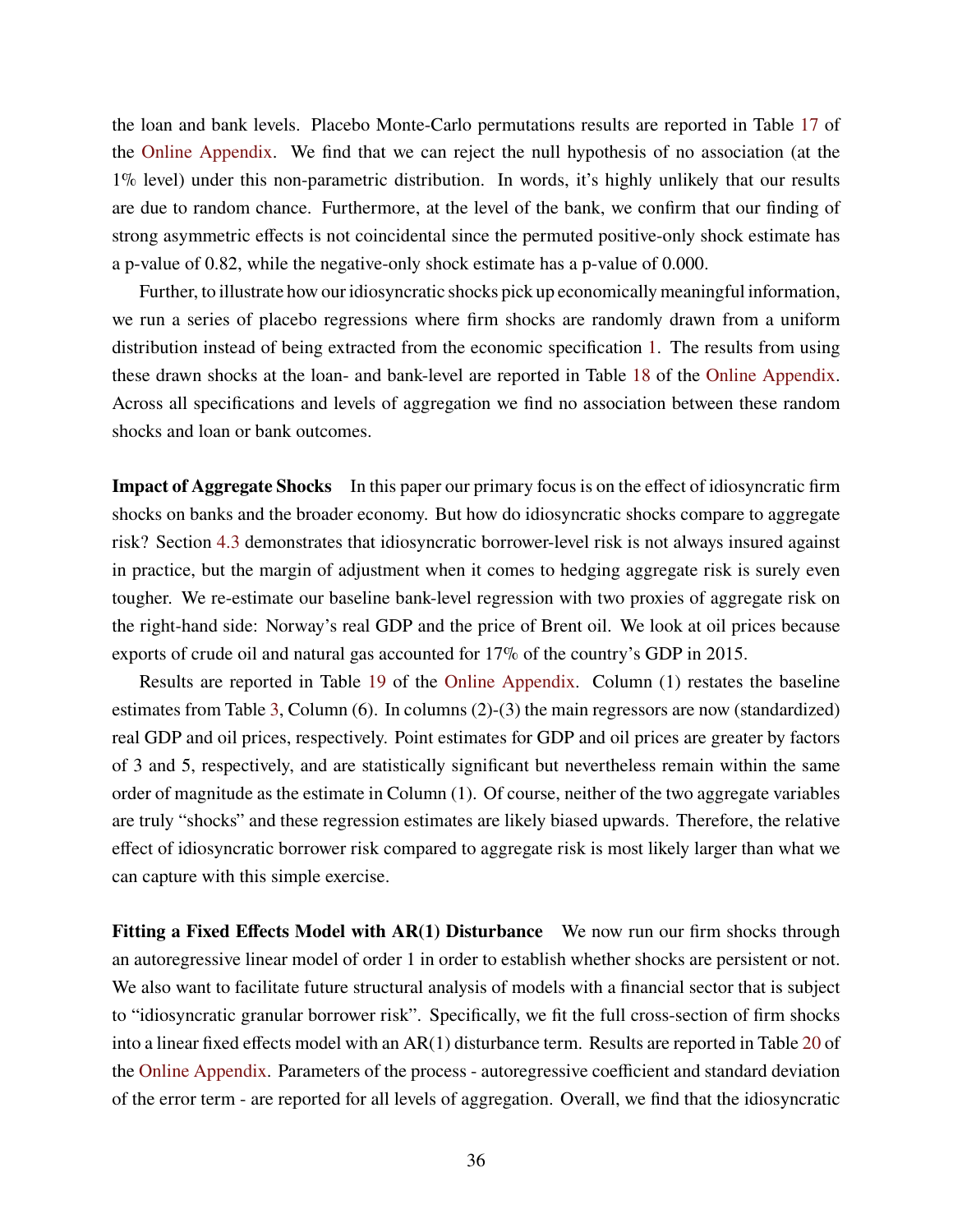firm shock is volatile (standard deviation of roughly 0.2) and not persistent at all (auregressive coefficient of roughly 0.12-0.32). A volatile iid process is likely to approximate granular credit risk rather well.

### **6 Discussion**

In this section, we discuss several issues that are relevant for our empirical analysis. First, we discuss the literature on firm and bank credit networks and its implications for our results and methodology. Second, we discuss potential *origins* of large loan exposures.

#### **6.1 Network Effects**

A vibrant new literature emphasizes the role of bank and firm credit networks in the amplification and propagation of non-systematic shocks. One stream of the literature shows that bank credit supply shocks propagate along firm production networks, causing sizable real economic effects [\(Huremovic et al.,](#page-46-0) [2020;](#page-46-0) [Dewachter et al.,](#page-45-0) [2020\)](#page-45-0). We relate to this literature in two ways. First, in our analysis of economic spillovers, we essentially identify a *credit supply network*: there exists a pass-through mechanism for idiosyncratic borrower risk between two potentially unrelated firms that are "connected" via the balance sheet of their common lender. Second, a negative granular credit shock, passed onto non-granular borrowers via higher rates or lower quantities of credit, is a leftward shift of the credit supply curve and maps into the bank credit supply shocks in [Huremovic](#page-46-0) [et al.](#page-46-0) [\(2020\)](#page-46-0) and [Dewachter et al.](#page-45-0) [\(2020\)](#page-45-0). We establish the first-degree direct effect of these shocks on firm performance and bankruptcy rates. However, because we do not observe firm-level inputoutput or trade-credit networks, we can not speak of higher-degree effects from these networks. Thus, our analysis of economic spillovers of granular credit shocks in Section [4.4](#page-23-0) establishes a *lower bound* on the total pass-through to the real economy.

Another stream of the literature such as [Elliott et al.](#page-45-1) [\(2020\)](#page-45-1) has recently shown that when banks are individually exposed to the same set of firm industries, idiosyncratic industry-specific risk gets amplified as opposed to getting mitigated by wholesale interbank trading markets. More broadly, mismeasured idiosyncratic *firm* disturbances could actually masquerade some unobserved/unmeasured borrower-side *network*-level risk. In the first stage of our analysis, it is possible that our measure of firm value-added shocks is in fact some kind of common local production network risk. This problem is mitigated considerably by the following four reasons. First, in Section [5.3](#page-32-0) we explicitly account for production network effects at the sectoral level by leveraging input-output tables of the Norwegian economy. We find that production network linkages do not explain our results, in particular the spillovers from granular credit shocks on the rest of the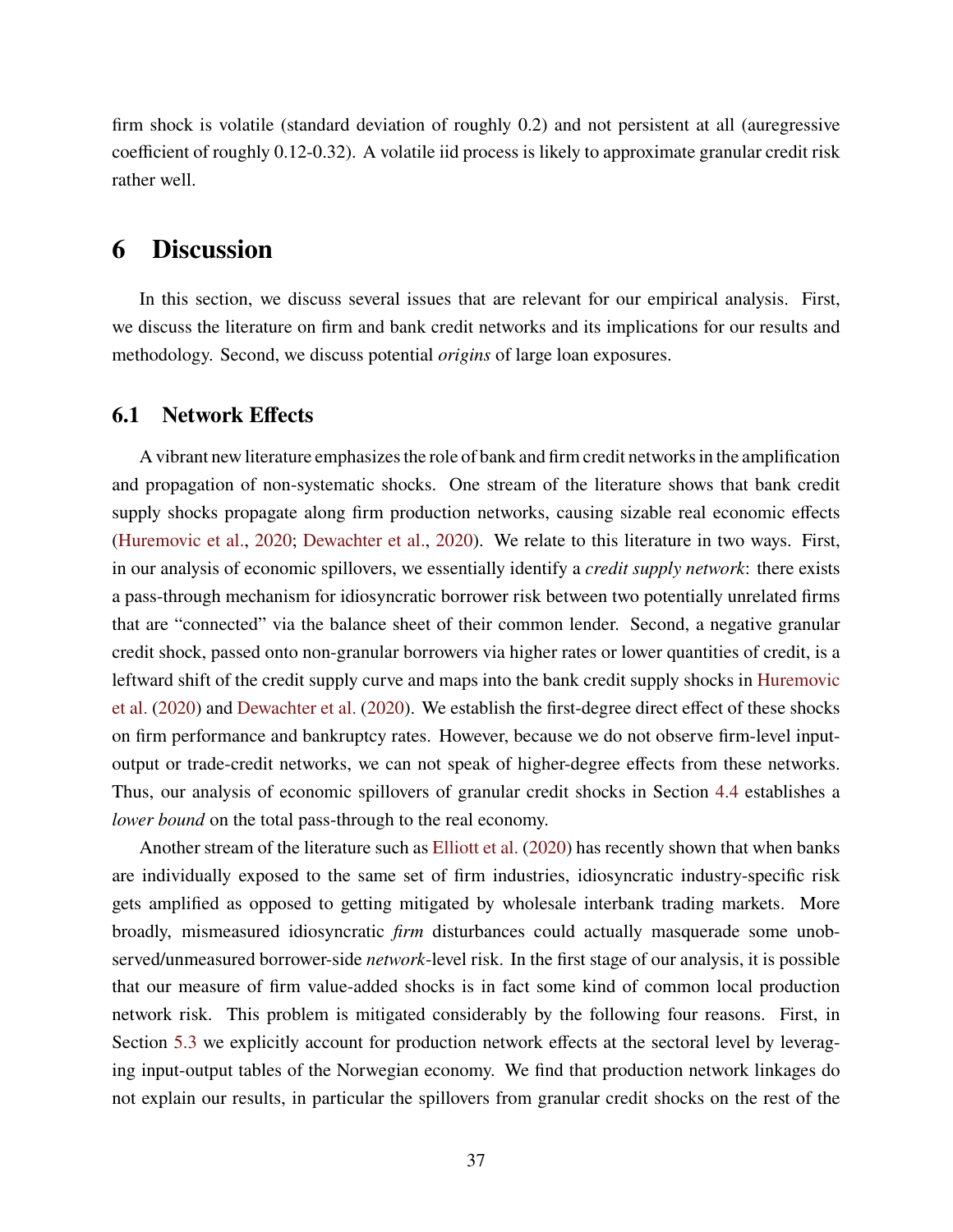economy. Second, when extracting firm value-added shocks, we impose a stringent combination of industry, location, and time fixed effects. Any unobserved network factor would have therefore to operate within the same year, industry, and county. Observations are sufficiently dispersed across geographical regions, with four out of 19 counties having more than  $100,000$  loan  $\times$  year observations and the average being just over 50,000. In addition, our industry identifiers are very granular with only 3 out of the 99 two-digit industries having more than  $100,000$  loan  $\times$  year observations. Third, we plotted in Figure [9](#page-75-0) the pairwise cross-sectional correlation of firm shocks and found no indication of common shocks. Finally, the presence of local production network effects would not invalidate our GIV approach. As long as the sequence of idisoyncratic shocks is unrelated to bank-side factors, our exogeneity assumption in equation [\(8\)](#page-15-0) holds regardless of whether the firm-level shocks truly are firm-level or composite outcomes of very local network structures. The question of networks is therefore ultimately a matter of composition, not of identification.

#### <span id="page-37-0"></span>**6.2 Origins of Large Exposures**

Credit concentration is an equilibrium object that is an outcome of more fundamental factors such as monitoring technology, risk preferences, information structure and expectations. Although writing down a micro-founded model of banking concentration is beyond the scope of this paper, discussing theoretical causes of concentration is useful for at least two reasons. First, the orthogonality of loan shares to idiosyncratic firm shocks is a key component of our empirical strategy, as highlighted in equation [\(8\)](#page-15-0). Second, our paper is related to a large literature on the trade-off between risk concentration and economic performance and any normative implication would have to take into account the underlying causes of concentration.

One reason for the large degree of credit concentration observed in our data could simply be the shape of the distribution of firm sizes; credit concentration could also be linked to asymmetric information or behavioral biases, both of which could materialize as home bias. [Juelsrud and Wold](#page-46-1) [\(2020\)](#page-46-1) document a substantial degree of within-county bias in the Norwegian banking system (see Figure [5\)](#page-67-0). Using loan-level data, [Juelsrud and Wold](#page-46-1) [\(2020\)](#page-46-1) show that over 2003-2015 the average proportion of bank credit to firms that are headquartered in the same region as the lender was 55%. This compares to a random-assignment counterfactual of less than 10%, implying a home bias of 45%. Home bias is, of course, a perennial stylized fact in international finance, banking, and macroeconomics [\(Coeurdacier and Rey,](#page-44-0) [2013\)](#page-44-0).

In what follows, we discuss these three potential causes of portfolio concentration: asymmetric information, behavioral biases and the distribution of firm sizes.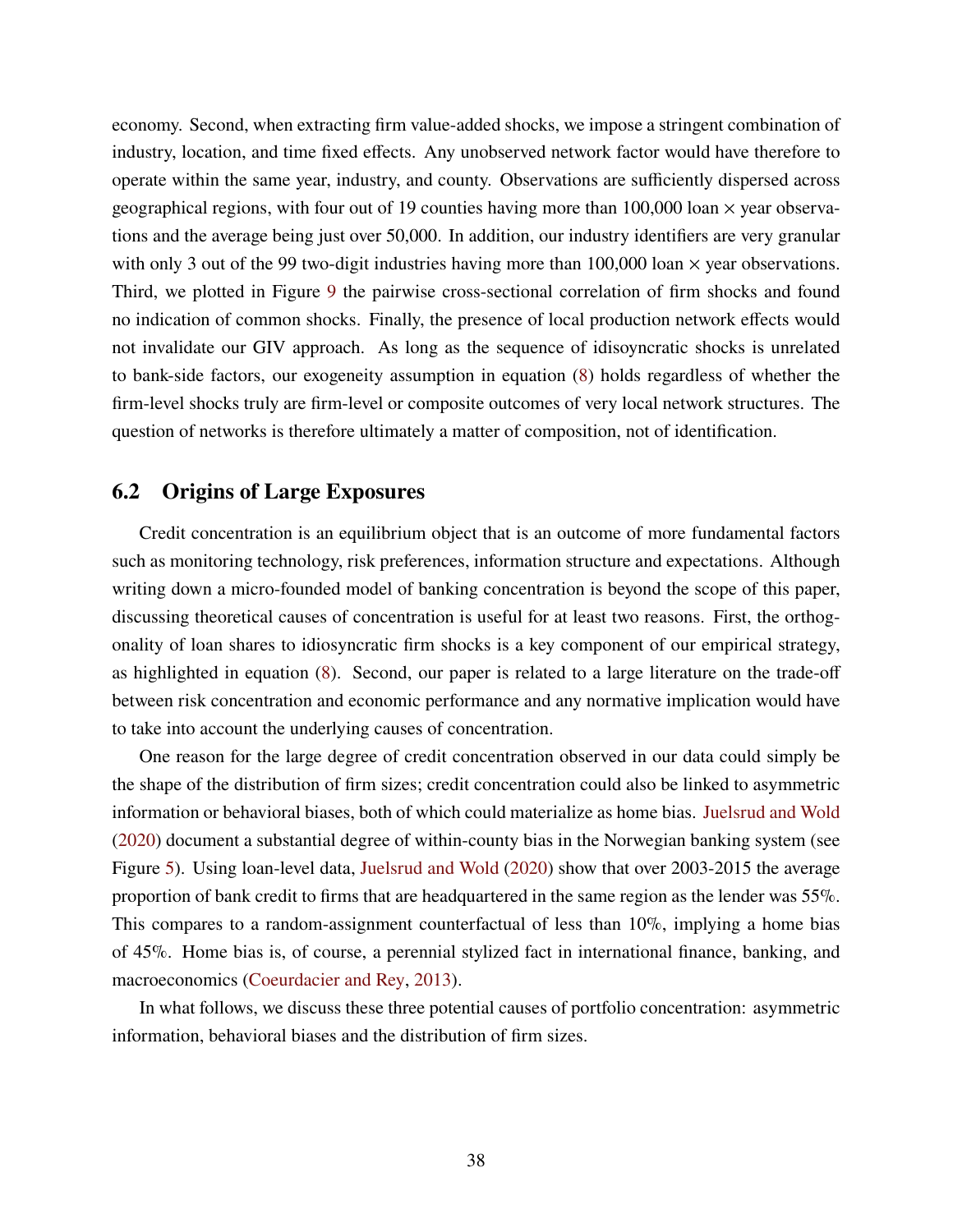**Asymmetric Information.** Concentrated lending could be a by-product of persistent credit relationships. When information acquisition on new clients is costly, lenders may find it optimal to do business with a recurring set of borrowers, for instance by increasing the number of new commitments per relationship such as offering additional fixed-term loans or extending new credit lines [\(Sufi,](#page-47-0) [2007\)](#page-47-0). Along the intensive margin, an increase in the exposure of an informed lender signals a higher quality of the underlying borrower, thereby reducing the cost of asymmetric information [\(Leland and Pyle,](#page-46-2) [1977\)](#page-46-2). [Van Nieuwerburgh and Veldkamp](#page-47-1) [\(2009\)](#page-47-1) show in a rational inattention framework that investors may choose to learn only about assets for which they had an information advantage to start with (such as home assets), thus amplifying initial information asymmetries.

[Ivashina](#page-46-3) [\(2009\)](#page-46-3) proposes and tests a theory where the price of a loan is determined by a trade-off between diversification and asymmetric information. If a bank raises its exposure to a single borrower, two effects take place. First, the lender demands a higher premium for being more exposed to borrower-specific idiosyncratic risk. Second, assuming that expenditures on monitoring scale with exposure, concentration also reduces information asymmetry between the lender and the borrower, thus reducing the premium. In equilibrium, the price of the contract depends on the degree of information asymmetry and the magnitude of idiosyncratic fluctuations.

In our data, we observe a substantial degree of credit concentration. This is true at all levels of aggregation: single name, geographical, sectoral. In light of [Ivashina](#page-46-3) [\(2009\)](#page-46-3), this may suggest that Norwegian lenders attach large benefits to information acquisition. This is intuitive, given that the majority of firms in our data are not publically listed and are instead locally-focused small enterprises. Information collection and monitoring is therefore costly, and potentially increases with distance. This could explain both the regional home bias and the single name credit concentration facts. Banks' portfolio-level (over-)exposure to single borrowers solves the structural asymmetric information problem, but at the cost of an elevated vulnerability towards idiosyncratic shocks. Sensitivity to a given distribution of idiosyncratic borrower shocks (the loan share distribution  $s_{i,i,t}$ ) can be explained by the banks' decision to invest in localized information acquisition, which is in turn driven by pre-determined factors such as the returns to information acquisition. This class of explanations validates our empirical approach.

**Behavioral Biases.** A second theory that could rationalize credit concentration rests on behav-ioral biases<sup>[37](#page-0-0)</sup>. [Huberman](#page-46-4) [\(2015\)](#page-46-4) for example shows that some investors tend to ignore portfolio diversification theory and invest in familiar assets. Our exogeneity assumption [\(8\)](#page-15-0) is valid under this "familiarity effect" at the bank-level. In that case, overexposure of bank i in firm j at time t is largely *independent* of the firm's present characteristics but is instead a function of i's subjective beliefs.

<sup>&</sup>lt;sup>37</sup>[Fuster et al.](#page-45-2) [\(2010\)](#page-45-2) review the extensive literature on the departures from rational expectations in finance and macroeconomics.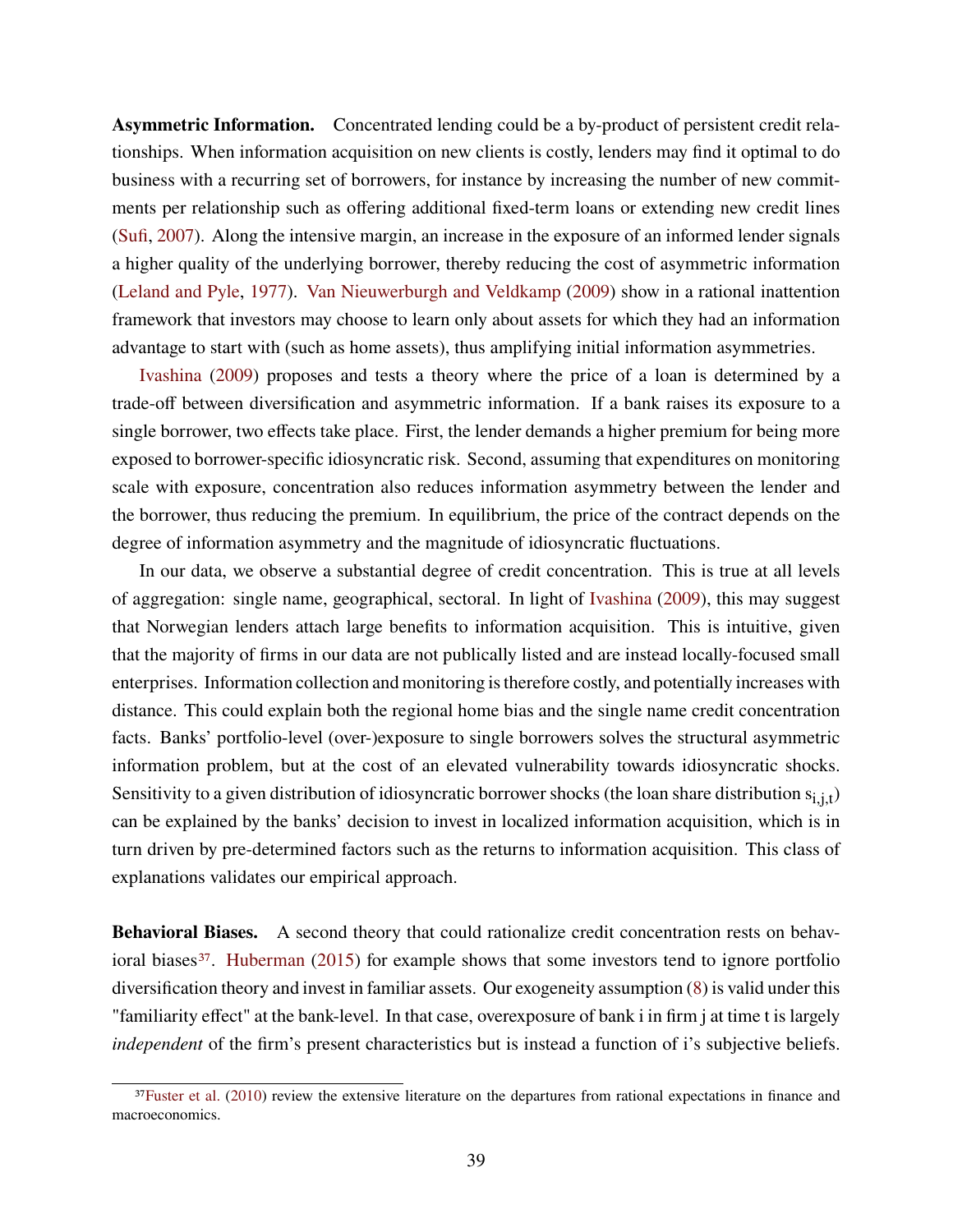Thus, behavioural biases of this kind would also be compatible with our empirical approach.

**Distribution of firm sizes.** Finally, credit concentration could be a by-product of the underlying firm size distribution also being fat tailed, which is definitely the case for Norway. Studies by [Carvalho and Gabaix](#page-44-1) [\(2013\)](#page-44-1) and [Carvalho and Grassi](#page-44-2) [\(2019\)](#page-44-2), among others, have shown that the presence of a small number of large firms can explain a substantive percentage of aggregate macroeconomic fluctuations. Similarly, [Gaubert and Itskhoki](#page-45-3) [\(2021\)](#page-45-3) show that up to 20% of international export intensity can be attributed to granular firms. In the case of bank lending, if large firms are also large borrowers - a condition which is true in our data - the Pareto rate of the credit share distribution is driven by the Pareto rate of the firm size density. While this is a very natural explanation for the observed credit concentration and the one we pursue below in Section [7,](#page-39-0) it is worth nothing that in our data we also observe substantial heterogeneity in portfolio Herfindahl indices *across* banks, even among lenders of the *same* region. Banks do not all hold the same portfolio. Thus, (local) firm size concentration is not enough to completely explain either the home bias in bank lending or portfolio concentration. Financial frictions - be it informational, technological, or behavioral - are important as well.

For the purpose of the empirical analysis, we note that the three classes of models that we put forward to explain the origin of credit concentration (asymmetric information, behavioural biases, distribution of firm sizes) are all compatible with our empirical approach and identification strategy.<sup>[38](#page-0-0)</sup>

### <span id="page-39-0"></span>**7 Theoretical Motivation**

Throughout the paper, we have exploited the stylized fact that the distribution of bank credit exhibits a fat tail. In this section, we provide one simple possible theoretical rationalization for this observation.[39](#page-0-0) In the data, the right tail of the loan distribution is populated by a small number of very large loan contracts (as a share of the bank portfolio). These large loan contracts are almost always underwritten to big firms, a fact which we verify from our dataset. It is well known that the size distribution of firms is fat-tailed. If firm credit is a function of firm size, then we can precisely derive how the granularity of the firm distribution translates into the granularity of credit and affects portfolio-level outcomes.

A theoretical challenge encountered when formalizing this intuition is the fact that both firm loan and firm size distributions could potentially have infinite variances. In this particular case, standard central limit theorems break down. Following [Gabaix](#page-45-4) [\(2011\)](#page-45-4), we therefore resort to

<sup>38</sup>Those theories would have, however, different normative implications.

<sup>39</sup>As noted in section [6.2,](#page-37-0) other frictions would have to be added to fully account for the data.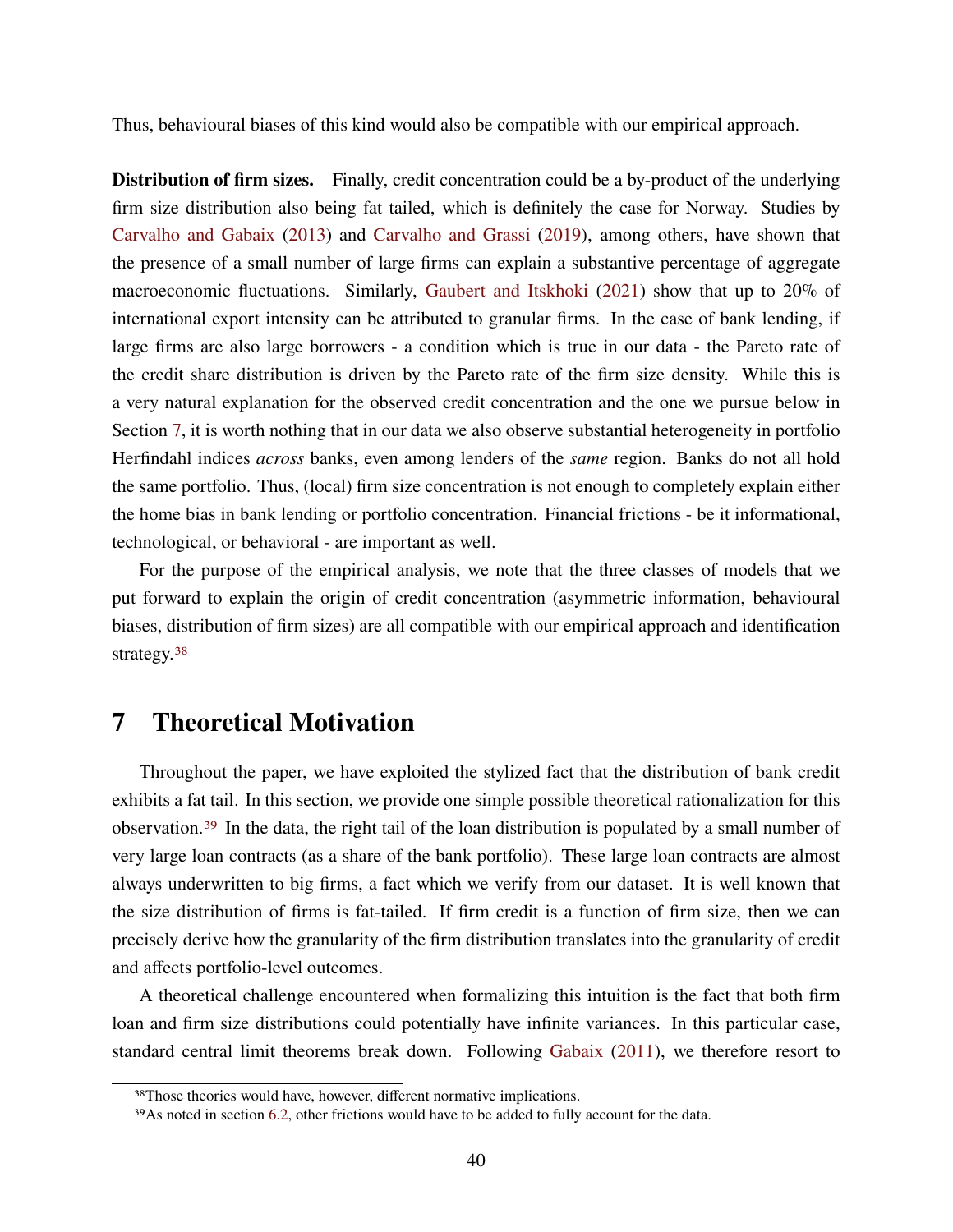Lévy's generalized central limit theorems that can accommodate distributions with fat tails. In this section, we provide sufficient conditions for distributional parameter values to ensure that assuming the firm size distribution has a fat tail - the firm credit distribution also has a fat tail.

**A Simple Model of Firm Debt** Suppose there are N firms in the economy<sup>[40](#page-0-0)</sup>. Before production can begin, firms must obtain funding. By assumption, each firm *i* is cash-strapped and has to start the period by borrowing  $L_{it}$  from a bank. The growth rate of firm debt demand evolves according to:

$$
\frac{\Delta L_{i,t+1}}{L_{it}} = \sigma_i \epsilon_{i,t+1}
$$
 (11)

where  $\sigma_i$  is the volatility of firm-level debt growth and  $\epsilon_{i,t+1}$  are i.i.d. random variables. Economywide total stock of firm debt is:

$$
D_t = \sum_{i}^{N} L_{it}
$$
 (12)

and growth of financial debt in the economy is

$$
\frac{\Delta D_{t+1}}{D_t} = \sum_{i}^{N} \sigma_i \frac{L_{it}}{D_t} \epsilon_{i, t+1}
$$
\n(13)

The variance of growth of total debt is the weighted sum of the variance of the volatility of idiosyncratic shocks to debt demand, with the shares equaling the squared share of firm *i*'s borrowing in the total economy. Assuming  $\sigma_i = \sigma \,\forall i$ , we have:

<span id="page-40-0"></span>
$$
\sigma_{\mathbf{D}} = \left[\sum_{i}^{N} \sigma \left(\frac{L_{it}}{D_t}\right)^2\right]^{\frac{1}{2}}
$$
\n(14)

It is clear from equation [14](#page-40-0) that the variance of total debt depends on the distribution of firmlevel debt demand  $L_{it}$ . In our data, we see that firm-level borrowing is strongly positively correlated with firm size. Let firm size, proxied by either total assets or sales, be  $y_{it}$ . Assume idiosyncratic volatility of firm growth  $\sigma_y$  is constant and common to all firms. Following [Gabaix](#page-45-4) [\(2011\)](#page-45-4), we assume that  $y_1, \ldots, y_N$  are drawn from a power law distribution:

$$
\mathbb{P}(y > x) = (1 + x)^{-\alpha} \tag{15}
$$

with the exponent  $\alpha \geq 1$ . Note that we set the location and scale parameters to zero and unity, for simplicity. In the literature, this precise specification of a power law corresponds to a Pareto distribution of Type II.

<sup>40</sup>Alternatively, suppose there are N borrowers in a given bank's portfolio and we treat the bank as the "economy".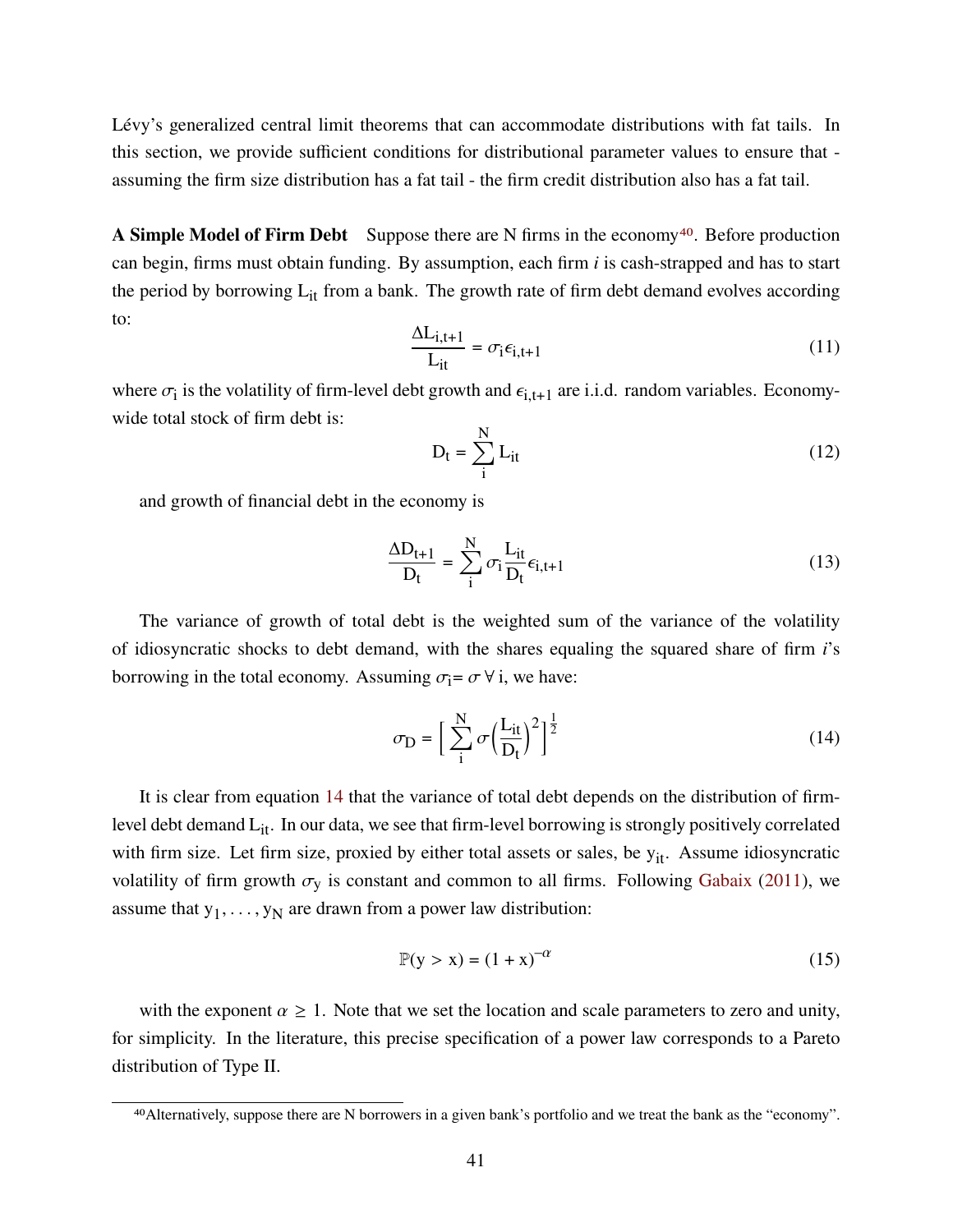Now, we assume a specific functional form for the amount of borrowing  $L_{it}$  as a function of size  $y_{it}$ :

<span id="page-41-0"></span>
$$
L_{it} = y_{it}^{\lambda_i} \tag{16}
$$

where  $\lambda_i > 0$   $\forall i$ . We proceed with the assumption that  $\lambda_i = \lambda$  is homogenous across all firms.

Drawing from the literature on statistics, economics, and actuarial sciences, we know that once  $y_i$  follows a power law, then  $y_i^{\lambda}$  follows a [Champernowne](#page-44-3) [\(1952\)](#page-44-3) distribution, also known as the Burr Type XII, with parameters  $\{\tau, \alpha\}$  where  $\tau = 1/\lambda$  [\(Rodriguez,](#page-47-2) [1976\)](#page-47-2). In economics, this distribution is commonly referred to as the Singh-Maddala (SM) density [\(Singh and Maddala,](#page-47-3) [1976\)](#page-47-3). It has been used widely to model household income and wealth inequality. Formally:

$$
\mathbb{P}(\mathbf{L} > \mathbf{x}) \sim (1 + \mathbf{x}^{\tau})^{-\alpha} \tag{17}
$$

with  $\tau > 0$ . For the special case of  $\tau = 1$ , firm debt becomes linear in size, the distribution collapses to a Pareto Type II, and we are back to [Gabaix](#page-45-4) [\(2011\)](#page-45-4). In general, the rate of decay of  $\sigma_D$ , as the sample size grows, will depend on the value of structural parameters. For the special case of  $1 < \tau \alpha < 2$ , the SM random variable has an infinite variance and standard limit theorems break down. There is therefore a direct link between the fat tail of the firm distribution and of the credit distribution. This result is summarized in our main proposition below:

**Proposition 1.** Let firm sizes  $y_1 \ldots y_N$  be drawn from a power law distribution with exponent  $\alpha \geq 1$ . Suppose each firm has non-rationed access to the credit market, through which on demand it borrows a fraction  $y^{\lambda-1}$  of its size, with  $\lambda > 0$ . Firm-level borrowing is thus  $L = y^{\lambda}$ , which grows *with a constant idiosyncratic volatility*  $\sigma$ . L *follows the Singh-Maddala distribution with power and shape parameters*  $\{\alpha, \tau\}$ *:* 

$$
\mathbb{P}(L > x) \sim (1 + x^{\tau})^{-\alpha}
$$

*with*  $\tau = 1/\lambda$ *. Then, as*  $N \rightarrow \infty$ *:* 

- For  $1 < \alpha \tau < 2$ , by the Lévy's central limit theorem, the volatility of aggregate debt D is given *by*  $\sigma_{\rm D} \sim \sigma \frac{1}{\mathbf{v} \cdot \mathbf{l} - 1}$  $\overline{N^{1-1/(\alpha\tau)}}$  $\sqrt{\eta}$ , where  $\eta$  is a Lévy random variable with exponent  $\frac{\alpha \tau}{2}$
- For  $\alpha \tau \geq 2$ , by the Lindeberg-Lévy classical central limit theorem, the volatility of aggregate *debt D is given by*  $\sigma_{\rm D} \sim \sigma \frac{1}{N}$  $\overline{\text{N}^{1/2}}$ √ 𝜂*, where* 𝜂 *is a constant*

**Proof:** Section [G](#page-82-0) of the [Online Appendix.](#page-48-0)

Our notation means that  $\sigma_{\text{D}} \sim \sigma \frac{1}{\text{N}}$  $\overline{N^{1-1/(\alpha\tau)}}$  $\sqrt{\eta}$  implies convergence in distribution of  $\sigma_{\text{D}}N^{1-1/(\alpha\tau)}$ to  $\sigma \sqrt{n}$ , where *n* is a stable Lévy random variable. What we have shown is that the distribution of firm debt could have either thin or fat tails. If  $\alpha \tau \geq 2$ ,  $\sigma_D$  decays according to  $\frac{1}{\sqrt{N}}$ . However,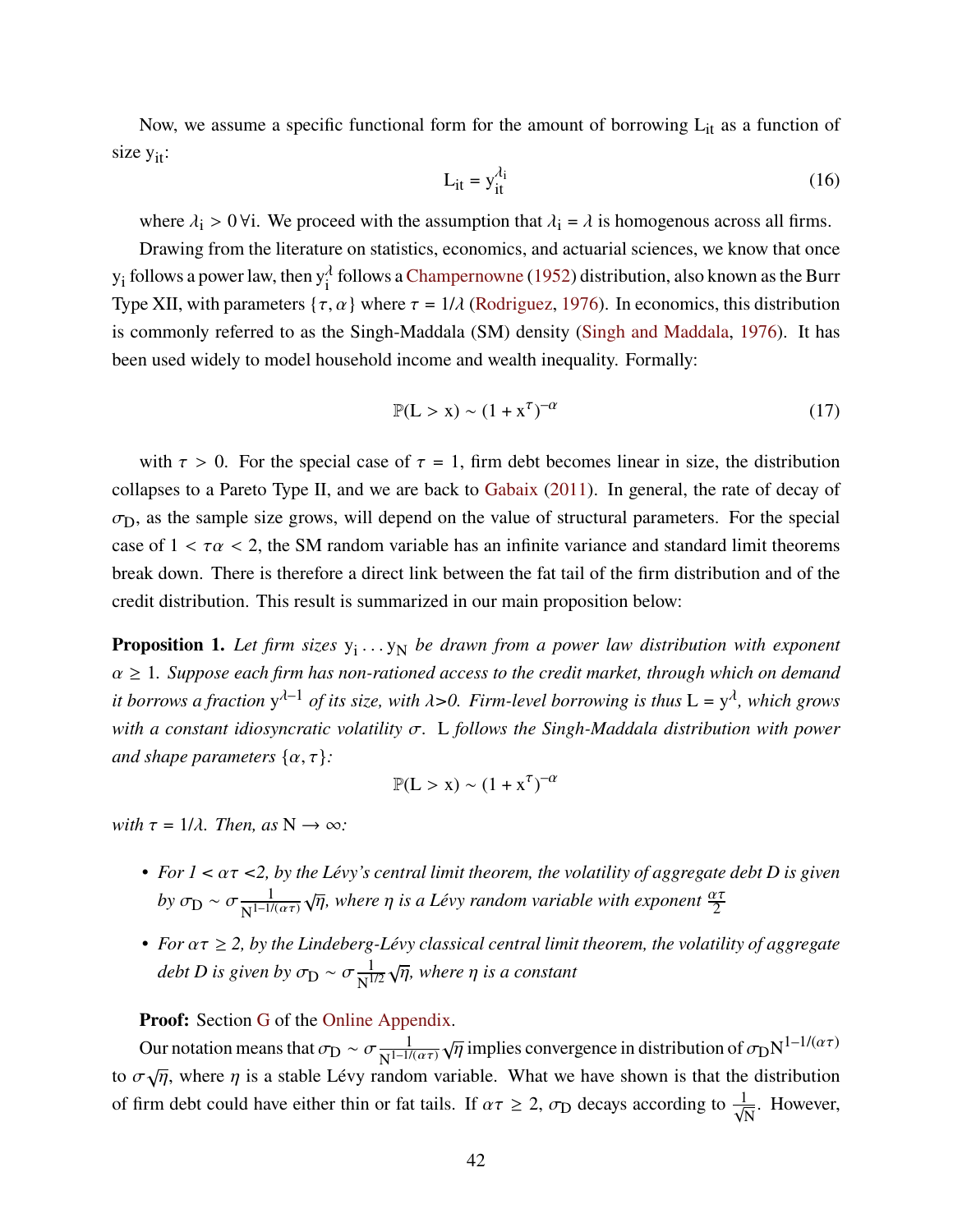if  $1 < \alpha \tau < 2$ , then  $\sigma_D$  decays at the rate of  $\frac{1}{N^{1-\frac{1}{\alpha\tau}}}$ , i.e. more slowly. In this case, idiosyncratic shocks to borrowers could drive the total debt portfolio and, as in our main empirical experiments, affect aggregate outcomes.

#### **7.1 Model Parameter Estimation**

In this section, we test whether the parameter restriction  $1 < \alpha \tau < 2$  can be supported by our data. First, we fit the Generalized Pareto density into the size distribution of firms. Most studies in the literature treat sales as the size proxy. We, apart from sales, also consider total equity and total assets as alternative size proxies that could be relevant for deciding on how much bank credit to request. This step grants us three estimates of  $\alpha$ . Second, we back out firm-specific  $\lambda_i$  directly from equation [\(16\)](#page-41-0) and then take the median of the resulting distribution. We conduct this step for all three definitions of size as well. As a result, we have three estimates for  $\alpha\tau$  - the sufficient statistic that determines the speed of decay of  $\sigma_{\text{D}}$ .

Table [21](#page-81-0) in the [Online Appendix](#page-48-0) reports the results from maximum likelihood estimation of  $\alpha$ and other parameters. Our estimates confirm that the  $1 < \alpha \tau < 2$  restriction is supported in the data. We find that  $\alpha$  is in the [1.26, 1.49] range and  $\alpha\tau$  is between 1.38 and 1.64, i.e. firmly within the (1,2) bounds. Our estimation results suggest that both the firm size and the firm loan distributions can be reasonably approximated with fat-tailed densities. The aggregate credit distribution can be affected by firm-level disturbances: credit risk is granular.

### **8 Conclusion**

This paper has developed the first bottom-up *causal quantification of single-name credit concentration risk* on bank-level outcomes and on the economy. While the previous literature focused on the effects of sectoral or geographic exposure risk, we drill down to the very granular level of single-name concentration risk. Empirically, we show there is a causal link between idiosyncratic firm shocks and returns on bank credit. Unexpected shocks to firm value-added affect loan-level and bank-level performance. We capture strong asymmetries associated with the debt contract structure by showing that negative firm shocks lead to a reduction in bank returns, while positive shocks have zero impact. We explored numerous dimensions of heterogeneity at all levels of aggregation.

We find strong evidence of a second-level pass-through effect of granular borrower risk onto other firms. Banks, in response to negative shocks to their granular borrowers, cut credit supply and increase interest rates on loans to their non-granular borrowers. Affected non-granular firms, in turn, reduce investment in physical capital. Affected firms are also more likely to file for bankruptcy following a negative granular shock to their credit provider. These results suggest that single-name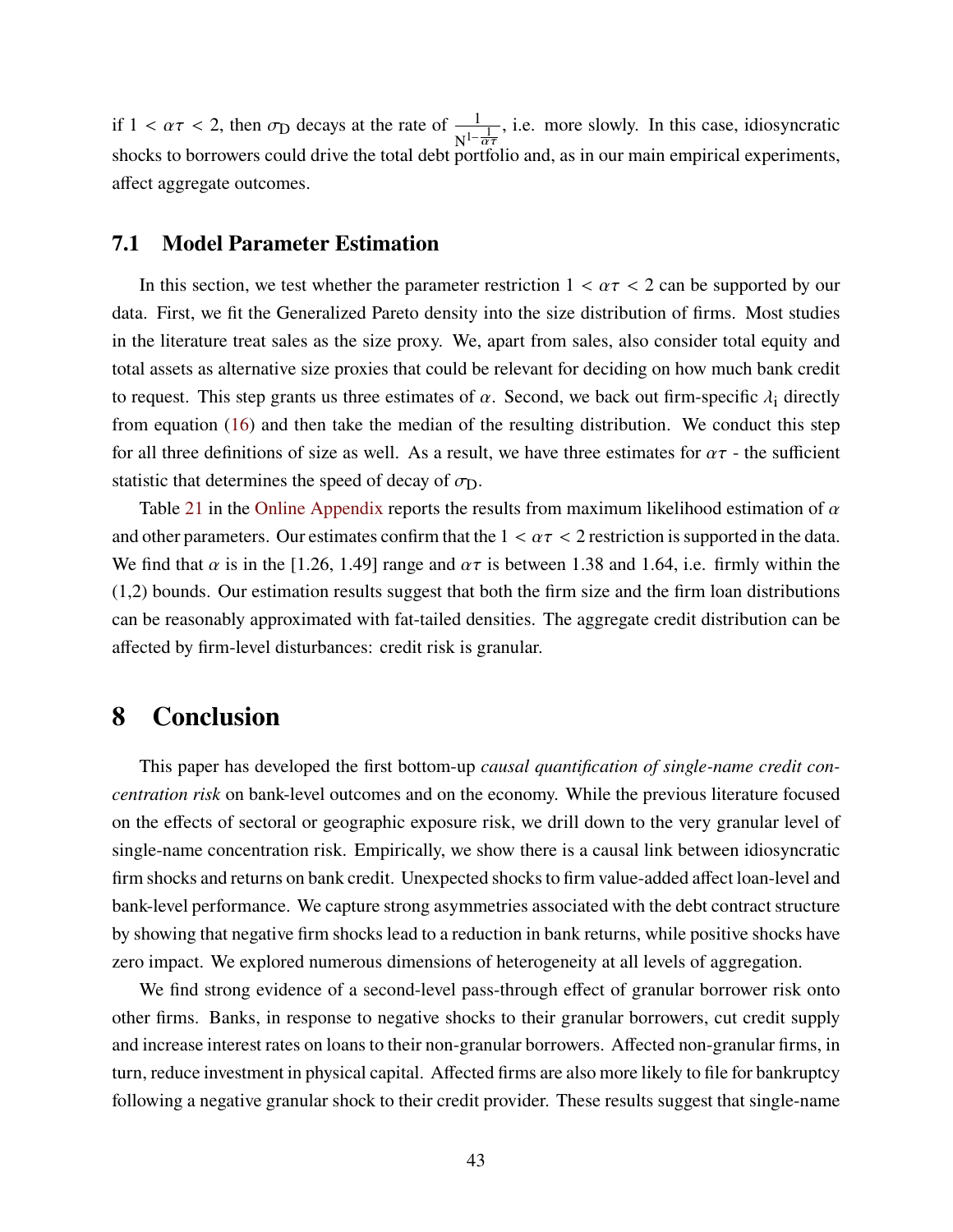credit concentration risk carries significant implications for the macroeconomy.

The first key message of the paper is therefore that idiosyncratic firm shocks do not wash out and still matter at the level of the bank portfolio. Conventional wisdom that banks are subject only to aggregate risk due to pooling and the law of large number is not borne out in the data. Concentration risk matters quantitatively. Our evidence from non-interest income data further suggests that banks do not compensate for loan book losses through earnings from alternative sources such as derivatives or equity holdings. The second key message of the paper is that there are important *granular credit risk spillovers* affecting the real economy.

Methodologically, we make progress on identification of firm demand-side shocks at the level of bank portfolios by employing the "granular instrument variable" approach developed in recent work by [Gabaix and Koijen](#page-45-5) [\(2020,](#page-45-5) [2021\)](#page-45-6). This method takes advantage of the fact that the distribution of loan shares features a fat tail and allows for a tightly-identified pass-through of granular risk. We also present a simple theory of the "granularity of credit" building on the well-known fact that the size of firms follows a power law distribution. Using our high quality comprehensive dataset we can estimate the parameters of the Pareto distribution governing the distribution of loans and confirm its granularity.

Our results have implications for the regulation of large credit exposures. Our pass-through estimates in Table [3](#page-19-0) could be used to compute the *granular Value-at-Risk*, i.e. the bank capital that is at risk if a granular borrower suffers a bad negative shock. Our estimate of the loan share Pareto power of section [7](#page-39-0) could be used as a tool for understanding when banks are becoming prone to granular credit risk. A drop in the Pareto power estimate to 2 or below could constitute a regulatory "red flag". In practice, the parameter could be computed for each financial institution in the cross-section. The system-wide weighted average Pareto estimate could become a novel timeseries indicator of aggregate concentration whose changes could track fluctuations in *system-wide credit concentration risk*.

## **References**

- ACHARYA, V., I. HASAN, AND A. SAUNDERS (2006): "Should banks be diversified? Evidence from individual bank loan portfolios," *Journal of Business*, 79.
- Agarwal, S., R. Correa, B. Morais, J. Roldan, and C. Ruiz-Ortega (2020): "Owe a Bank Millions, the Bank Has a Problem: Credit Concentration in Bad Times," *International Finance Discussion Papers*, 1288.
- AMITI, M., O. ITSKHOKI, AND J. KONINGS (2019): "International Shocks, Variable Markups, and Domestic Prices," *Review of Economic Studies*, 86.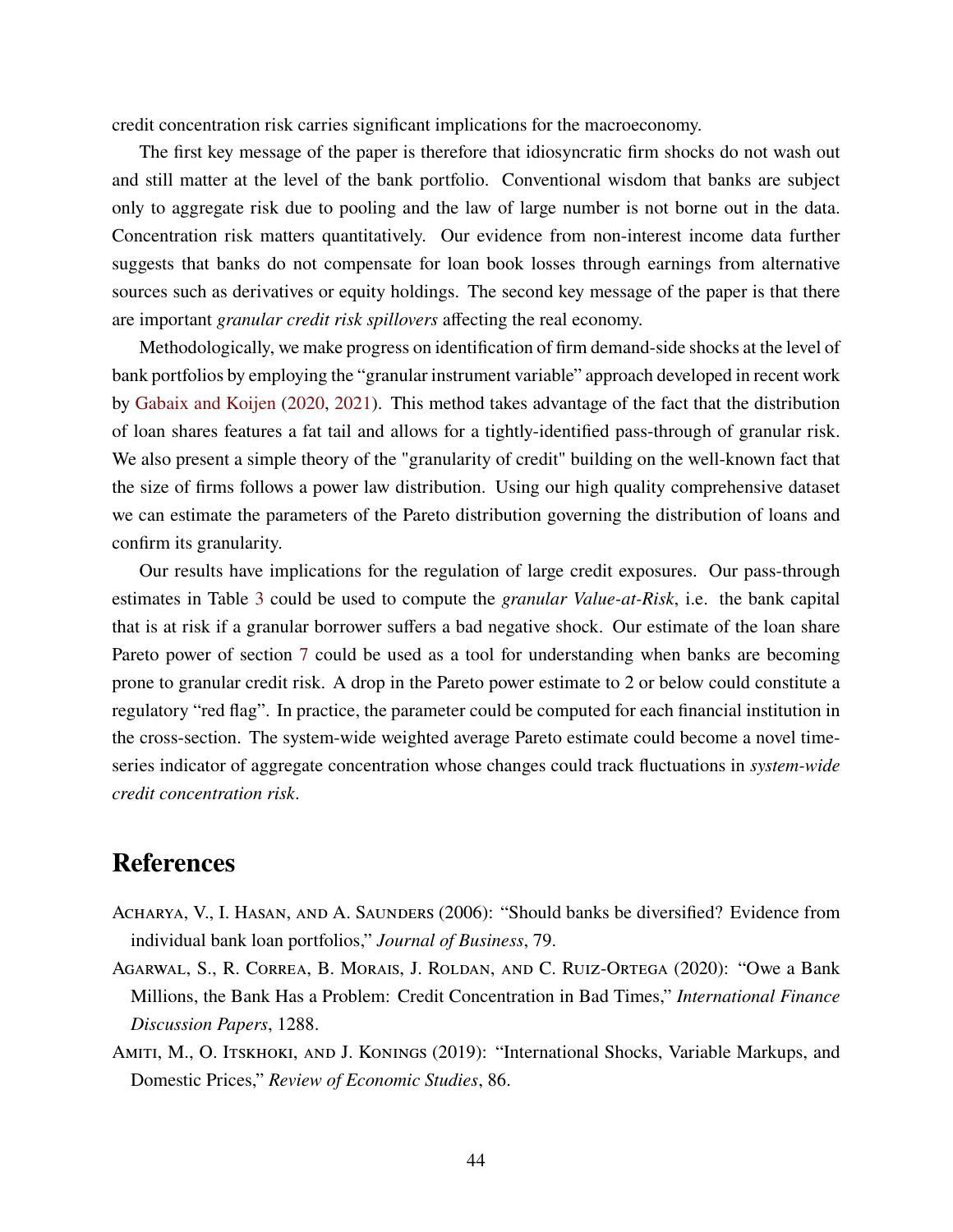- Amiti, M. and D. Weinstein (2018): "How Much Do Idiosyncratic Bank Shocks Affect Investment? Evidence from Matched Bank-Firm Data," *Journal of Political Economy*, 126.
- BECK, T., O. D. JONGHE, AND K. MULIER (2017): "Bank sectoral concentration and (systemic) risk: Evidence from a worldwide sample of banks," *CEPR Working Paper*, DP12009.
- BIS (2013): "Supervisory framework for measuring and controlling large exposures," *Consultative Document*.
- Boyd, J. H. and E. C. Prescott (1986): "Financial intermediary-coalitions," *Journal of Economic Theory*, 38.
- Bremus, F., C. Buch, K. Russ, and M. Schnitzer (2018): "Big Banks and Macroeconomic Outcomes: Theory and Cross-Country Evidence of Granularity," *Journal of Money, Credit and Banking*, 50.
- BRUNO, V. AND H. SHIN (2015): "Capital flows and the risk-taking channel of monetary policy," *Journal of Monetary Economics*, 71.
- Camanho, N., H. Hau, and H. Rey (2020): "Global portfolio rebalancing and exchange rates," *NBER Working Paper 24320*.
- <span id="page-44-1"></span>Carvalho, V. and X. Gabaix (2013): "The Great Diversification and its Undoing," *American Economic Review*, 103(5).
- <span id="page-44-2"></span>Carvalho, V. M. and B. Grassi(2019): "Large Firm Dynamics and the Business Cycle," *American Economic Review*, 109(4), 1375–1425.
- <span id="page-44-3"></span>Champernowne, D. G. (1952): "The Graduation of Income Distributions," *Econometrica*, 20, 591–615.
- Chang, B., M. Gomez, and H. Hong (2021): "Sorting Out the Real Effects of Credit Supply," *NBER Working Paper*, 28842.
- CHETTY, R., A. LOONEY, AND K. KROFT (2009): "Salience and taxation: Theory and evidence," *American economic review*, 99, 1145–77.
- Chodorow-Reich, G. (2014): "The Employment Effects of Credit Market Disruptions: Firm-level Evidence from the 2008-09 Financial Crisis," *Quarterly Journal of Economics*, 129.
- Chodorow-Reich, G., A. Ghent, and V. Haddad (2021): "Asset Insulators," *Review of Financial Studies*, 34.
- Choi, N., M. Fedenia, H. Skiba, and T. Sokolyk (2017): "Portfolio concentration and performance of institutional investors worldwide," *Journal of Financial Economics*, 123.
- <span id="page-44-0"></span>Coeurdacier, N. and H. Rey (2013): "Home Bias in Open Economy Financial Macroeconomics," *Journal of Economic Literature*, 51(1).
- Coimbra, N. and H. Rey (2019): "Financial Cycles with Heterogeneous Intermediaries," *NBER Working Paper*, 23245.
- DAVILA, E. AND A. WALTHER (2020): "Does Size Matter? Bailouts with Large and Small Banks,"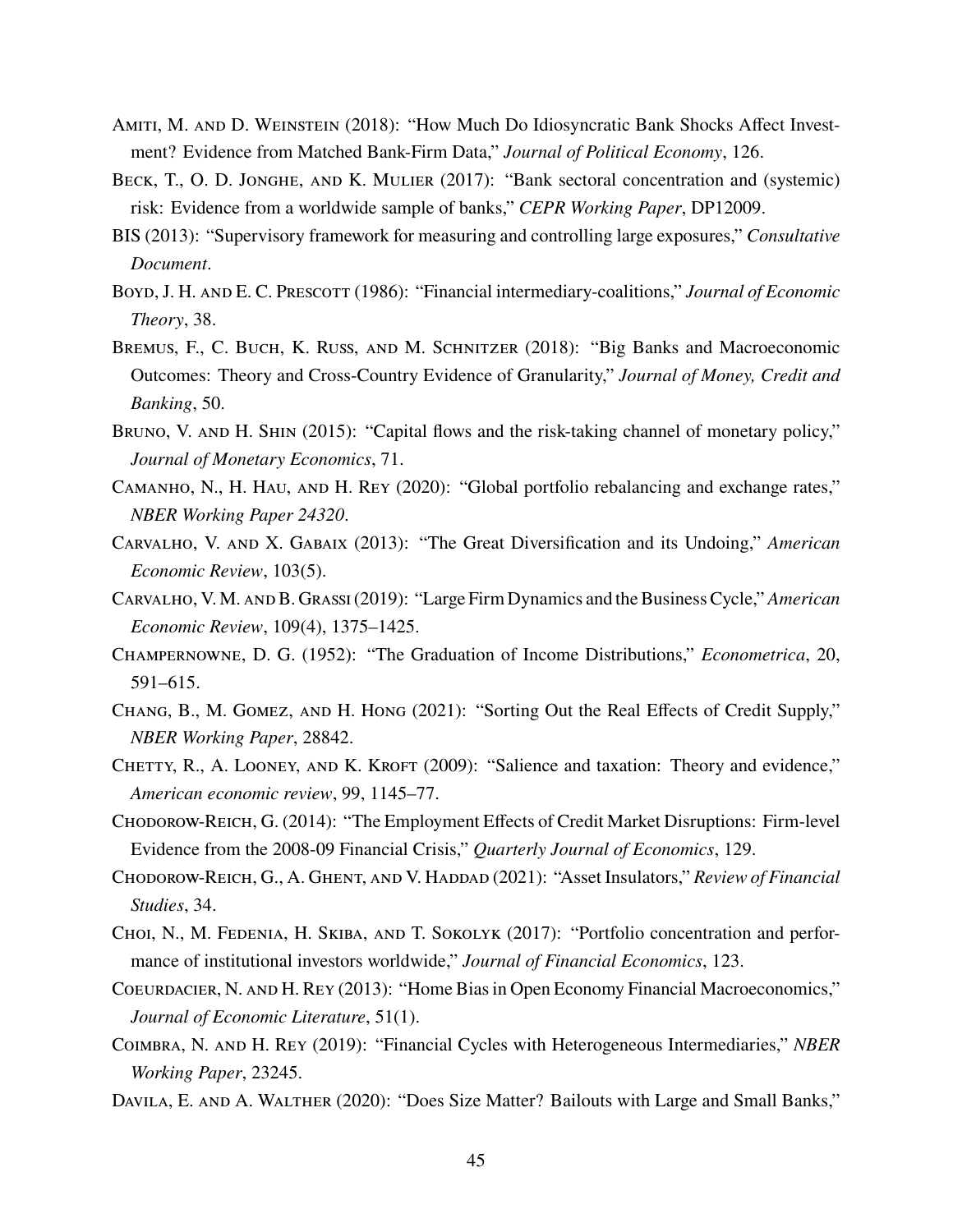*Journal of Financial Economics*, 136(1).

- <span id="page-45-0"></span>Dewachter, H., J. Tielens, and J. V. Hove (2020): "The Production Network Sources of Bank Influence," *Working Paper*.
- di Giovanni, J., A. Levchenko, and A. Mejean (2014): "Firms, destinations, and aggregate fluctuations," *Econometrica*, 82(4).
- di Giovanni, J., A. Levchenko, and I. Mejean (2018): "The Micro Origins of International Business Cycle Comovement," *American Economic Review*, 108(1).
- Diamond, D. (1984): "Financial Intermediation and Delegated Monitoring," *Review of Economic Studies*, 51(3).
- DOERR, S. AND P. SCHAZ (2021): "Geographic diversification and bank lending during crises," *Journal of Financial Economics*, 140.
- <span id="page-45-1"></span>Elliott, M., C.-P. Georg, and J. Hazell (2020): "Systemic Risk Shifting in Financial Networks," *Journal of Economic Theory (Forthcoming)*.
- Fagereng, A., L. Guiso, and L. Pistaferri (2018): "Portfolio Choices, Firm Shocks, and Uninsurable Wage Risk," *Review of Economic Studies*, 85(1).
- Foster, L., J. Haltiwanger, and C. Syverson (2008): "Reallocation, Firm Turnover, and Efficiency: Selection on Productivity or Profitability?" *American Economic Review*, 98(1).
- FOSTER, L. S., C. A. GRIM, J. HALTIWANGER, AND Z. WOLF (2017): "Macro and Micro Dynamics of Productivity: From Devilish Details to Insights," .
- <span id="page-45-2"></span>FUSTER, A., D. LAIBSON, AND B. MENDEL (2010): "Natural Expectations and Macroeconomic Fluctuations," *Journal of Economic Perspectives*, 24(4).
- <span id="page-45-4"></span>Gabaix, X. (2009): "Power Laws in Economics and Finance," *Annual Review of Economics*, 1. ——— (2011): "The Granular Origins of Aggregate Fluctuations," *Econometrica*, 79(3).
- <span id="page-45-5"></span>Gabaix, X. and R. Koijen (2020): "Granular Instrumental Variables," *NBER Working Paper 28204*.
- <span id="page-45-6"></span>——— (2021): "In search of the origins of financial fluctuations: The inelastic markets hypothesis," *NBER Wokring Paper 28967*.
- <span id="page-45-3"></span>Gaubert, C. and O. Itskhoki (2021): "Granular Comparative Advantage," *Journal of Political Economy*, 129.
- Goetz, M. R., L. Laeven, and R. Levine (2016): "Does the Geographic Expansion of Banks Reduce Risk?" *Journal of Financial Economics*, 120(2).
- Greenwald, D., J. Krainer, and P. Paul (2020): "The Credit Line Channel," *Working Paper*.
- GUISO, L., L. PISTAFERRI, AND F. SCHIVARDI (2005): "Insurance within the Firm," *Journal of Political Economy*, 113(5).
- HSIEH, C. AND P. KLENOW (2009): "Misallocation and Manufacturing TFP in China and India," *The Quarterly Journal of Economics*, 124(4).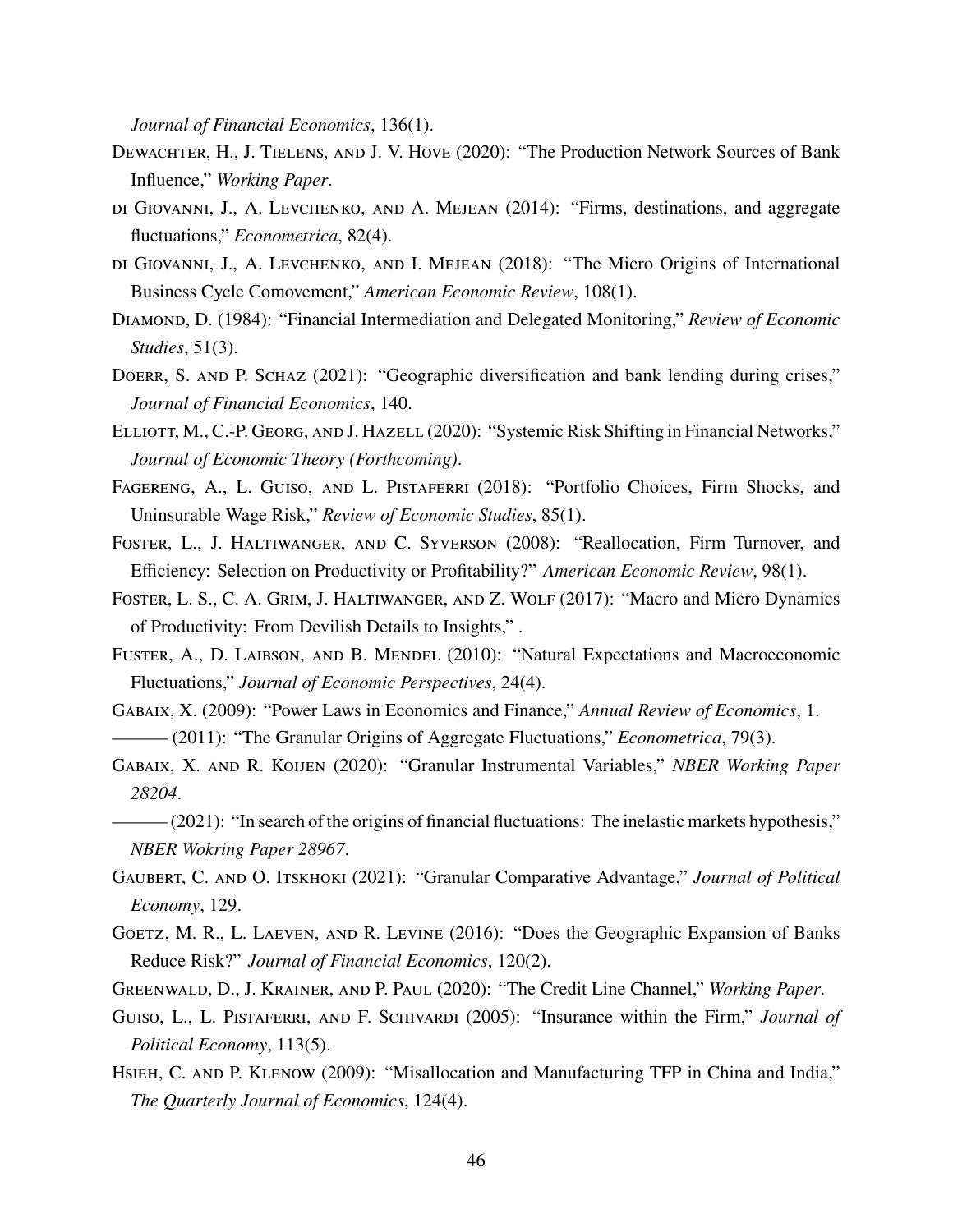- <span id="page-46-4"></span>Huberman, G. (2015): "Familiarity Breeds Investment," *The Review of Financial Studies*, 14, 659–680.
- <span id="page-46-0"></span>Huremovic, K., G. Jimenez, E. Moral-Benito, J. L. Peydro, and F. Vega-Redondo (2020): "Production and Financial Networks in Interplay: Crisis Evidence from Supplier-Customer and Credit Registers," *Working Paper*.
- <span id="page-46-3"></span>Ivashina, V. (2009): "Asymmetric information effects on loan spreads," *Journal of Financial Economics*, 92(2).
- Jamilov, R. (2021): "A Macroeconomic Model with Heterogeneous Banks," *Manuscript*.
- Jimenez, G., A. Mian, J. L. Peydro, and J. Saurina (2020): "The Real Effects of the Bank Lending Channel," *Journal of Monetary Economics*, 115.
- Jimenez, G., S. Ongena, J. L. Peydro, and J. Saurina (2014): "Hazardous times for monetary policy: What do twenty-three million bank loans say about the effects of monetary policy on credit risk-taking?" *Econometrica*, 82.
- <span id="page-46-1"></span>JUELSRUD, R. E. AND E. G. WOLD (2020): "Risk-weighted capital requirements and portfolio rebalancing," *Journal of Financial Intermediation*, 41.
- KHWAJA, A. I. AND A. MIAN (2008): "Tracing the impact of bank liquidity shocks: Evidence from an emerging market," *American Economic Review*, 98, 1413–42.
- Klein, M., J. Peek, and E. Rosengren (2002): "Troubled Banks, Impaired Foreign Direct Investment: The Role of Relative Access to Credit," *American Economic Review*, 92.
- Koijen, R. and M. Yogo (2018): "A Demand System Approach to Asset Pricing," *Journal of Political Economy*, Forthcoming.
- KUNDU, S. AND N. VATS (2021): "Banking Networks and Economic Growth: From Idiosyncratic Shocks to Aggregate Fluctuations," *SSRN Working Paper 3556299*.
- Leary, M. and M. Roberts (2014): "Do Peer Firms Affect Corporate Financial Policy?" *The Journal of Finance*, 69(1).
- <span id="page-46-2"></span>Leland, E. and D. H. Pyle (1977): "Information asymmetries, financial structure, and financial intermediation," *Journal of Finance*, 32.
- Lin, H. and D. Paravisini (2012): "The Effect of Financing Constraints on Risk," *Review of Finance*.
- Mendicino, C., K. Nikolov, J. Rubio-Ramirez, J. Suarez, and D. Supera (2020): "Twin Default Crises," *ECB Working Paper 2414*.
- nrk.no (2011): "Slutt for Hera Vekst," *https://www.nrk.no/innlandet/slutt-for-hera-vekst-1.7792540*.
- Paravisini, D. (2008): "Local Bank Financial Constraints and Firm Access to External Finance," *Journal of Finance*, 63.
- PARAVISINI, D., V. RAPPOPORT, AND P. SCHNABL (2020): "Specialization in Bank Lending: Evi-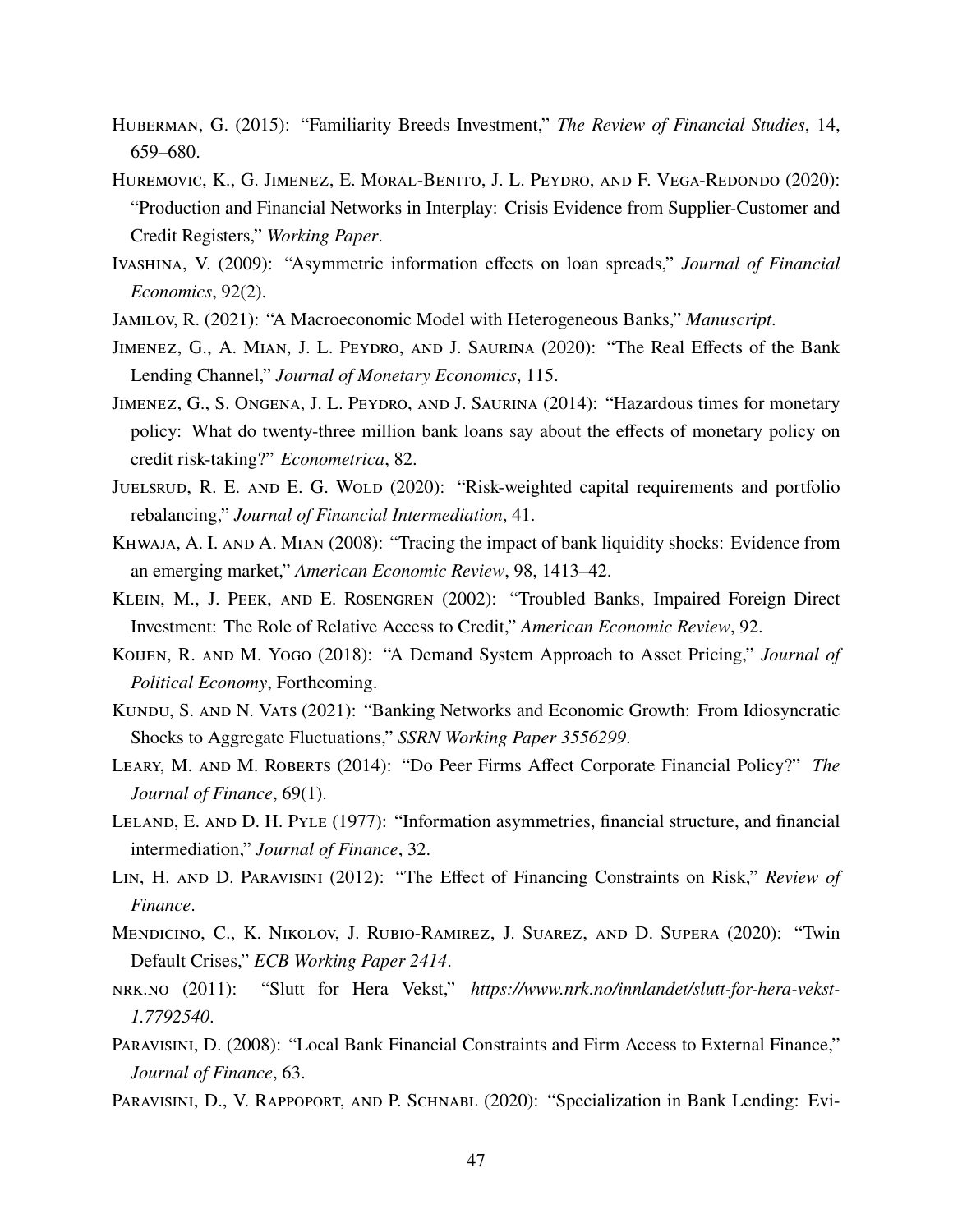dence from Exporting Firms," *NBER Working Paper 21800*.

- PEEK, J. AND E. ROSENGREN (2005): "Unnatural Selection: Perverse Incentives and the Misallocation of Credit in Japan," *American Economic Review*, 95.
- PEEK, J. AND E. S. ROSENGREN (2000): "Collateral Damage: Effects of the Japanese Bank Crisis on Real Activity in the United States," *American Economic Review*, 90.
- <span id="page-47-2"></span>Rodriguez, R. (1976): "A Guide to the Burr Type XII Distributions," *Institute of Statistics Mimeo Series 1064*.
- Sharpe, S. (1990): "Asymmetric Information, Bank Lending and Implicit Contracts: A Stylized Model of Customer Relationships," *Quarterly Journal of Economics*, 45.
- <span id="page-47-3"></span>SINGH, S. AND G. MADDALA (1976): "A Function for Size Distribution of Incomes," *Econometrica*, 44(5).
- Stavrakeva, V. (2019): "Optimal Bank Regulation and Fiscal Capacity," *Review of Economic Studies*, 87.
- <span id="page-47-0"></span>STOCK, J. AND M. YOGO (2005): "Testing for Weak Instruments in Linear IV Regression," 80–108.
- Sufi, A. (2007): "Bank Lines of Credit in Corporate Finance: An Empirical Analysis," *Review of Financial Studies*, 22.
- <span id="page-47-1"></span>VAN NIEUWERBURGH, S. AND L. VELDKAMP (2009): "Information immobility and the home bias puzzle," *The Journal of Finance*, 64, 1187–1215.
- WILLIAMSON, S. (1987): "Costly Monitoring, Loan Contracts, and Equilibrium Credit Rationing," *Quarterly Journal of Economics*, 102.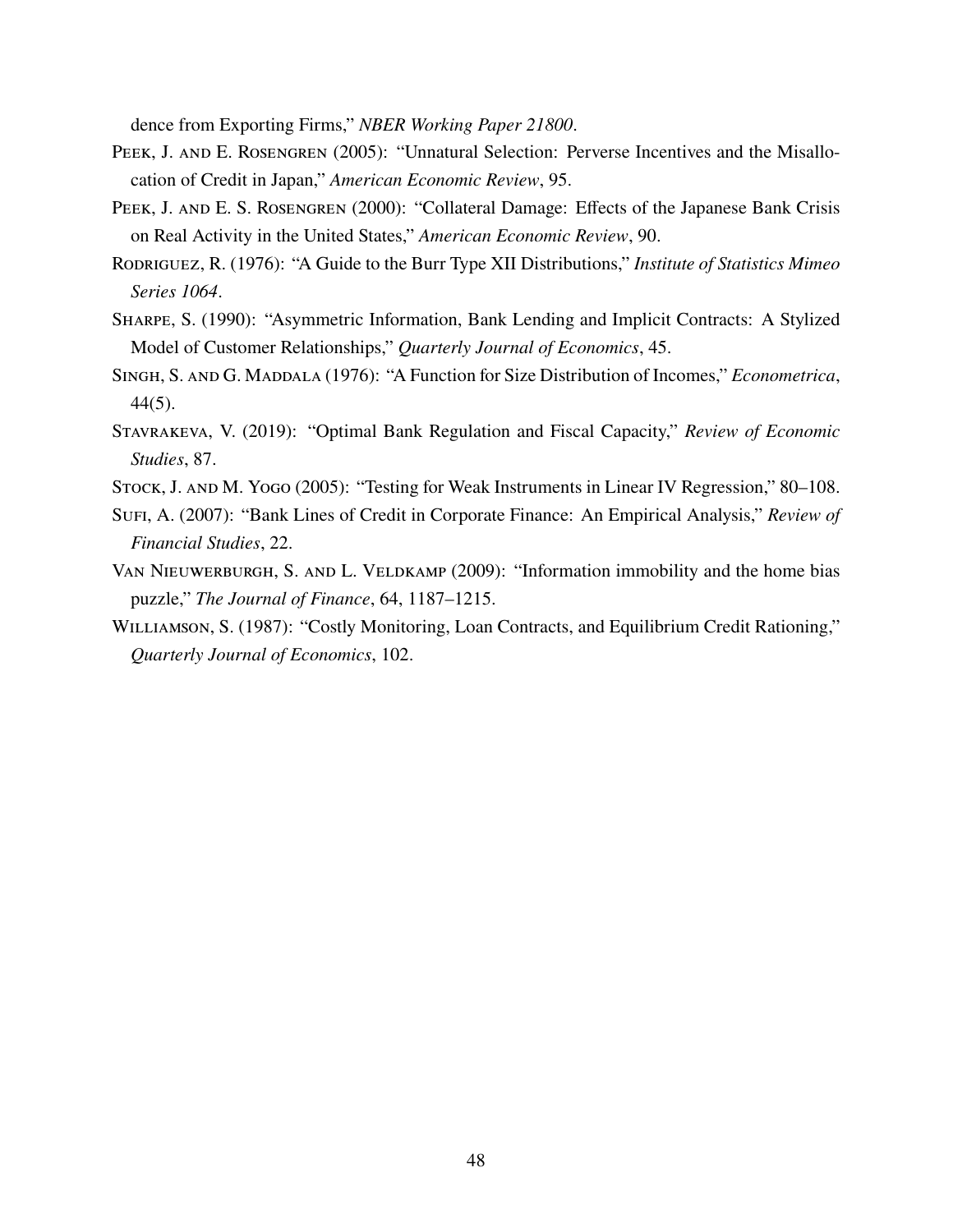# <span id="page-48-0"></span>Online Appendix for "Granular Credit Risk"

Sigurd Galaasen Rustam Jamilov Ragnar Juelsrud Hélène Rey

December 16 , 2021

## **Contents**

|              | <b>A</b> Factor Analysis                                 | $\overline{2}$ |
|--------------|----------------------------------------------------------|----------------|
|              |                                                          | 2              |
|              |                                                          | $\overline{5}$ |
|              | <b>B</b> Additional Loan-Level Results                   | 9              |
|              | <b>C</b> Additional Bank-Level Results                   | 15             |
|              | <b>D</b> Additional Results on Spillovers                | 21             |
|              | <b>E</b> Narratives                                      | 25             |
| $\mathbf{F}$ | <b>Robustness Tests and Auxiliary Empirical Findings</b> | 27             |
|              | <b>G</b> Proof of Proposition 1                          | 35             |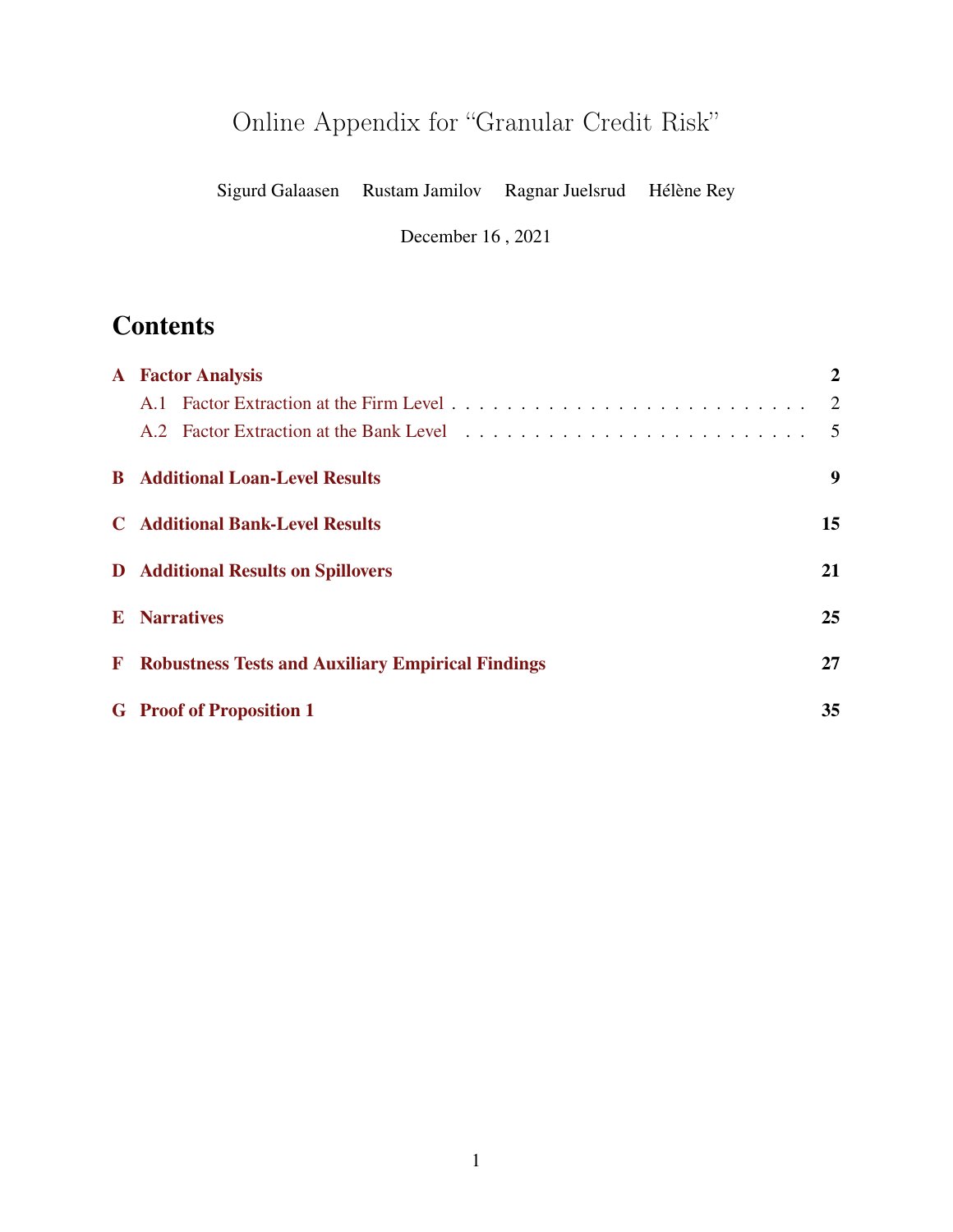## <span id="page-49-0"></span>**A Factor Analysis**

#### <span id="page-49-1"></span>**A.1 Factor Extraction at the Firm Level**

Our baseline firm shock measure is the residual  $\epsilon_{i,t}$  obtained from estimating equation [\(1\)](#page-12-0) in main text, repeated here:

$$
\ln VA_{j,t} = \alpha_{j,t,s(j),z(j)} + \beta_1 \ln K_{j,t} + \beta_2 \ln W_{j,t} + \lambda' \mathbf{X}_{j,t} + \epsilon_{j,t}.
$$
 (18)

The residual  $\epsilon_{i,t}$ , although orthogonal to a range of time-varying firm characteristics and fixed effects, may still contain components which are common across firms. To address this concern we now consider a robustness exercise in which we extract both parametric and non-parametric factors explicitly. Formally, we assume that the residual can be expressed as:

<span id="page-49-2"></span>
$$
\epsilon_{j,t} = \delta_{j,t}^x' \eta_t^x + \delta_j' \eta_t + u_{j,t},
$$
\n(19)

for a vector of parametric  $n<sub>x</sub>$ <sup>x</sup>  $\frac{x}{t}$  and non-parametric  $\eta_t$  factors. For the parametric factors, the firm-specific time-varying loading vector  $\delta^x$ .  $\frac{x}{i}$  is assumed to be a function of observable firm characteristics. For the non-parametric factors we assume a constant firm-specific loading vector  $\delta_i$ . The goal is to estimate both common components  $(\delta_i^x)$  $\int_{i,t}^{x} \eta_t^x$  $\frac{x}{t}$  and  $\delta'_1 \eta_t$ ) and to replace our firm shock measure  $\epsilon_{i,t}$  with a more robust alternative  $u_{i,t}$ .

We proceed in two steps. First, we extract parametric common components by estimating a richer version of equation [\(18\)](#page-49-2), in which we interact all time-varying firm-specific regressors  $(\ln K_{j,t}, \ln W_{j,t}, \mathbf{X_{j,t}})$  with year dummies. Hence,  $\delta_{i,j}^x$  $\frac{x}{i}$ , is given by the vector of explanatory variables in equation [\(18\)](#page-49-2). Formally, we re-estimate equation ([1](#page-0-0)8) assuming time-varying coefficients:<sup>1</sup>

$$
\ln VA_{j,t} = \alpha_{j,t,s(j),z(j)} + \beta_{1,t} \ln K_{j,t} + \beta_{2,t} \ln W_{j,t} + \lambda_t' \mathbf{X}_{j,t} + \check{\epsilon}_{j,t}.
$$
 (20)

In the second step, we perform Principal Component Analysis (PCA) on the residual  $\check{\epsilon}_{i,t}$  by estimating:

<span id="page-49-4"></span><span id="page-49-3"></span>
$$
\check{\epsilon}_{j,t} = \delta'_j \eta_t + u_{j,t} \tag{21}
$$

Since our firm panel is unbalanced, we employ an iterative Expectation Maximization (EM) algorithm as in [Gabaix and Koijen](#page-45-6) [\(2021\)](#page-45-6), and estimate principal components recursively. Starting with the first factor, the algorithm repeatedly regresses  $\check{\epsilon}_{i,t}$  on  $\eta_t^1$  $\frac{1}{t}$  and then  $\check{\epsilon}_{i,t}$  on  $\delta_i^1$  $\frac{1}{i}$  until convergence. For factors  $f = 2, \ldots, f^{max}$ , least squares iterations are performed on the remaining residual from

<sup>&</sup>lt;sup>1</sup>We make one adjustment relative to the specification in equation  $(18)$ , by replacing the quadratic age specification with one-year age fixed effects.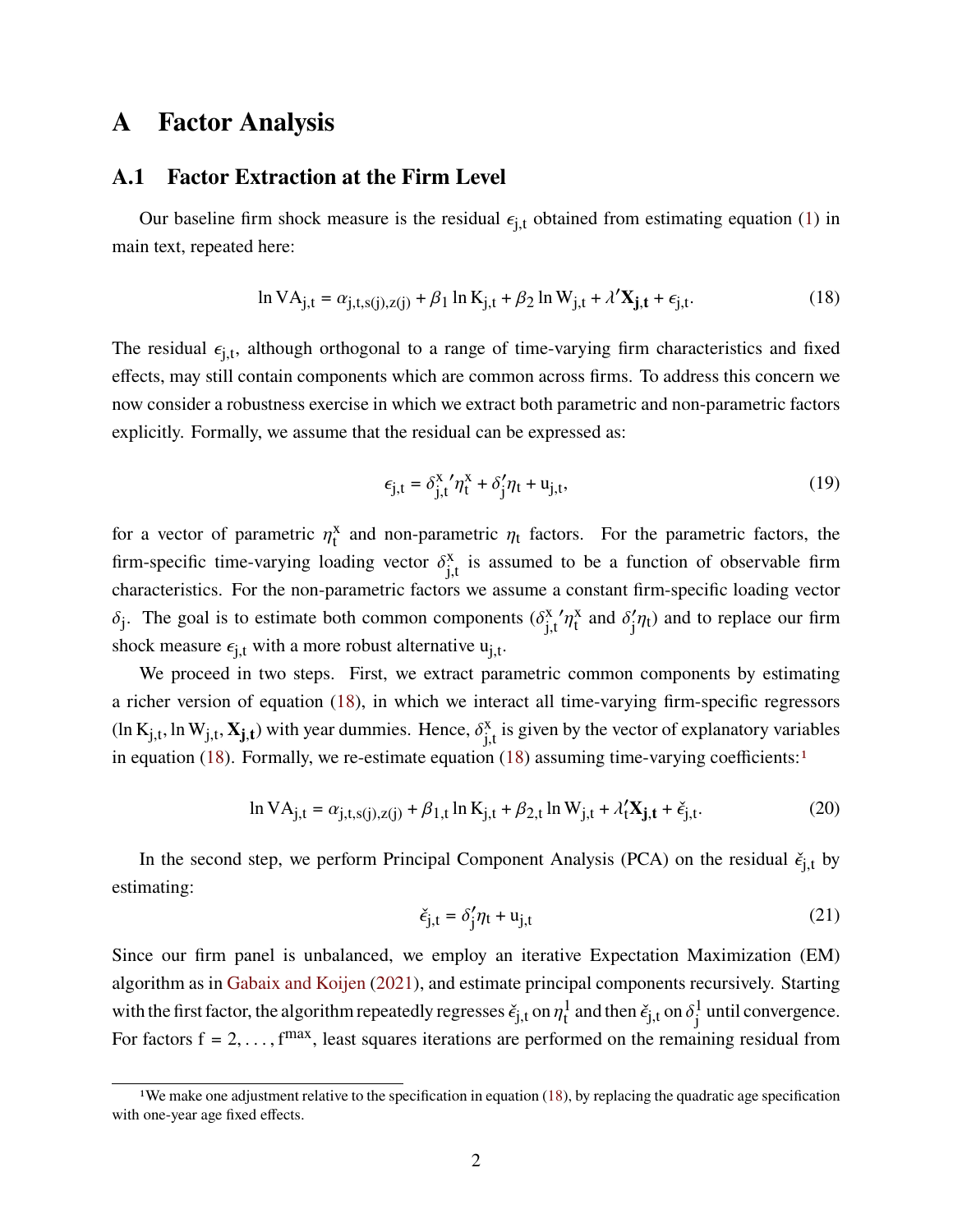<span id="page-50-0"></span>

|                                                | (1)            | (2)                       | (3)     |  |  |  |
|------------------------------------------------|----------------|---------------------------|---------|--|--|--|
|                                                |                | Dep. Var.: Return on Loan |         |  |  |  |
| (1) Firm Shock: $\check{\epsilon}_{i,t}$       | 0.307          | 0.307                     | 0.333   |  |  |  |
|                                                | (0.016)        | (0.017)                   | (0.018) |  |  |  |
| (2) Firm Shock: $u_{i,t}^1$                    | 0.279          | 0.279                     | 0.299   |  |  |  |
|                                                | (0.016)        | (0.017)                   | (0.018) |  |  |  |
| (3) Firm Shock: $u_{i,t}^2$                    | 0.239          | 0.237                     | 0.255   |  |  |  |
|                                                | (0.016)        | (0.017)                   | (0.018) |  |  |  |
| Bank x Industry x Year FE                      | N <sub>0</sub> | Yes                       | No      |  |  |  |
| Bank x Industry x Year x Loan-type x County FE | No             | N <sub>0</sub>            | Yes     |  |  |  |

Table 1: **Loan Outcomes with Firm Factors Extraction**

Notes: This table reports results from the regression of loan-level returns on loans on three alternative measures of idiosyncratic firm shocks. Row (1) refers to the shock measure after extracting parametric common components. Row (2) refers to the shock measure after extracting parametric common components and one latent common component. Row (3) refers to the shock measure after extracting parametric common components and two latent common components. All shocks have been normalized by their standard deviations. Standard errors (in parentheses) are double clustered at the firm-year level.

equation [\(21\)](#page-49-3) after extracting  $f - 1$  components, denoted  $u_{i,t}^{f-1}$ .<sup>[2](#page-0-0)</sup> In our analysis below we consider  $f^{max} = 2$  components and denote by  $u_{i,t}^1$  and  $u_{i,t}^2$  the residuals obtained after extracting one and two factors, respectively.[3](#page-0-0)

We then run our loan-level regressions based on equation [\(2\)](#page-14-0) in main text with the three new estimated firm shock measures:  $\check{\epsilon}_{j,t}$ ,  $u_{i,t}^1$  and  $u_{i,t}^2$ . In other words, we substitute the baseline shock variable  $\epsilon_{i,t}$  with potentially more refined and idiosyncratic versions. In order to obtain bank-level estimates, we proceed as in the main text. First, we aggregate by computing loan size-weighted averages of the three new shock measures  $\vec{\xi}_{i,t}$ ,  $\vec{u}_i^1$  $\frac{1}{\mathrm{i} \cdot \mathrm{t}},$  and  $\bar{u}^2$  $\frac{2}{\mu}$ . Second, we construct three new Granular IVs using equation [\(6\)](#page-15-1). Third, we run our two-stage panel regressions for  $\bar{\xi}_{i,t}$ ,  $\bar{u}_i^1$  $\frac{1}{i}$ , and  $\bar{u}^2$  $\mu_{i,t}^2$ , instrumenting each with their respective GIV $\epsilon_{i,t}^{\epsilon}$ , GIV $\mu_i^{\rm ul}$  $\frac{u^1}{i.t}$ , and  $\text{GIV}^{u^2}_{i.t}$  $\frac{u^2}{i.t}$ .

Table [1](#page-50-0) reports loan outcomes after factor extraction. Columns (1)-(3) are based on the same set of controls and fixed effects as columns  $(3)-(5)$  in Table [2.](#page-18-0) Rows  $(1)-(3)$  show results for the three new shock measures. Recall that baseline estimates from Table [2](#page-18-0) are in the 0.334-0.361 range. We see that after the extraction of parametric and two non-parametric factors, estimates are still large, statistically significant, and quantitatively very close to our baseline results.

<sup>2</sup>Following the suggestion in [Stock and Watson](#page-84-0) [\(2016\)](#page-84-0), iterations are initiated with factors that are extracted from the balanced sub-sample of firms.

<sup>&</sup>lt;sup>3</sup>The f<sup>max</sup> threshold is chosen by performing a standard PCA on a balanced sub-sample of firms, and applying the  $IC_{p2}$  criterion in [Bai and Ng](#page-84-1) [\(2002\)](#page-84-1) to determine the number of factors.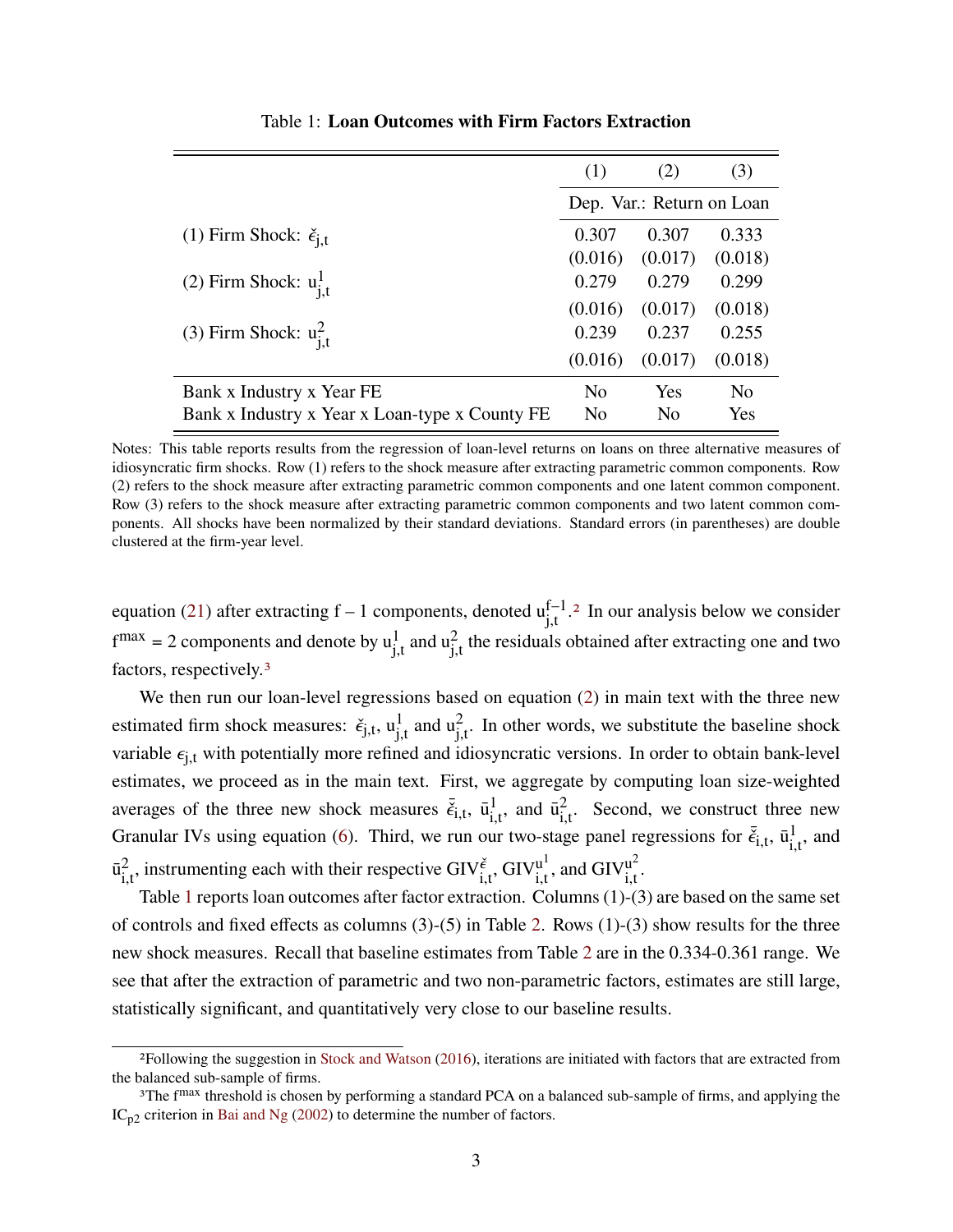|                                                     | (1)            | (2)                                            | (3)     | (4)            | (5)                   | (6)     | (7)      | (8)      |  |
|-----------------------------------------------------|----------------|------------------------------------------------|---------|----------------|-----------------------|---------|----------|----------|--|
|                                                     |                | Dependent Variable: Bank Return on Loans (RoA) |         |                |                       |         |          |          |  |
|                                                     | <b>OLS</b>     |                                                |         |                | Instrumented with GIV |         |          |          |  |
|                                                     | Pooled         | Pooled                                         | Pooled  | Positive       | Negative              | Pooled  | Positive | Negative |  |
| (1) Granular Credit Shock: $\check{\epsilon}_{i,t}$ | 0.118          | 0.125                                          | 0.106   | 0.015          | 0.212                 | 0.105   | 0.027    | 0.186    |  |
|                                                     | (0.027)        | (0.026)                                        | (0.035) | (0.081)        | (0.075)               | (0.030) | (0.071)  | (0.073)  |  |
| (2) Granular Credit Shock: $\bar{u}^1_{j,t}$        | 0.092          | 0.092                                          | 0.079   | $-0.117$       | 0.160                 | 0.072   | $-0.087$ | 0.136    |  |
|                                                     | (0.025)        | (0.024)                                        | (0.031) | (0.078)        | (0.073)               | (0.029) | (0.075)  | (0.068)  |  |
| (3) Granular Credit Shock: $\bar{u}^2_{j,t}$        | 0.106          | 0.100                                          | 0.090   | $-0.082$       | 0.136                 | 0.083   | $-0.067$ | 0.119    |  |
|                                                     | (0.027)        | (0.025)                                        | (0.032) | (0.072)        | (0.058)               | (0.029) | (0.072)  | (0.053)  |  |
| <b>Bank FE</b>                                      | Yes            | Yes                                            | Yes     | Yes            | Yes                   | Yes     | Yes      | Yes      |  |
| Year FE                                             | Yes            | Yes                                            | Yes     | Yes            | Yes                   | Yes     | Yes      | Yes      |  |
| <b>Bank Controls</b>                                | N <sub>o</sub> | Yes                                            | No      | N <sub>o</sub> | N <sub>0</sub>        | Yes     | Yes      | Yes      |  |

<span id="page-51-0"></span>Table 2: **Bank Outcomes with Firm Factors Extraction - New Shocks, New GIV**

Notes: This table reports results from regressing bank-level return on loans on bank-level aggregated firm shocks. Columns (1)-(2) are standard OLS, while columns (3)-(8) instrument the weighted shock with a granular IV. Row (1) is based on the shock  $\check{\epsilon}_{j,t}$  and instrument GIV $\check{\epsilon}$ <sub>i,t</sub>, which refer to the residual after extracting parametric common components. Row (2) is based on the shock  $u<sub>i,t</sub><sup>1</sup>$  and instrument  $GIV<sub>i,t</sub><sup>u<sup>1</sup></sup>$  $\int_{i,t}^{u}$ , which refer to the residual after extracting parametric common components and one latent common component. Row (3) is based on the shock  $u_{i,t}^2$  and instrument  $\text{GIV}^{\text{u}^2}$  $\frac{u^2}{u^2}$ , which refer to the residual after extracting parametric common components and two latent common components. Standard errors (in parentheses) are clustered at the bank level.

Table [2](#page-51-0) reports results at the bank level. Columns (1)-(8) are based on the same specifications and sets of controls and fixed effects as columns (1)-(8) in Table [3](#page-19-0) from main text. Recall that baseline estimates from Table [3](#page-19-0) are roughly 0.117 and 0.180 for the specifications with pooled and only negative shocks, respectively. We find that our strictest model, which extracts parametric and two non-parameteric factors, leads to estimates of 0.083 and 0.119 for pooled and only negative shocks specifications, respectively. All coefficients are very similar to our baseline results and are statistically significant at least at the 5% level.

We now consider an alternative approach where instead of replacing the baseline shock measure  $\epsilon_{i,t}$  itself, we keep  $\epsilon_{i,t}$  as the shock variable and build the Granular IV based on the three new shocks  $\text{GIV}^{\check{\epsilon}}_{i,t}$ ,  $\text{GIV}^{\text{u}^1}_{i,t}$  $\frac{u^1}{i.t}$ , and  $\text{GIV}^{u^2}_{i.t}$  $\frac{u^2}{i}$ . In other words, we keep the same endogenous regressor but instrument it with new, more robust instruments. Results are reported in Table [3.](#page-52-1) All estimates are quantitatively in line with our baseline results. Coefficients from specifications with pooled or negative only shocks are all statistically significant at least at the 5% level.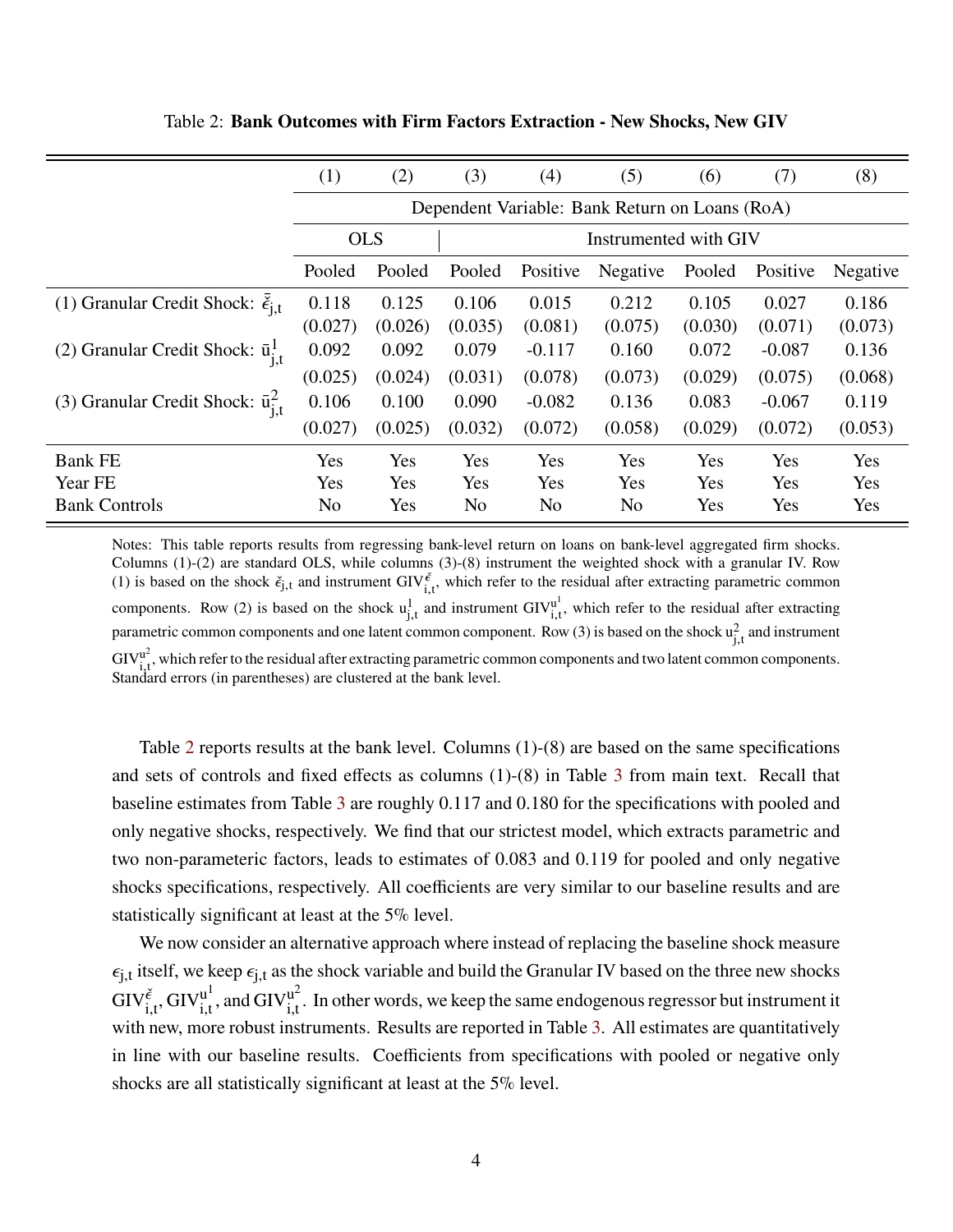|                                          | (1)                                                              | (2)                                            | (3)            | (4)     | (5)     | (6)        |  |  |  |
|------------------------------------------|------------------------------------------------------------------|------------------------------------------------|----------------|---------|---------|------------|--|--|--|
|                                          |                                                                  | Dependent Variable: Bank Return on Loans (RoA) |                |         |         |            |  |  |  |
|                                          | Pooled<br>Pooled<br>Positive<br>Negative<br>Positive<br>Negative |                                                |                |         |         |            |  |  |  |
| (1) $\text{GIV}^{\epsilon}_{\text{i.t}}$ | 0.110                                                            | 0.003                                          | 0.182          | 0.111   | 0.035   | 0.165      |  |  |  |
|                                          | (0.035)                                                          | (0.078)                                        | (0.071)        | (0.030) | (0.070) | (0.068)    |  |  |  |
| $(2)$ GIV $_{i,t}^{u}$                   | 0.114                                                            | $-0.021$                                       | 0.216          | 0.112   | 0.035   | 0.189      |  |  |  |
|                                          | (0.032)                                                          | (0.092)                                        | (0.074)        | (0.028) | (0.095) | (0.065)    |  |  |  |
| $(3)$ GIV $_{i,t}^{u^2}$                 | 0.144                                                            | 0.039                                          | 0.266          | 0.133   | 0.061   | 0.234      |  |  |  |
|                                          | (0.038)                                                          | (0.140)                                        | (0.084)        | (0.032) | (0.135) | (0.071)    |  |  |  |
| <b>Bank FE</b>                           | Yes                                                              | Yes                                            | Yes            | Yes     | Yes     | <b>Yes</b> |  |  |  |
| Year FE                                  | Yes                                                              | Yes                                            | Yes            | Yes     | Yes     | Yes        |  |  |  |
| <b>Bank Controls</b>                     | N <sub>0</sub>                                                   | N <sub>0</sub>                                 | N <sub>0</sub> | Yes     | Yes     | Yes        |  |  |  |
| Instrumented with GIV                    | Yes                                                              | Yes                                            | Yes            | Yes     | Yes     | Yes        |  |  |  |

<span id="page-52-1"></span>Table 3: **Bank Outcomes with Firm Factors Extraction - Old Shocks, New GIV**

Notes: This table reports results from regressing bank-level return on loans on bank-level aggregated firm shocks  $\bar{\epsilon}_{i,t}$ instrumented by three alternative Granular IVs. In row (1) the GIV is based on  $\vec{\xi}_{1,t}$ , which refers to the shock measure after extracting parametric common components. In row (2) the GIV is based on  $\overline{u}^1_{i,t}$ , which refers to the shock measure after extracting parametric common components and one latent common component. In row (3) the GIV is based on  $\bar{u}_{i,t}^1$ , which refers to the shock measure after extracting parametric common components and two latent common components. Standard errors (in parentheses) are clustered at the bank level.

#### <span id="page-52-0"></span>**A.2 Factor Extraction at the Bank Level**

By subtracting the unweighted mean from bank-level weighted firm shocks, our Granular IV in equation [\(6\)](#page-15-1) of the main text removes a common bank factor with loadings  $\delta_i$  that are assumed to be identical across firms. In this section, we relax the assumption of homogeneous loadings and consider a generalized GIV by extracting common factors at the bank level. Formally, we now extract common components for each bank separately. This implies running the EMPCA algorithm separately on each bank's sample of borrowers, i.e. for all firms j borrowing from bank i at time t:

<span id="page-52-2"></span>
$$
\check{\epsilon}_{i,j,t}^{d} = \delta'_{i,j} \eta_{i,t} + u_{i,j,t}, \ \forall i
$$
\n(22)

where  $\check{\epsilon}^{\text{d}}$  $\mu_{i,i,t}^d$  denotes the demeaned firm shock  $\check{\epsilon}_{j,t}$  (the residual net of parametric factors from equation [\(20\)](#page-49-4)). The demeaning is performed cross-sectionally at the bank level, such that:

$$
\check{\epsilon}_{i,j,t}^{d} = \check{\epsilon}_{j,t} - \frac{1}{N_{i,t}} \sum_{j} \check{\epsilon}_{j,t}
$$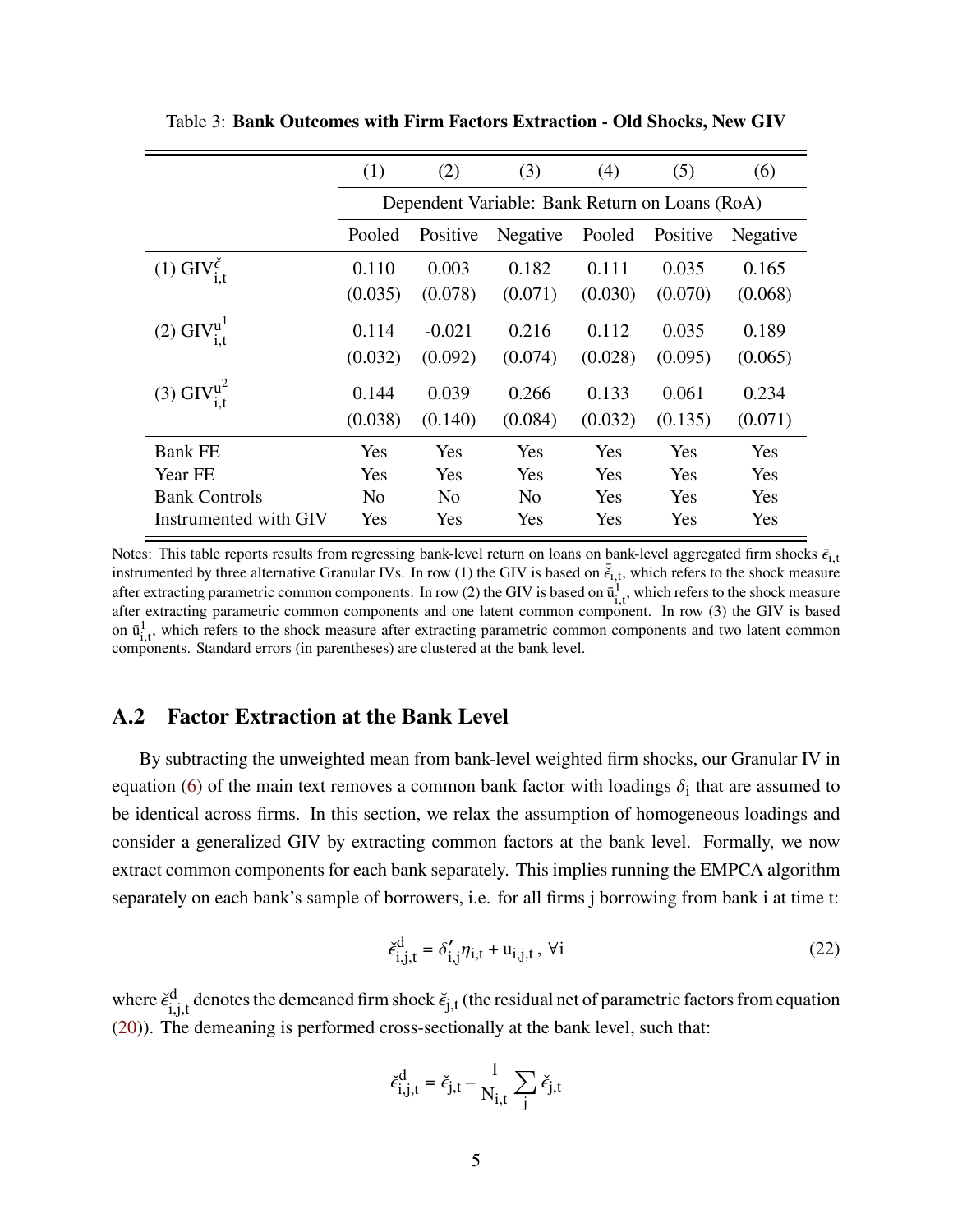<span id="page-53-0"></span>

|                                                 | (1)     | (2)                                            | (3)     | (4)      | (5)            | (6)     | (7)      | (8)      |  |
|-------------------------------------------------|---------|------------------------------------------------|---------|----------|----------------|---------|----------|----------|--|
|                                                 |         | Dependent Variable: Bank Return on Loans (RoA) |         |          |                |         |          |          |  |
|                                                 |         | <b>OLS</b><br>Instrumented with GIV            |         |          |                |         |          |          |  |
|                                                 | Pooled  | Pooled                                         | Pooled  | Positive | Negative       | Pooled  | Positive | Negative |  |
| Granular Credit Shock: $\check{\epsilon}_{i,t}$ | 0.125   | 0.122                                          | 0.105   | 0.027    | 0.186          | 0.103   | 0.026    | 0.180    |  |
|                                                 | (0.026) | (0.025)                                        | (0.030) | (0.071)  | (0.073)        | (0.029) | (0.071)  | (0.073)  |  |
| <b>Bank FE</b>                                  | Yes     | Yes                                            | Yes     | Yes      | Yes            | Yes     | Yes      | Yes      |  |
| Year FE                                         | Yes     | Yes                                            | Yes     | Yes      | Yes            | Yes     | Yes      | Yes      |  |
| <b>Bank Controls</b>                            | Yes     | Yes                                            | Yes     | Yes      | Yes            | Yes     | Yes      | Yes      |  |
| $\eta_{i,t}$ controls                           | No      | Yes                                            | No      | No       | N <sub>0</sub> | Yes     | Yes      | Yes      |  |

Table 4: **Bank Factors Extraction - Controlling for Factors Directly**

Notes: This table reports the results from regressing bank-level return on loans on bank-level aggregated firm shocks. The firm level shock is based on  $\check{\epsilon}_{i,t}$ . Column (1) and (3)-(5) repeats the estimation with bank controls from Table [2.](#page-51-0) The other columns adds the first two latent bank-level factors obtained from running PCA separately on each banks' sample of borrowers using equation [\(22\)](#page-52-2) to the set of bank controls.

where N<sub>i,t</sub> denotes bank i's number of corporate borrowers j in year t.<sup>[4](#page-0-0)</sup> We extract up to f = 2 factors, following the algorithm outlined in [A.1,](#page-49-1) and keep the residuals  $u_{i,t}^f$ , with  $f \in \{1,2\}$ .<sup>[5](#page-0-0)</sup>

Our main exercise is to use the extracted bank factors  $n<sup>1</sup>$  $\frac{1}{i}$  and  $\eta_{i}^2$  $\frac{2}{\pi}$  as explicit controls in our bank-level regressions. This approach is similar to the application that is proposed in [Gabaix and](#page-45-6) [Koijen](#page-45-6) [\(2021\)](#page-45-6). Specifically, we run the following specification:

$$
R_{i,t}^{b} = \alpha_i + \alpha_t + \beta_1 \hat{u}_{i,t} + \beta_2 \eta_{i,t}^{1} + \beta_3 \eta_{i,t}^{2} + \nu_{it}
$$
 (23)

Results are reported in Table [4.](#page-53-0) In columns (2) and (6)-(8) we have added the two extracted factors to the list of our usual bank-level controls. Results are essentially unchanged relative to our baseline estimation. This indicates that endogeneity issues due to unobserved time-varying bank factors are minor.

As an additional and final robustness check, we focus on the residuals extracted from equation

<sup>4</sup>Notice that demeaning the firm shock prior to constructing the loan-size weighted shock is identical to constructing the GIV as the difference between the size-weighted minus unweighted raw firm shocks  $\epsilon$ . Consequently, if we extract zero factors in equation [\(22\)](#page-52-2) we get the same bank-level estimates as in row (1) of Table [2.](#page-51-0) Hence  $\Sigma_j s_{i,j,t} \xi_{i,i,t}^d$  is identical to the  $\text{GIV}_{i,t}$  based on  $\check{\epsilon}_{i,t}$ .

<sup>5</sup>Because very few banks in our sample have fully balanced sub-samples (portfolios) with many borrowers, we now initiate the algorithm with random guesses of realizations for each factor  $f(\eta_1^f, \eta_2^f, ..., \eta_T^f)$  with 100 different seeds and pick the specification that produces the lowest average sum of squared residuals  $u^{f^{max}}$ .  $\int_{i,t}^{max}$  after extracting  $f^{max} = 2$ components.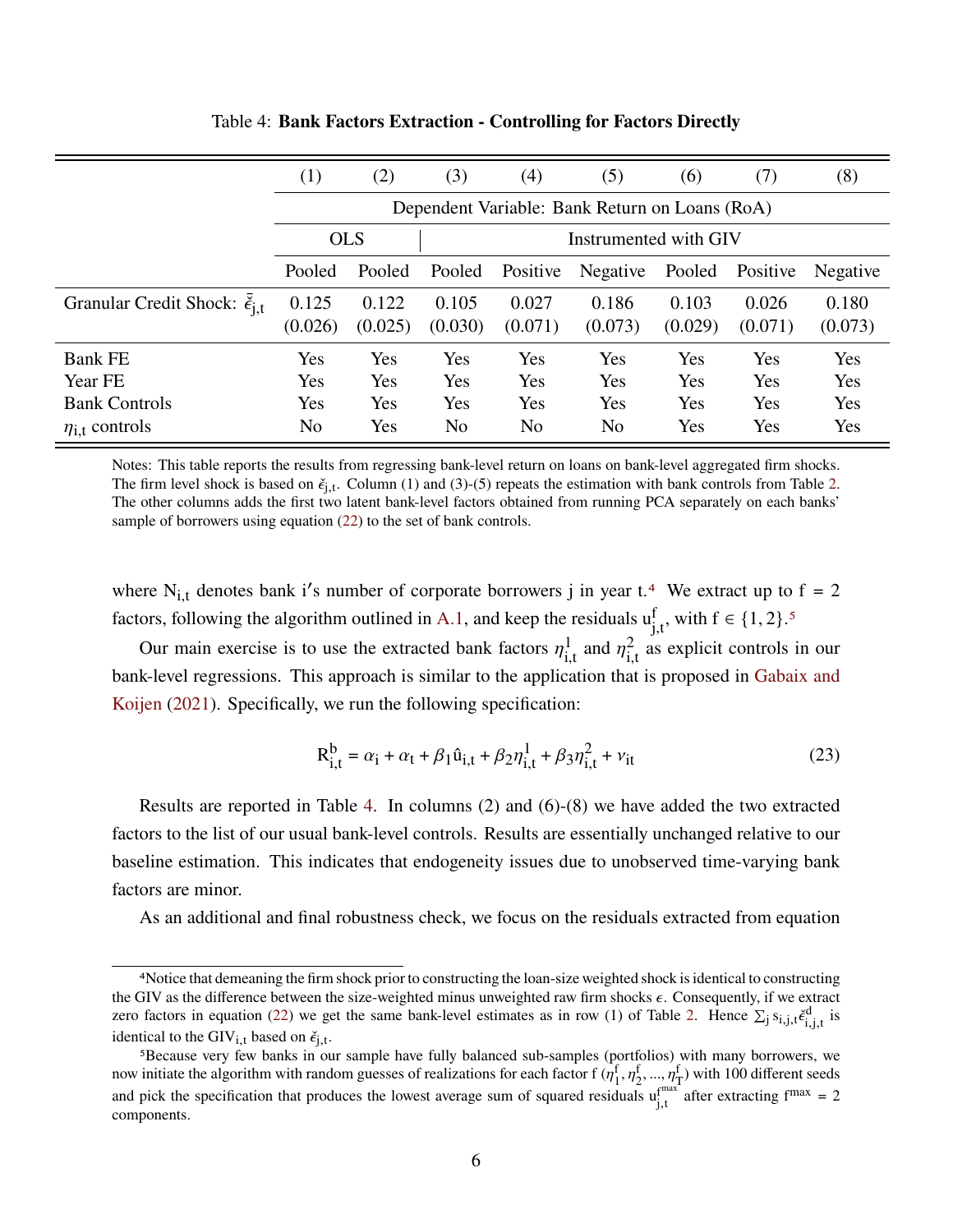<span id="page-54-0"></span>

|                                              | $\left(1\right)$ | (2)                                            | (3)     | (4)      | (5)      | (6)     | (7)      | (8)      |  |
|----------------------------------------------|------------------|------------------------------------------------|---------|----------|----------|---------|----------|----------|--|
|                                              |                  | Dependent Variable: Bank Return on Loans (RoA) |         |          |          |         |          |          |  |
|                                              |                  | <b>OLS</b><br>Instrumented with GIV            |         |          |          |         |          |          |  |
|                                              | Pooled           | Pooled                                         | Pooled  | Positive | Negative | Pooled  | Positive | Negative |  |
| (1) Granular Credit Shock: $\bar{u}^1_{i,j}$ | 0.047            | 0.045                                          | 0.065   | 0.088    | 0.143    | 0.060   | 0.105    | 0.132    |  |
|                                              | (0.025)          | (0.022)                                        | (0.025) | (0.066)  | (0.044)  | (0.021) | (0.051)  | (0.038)  |  |
| (2) Granular Credit Shock: $\bar{u}^2_{i}$   | 0.034            | 0.024                                          | 0.056   | $-0.018$ | 0.122    | 0.046   | $-0.022$ | 0.104    |  |
|                                              | (0.022)          | (0.020)                                        | (0.024) | (0.059)  | (0.057)  | (0.020) | (0.053)  | (0.053)  |  |
| <b>Bank FE</b>                               | Yes              | Yes                                            | Yes     | Yes      | Yes      | Yes     | Yes      | Yes      |  |
| Year FE                                      | Yes              | Yes                                            | Yes     | Yes      | Yes      | Yes     | Yes      | Yes      |  |
| <b>Bank Controls</b>                         | N <sub>o</sub>   | Yes                                            | No      | No       | No       | Yes     | Yes      | Yes      |  |

Table 5: **Bank Factors Extraction - New Shocks, New GIV**

Notes: This table reports results from regressing bank-level return on loans on bank-level aggregated firm shocks. Columns (1)-(2) are standard OLS, while columns (3)-(8) instrument the weighted shock with a granular IV. Rows (1)- (2) are based on firm shocks  $u^1_{i,j,t}$  and  $u^2_{i,j,t}$  obtained from running PCA separately on each bank's sample of borrowers using equation [\(22\)](#page-52-2). These are the residuals remaining after extracting 1 and 2 common components, respectively, at the bank level. Standard errors (in parentheses) are clustered at the bank level.

[\(22\)](#page-52-2). Similarly to our aggregate factor extraction exercise in Section [A.1,](#page-49-1) we run two separate specifications. First, we substitute the baseline endogenous covariate  $\bar{\xi}_{j,t}$  with the two new measures  $\bar{u}^1$  $\frac{1}{i}$  and  $\bar{u}^2$  $\epsilon_{i,t}^2$ , which are robust to heterogeneous  $\delta_{i,j}$ . For these two shock measures, we construct new Granular IVs the usual way:  $\text{GIV}^{\text{u}}$  $\frac{u^1}{u}$  and  $\text{GIV}^{u^2}_{i,t}$  $\int_{i,t}^{u^2}$ . Second, instead of replacing the baseline shock measure  $\vec{\epsilon}_{i,t}$ , we retain it as the shock variable but instrument it with the GIV $_{i,t}^{u}$  $\frac{u^1}{u}$  or GIV $\frac{u^2}{u}$ u<sup>2</sup><br>i.t Results from the two exercises are reported in Tables [5](#page-54-0) and [6.](#page-55-1) Our main focus is on columns (6) and (8) in both tables. We see that all results remain qualitatively robust, however the point estimates drop slightly and the negative-only estimates become noisier.[6](#page-0-0)

<sup>6</sup>Because the panel is highly unbalanced, the effective time dimension is very small. This means that if use more than two factors, we may be over-fitting the data. In other words, with more factors we could be falsely re-labeling truly idiosyncratic variation as common shocks, which in turn makes estimation less accurate. [Gabaix and Koijen](#page-45-6) [\(2021\)](#page-45-6) discuss a similar issue.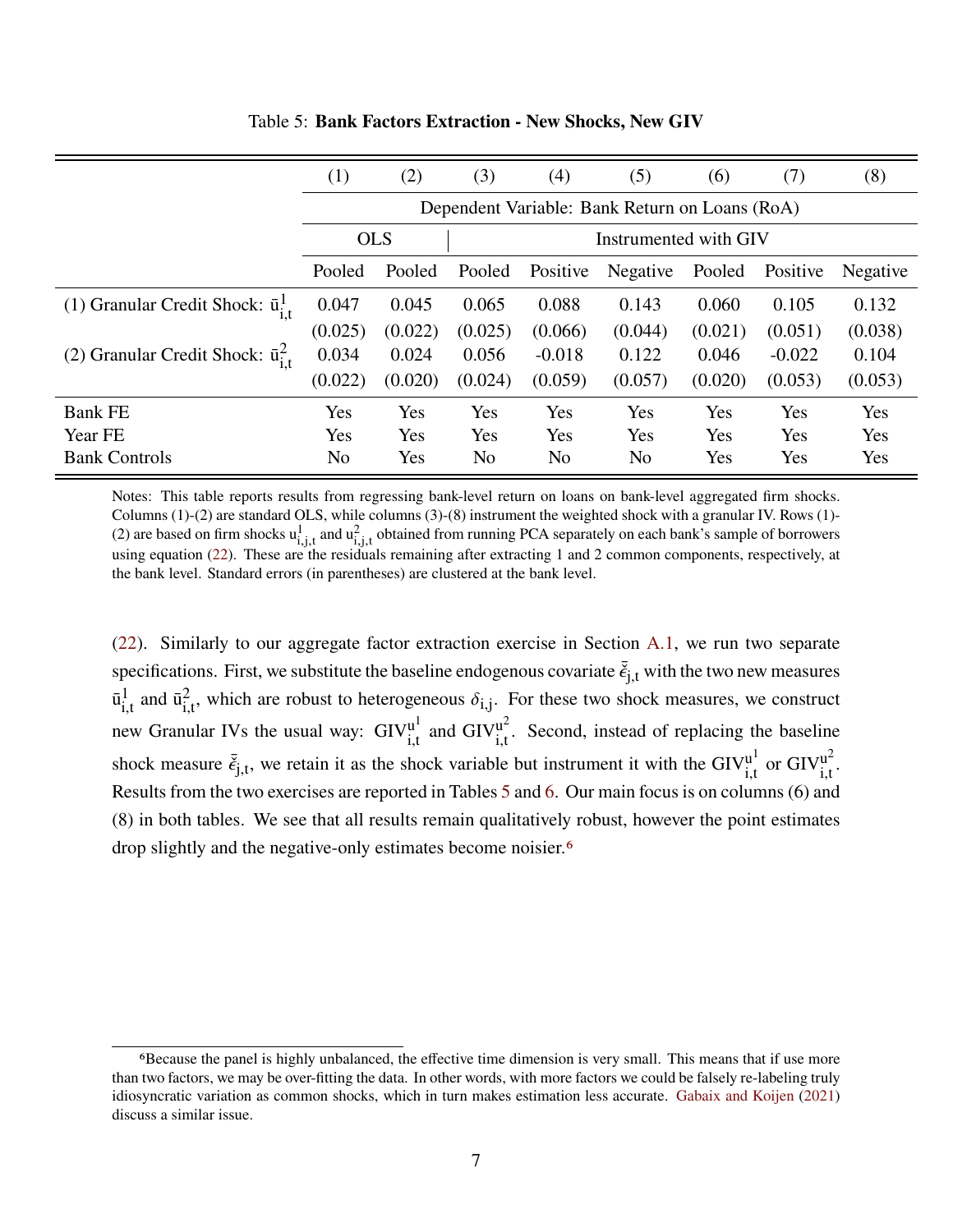<span id="page-55-1"></span>

|                                       | (1)            | (2)                                            | (3)            | (4)            | (5)            | (6)     | (7)      | (8)      |  |  |
|---------------------------------------|----------------|------------------------------------------------|----------------|----------------|----------------|---------|----------|----------|--|--|
|                                       |                | Dependent Variable: Bank Return on Loans (RoA) |                |                |                |         |          |          |  |  |
|                                       |                | Instrumented with GIV<br><b>OLS</b>            |                |                |                |         |          |          |  |  |
|                                       | Pooled         | Pooled                                         | Pooled         | Positive       | Negative       | Pooled  | Positive | Negative |  |  |
| $(1)$ GIV <sup>u</sup>                | 0.118          | 0.125                                          | 0.100          | 0.122          | 0.165          | 0.093   | 0.132    | 0.116    |  |  |
|                                       | (0.027)        | (0.026)                                        | (0.039)        | (0.148)        | (0.100)        | (0.032) | (0.120)  | (0.088)  |  |  |
| $(2)$ GIV <sup><math>u^2</math></sup> | 0.118          | 0.125                                          | 0.124          | 0.180          | 0.273          | 0.101   | 0.139    | 0.218    |  |  |
|                                       | (0.027)        | (0.026)                                        | (0.052)        | (0.158)        | (0.242)        | (0.044) | (0.128)  | (0.218)  |  |  |
| <b>Bank FE</b>                        | Yes            | Yes                                            | Yes            | Yes            | Yes            | Yes     | Yes      | Yes      |  |  |
| Year FE                               | Yes            | Yes                                            | Yes            | Yes            | Yes            | Yes     | Yes      | Yes      |  |  |
| <b>Bank Controls</b>                  | N <sub>0</sub> | Yes                                            | N <sub>0</sub> | N <sub>0</sub> | N <sub>o</sub> | Yes     | Yes      | Yes      |  |  |

Table 6: **Bank Factors Extraction - Old Shocks, New GIV**

<span id="page-55-0"></span>Notes: This table reports results from regressing bank-level return on loans on bank-level aggregated firm shocks  $\bar{\vec{\epsilon}}_{i,t}$ , instrumented by two alternative Granular IVs. Rows (1)-(2) are based on firm shocks  $u^1_{i,j,t}$  and  $u^2_{i,j,t}$  obtained from running PCA separately on each bank's sample of borrowers using equation [\(22\)](#page-52-2). These are the residuals remaining after extracting 1 and 2 common components, respectively, at the bank level. Standard errors (in parentheses) are clustered at the bank level.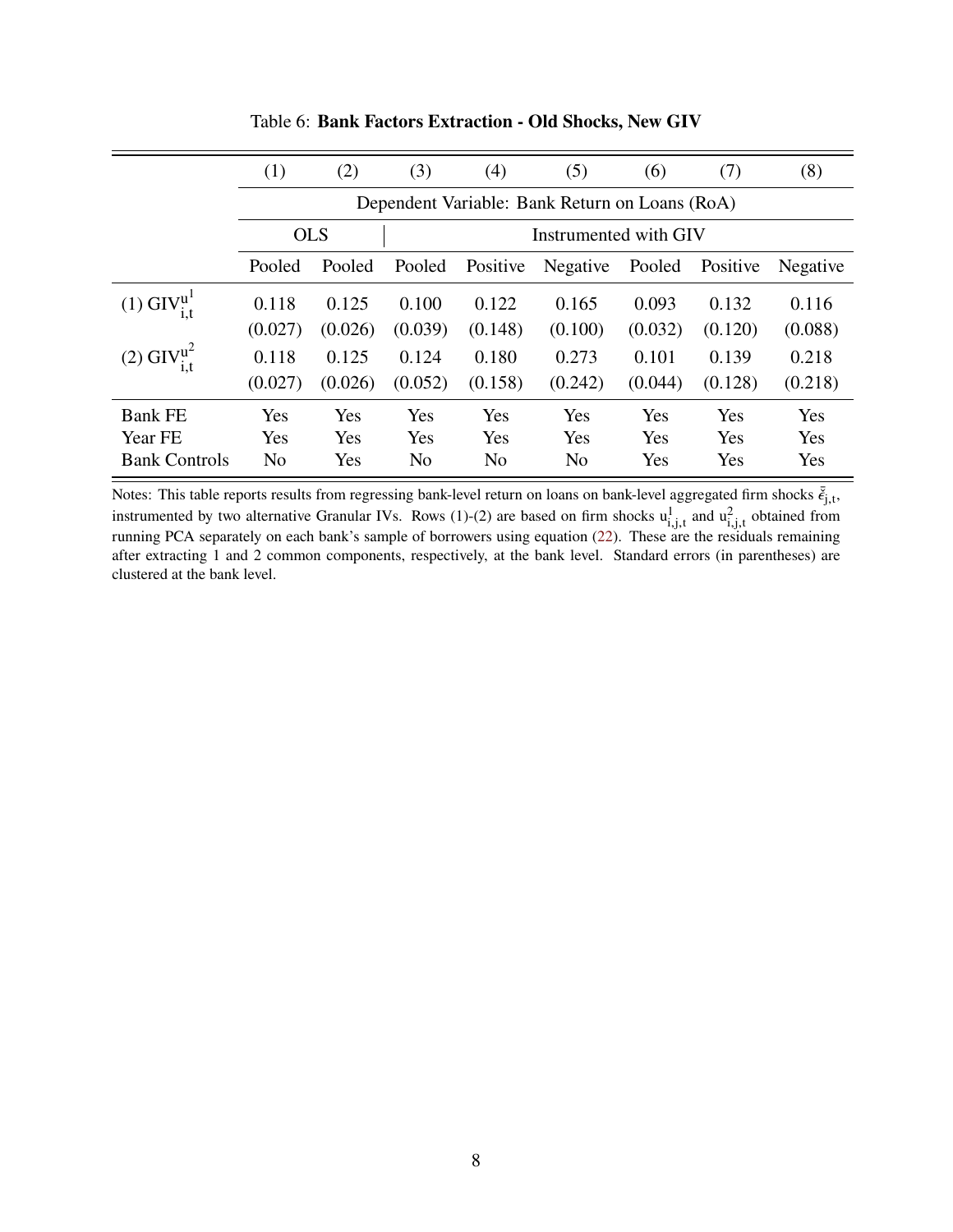## **B Additional Loan-Level Results**



#### Figure 1: **Loan Outcomes by Horizon**

Notes: This graph plots results in the form of an event study where we regress loan-level returns on leads and lags of the idiosyncratic firm shock. Coefficients are plotted by horizon (in years) of the dependent variable. Specifications are based on equation [\(2\)](#page-14-0). Firm shocks are estimated based on specification [\(1\)](#page-12-0). Dashed lines are 95% confidence bands.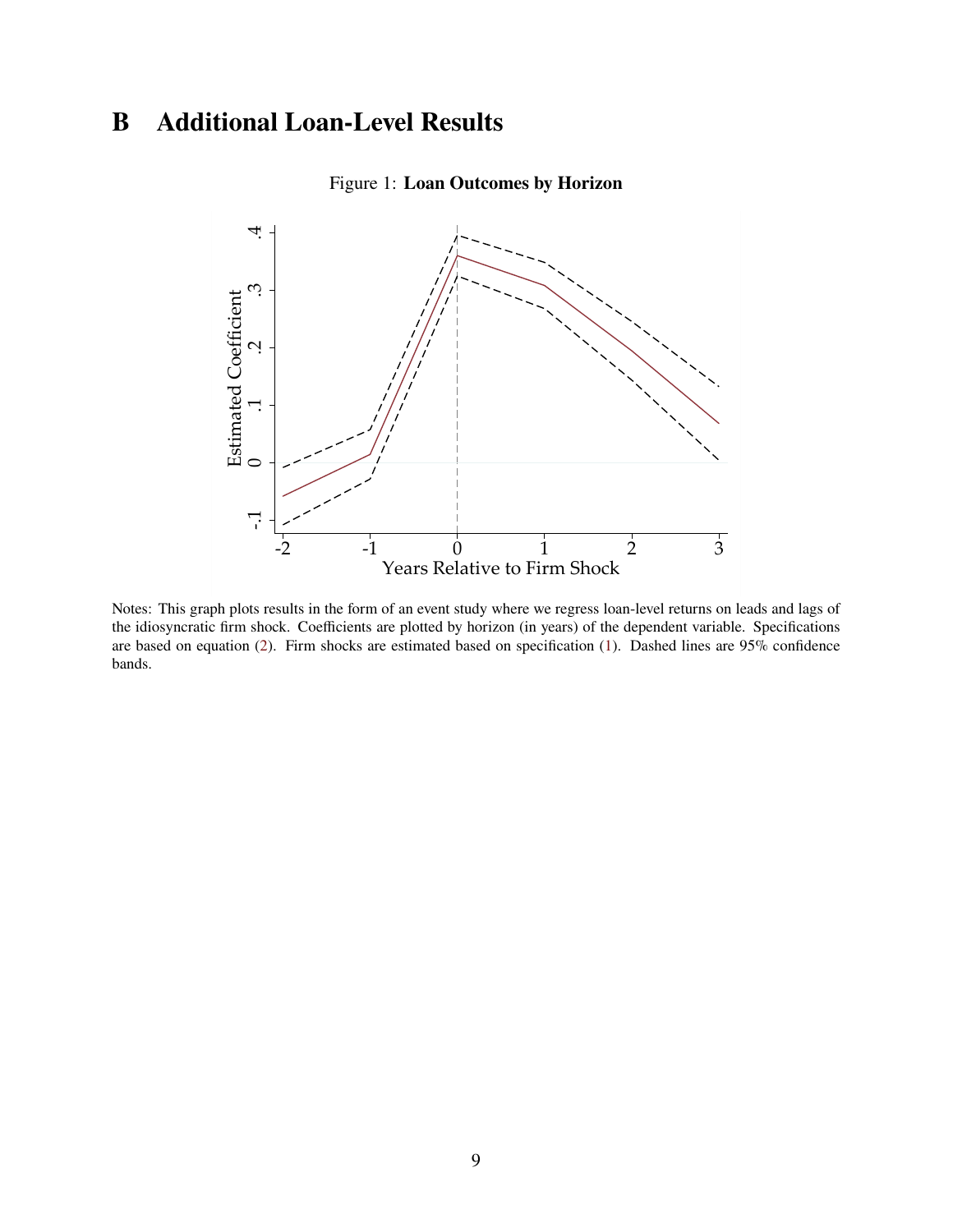

Figure 2: **Geographical Origins of Granular Credit Risk**

Notes: This picture is a colored map of 19 administrative counties (*fylke*) of Norway. Each shade of blue represents the county-specific strength of the pass-through from idiosyncratic firm shocks to return on loans. These correspond to county-specific slope shifters (slope dummies) introduced into the main loan regression [2.](#page-14-0) Shapefiles are from the Norwegian Mapping Authority (*Kartverket*).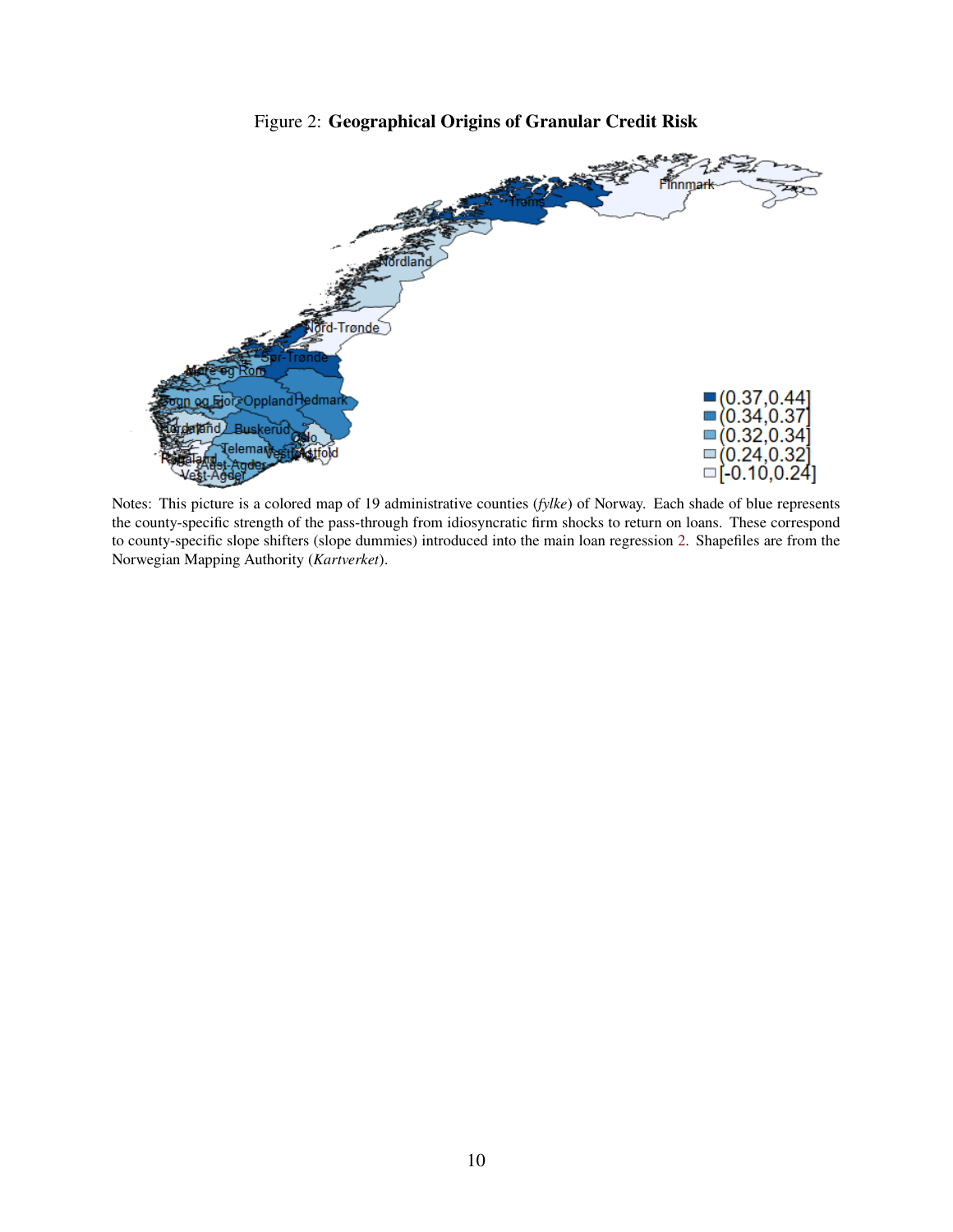|                                                | (1)     | (2)     | (3)     | (4)                                | (5)     | (6)     | (7)     | (8)              |
|------------------------------------------------|---------|---------|---------|------------------------------------|---------|---------|---------|------------------|
|                                                |         |         |         | Dependent Variable: Return on Loan |         |         |         |                  |
| <b>Baseline</b>                                | 0.361   |         |         |                                    |         |         |         |                  |
|                                                | (0.018) |         |         |                                    |         |         |         |                  |
| Shock x Low Leverage $_{t-1}$                  |         | 0.345   |         |                                    |         |         |         |                  |
|                                                |         | (0.020) |         |                                    |         |         |         |                  |
| Shock x High Leverage $_{t-1}$                 |         | 0.450   |         |                                    |         |         |         |                  |
|                                                |         | (0.047) |         |                                    |         |         |         |                  |
| Shock x High Assets $_{t-1}$                   |         |         | 0.345   |                                    |         |         |         |                  |
|                                                |         |         | (0.018) |                                    |         |         |         |                  |
| Shock x Low $\operatorname{Assets}_{t-1}$      |         |         | 0.976   |                                    |         |         |         |                  |
|                                                |         |         | (0.170) |                                    |         |         |         |                  |
| Shock x High Equity $_{t-1}$                   |         |         |         | 0.352                              |         |         |         |                  |
|                                                |         |         |         | (0.020)                            |         |         |         |                  |
| Shock x Low Equity $_{t-1}$                    |         |         |         | 0.410                              |         |         |         |                  |
|                                                |         |         |         | (0.044)                            |         |         |         |                  |
| Shock x Long Debt Duration $_{t-1}$            |         |         |         |                                    | 0.289   |         |         |                  |
|                                                |         |         |         |                                    | (0.020) |         |         |                  |
| Shock x Short Debt Duration $_{t-1}$           |         |         |         |                                    | 0.753   |         |         |                  |
|                                                |         |         |         |                                    | (0.046) |         |         |                  |
| Shock x Low Bank Reliance $_{t-1}$             |         |         |         |                                    |         | 0.314   |         |                  |
|                                                |         |         |         |                                    |         | (0.022) |         |                  |
| Shock x High Bank Reliance $_{t-1}$            |         |         |         |                                    |         | 0.497   |         |                  |
|                                                |         |         |         |                                    |         | (0.031) |         |                  |
| Shock x High Credit Rating $_{t-1}$            |         |         |         |                                    |         |         | 0.250   |                  |
|                                                |         |         |         |                                    |         |         | (0.025) |                  |
| Shock x Low Credit Rating <sub>t-1</sub>       |         |         |         |                                    |         |         | 0.483   |                  |
|                                                |         |         |         |                                    |         |         | (0.026) |                  |
| Shock x Old Firms $_{t-1}$                     |         |         |         |                                    |         |         |         | 0.313            |
|                                                |         |         |         |                                    |         |         |         | (0.020)          |
| Shock x Young $Firms_{t-1}$                    |         |         |         |                                    |         |         |         | 0.576<br>(0.041) |
| Bank x Industry x Year x Loan-type x County FE | Yes     | Yes     | Yes     | Yes                                | Yes     | Yes     | Yes     | Yes              |
| Additional controls                            | Yes     | Yes     | Yes     | Yes                                | Yes     | Yes     | Yes     | Yes              |
| Observations                                   | 292825  | 292825  | 292825  | 292825                             | 292825  | 292825  | 292825  | 292825           |
| $R^2$                                          | 0.167   | 0.167   | 0.167   | 0.167                              | 0.167   | 0.167   | 0.167   | 0.167            |

#### Table 7: **Loan Outcomes - Firm Balance Sheet Heterogeneity**

Notes: This table reports results from loan-level regressions of loan returns on idiosyncratic firm shocks interacted with various lagged firm characteristics. Each characteristic is a dummy which takes the value of 1 for firms which are in the highest decile of leverage (defined as equity over assets), share of bank credit to total credit, and share of short-term debt to total debt; firms in the lowest deciles of total assets and total equity; firms with an below-A credit rating; and firms younger than 3 years. Baseline is the pooled estimation from Table [2.](#page-18-0) Standard errors (in parentheses) are double clustered at the firm-year level.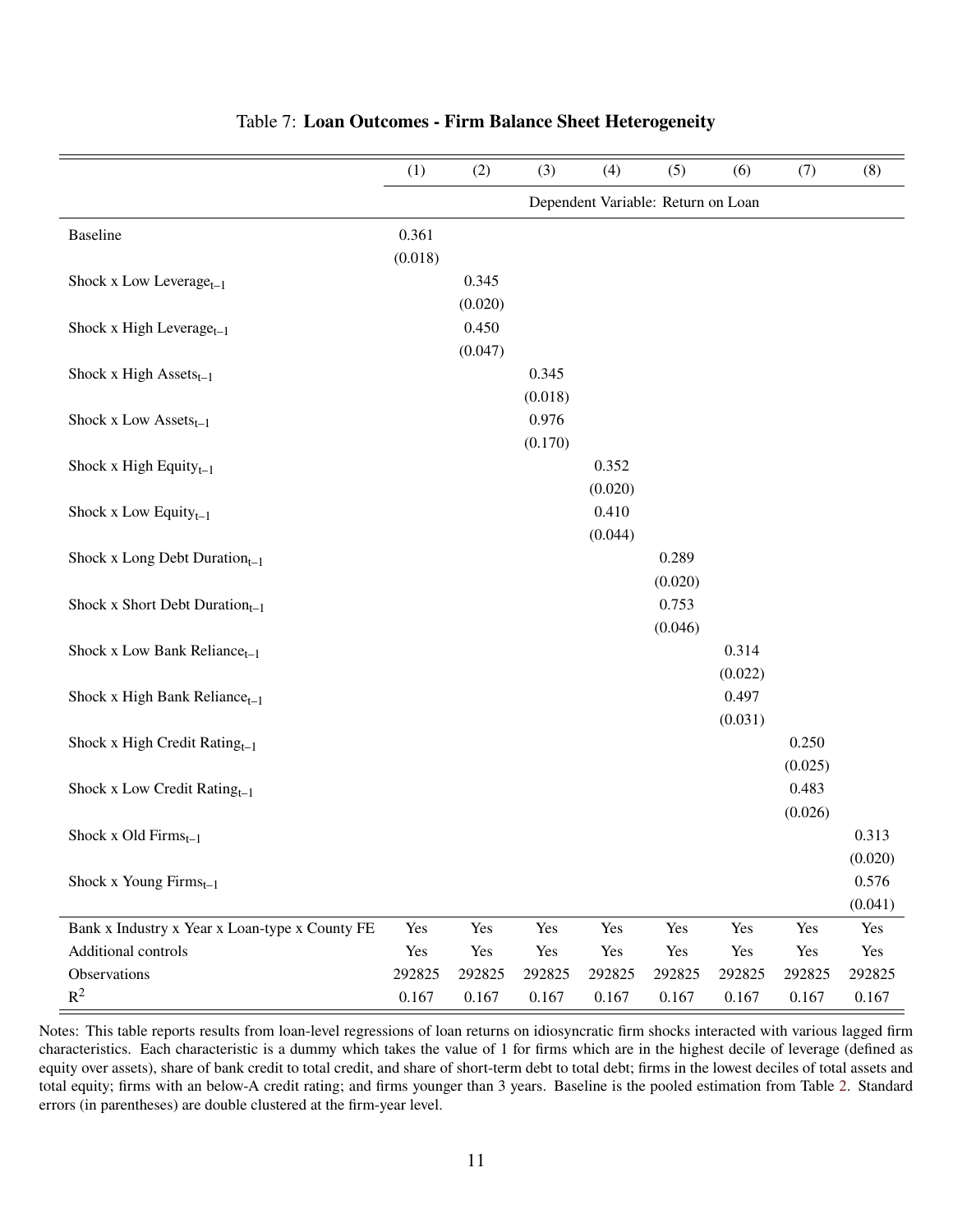|                           | (1)             | (2)                                | (3)        | (4)             | (5)           |  |  |  |  |  |
|---------------------------|-----------------|------------------------------------|------------|-----------------|---------------|--|--|--|--|--|
|                           |                 | Dependent Variable: Return on Loan |            |                 |               |  |  |  |  |  |
|                           | <b>Baseline</b> | Firm Exit                          | Firm Entry | Firm Bankruptcy | Ever Bankrupt |  |  |  |  |  |
| Firm Shock                | 0.361           | 0.387                              | 0.322      | 0.365           | 0.360         |  |  |  |  |  |
|                           | (0.018)         | (0.019)                            | (0.019)    | (0.018)         | (0.019)       |  |  |  |  |  |
| Exit / Entry / Bankruptcy |                 | 0.613                              | $-1.707$   | 0.699           | 0.572         |  |  |  |  |  |
|                           |                 | (0.075)                            | (0.073)    | (0.161)         | (0.079)       |  |  |  |  |  |
| Interaction               |                 | $-0.259$                           | 0.260      | $-0.133$        | 0.014         |  |  |  |  |  |
|                           |                 | (0.067)                            | (0.059)    | (0.133)         | (0.068)       |  |  |  |  |  |
| <b>Full Fixed Effects</b> | Yes             | Yes                                | Yes        | <b>Yes</b>      | <b>Yes</b>    |  |  |  |  |  |
| <b>Observations</b>       | 292825          | 292825                             | 292825     | 292825          | 292825        |  |  |  |  |  |
| $R^2$                     | 0.167           | 0.167                              | 0.169      | 0.167           | 0.167         |  |  |  |  |  |

#### Table 8: **Loan Outcomes - Extensive Margin**

Notes: This table reports estimates from loan-level regressions of loan returns on firm shocks interacted with firm entry, exit, and bankruptcy dummies. Firm entry (exit) dummies equal 1 for firms which entered (exited) the year before (following) the firm shock. Firm bankruptcy is a dummy that equals 1 for firms which declare bankruptcy the year following the firm shock. Ever bankrupt is a dummy that equals 1 for firms which have *ever* declared bankruptcy during the 2003-2015 period, and not necessarily directly following the firm shock. All specifications include Bank x Firm Industry x Year x Loan-type x Firm County interacted fixed effects. Standard errors (in parentheses) are double clustered at the firm-year level.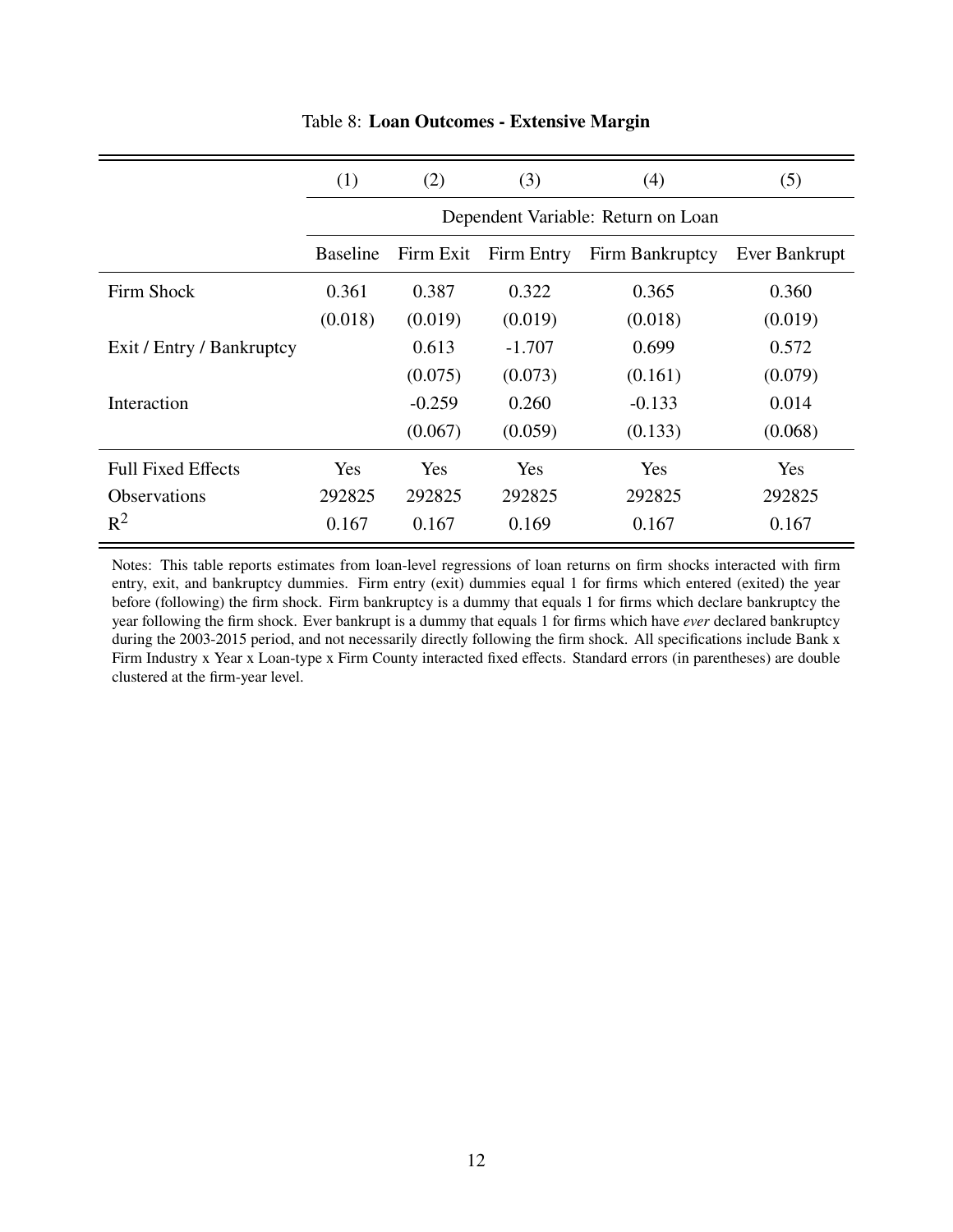|                         | (1)       | (2)                                | (3)     | (4)                                | (5)                       |  |  |  |  |  |
|-------------------------|-----------|------------------------------------|---------|------------------------------------|---------------------------|--|--|--|--|--|
|                         |           | Dependent Variable: Return on Loan |         |                                    |                           |  |  |  |  |  |
|                         | All Firms | Private Firms                      |         | <b>State Firms</b> Community Firms | <b>Financial Vehicles</b> |  |  |  |  |  |
| Firm Shock              | 0.335     | 0.336                              | 0.478   | 0.089                              | 1.145                     |  |  |  |  |  |
|                         | (0.016)   | (0.019)                            | (0.654) | (0.120)                            | (0.966)                   |  |  |  |  |  |
| Bank x Year x County FE | Yes       | Yes                                | Yes     | Yes                                | Yes                       |  |  |  |  |  |
| <b>Observations</b>     | 330490    | 234074                             | 162     | 2526                               | 389                       |  |  |  |  |  |
| $R^2$                   | 0.051     | 0.053                              | 0.243   | 0.282                              | 0.214                     |  |  |  |  |  |

#### Table 9: **Loan Outcomes - Firm Ownership Heterogeneity**

Notes: This table reports estimates from loan-level regressions of loan returns on firm shocks originating from firms with different ownership structure. Each column presents results from a specification in which only that particular ownership type is included. Numbers of observations do not add up because many firms are not assigned ownership classifications. Standard errors (in parentheses) are double clustered at the firm-year level.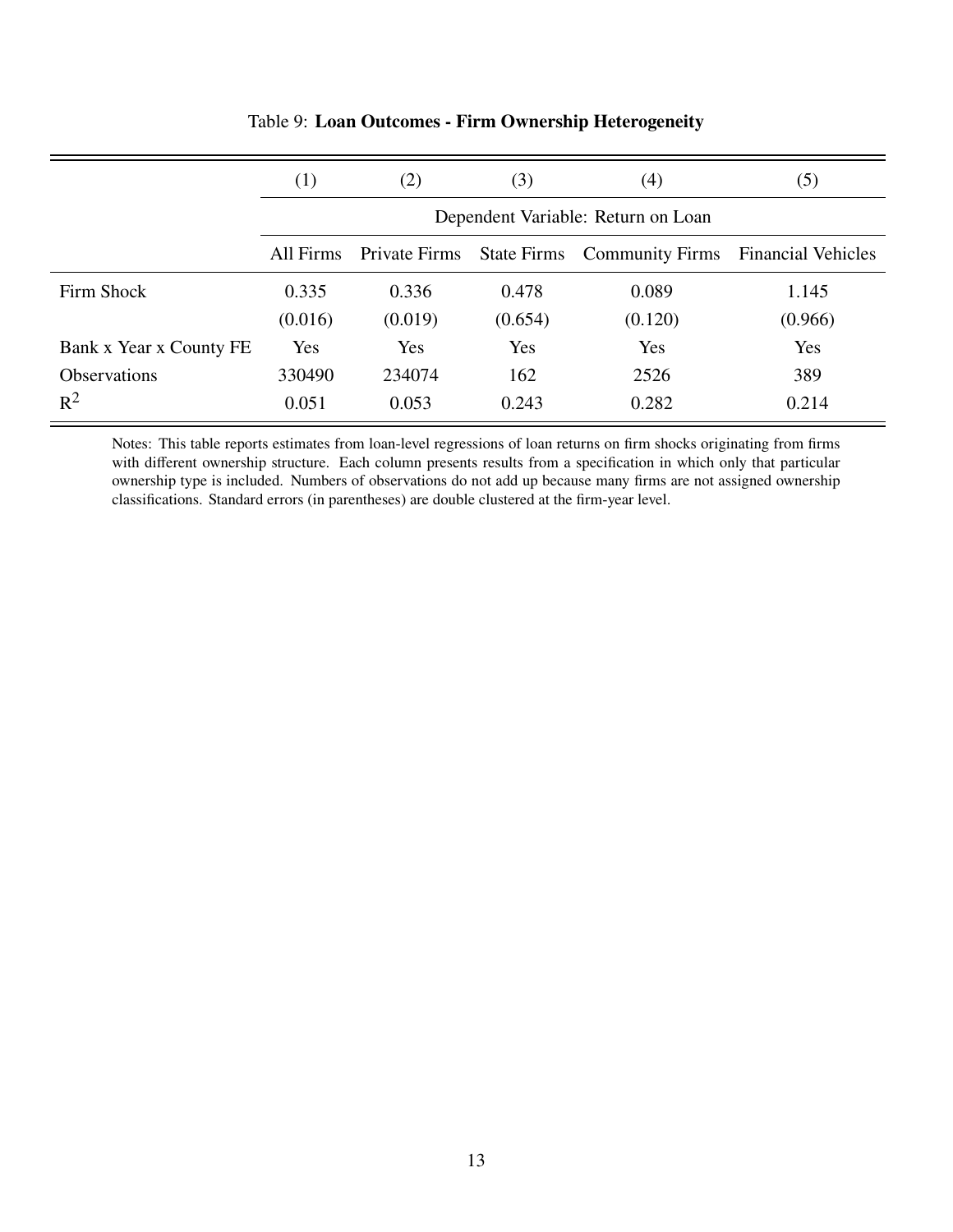|                         | (1)       | (2)                                | (3)     | (3)          | (4)                | (5)         |  |  |
|-------------------------|-----------|------------------------------------|---------|--------------|--------------------|-------------|--|--|
|                         |           | Dependent Variable: Return on Loan |         |              |                    |             |  |  |
|                         | All Firms | Manufacturing                      | Mining  | Construction | <b>Real Estate</b> | Agriculture |  |  |
| Firm Shock              | 0.335     | 0.356                              | 0.401   | 0.414        | 0.064              | 0.215       |  |  |
|                         | (0.016)   | (0.050)                            | (0.251) | (0.040)      | (0.034)            | (0.055)     |  |  |
| Bank x Year x County FE | Yes       | Yes                                | Yes     | Yes          | Yes                | Yes         |  |  |
| <b>Observations</b>     | 330490    | 34232                              | 1097    | 60169        | 8531               | 7773        |  |  |
| $R^2$                   | 0.051     | 0.091                              | 0.364   | 0.082        | 0.197              | 0.201       |  |  |

#### Table 10: **Loan Outcomes - Firm Industry Heterogeneity**

Notes: This table reports estimates from loan-level regressions of loan returns on firm shocks coming from firms from different sectors. Each column presents results from a specification in which firms from only that particular sector are included. Mining includes petroleum industries. Numbers of observations do not add up because many firms are not assigned industry classifications. Standard errors (in parentheses) are double clustered at the firm-year level.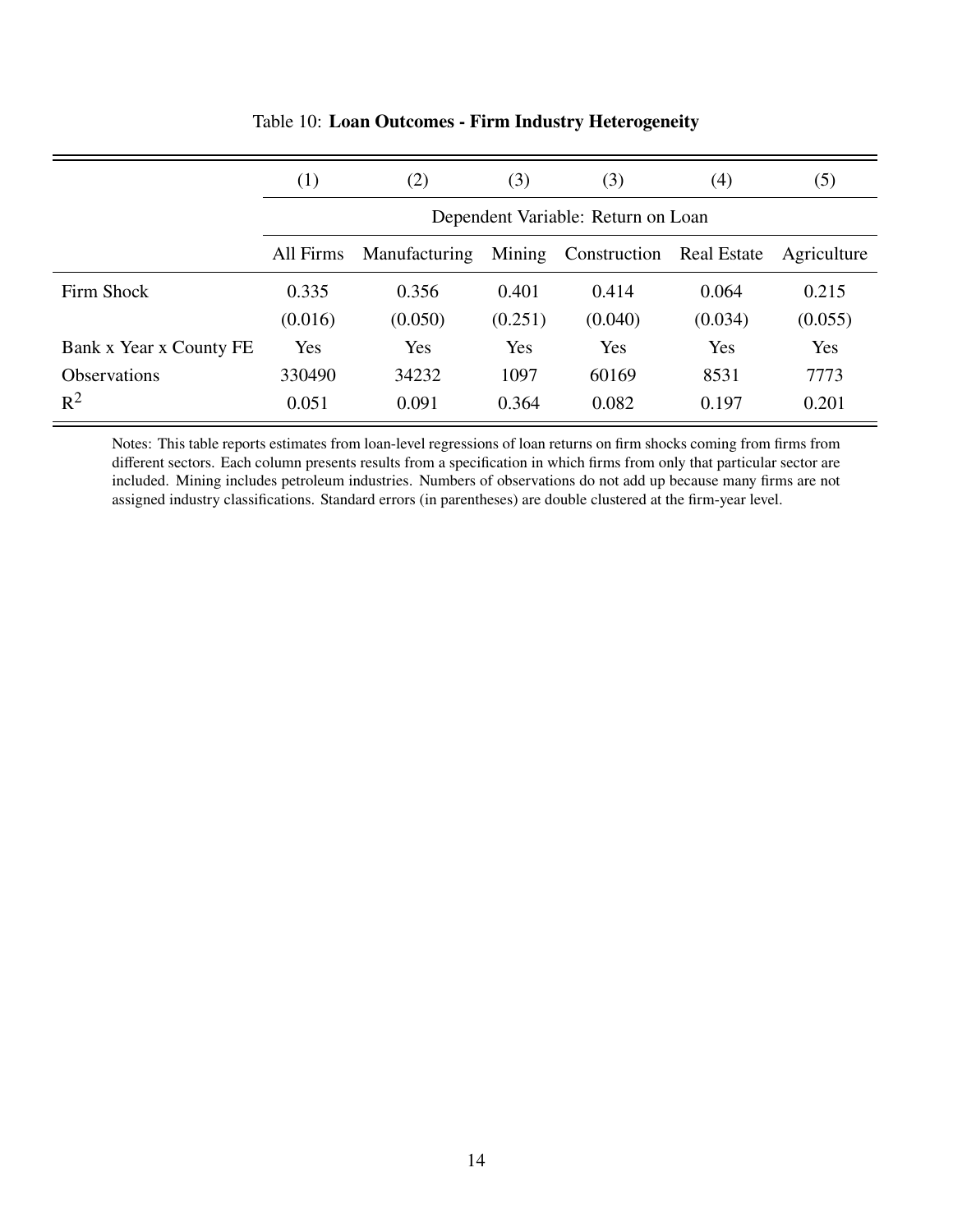## <span id="page-62-0"></span>**C Additional Bank-Level Results**



Figure 3: **First Stage - Firm Shocks and the Granular IV**

Notes: This figure plots the relationship between the endogenous covariate  $\bar{\epsilon}_{i,t}$  and the instrument, GIV<sub>i,t</sub>. On the vertical axis we have the idiosyncratic firm shock which is loan size-weighted and aggregated to the level of a bank. Idiosyncratic firm shocks are extracted from specification [1.](#page-12-0) The granular instrument (horizontal axis) is constructed based on equation [\(6\)](#page-15-1). Correlation between the two variables is 0.863.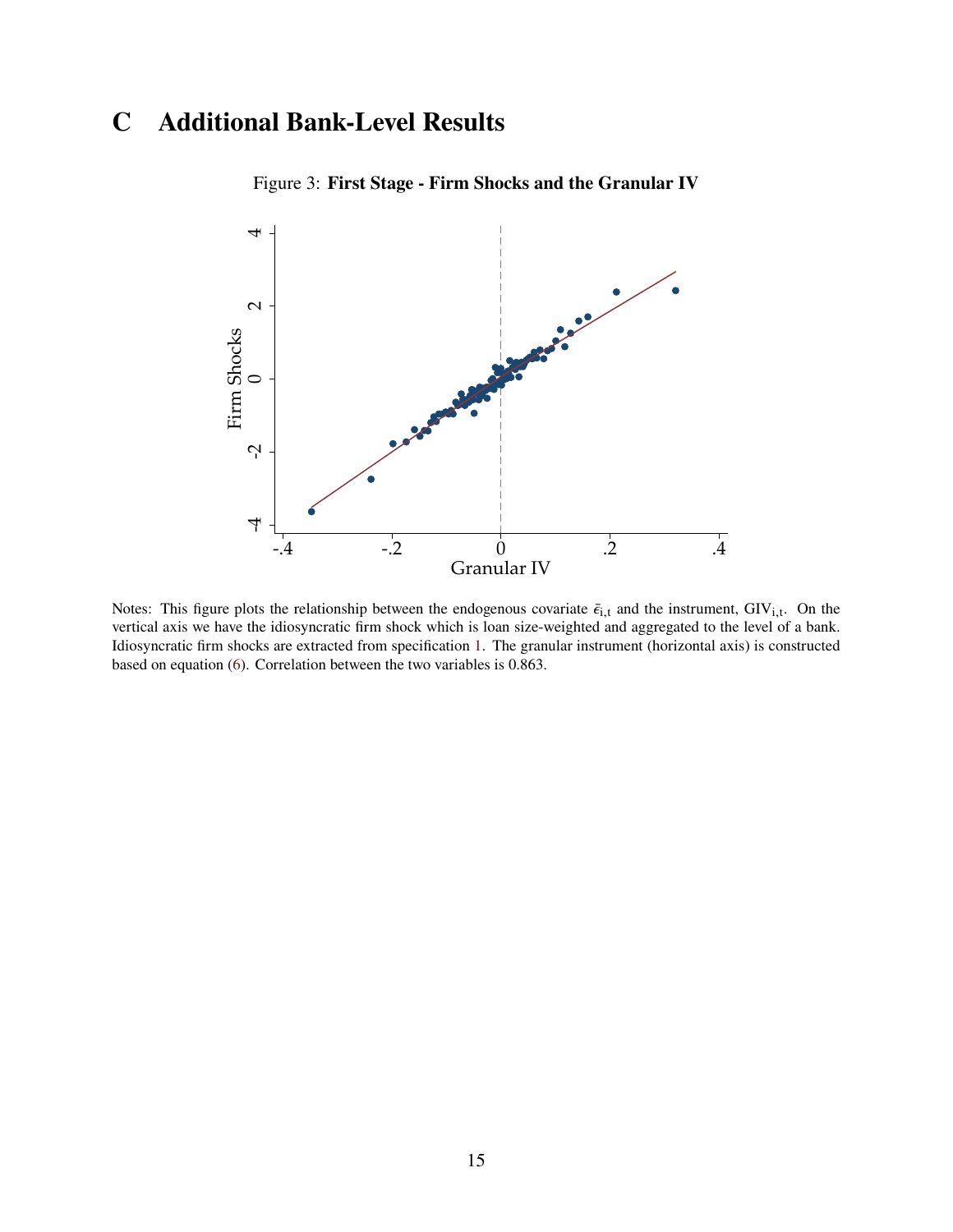#### Figure 4: **Bank Outcomes by Horizon**



Notes: This figure plots results in the form of an event study where we regress bank-level returns on leads and lags of the bank-level aggregated firm shock  $\bar{\epsilon}_{i,t}$  instrumented by the granular IV. Specifications are based on equation [\(7\)](#page-15-2). The GIV is constructed following equation [\(6\)](#page-15-1). The left panel includes all shocks, and the right panel includes negative shocks only ( $\bar{\epsilon}_{i,t}$  < 0). Coefficients are plotted by horizon (in years) of the dependent variable. Dashed lines are 95% confidence bands.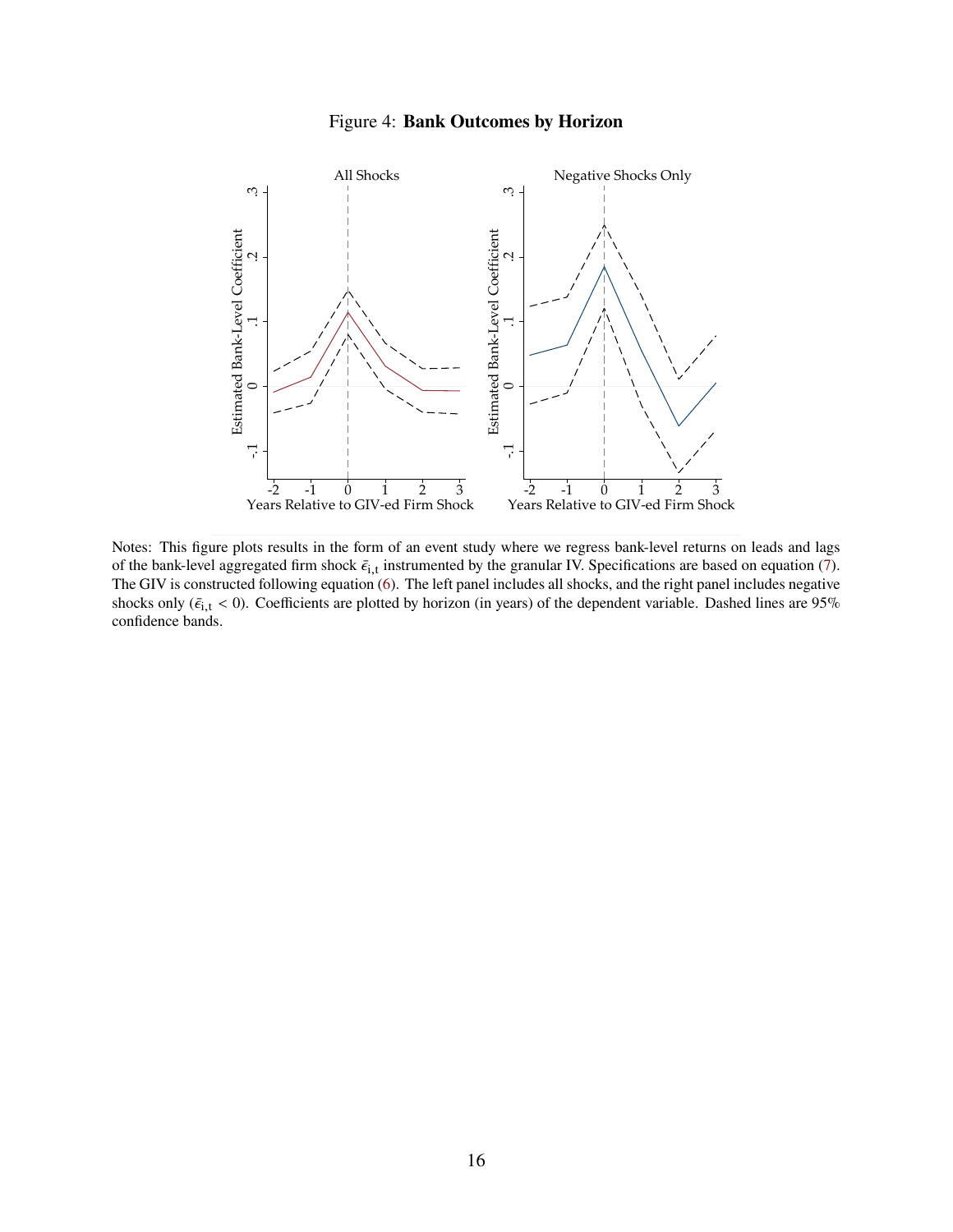|                              | (1)                 | (2)                 | (3)                 | (4)              |  |
|------------------------------|---------------------|---------------------|---------------------|------------------|--|
|                              |                     | Writedowns          | <b>Sharpe Ratio</b> |                  |  |
| <b>Granular Credit Shock</b> | $-0.016$<br>(0.009) | $-0.015$<br>(0.011) | 0.057<br>(0.069)    | 0.052<br>(0.037) |  |
| <b>Bank FE</b>               | <b>Yes</b>          | <b>Yes</b>          | Yes                 | <b>Yes</b>       |  |
| <b>Year FE</b>               | Yes                 | Yes                 | Yes                 | Yes              |  |
| <b>Bank Controls</b>         | Yes                 | Yes                 | Yes                 | Yes              |  |
| Instrumented by GIV          | N <sub>0</sub>      | Yes                 | N <sub>0</sub>      | <b>Yes</b>       |  |
| <b>Observations</b>          | 1184                | 1184                | 1206                | 1206             |  |
| $R^2$                        | 0.937               | 0.071               | 0.654               | 0.025            |  |

Table 11: **Bank Loan Portfolio Writedowns and Sharpe Ratio**

Notes: This table reports results from regressing bank-level (log) loan writedowns and the Sharpe ratio on bank-level aggregated firm shocks  $\bar{\epsilon}_{i,t}$ . Columns (1) and [\(3\)](#page-14-1) are OLS on equation (3), while in columns (2) and (4) the aggregated shocks are instrumented by the granular IV as in equation [\(7\)](#page-15-2). The GIV is constructed following equation [\(6\)](#page-15-1). Bank controls include lagged bank total assets, leverage, liquidity, number of loans, deposit to assets ratio and financial assets to assets ratio. Standard errors (in parentheses) are clustered at the bank level.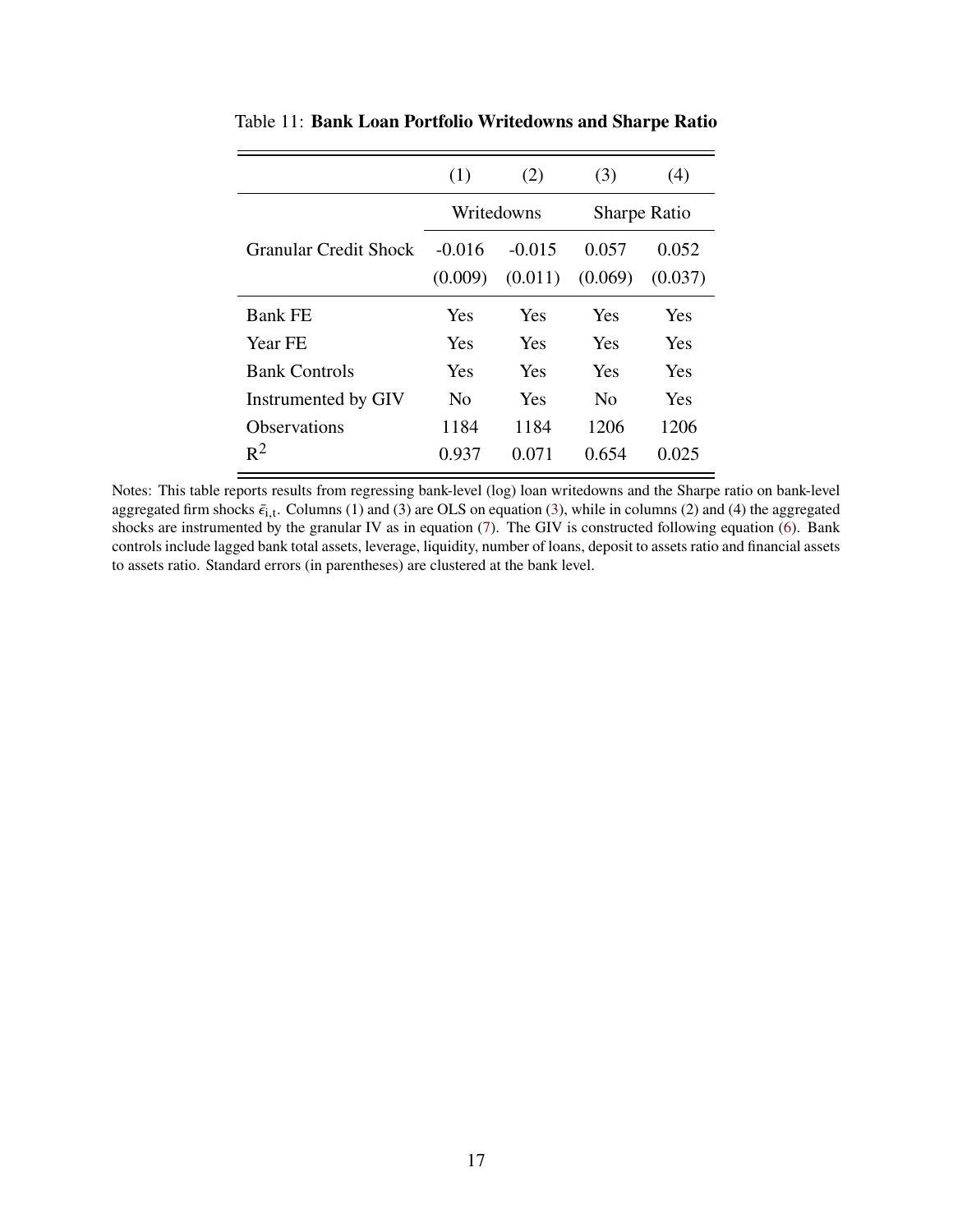|                                       | (1)     | (2)                                            | (3)     | (4)     | (5)     | (6)     | (7)     |
|---------------------------------------|---------|------------------------------------------------|---------|---------|---------|---------|---------|
|                                       |         | Dependent Variable: Bank Return on Loans (RoA) |         |         |         |         |         |
| Bank Shock x Low Risk Weights         | 0.104   |                                                |         |         |         |         |         |
|                                       | (0.042) |                                                |         |         |         |         |         |
| Bank Shock x High Risk Weights        | 0.137   |                                                |         |         |         |         |         |
|                                       | (0.040) |                                                |         |         |         |         |         |
| <b>Bank Shock x Low RWA</b>           |         | 0.173                                          |         |         |         |         |         |
|                                       |         | (0.037)                                        |         |         |         |         |         |
| Bank Shock x High RWA                 |         | 0.029                                          |         |         |         |         |         |
|                                       |         | (0.036)                                        |         |         |         |         |         |
| <b>Bank Shock x Low Capital Ratio</b> |         |                                                | 0.090   |         |         |         |         |
|                                       |         |                                                | (0.040) |         |         |         |         |
| Bank Shock x High Capital Ratio       |         |                                                | 0.134   |         |         |         |         |
|                                       |         |                                                | (0.039) |         |         |         |         |
| Bank Shock x Low Loan HHI             |         |                                                |         | 0.068   |         |         |         |
|                                       |         |                                                |         | (0.040) |         |         |         |
| Bank Shock x High Loan HHI            |         |                                                |         | 0.138   |         |         |         |
|                                       |         |                                                |         | (0.039) |         |         |         |
| Bank Shock x Low Number of Loans      |         |                                                |         |         | 0.135   |         |         |
|                                       |         |                                                |         |         | (0.046) |         |         |
| Bank Shock x High Number of Loans     |         |                                                |         |         | 0.090   |         |         |
|                                       |         |                                                |         |         | (0.030) |         |         |
| <b>Bank Shock x Low Liquidity</b>     |         |                                                |         |         |         | 0.095   |         |
|                                       |         |                                                |         |         |         | (0.045) |         |
| Bank Shock x High Liquidity           |         |                                                |         |         |         | 0.135   |         |
|                                       |         |                                                |         |         |         | (0.038) |         |
| Bank Shock x Low Profitability        |         |                                                |         |         |         |         | 0.109   |
|                                       |         |                                                |         |         |         |         | (0.045) |
| Bank Shock x High Profitability       |         |                                                |         |         |         |         | 0.126   |
|                                       |         |                                                |         |         |         |         | (0.037) |
| <b>Bank FE</b>                        | Yes     | Yes                                            | Yes     | Yes     | Yes     | Yes     | Yes     |
| Year FE                               | Yes     | Yes                                            | Yes     | Yes     | Yes     | Yes     | Yes     |
| Observations                          | 1208    | 1208                                           | 1208    | 1211    | 1211    | 1211    | 1211    |
| $R^2$                                 | 0.101   | 0.106                                          | 0.101   | 0.103   | 0.102   | 0.102   | 0.101   |

Table 12: **Bank Outcomes - Heterogeneity**

Notes: This table reports results from regressions of bank-level returns on corporate loans on GIV-instrumented idiosyncratic shocks interacted with lagged bank characteristics. In all columns, characteristics are cut based on the 50th percentile. Risk weights are obtained by dividing risk-weighted assets (RWA) by book assets. The regulatory capital ratio is defined as regulatory capital over RWA. Loan HHI refers to the within-bank Herfindahl index of loan concentration. Liquidity is defined as cash holdings over book assets. Profitability is defined as profit before taxes over book assets. All specifications include the following bank controls: lagged total assets, leverage, liquidity, number of loans, deposit to assets ratio, and financial assets to total assets ratio. Standard errors (in parentheses) are clustered at the bank level.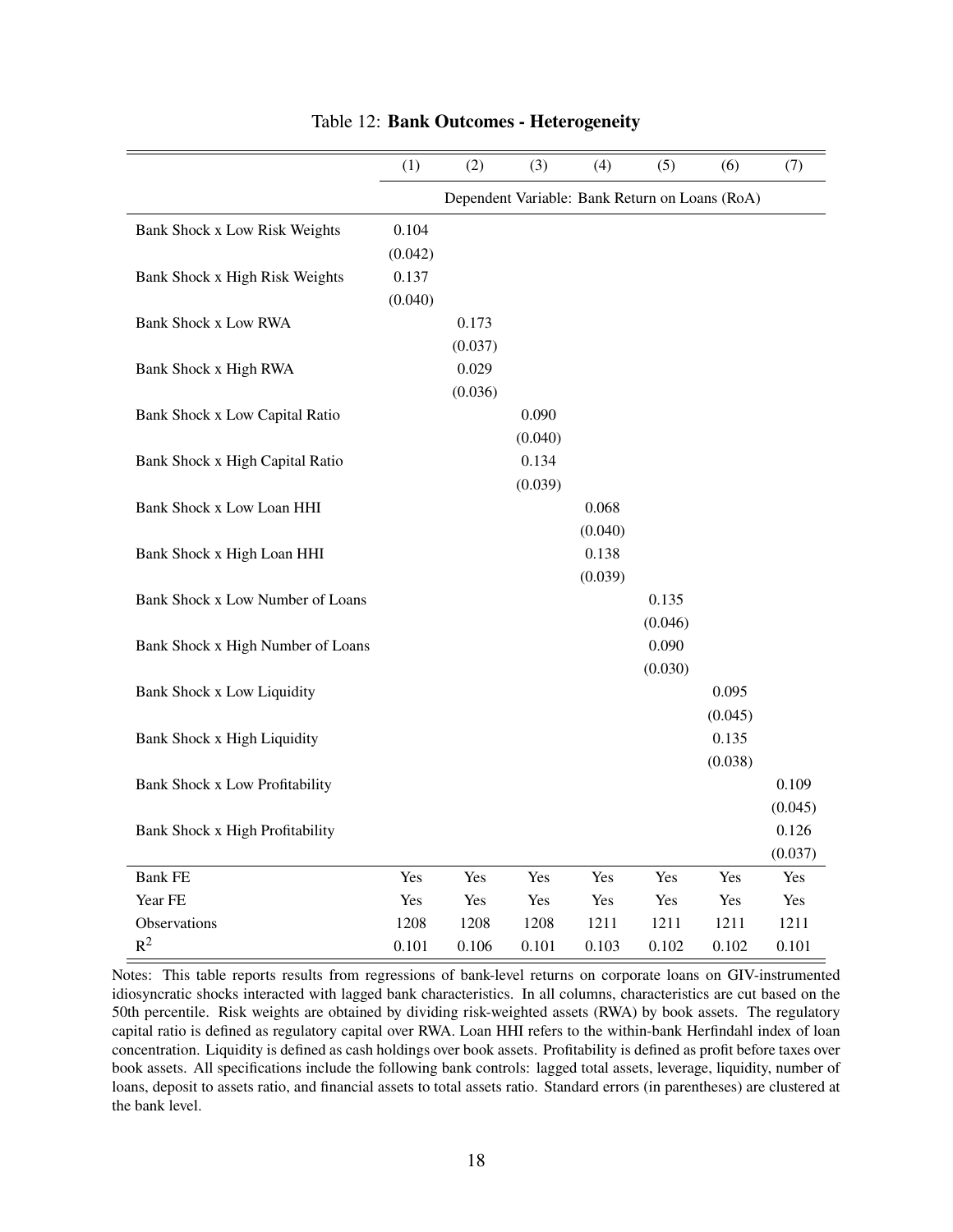|                                |              | (1)             |              | (2)                | (3)        |                    |  |
|--------------------------------|--------------|-----------------|--------------|--------------------|------------|--------------------|--|
|                                | Low RWA      | <b>High RWA</b> | Low CapRatio | High CapRatio      | Low HHI    | High HHI           |  |
| Bank Shock x Low Risk Weights  | 0.156        | $-0.005$        | 0.070        | 0.119              | 0.056      | 0.117              |  |
|                                | (0.050)      | (0.058)         | (0.054)      | (0.051)            | (0.067)    | (0.048)            |  |
| Bank Shock x High Risk Weights | 0.212        | 0.061           | 0.108        | 0.168              | 0.075      | 0.187              |  |
|                                | (0.070)      | (0.039)         | (0.058)      | (0.062)            | (0.051)    | (0.063)            |  |
| <b>Bank FE</b>                 | Yes          | Yes             | Yes          | Yes                | Yes        | Yes                |  |
| Year FE                        | Yes          | Yes             | Yes          | Yes                | Yes        | Yes                |  |
| <b>Observations</b>            | 1208         | 1208            | 1208         | 1208               | 1208       | 1208               |  |
| R <sub>2</sub>                 | 0.105        | 0.105           | 0.101        | 0.101              | 0.103      | 0.103              |  |
|                                |              | (4)             |              | (5)                | (6)        |                    |  |
|                                | Low NumLoans | High NumLoans   | Low Liquid   | <b>High Liquid</b> | Low Profit | <b>High Profit</b> |  |
| Bank Shock x Low Risk Weights  | 0.120        | 0.079           | 0.060        | 0.131              | 0.114      | 0.086              |  |
|                                | (0.063)      | (0.043)         | (0.076)      | (0.048)            | (0.057)    | (0.057)            |  |
| Bank Shock x High Risk Weights | 0.162        | 0.105           | 0.127        | 0.149              | 0.095      | 0.163              |  |
|                                | (0.065)      | (0.045)         | (0.047)      | (0.074)            | (0.049)    | (0.059)            |  |
| <b>Bank FE</b>                 | Yes          | Yes             | Yes          | Yes                | Yes        | Yes                |  |
| Year FE                        | Yes          | Yes             | Yes          | Yes                | Yes        | Yes                |  |
| <b>Observations</b>            | 1208         | 1208            | 1208         | 1208               | 1208       | 1208               |  |
| R <sub>2</sub>                 | 0.102        | 0.102           | 0.101        | 0.101              | 0.101      | 0.101              |  |

#### Table 13: **Bank Outcomes - Inspecting the Risk-Taking Channel**

Notes: This table reports results from regressions of bank-level returns on corporate loans on GIV-instrumented idiosyncratic shocks, double interacted with bank risk weights and additional characteristics. In all specifications, characteristics are cut based on the lagged 50th percentile. For example, column (1) presents estimates for banks with low risk weights and low risk-weighted assets (RWA), low risk weights and high RWA, high risk weights and low RWA, and high risk weights and high RWA. Similarly for all other columns. Risk weights are obtained by dividing risk-weighted assets (RWA) by book assets. The regulatory capital ratio (CapRatio) is defined as regulatory capital over RWA. HHI refers to the within-bank Herfindahl index of loan concentration. NumLoans refers to the (log) number of loans in the portfolio. Liquid refers to the liquidity ratio, defined as cash holdings over book assets. Profit refers to the profitability ratio, defined as profit before taxes over book assets. All specifications include the following bank controls: lagged total assets, leverage, liquidity, number of loans, deposit to assets ratio, and financial assets to total assets ratio. Standard errors (in parentheses) are clustered at the bank level.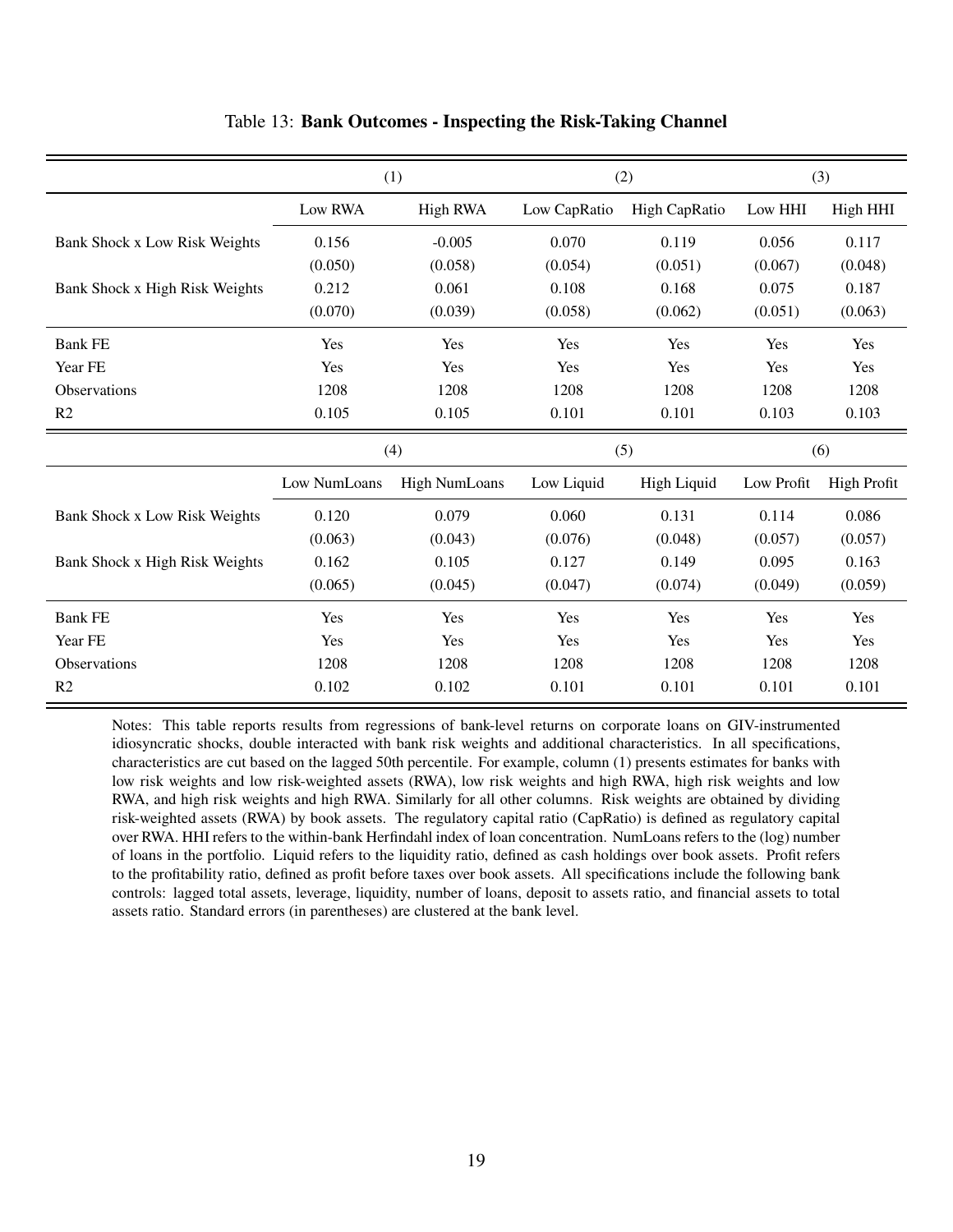<span id="page-67-0"></span>

Figure 5: **Home Bias in Within-Region Banking**

Notes: This figure shows the extent to which there is home-bias in the Norwegian corporate credit market. Source: [Juelsrud and Wold](#page-46-1) [\(2020\)](#page-46-1). Specifically, red bars show the *observed* fraction of loans within a given year in our sample where the firm and the bank are located in the same county (within-region loans). The blue bars show the counterfactual share of within-region loans, where we assume random matching between firms and banks. Given random matching, the probability that a firm i borrows from a bank j operating in that region is the sum of the aggregate/national market share of bank j.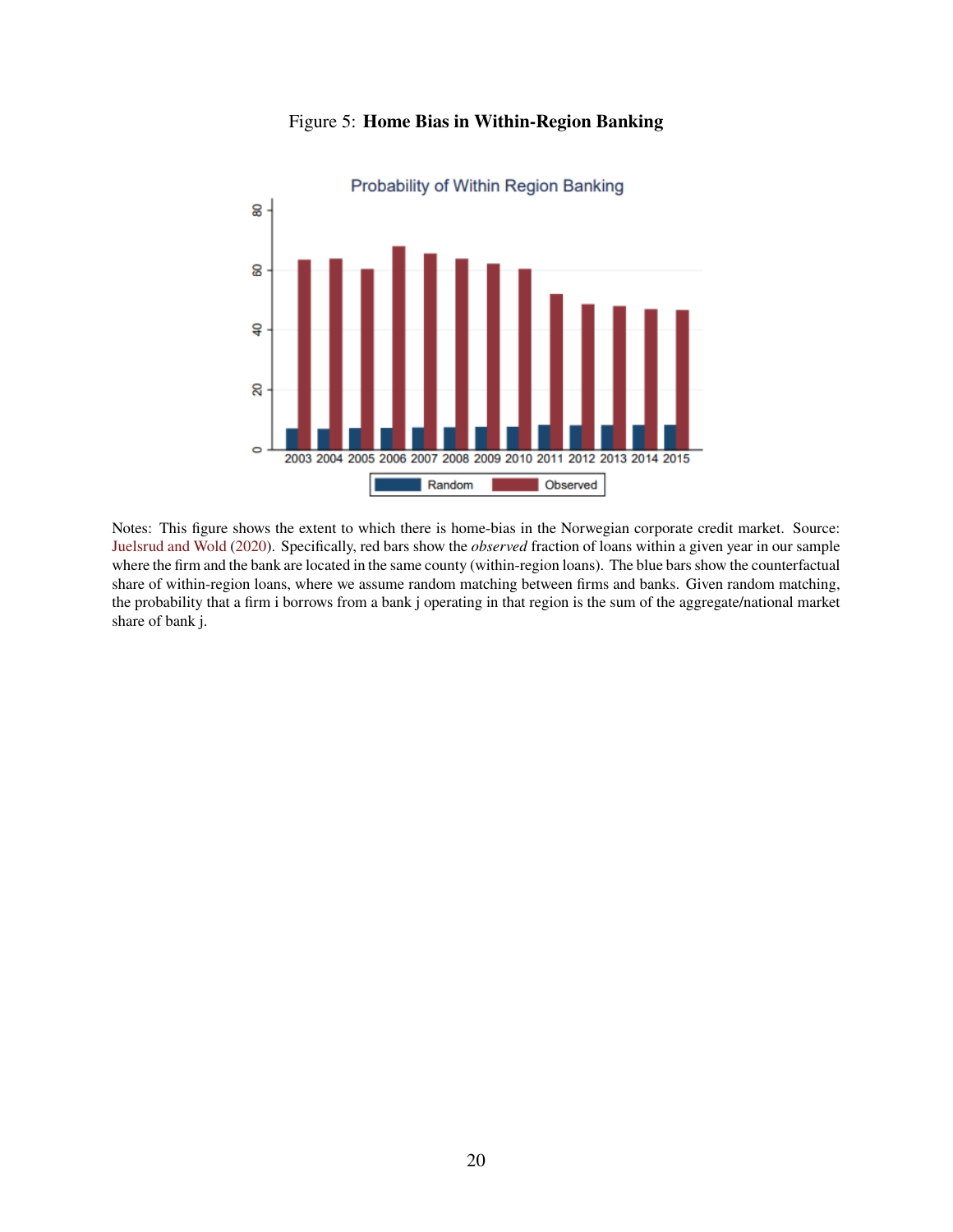## <span id="page-68-0"></span>**D Additional Results on Spillovers**



#### Figure 6: **Spillovers from Granular Credit Shocks: Discrete Measure of Non-Granularity**

Notes: This figure reports results from regressing year-on-year changes in log of bank debt (left panel) and changes in log of interest rates (right panel) at the bank-firm level on the year-on-year change in bank-level aggregated firm shocks which are instrumented by the granular IV. The sample includes non-granular firms only. Non-granular firms are defined as firms whose bank loan shares are less than the Pth percentile of the loan share distribution, which is pooled over all banks and years. Percentiles  $P = 20, 21, \ldots, 99$  are shown on the x-axes and the y-axes show point estimates and 90% confidence bands for each respective percentile. All regressions include Year  $\times$  Industry  $\times$  County  $\times$  Firm and Bank fixed effects.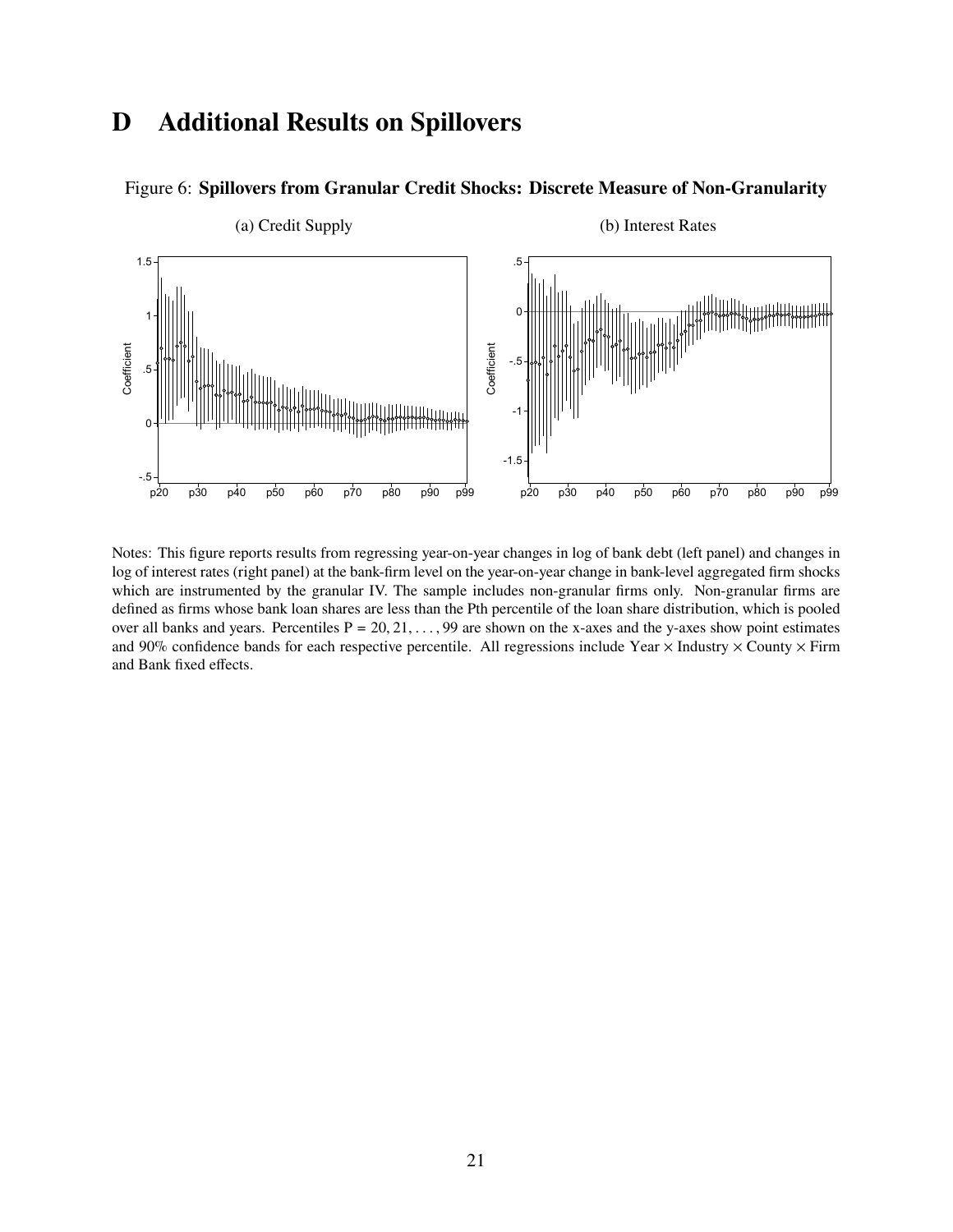|                             | (1)            | (2)            | (3)            | (4)            | (5)            | (6)            |
|-----------------------------|----------------|----------------|----------------|----------------|----------------|----------------|
|                             | Capital        | Capital        | Capital        | Sales          | Wage bill      | Cash           |
| $\Delta$ Bank Shock         | 0.089          | 0.311          | 0.383          | 0.004          | $-0.099$       | 0.165          |
|                             | (0.061)        | (0.190)        | (0.650)        | (0.075)        | (0.108)        | (0.290)        |
| E(dependent variable)       | $-0.088$       | $-0.093$       | $-0.101$       | 0.019          | 0.025          | 0.065          |
| SD(dependent variable)      | 0.579          | 0.641          | 0.712          | 0.333          | 0.357          | 0.917          |
| Year-industry-county FE     | Yes            | Yes            | Yes            | Yes            | Yes            | Yes            |
| Firm FE                     | Yes            | Yes            | Yes            | Yes            | Yes            | Yes            |
| Non-Granular Firms $(50\%)$ | N <sub>0</sub> | Yes            | N <sub>0</sub> | Yes            | Yes            | Yes            |
| Non-Granular Firms $(25\%)$ | N <sub>0</sub> | N <sub>0</sub> | Yes            | N <sub>0</sub> | N <sub>0</sub> | N <sub>0</sub> |
| Instrumented by GIV         | <b>Yes</b>     | Yes            | Yes            | Yes            | Yes            | Yes            |
| <b>Observations</b>         | 17002          | 7480           | 2736           | 8250           | 8474           | 8279           |

<span id="page-69-0"></span>Table 14: **Firm Outcomes from Granular Credit Shocks: Accounting for Production Networks**

Notes: This table reports results from firm-level regressions where the outcome variable is either firm-level year-onyear change in log(capital), log(sales), log(wage bill), or log(cash). The sample is restricted only to firms operating in sectors for which other sectors (including the firms own sector) account for at most 6.7% of the total demand (first quartile of inter-sector exposures). Sectoral linkages are obtained using the input-output tables for the Norwegian economy. The main independent variable is the year-on-year change in bank-level aggregated firm shocks which are instrumented by the granular IV. Specifications are based on equation [\(10\)](#page-17-0). The granular instrument is constructed based on equation [\(6\)](#page-15-1). Non-granular firms are defined as firms whose bank loan shares are less than the 50th or 25th percentile of the loan share distribution. For firms with multiple banking relationships, we define a firm as non-granular if the largest loan share of that firm across all credit relationships is less than the 50th or the 25th percentile of the loan share distribution. For these firms, the bank shock is computed as the average across all lending relationships. The full distribution of loan shares is plotted on Figure [1.](#page-11-0) All specifications include interacted year x industry x county fixed effects and firm fixed effects. Standard errors (in parentheses) are clustered at the firm level.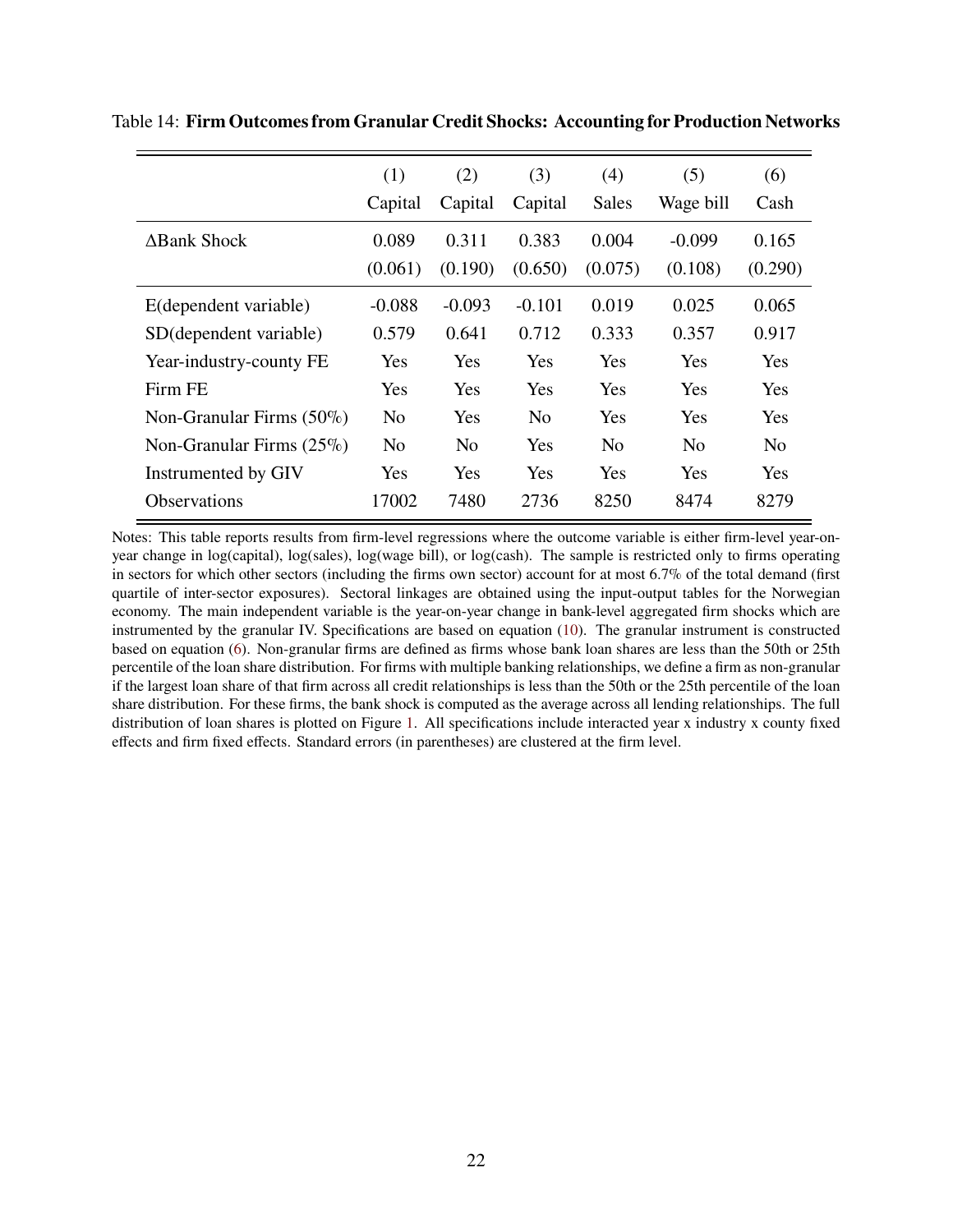| Probit Model                          | (1)                        | (2)            | (3)            | (4)            | (5)            | (6)            | (7)            | (8)            |
|---------------------------------------|----------------------------|----------------|----------------|----------------|----------------|----------------|----------------|----------------|
|                                       | Probability of bankruptcy, |                |                |                |                |                |                | Ever           |
|                                       |                            |                |                |                |                |                |                |                |
| $\Delta$ Bank Shock <sub>t</sub>      | $-0.170$                   | 0.184          | 0.281          |                |                |                |                |                |
|                                       | (0.255)                    | (0.440)        | (0.655)        |                |                |                |                |                |
| $\Delta$ Bank Shock <sub>t-1</sub>    |                            |                |                | $-0.203$       | $-1.154$       | $-2.435$       |                |                |
|                                       |                            |                |                | (0.271)        | (0.444)        | (0.714)        |                |                |
| $\triangle$ Bank Shock <sub>t-3</sub> |                            |                |                |                |                |                | $-0.777$       |                |
|                                       |                            |                |                |                |                |                | (0.511)        |                |
| $\Delta$ Bank Shock <sub>t</sub>      |                            |                |                |                |                |                |                | $-0.833$       |
|                                       |                            |                |                |                |                |                |                | (0.664)        |
| Non-Granular Firms (50%)              | N <sub>o</sub>             | Yes            | N <sub>0</sub> | N <sub>0</sub> | Yes            | N <sub>o</sub> | Yes            | Yes            |
| Non-Granular Firms $(25\%)$           | N <sub>0</sub>             | N <sub>0</sub> | Yes            | N <sub>0</sub> | N <sub>0</sub> | Yes            | N <sub>0</sub> | N <sub>0</sub> |
| Instrumented by GIV                   | Yes                        | Yes            | Yes            | Yes            | Yes            | Yes            | Yes            | Yes            |
| Observations                          | 13590                      | 8209           | 4704           | 11391          | 6795           | 3855           | 4097           | 8209           |

<span id="page-70-0"></span>Table 15: **Firm Bankruptcy from Granular Credit Shocks: Accounting for Production Networks**

Notes: This table reports results from firm probit regressions of likelihood of firm bankruptcy on the bank-level granular credit shock. The sample is restricted only to firms operating in sectors for which other sectors (including the firms own sector) account for at most 6.7% of the total demand (first quartile of inter-sector exposures). Sectoral linkages are obtained using the input-output tables for the Norwegian economy. In columns (1)-(7), the outcome variable is probability of contemporaneous firm bankruptcy. In column (8), the outcome variable is the probability that a firm ever goes bankrupt. In columns (1)-(3), the main independent variable is the contemporaneous mean (change in the) bank-level credit shock which is instrumented by the granular IV. In columns (4)-(7), the main independent variable is the GIV-instrumented bank-level credit shock lagged by either one or three years. Columns (1) and (4) are for all firms in sample. Remaining columns restrict the sample to non-granular firms only. Non-granular firms are defined as firms whose bank loan shares are less than the 50th or the 25th percentiles of the loan share distribution, which is pooled over all banks and years. For firms with multiple banking relationships, we define a firm as non-granular if the largest loan share of that firm across all credit relationships is less than the 50th or the 25th percentile of the loan share distribution. For these firms, the bank shock is computed as the average across all lending relationships. The full distribution of loan shares is plotted on Figure [1.](#page-11-0) Standard errors in parentheses. Firm bankruptcy information is from the credit rating agency Bisnode.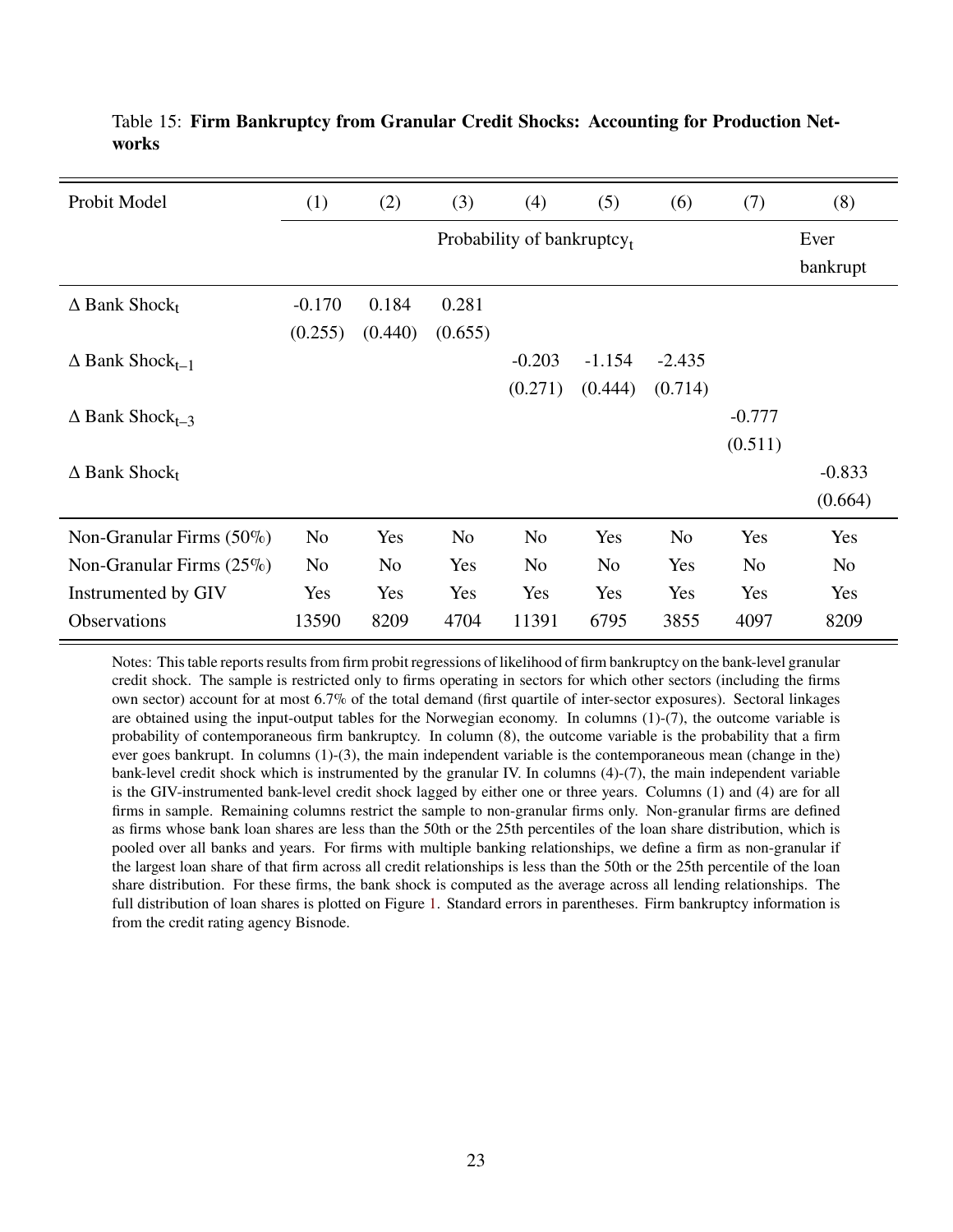#### Figure 7: **Firm Outcomes and Bankruptcy from Granular Credit Shocks: Accounting for Production Networks with a Discrete Measure of Downstream Supply Chains**



Notes: This figure reports results from either firm-level regressions of year-on-year changes in (log)capital (left panel) or probit regressions of likelihood of firm bankruptcy (right panel) on changes in the bank-level granular credit shock, instrumented by the GIV. The sample is restricted only to firms operating in sectors in the Pth percentile of the distribution of maximum inter-sector exposures. The inter-sector exposure is defined in Section [5.3](#page-32-0) and obtained using input-output tables for the Norwegian economy. The samples, indicated by their percentile cut-offs  $P = 5, 6, \ldots, 50$ , are shown on the x-axes and the y-axes show point estimates and 90% confidence bands obtained on each respective sample. In the left panel we report estimation results obtained by running the same regression specification as in Table [14](#page-69-0) Column (2). In the right panel estimation results are obtained from running the same specification as in Table [15](#page-70-0) Column (5).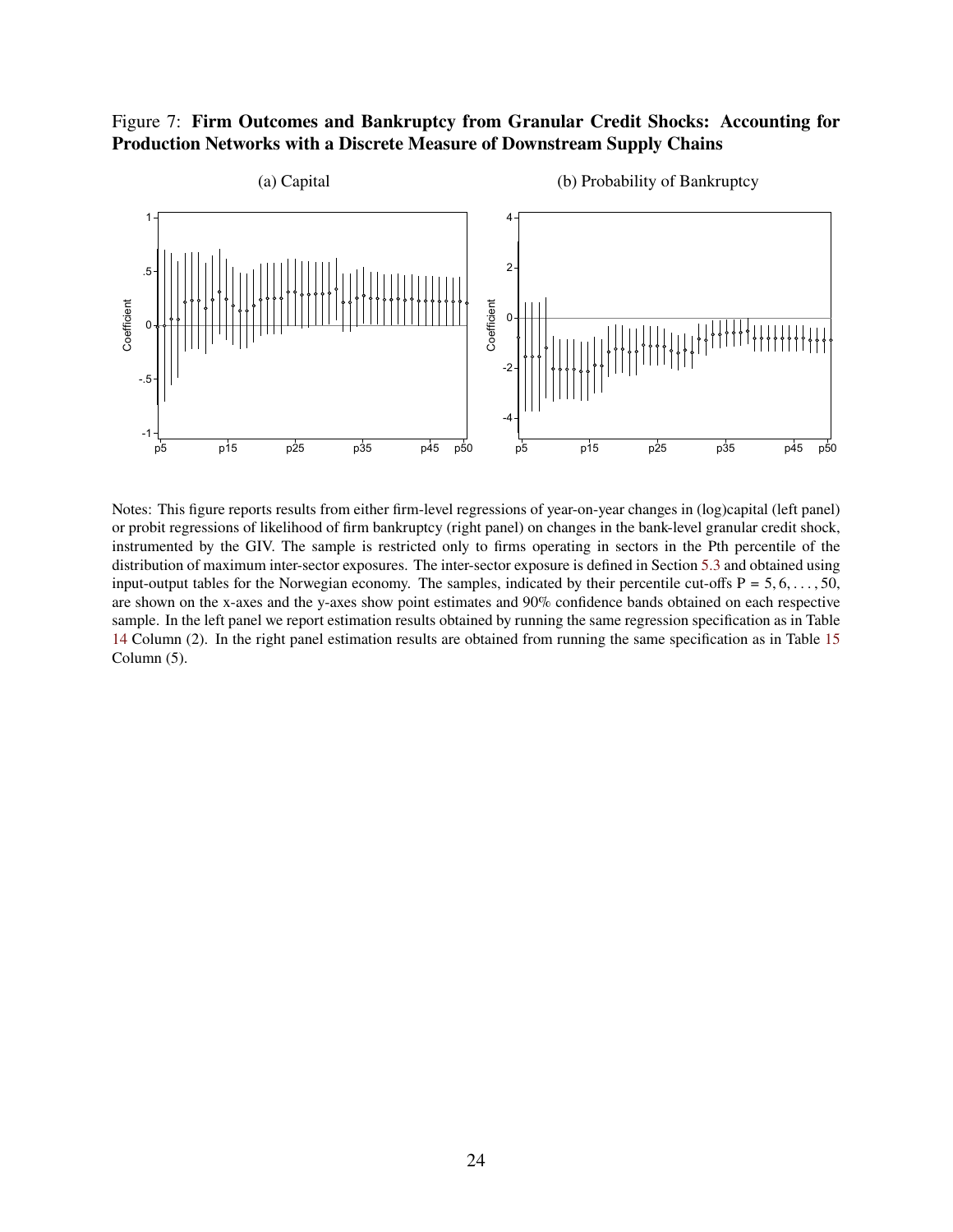## **E Narratives**

In this section we validate our baseline idiosyncratic firm shock  $\epsilon_{i,t}$  with a narrative-based approach. It is important to confirm that  $\epsilon_{i,t}$  truly reflect economically meaningful information about firm performance. We focus on the bottom 1st percentile of realizations of  $\epsilon_{i,t}$  in the final shock distribution used in our analysis and search through the Norwegian news media for corresponding narratives.[7](#page-0-0) In a lot of cases, some of which are outlined below, we find that our idiosyncratic shock matches actual, sizable economic events.

One of the most adverse shocks in our sample was experienced by Hera Vekst - a waste management company - in 2008. For that year, we estimate an unexpected idiosyncratic shock  $\epsilon_{i,t}$ of -1.39, corresponding to approximately an unexpected drop in value added of -139%. This drop was seemingly generated by the sudden closure of the company's main facility, enforced by local authorities. Local authorities enforced the closure due to the company's repeated violation of air pollution standards. According to local news reports, the smell from the waste management facility was "far in excess of what the local population should tolerate" [\(nrk.no,](#page-46-0) [2011\)](#page-46-0).

The company Nergard Sild, a mid-sized herring farmer, experienced an idiosyncratic shock  $\epsilon_{i,t}$  of -1.2 in 2010 according to our estimates. National news reports attributed this loss to overinvestment in a processing facility for herring [\(nrk.no,](#page-84-0) [2012\)](#page-84-0). The investment had been planned in 2009 "when the quota was 1 million tons." Once the realized quota turned out to be much smaller than expected (370,000 tons), Nergard Sild closed down the processing facility, leading to substantial losses.

Staying in the domain of fish farming, another major shock in our sample is for the company Wilsgard Fiskeoppdrett. Wilsgard Fiskeoppdrett - a fish farming company specializing in salmon - experienced an idiosyncratic shock of -1.23 in 2015. According to national media, the reason for this drop was a massive outbreak of salmon lice [\(iLaks.no,](#page-84-1) [2015\)](#page-84-1). The outbreak was so severe that the Norwegian Food Safety Authority threatened the company with a daily fine until the situation got under control, worrying that the outbreak would spread along the coast.

Subaru Norge AS - the lead importer of Subaru in Norway - had an idiosyncratic shock of -1.21 in 2007 according to our estimates. The drop was generated by a tax hike on gasoline-fueled cars, which changed the relative price on gasoline-fueled vs. diesel-fueled cars. While the tax was levied on all gasoline-fueled cars, Subaru was the only major brand without a viable diesel alternative [\(DN,](#page-84-2) [2007\)](#page-84-2). As a consequence, the number of new cars sold for Subaru dropped from 3800 to 344 cars by August the following year.

The horticulture company F.Dalene Gartneri AS had an idiosyncratic shock of -1.17 in 2008. According to local news media, the manager of the company was engaged in substantial fraud,

<sup>7</sup>The 1st percentile of the idiosyncratic shock distribution is -.905, while the 5th percentile is -.459.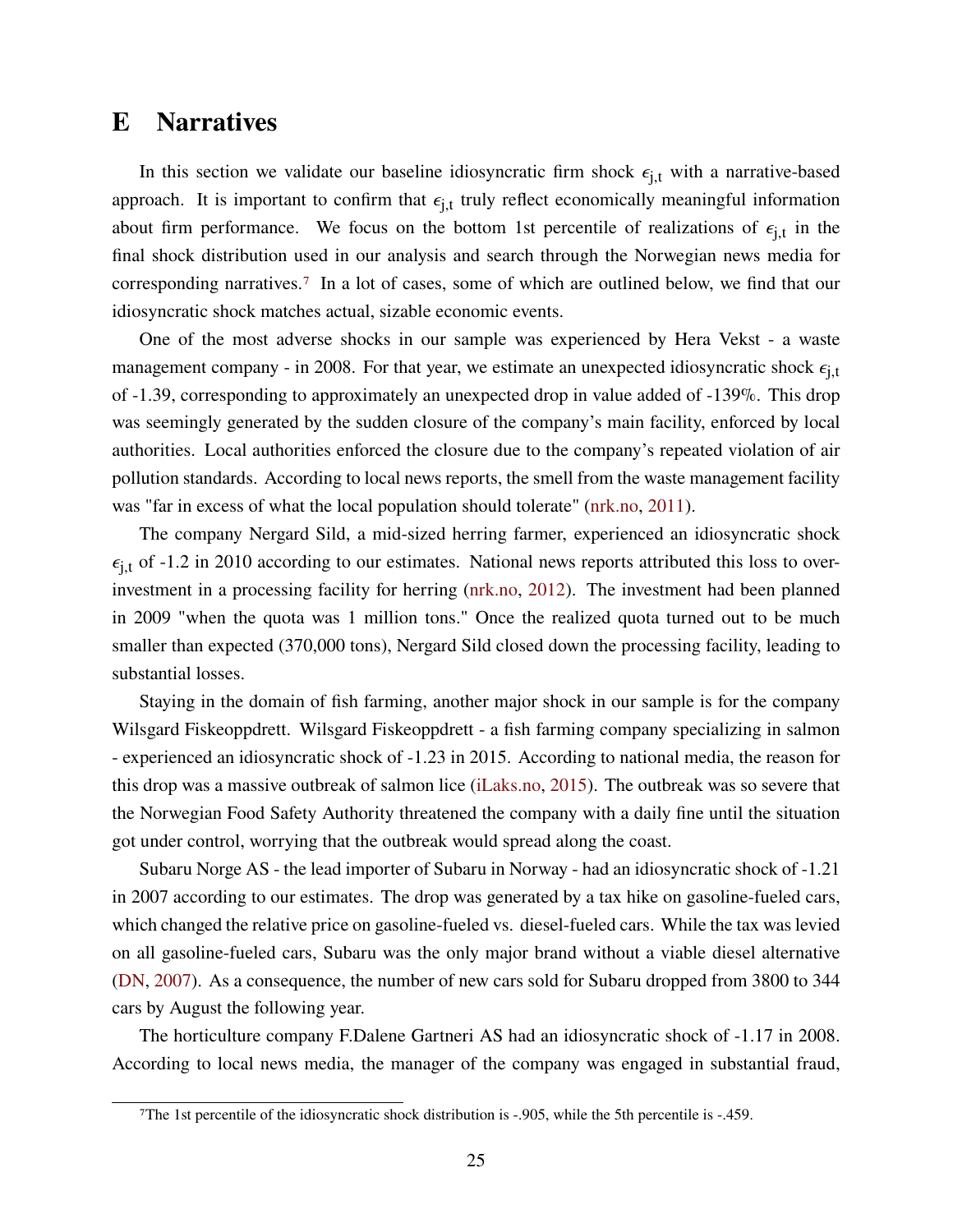which culminated in arson on the main facility to recoup an insurance premium of approximately 5 million USD [\(pd.no,](#page-84-3) [2011\)](#page-84-3).

Fraud is the reason for another one of the most negative shocks in our sample. FIBO an aluminum producer - experienced an idiosyncratic shock of -1.25 in 2007 according to our estimates, which ultimately lead to their subsequent bankruptcy in 2009. The bankruptcy trustee had substantial criticism towards the board of the company, going far in pointing to outright fraud and stating that the case was so severe that its "report would and should be sent to the Financial Supervisory Authority for further study" [\(jarlsbergavis.no,](#page-84-4) [2011\)](#page-84-4).

Next, consider the case study of the furniture producer Ekornes, which in 2015 had an estimated idiosyncratic shock of -1.24. The company blamed adverse conditions in the German consumer market, one of their largest client bases. Looking for the causes, the CEO of Ekornes pinpointed the uncertain economic environment and the conflict between Russia and Western Europe. "Germans are careful. They save in bad times. The conflict between Western Europe and Russia has affected Germans more than in Norway" [\(e24.no,](#page-84-5) [2014\)](#page-84-5).

Other notable shocks in our sample include the shipping company Volstad Shipping, which in 2008 experienced an idiosyncratic shock of -1.28 due to misplaced foreign currency positions [\(smp.no,](#page-84-6) [2012\)](#page-84-6), and the company Bergen Group Intech which in 2010 experienced an idiosyncratic shock of -1.33 due to under-performance of their investments in Iceland. Those assets were subsequently sold due to "not being within the core areas of the company" [\(Finansavisen,](#page-84-7) [2011\)](#page-84-7).

Our estimated shocks also pick up less dramatic events. For instance, consider the firm GC Rieber Oils, a firm specializing in producing Omega 3-based products. In 2013, they recorded an  $\epsilon_{i,t}$  of -0.24. The incident which caused this, according to local newspapers, was an accidental spill of between 500 and 800 litres of raw material from the company's factories into the local harbor [\(Naeringsliv,](#page-84-8) [2013\)](#page-84-8). The spill was eventually managed and dealt with thanks to the local municipality and fire services. The spill lead to "substantial economic losses" for the company, according to the CEO [\(Naeringsliv,](#page-84-8) [2013\)](#page-84-8).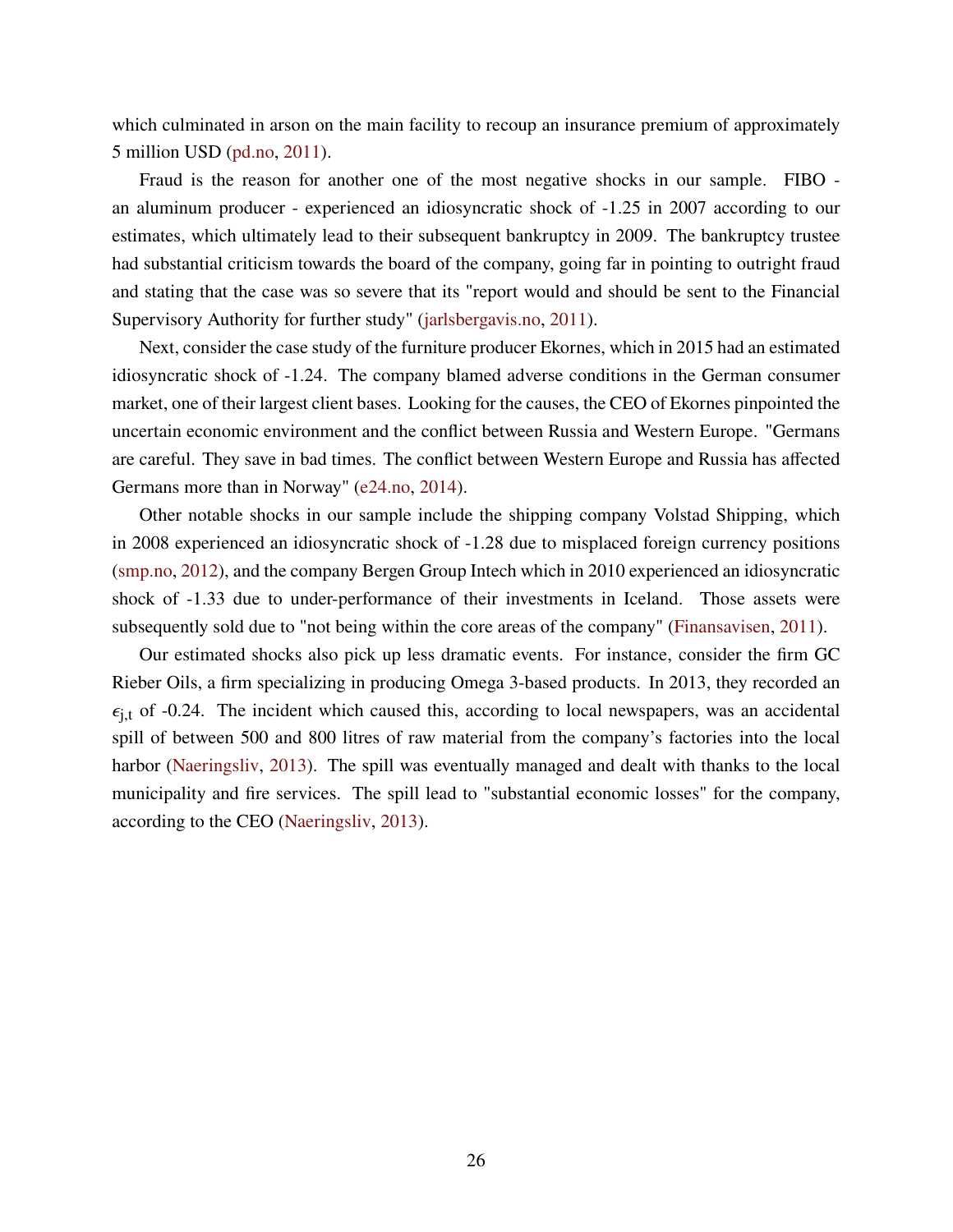# **F Robustness Tests and Auxiliary Empirical Findings**



#### Figure 8: **Granularity in Equity Portfolios of U.S. Institutional Investors**

Notes: This figure plots weighted excess Herfindahl indices for equity portfolios of U.S. institutional investors and corporate loan portfolios of Norwegian banks. Institutional investor data comes from SEC Form 13F filings and was obtained from Thomson/Refinitiv. Investor types are from [Koijen and Yogo](#page-46-1) [\(2018\)](#page-46-1) and have been corrected for measurement and labelling errors.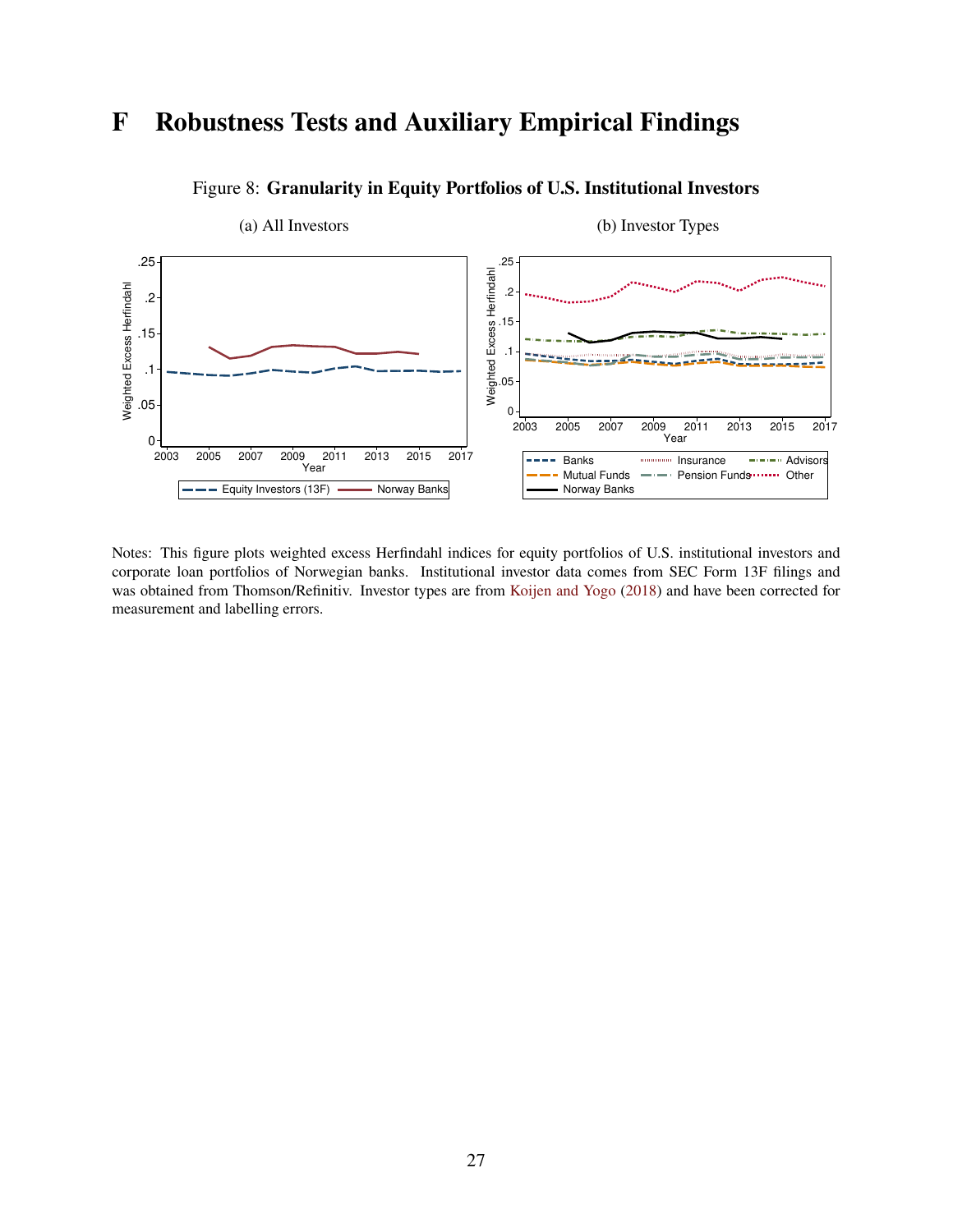

Figure 9: **Pairwise Cross-Sectional Correlation of Firm Shocks**

Notes: These figures report all pairwise cross-sectional correlation coefficients for idiosyncratic firm shocks. The sample includes a balanced panel of firms over 2003-2015. Panel A presents the histogram, and Panel B reports summary statistics. Firm shocks are extracted based on specification [1.](#page-12-0)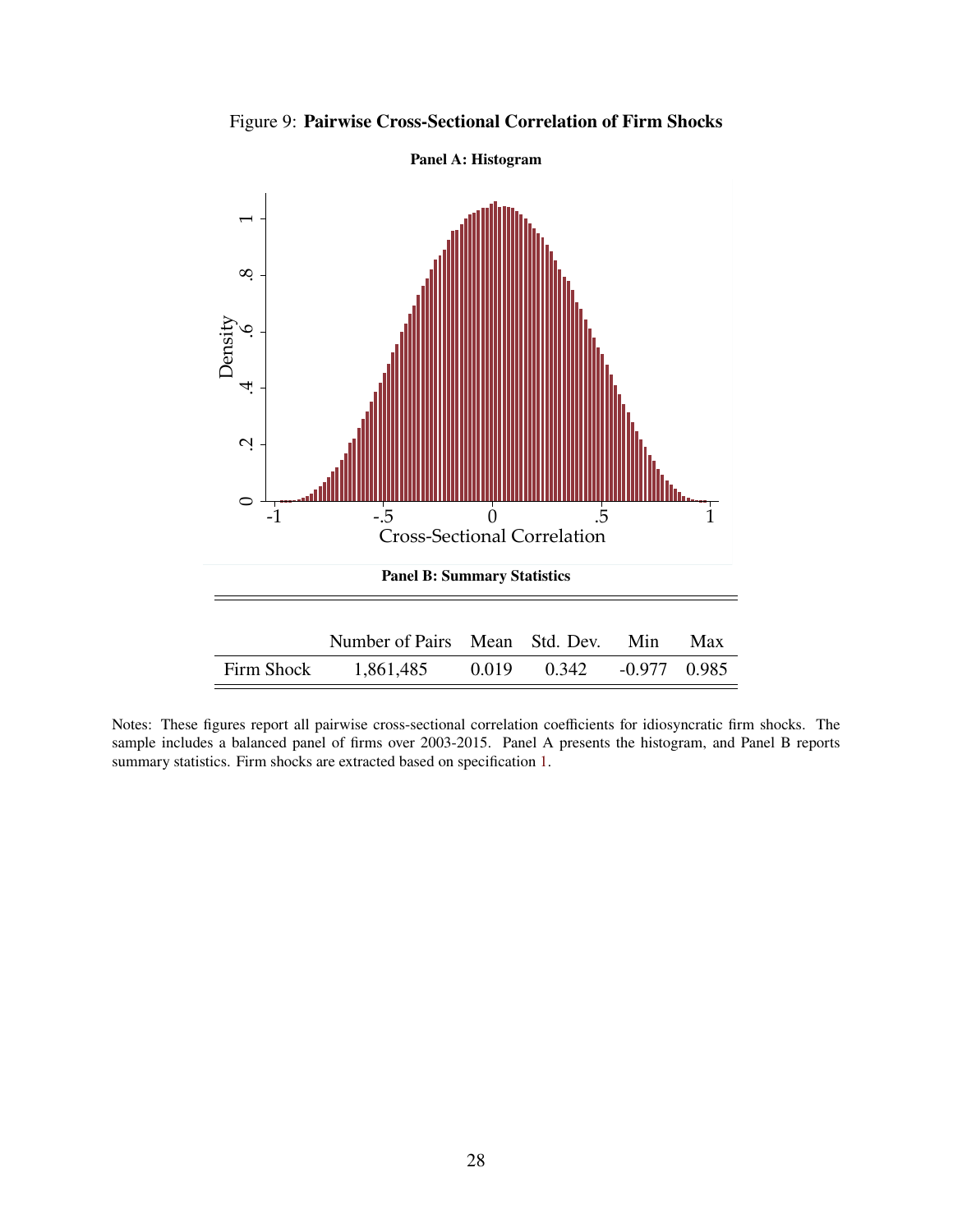|                      | (1)        | (2)        | (3)        | (4)     | (5)     | (6)     |
|----------------------|------------|------------|------------|---------|---------|---------|
|                      | Loan-Level |            | Bank-Level |         |         |         |
| Firm Shock           | 0.361      | 0.432      | 0.322      | 0.117   | 0.091   | 0.108   |
|                      | (0.018)    | (0.032)    | (0.022)    | (0.029) | (0.051) | (0.037) |
| All Fixed Effects    | Yes        | <b>Yes</b> | Yes        | Yes     | Yes     | Yes     |
| <b>Bank Controls</b> |            |            |            | Yes     | Yes     | Yes     |
| <b>Observations</b>  | 292825     | 102879     | 189946     | 1211    | 472     | 737     |
| $R^2$                | 0.167      | 0.158      | 0.172      | 0.101   | 0.066   | 0.127   |

Table 16: **Robustness to the Great Financial Crisis**

Notes: This table reports timing robustness for baseline loan- and bank-level regressions from Tables [2](#page-18-0) and [3,](#page-19-0) respectively. Columns (1)-(3) report results of loan and columns (4)-(6) of bank outcomes, respectively. Columns (1) and (4) are baseline estimates. Columns (2) and (5) include only the pre-2009 period. Columns (3) and (6) include only the post-2009 period.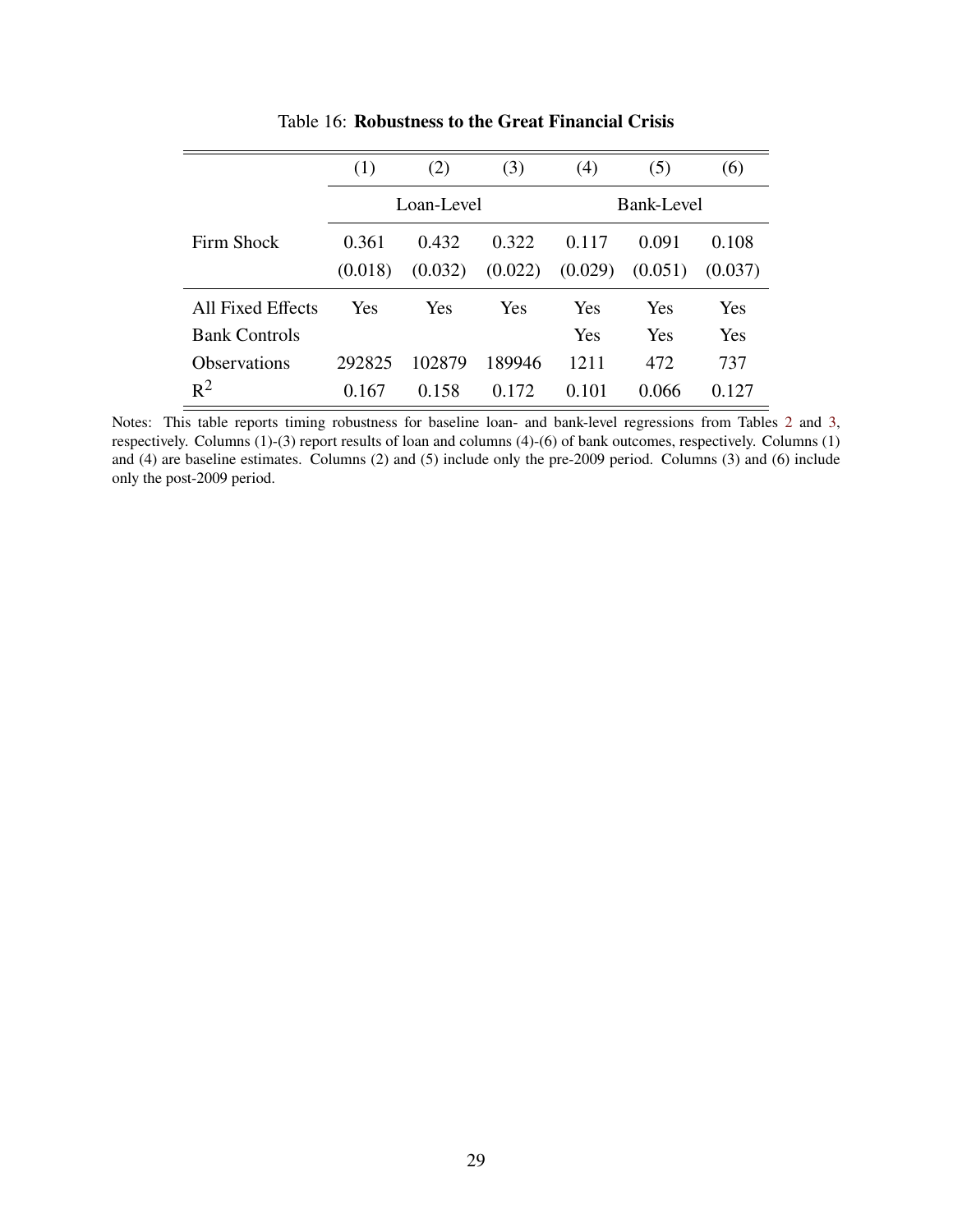|                                    | <b>Simulations</b>   |       | True Coefficient Event Frequency | Event P-value |
|------------------------------------|----------------------|-------|----------------------------------|---------------|
|                                    |                      |       | <b>Loan Outcomes</b>             |               |
| Permuted Firm Shock                | 1000                 | 0.361 | $\theta$                         | 0.000         |
|                                    | <b>Bank Outcomes</b> |       |                                  |               |
| Permuted Firm Shook, Pooled        | 1000                 | 0.116 | $\theta$                         | 0.000         |
| Permuted Firm Shock, Positive Only | 1000                 | 0.016 | 838                              | 0.838         |
| Permuted Firm Shock, Negative Only | 1000                 | 0.194 | $\left( \right)$                 | 0.000         |

#### Table 17: **Placebo Regressions - Permutation Tests**

Notes: This table reports results from Monte Carlo permutation regressions where loan or bank return on loans are regressed on firm shocks that are randomly permuted. The last two rows report results when permuted shocks are positive or negative only, respectively. Columns report the number of simulations, the true coefficients based on Table [2](#page-18-0) column (3) and Table [3](#page-19-0) columns (3)-(5), the number of events where permutations produced estimates that are as large as the true estimate (in absolute value) by chance, and the associated p-values.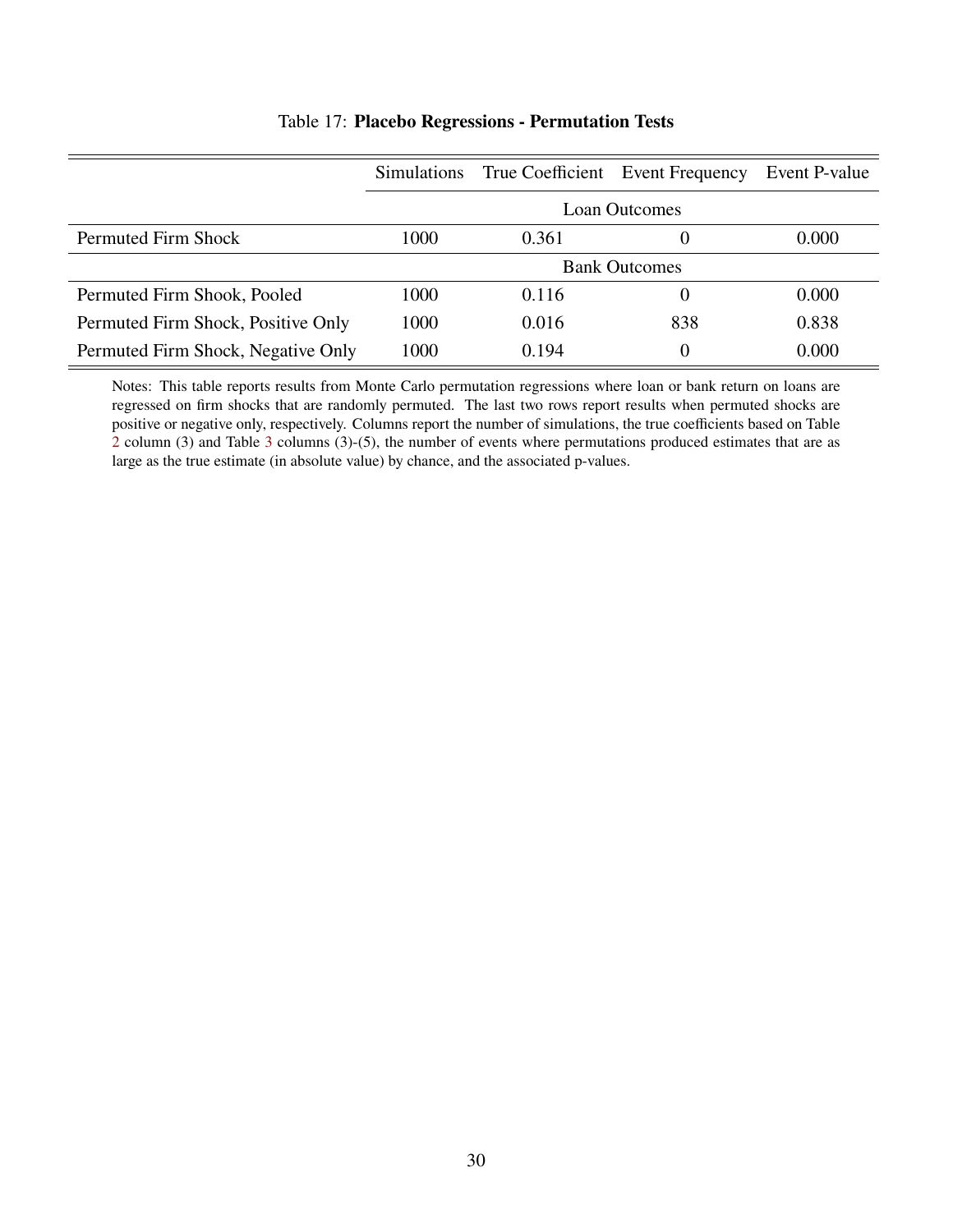|                                   | Number of Draws | Mean     | Std. Dev.            | Min      | Max   |
|-----------------------------------|-----------------|----------|----------------------|----------|-------|
|                                   |                 |          | <b>Loan Outcomes</b> |          |       |
| Placebo Firm Shock                | 1000            | 0.001    | 0.007                | $-0.018$ | 0.021 |
|                                   |                 |          | <b>Bank Outcomes</b> |          |       |
| Placebo Firm Shook, Pooled        | 1000            | 0.000    | 0.005                | $-0.016$ | 0.018 |
| Placebo Firm Shock, Positive Only | 1000            | 0.001    | 0.018                | $-0.053$ | 0.049 |
| Placebo Firm Shock, Negative Only | 1000            | $-0.000$ | 0.014                | $-0.041$ | 0.046 |

#### Table 18: **Placebo Regressions - Random Shocks**

Notes: This table reports results from a placebo exercise where loan or bank outcomes are regressed on sequences of randomly generated numbers. In each row, placebo shocks are randomly drawn from the interval of the true shock. The last two rows report results when shocks are positive or negative only, respectively. Columns report the number of random draws and summary statistics of the regression coefficients: mean, standard deviation, minimum, and maximum.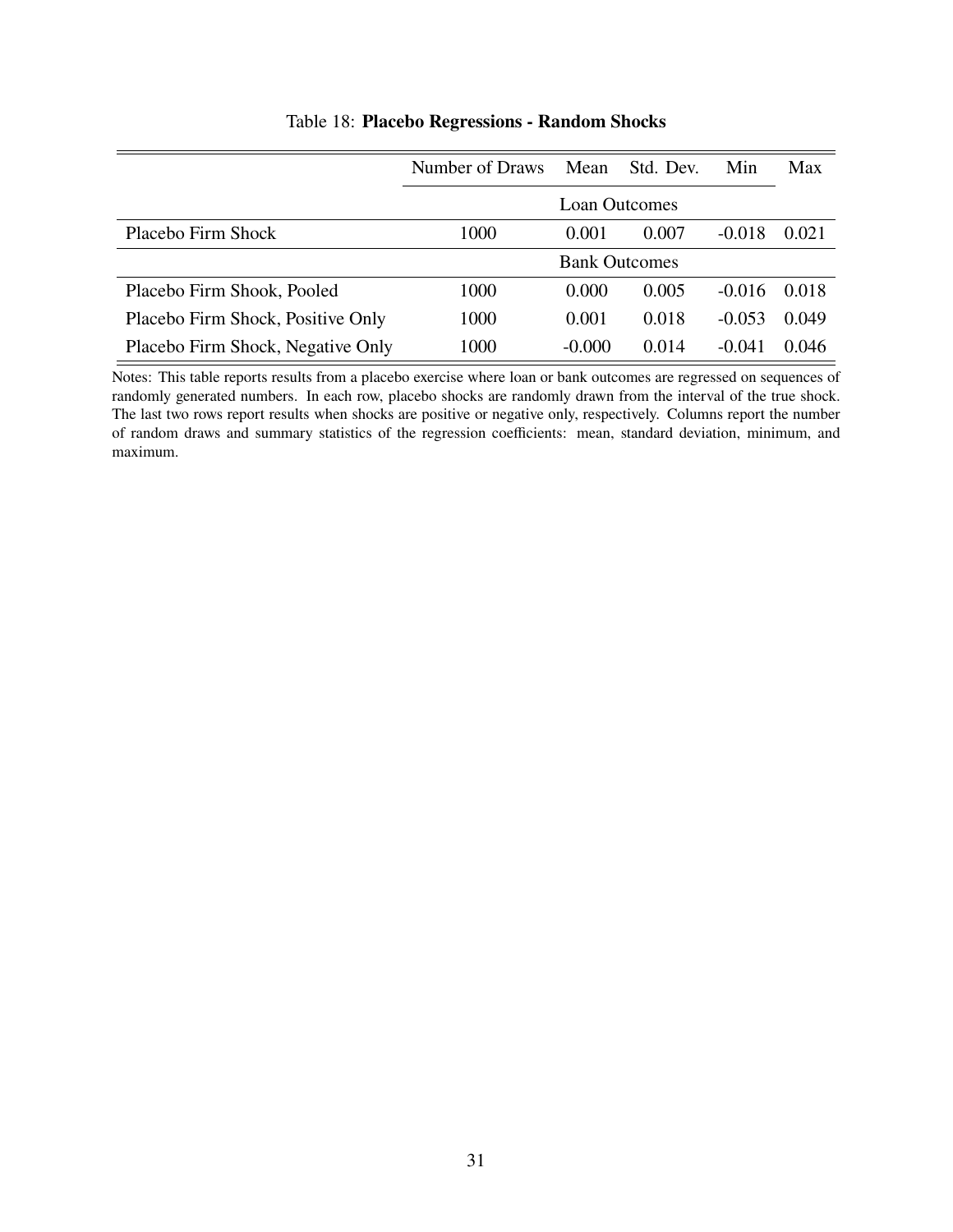|                              | (1)     | (2)            | 3)             |
|------------------------------|---------|----------------|----------------|
| <b>Granular Credit Shock</b> | 0.117   |                |                |
|                              | (0.030) |                |                |
| Log (GDP)                    |         | 0.348          |                |
|                              |         | (0.075)        |                |
| Log (Oil Price)              |         |                | 0.522          |
|                              |         |                | (0.029)        |
| <b>Bank FE</b>               | Yes     | Yes            | Yes            |
| <b>Year FE</b>               | Yes     | N <sub>0</sub> | N <sub>0</sub> |
| <b>Bank Controls</b>         | Yes     | Yes            | Yes            |
| <b>Observations</b>          | 1211    | 1211           | 1211           |
| $R^2$                        | 0.627   | 0.152          | 0.242          |

### Table 19: **Impact of Aggregate Shocks**

Notes: this table presents results from bank-level regressions of bank-level returns on corporate loans on idiosyncratic and aggregate shocks. In column (1) the main regressor is the baseline GIV-instrumented idiosyncratic firm shock measure. In columns (2)-(3) the main regressors are the standardized logs of Norwegian real GDP and Brent oil prices, respectively. All specifications include the usual set of bank controls. Standard errors (in parentheses) are clustered at the bank level.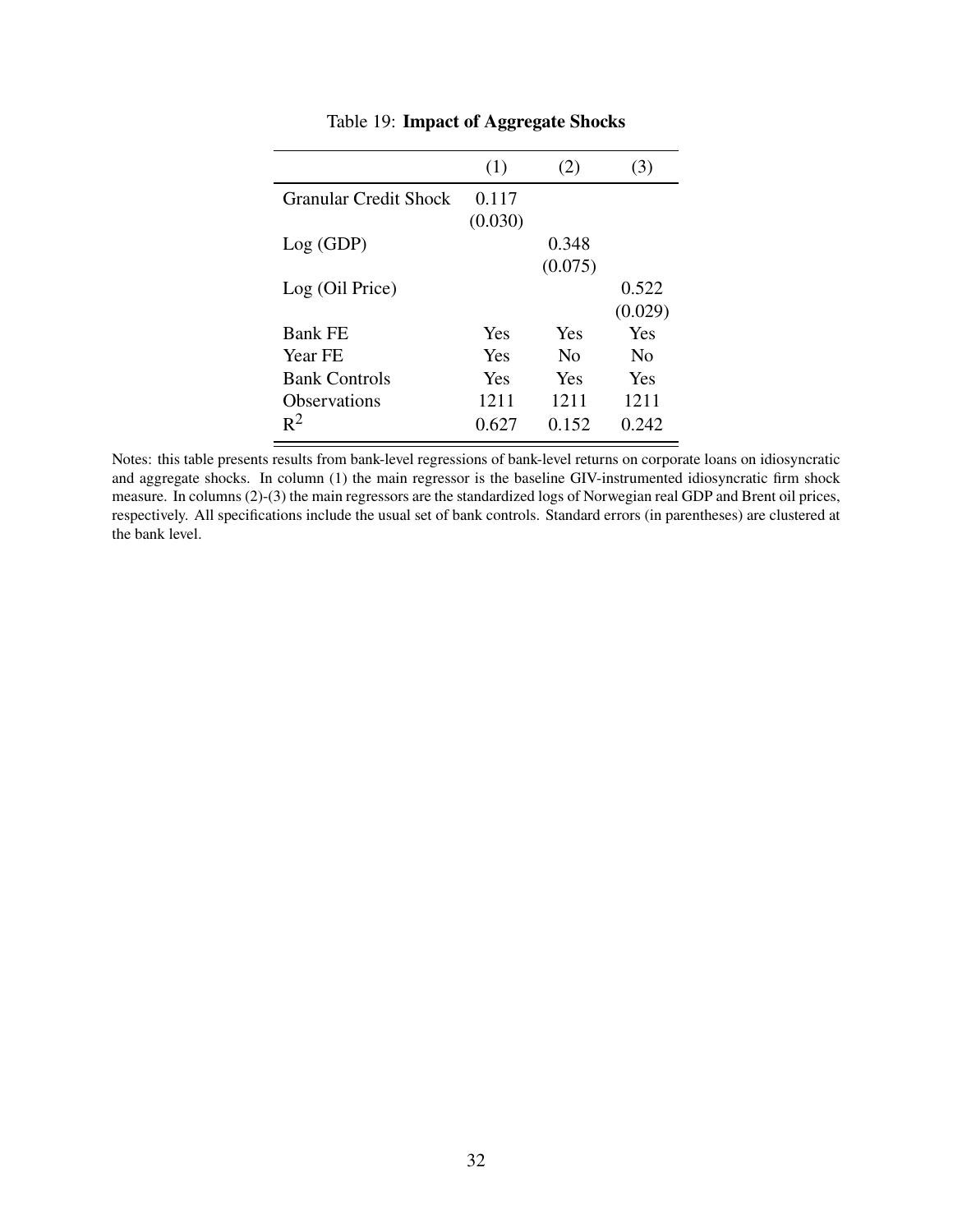|                           |       |       | Borrower Level Bank Level Firm Industry Level County Level |       |
|---------------------------|-------|-------|------------------------------------------------------------|-------|
| Autoregressive Coef.      | 0.318 | 0.122 | 0.241                                                      | 0.223 |
| <b>Standard Deviation</b> | 0.267 | 0.107 | 0.254                                                      | 0.251 |

Table 20: **Estimating Fixed Effect Linear Models with AR(1) Disturbances**

Notes: This table reports parameter estimates of a linear unbalanced panel fixed effects model with a disturbance that follows an autoregressive process of order 1. Estimates for the autoregressive coefficient and the standard deviation of the error term are reported. Columns report results for various levels of aggregation. Idiosyncratic firm shocks are extracted based on specification [1](#page-12-0) and then aggregated to different levels with loan shares as weights.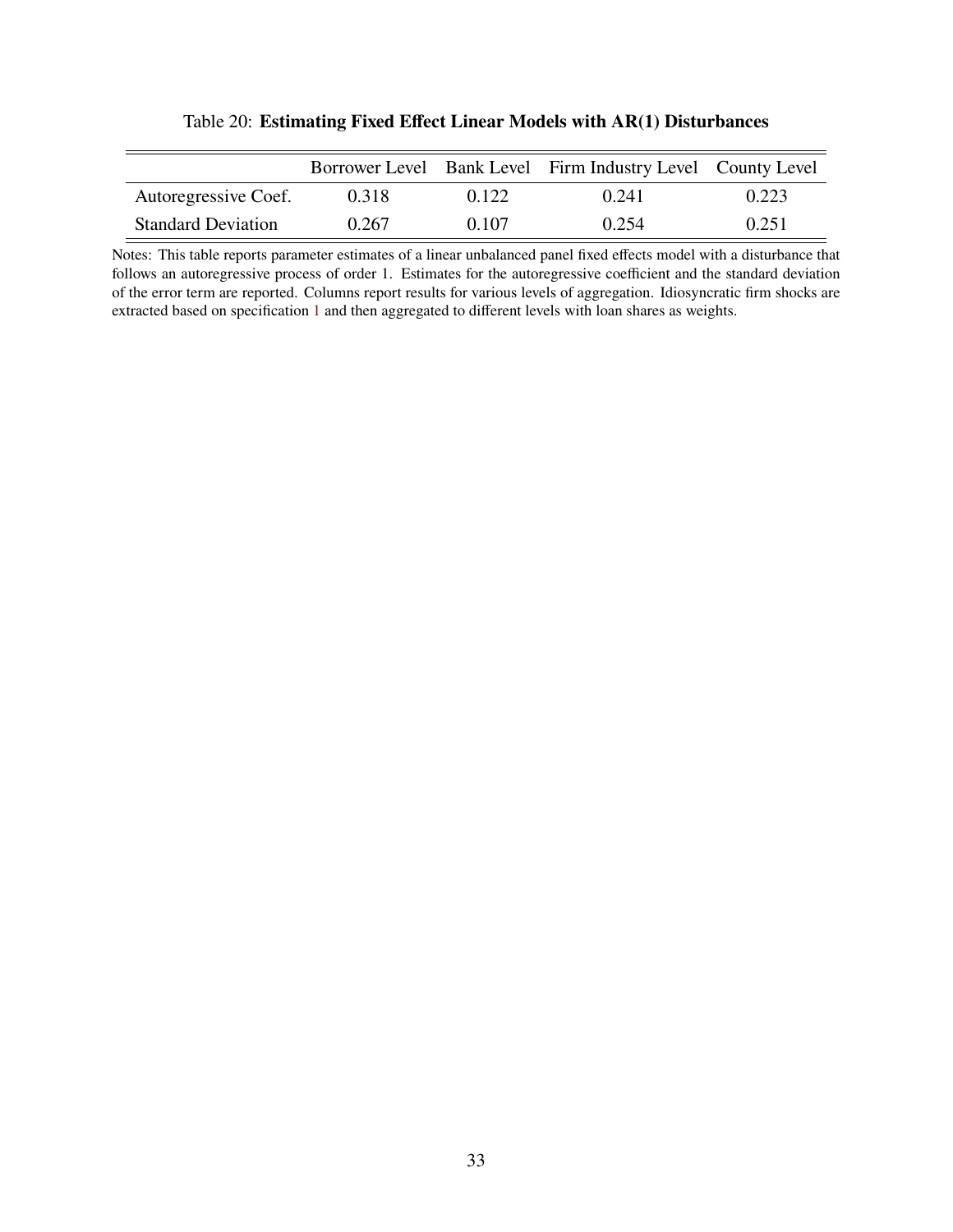| Firm Size    | Parameters |           |              | <b>Loan Distribution Variance</b> |
|--------------|------------|-----------|--------------|-----------------------------------|
|              | $\alpha$   | $\lambda$ | $\alpha\tau$ |                                   |
| <b>Sales</b> | 1.26       | 1.005     | 1.388        | Infinite                          |
|              | (0.002)    | (0.548)   | (0.413)      |                                   |
| Assets       | 1.321      | 0.923     | 1.587        | Infinite                          |
|              | (0.001)    | (0.361)   | (0.887)      |                                   |
| Equity       | 1.495      | 1.086     | 1.641        | Infinite                          |
|              | (0.002)    | (0.467)   | (1.144)      |                                   |

Table 21: **Theoretical Model Parameter Estimates**

Notes: This table reports estimates of key parameters of the model described in Section [7.](#page-39-0)  $\alpha$ ,  $\lambda$  and  $\alpha\tau$  represent the Pareto power parameter of the firm size distribution, the firm's debt demand elasticity, and the sufficient statistic of the Singh-Maddala distribution, respectively. Standard errors (standard deviations for  $\lambda$  and  $\alpha\tau$ ) are in parentheses.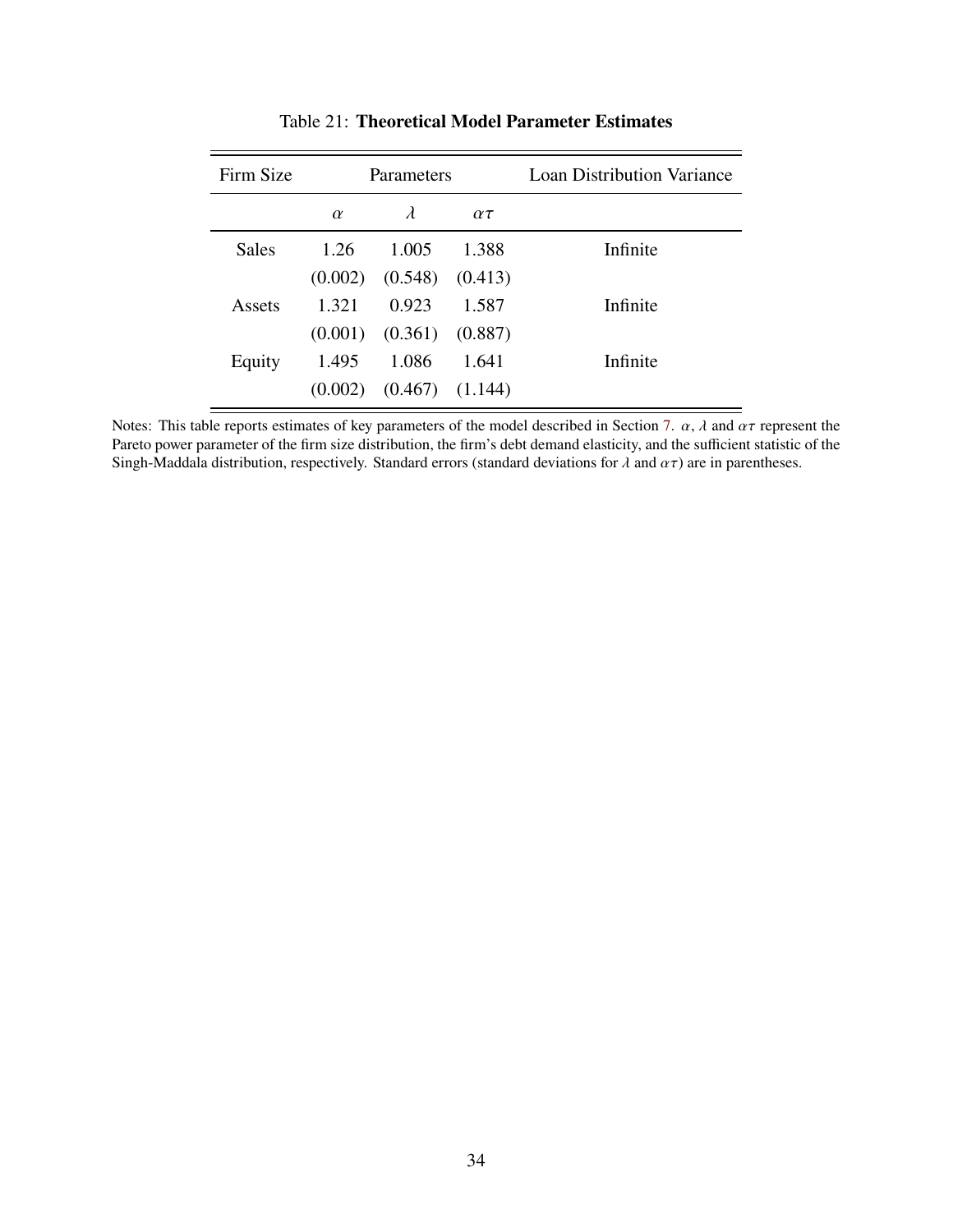## **G Proof of Proposition 1**

The strategy of the proof follows closely Appendix 1 and Proposition 2 in [Gabaix](#page-45-0) [\(2011\)](#page-45-0). First, we show that L, which follows the Singh-Maddala distribution, satisfies Assumptions 1-2 below:

Assumption 1:  $\lim_{l \to \infty} \mathbb{P}(L_1 > x) / \mathbb{P}(|L_1| > x) = \kappa \in [0, 1]$ 

Assumption 2:  $\mathbb{P}(|L_1| > x) = x^{-\alpha}B(x)$  with  $B(x)$  a slow-moving function.

Assumption 1 is verified trivially because SM is defined on the non-negative real line. Assumption 2 holds once we re-write:  $\mathbb{P}(|L_1| > x) = x^{-\alpha}(\frac{x}{1+x})$  $\frac{x}{1+x^{\tau}}$ )<sup> $\alpha$ </sup>. So, B(x) =  $(\frac{x}{1+x^{\tau}})$ <sup> $\alpha$ </sup>. For  $\tau = 1$ , the function is clearly slow-moving. Generally, for  $\tau > 0$  we must show that:

$$
\lim_{x \to \infty} B(tx)/B(x) = \frac{\lim_{x \to \infty} B(tx)}{\lim_{x \to \infty} B(x)} = 1
$$
\n(24)

for any t>0 and for as long as the denominator is  $\neq 0$ .  $\lim_{x\to\infty} B(x) = \lim_{x\to\infty} \left[ \frac{x}{1+x} \right]$  $\left[\frac{x}{1+x^{\tau}}\right]^{\alpha}$  =  $\lim_{x\to\infty} \left[ \frac{1}{1/x} \right]$  $\frac{1}{1/x+x^{\tau-1}}\Big|_0^\alpha = 1$ . Similarly for B(tx).

Next, we construct three sequences  $(a_n, b_n, s_n)$  that constitute the infinite sum across firms.  $a_n =$  $\inf (x : \mathbb{P}(|L_1| > x) \le 1/N) \sim \left(N^{1/\alpha} - 1\right)^{1/\tau} \approx N^{\frac{1}{\alpha \tau}}$ .  $b_n = n \mathbb{E} (L_1 1_{|L| \le a_n}) = 0$ . And  $s_n = \sum_{i=1}^{N} L_i$ . Thus:

<span id="page-82-0"></span>
$$
\lim_{N \to \infty} \left( N^{\frac{1}{\alpha \tau}} \right)^{-1} \sum_{i=1}^{N} L_i \xrightarrow{d} \eta \sim L \text{évy}(\alpha \tau) \tag{25}
$$

In the remainder of the proof, we apply equation [\(25\)](#page-82-0) to the case of constant  $\sigma$ , i.e. when firmliability volatility is constant over time and not correlated cross-sectionally. When  $\alpha \tau > 2$ , standard Lindeberg-Lévy applies. When  $1 < \alpha \tau < 2$ , the loan portfolio Herfindahl decays according to:

$$
N^{1-\frac{1}{\alpha\tau}}\frac{\left(N^{\frac{-2}{\alpha\tau}}\Sigma_{i}^{N}L_{i}^{2}\right)^{1/2}}{N^{-1}\Sigma_{i}^{N}L_{i}} \xrightarrow{d} \frac{L\acute{e}vy^{1/2}}{\mathbb{E}(L)}
$$
(26)

When  $1 < \alpha \tau < 2$ , the denominator (mean of Singh-Maddala) is finite. Since firm-level volatilities are constant, and Lévy is a stable random variable, the volatility of loan growth will be therefore decaving at the rate proportional to  $N^{1-\frac{1}{\alpha\tau}}$ :

$$
\sigma_{\rm D} \sim \frac{1}{\rm N^{1-1/(\alpha \tau)}} \rm Lévy^{1/2} \sigma \tag{27}
$$

For  $\tau = 1$  we are in the special case of Singh-Maddala collapsing to the Pareto II distribution and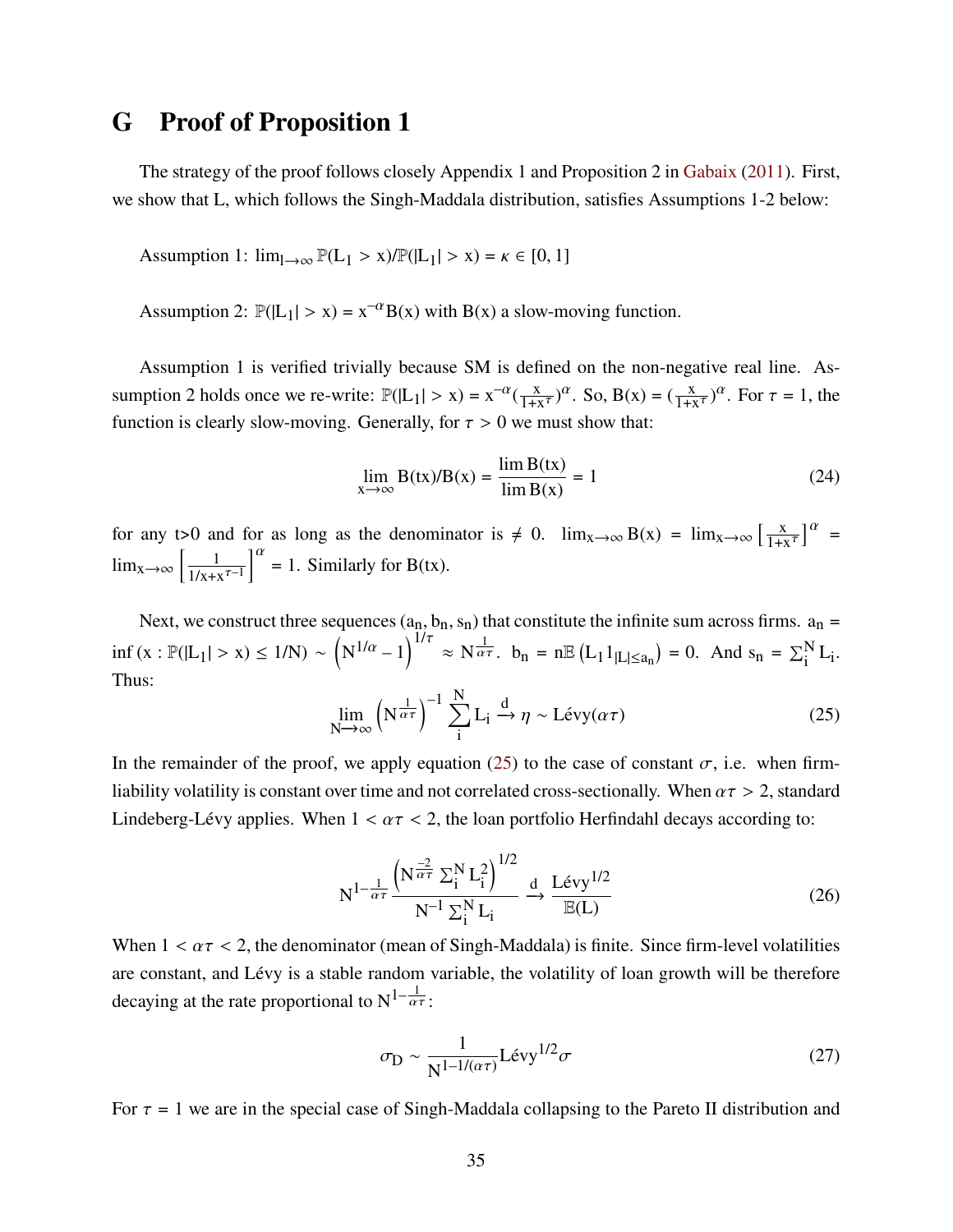standard results in [Gabaix](#page-45-0) [\(2011\)](#page-45-0) are obtained up to the slow-moving function B(.). For  $\tau \neq 1$  but  $\tau > 0$ , the sufficient statistic for the comparison of rates of convergence across finite and infinite variance cases is  $\alpha \tau$ .